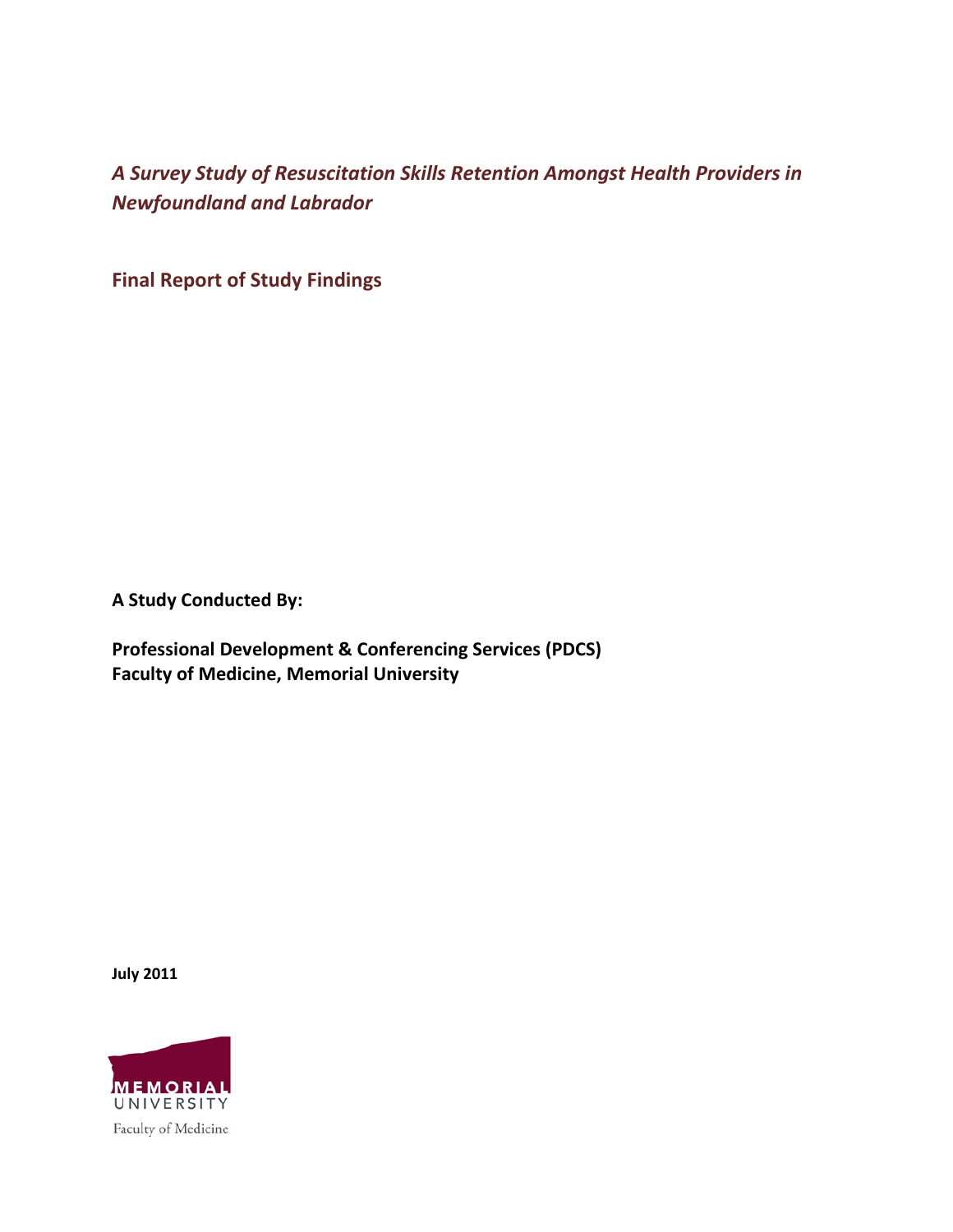## **Table of Contents**

| 1.0 |     |       |  |  |  |  |
|-----|-----|-------|--|--|--|--|
|     | 1.1 |       |  |  |  |  |
|     | 1.2 |       |  |  |  |  |
| 2.0 |     |       |  |  |  |  |
|     | 2.1 |       |  |  |  |  |
|     | 2.2 |       |  |  |  |  |
|     | 2.3 |       |  |  |  |  |
| 3.0 |     |       |  |  |  |  |
|     | 3.1 |       |  |  |  |  |
|     | 3.2 |       |  |  |  |  |
|     |     | 3.2.1 |  |  |  |  |
|     |     | 3.2.2 |  |  |  |  |
|     |     | 3.2.3 |  |  |  |  |
|     | 3.3 |       |  |  |  |  |
| 4.0 |     |       |  |  |  |  |
|     | 4.1 |       |  |  |  |  |
|     |     | 4.1.1 |  |  |  |  |
|     |     |       |  |  |  |  |
|     |     | 4.1.3 |  |  |  |  |
|     | 4.2 |       |  |  |  |  |
|     |     | 4.2.1 |  |  |  |  |
|     |     | 4.2.2 |  |  |  |  |
|     |     | 4.2.3 |  |  |  |  |
|     | 4.3 |       |  |  |  |  |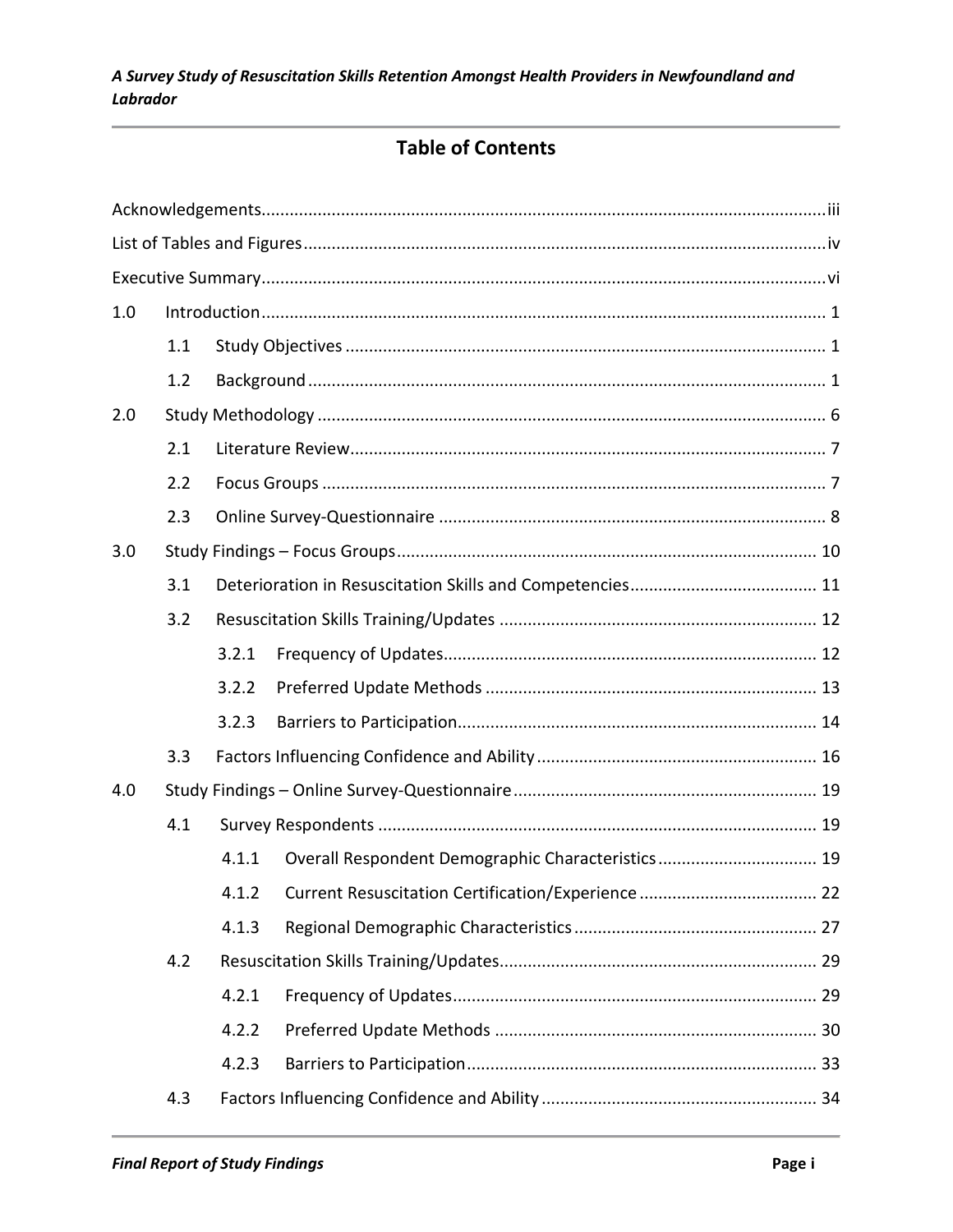|     |     | 4.3.1 |                                                     |  |
|-----|-----|-------|-----------------------------------------------------|--|
|     |     | 4.3.2 | Respondents' Confidence to Perform Resuscitation 35 |  |
|     |     | 4.3.3 |                                                     |  |
|     | 4.4 |       |                                                     |  |
|     | 4.5 |       |                                                     |  |
| 5.0 |     |       |                                                     |  |
| 6.0 |     |       |                                                     |  |
| 7.0 |     |       |                                                     |  |
|     |     |       |                                                     |  |

#### Appendix A:

Focus Group Questions

#### Appendix B:

Online Survey - Questionnaire – *Survey of Resuscitation Skills Retention*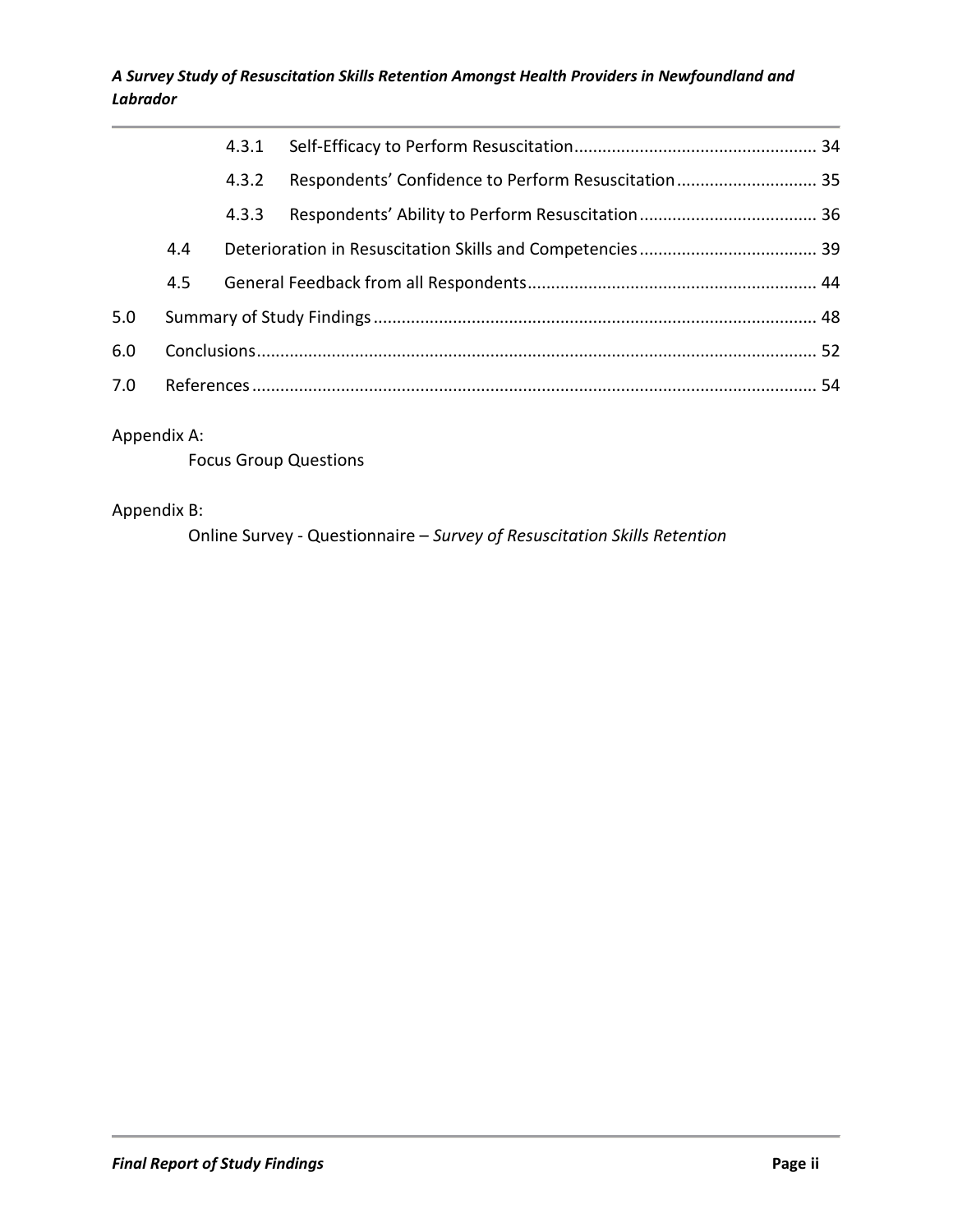## **Acknowledgements**

This study is the result of the collaborative efforts of numerous individuals and organizations. We would like to acknowledge their support and assistance for this study.

- Funding for this study was provided by the Medical Research Foundation, Faculty of Medicine, Memorial University.
- This study, including focus group and survey question design, implementation, and data collection and analysis, was conducted by Professional Development & Conferencing Services (PDCS), Faculty of Medicine:
	- o Dr. Vernon Curran, Director, Academic Research and Development
	- o Ms. Lisa Fleet, Manager, Research Programs
	- o Ms. Emily Eaton, Research Assistant
	- o Ms. Melanie Greene, Research Assistant (until Feb. 2011)
- Study implementation was guided by an interprofessional advisory group reflective of health managers and health providers from across the regional health authorities (RHAs) in Newfoundland and Labrador:
	- o Dr. Vernon Curran, Memorial University
	- o Ms. Lisa Fleet, Memorial University
	- o Ms. Melanie Greene, Memorial University (until Feb. 2011)
	- o Ms. Jacki Ballard, Eastern Health
	- o Dr. Dave Morgan, Memorial University/Eastern Health
	- o Ms. Susan White, Eastern Health
	- o Ms. Sandra Evans, Central Health
	- o Ms. Jeannette Christopher, Western Health
	- o Ms. Lorraine Mitchell, Labrador-Grenfell Health
- Full ethics approval for this study was received with the support of the Human Investigation Committee (HIC), Faculty of Medicine, Memorial University, as well as to the respective ethics committees of the four RHAs.
- Distribution of the focus group questions and URL for the online survey-questionnaire would not have been possible without the assistance of the four RHAs, as well as the following health professional associations:
	- o Newfoundland and Labrador Medical Association
	- o Association of Registered Nurses of Newfoundland and Labrador
	- o College of Licensed Practice Nurses of Newfoundland and Labrador
	- o Newfoundland and Labrador Association of Occupational Therapists
	- o Newfoundland and Labrador Association of Respiratory Therapists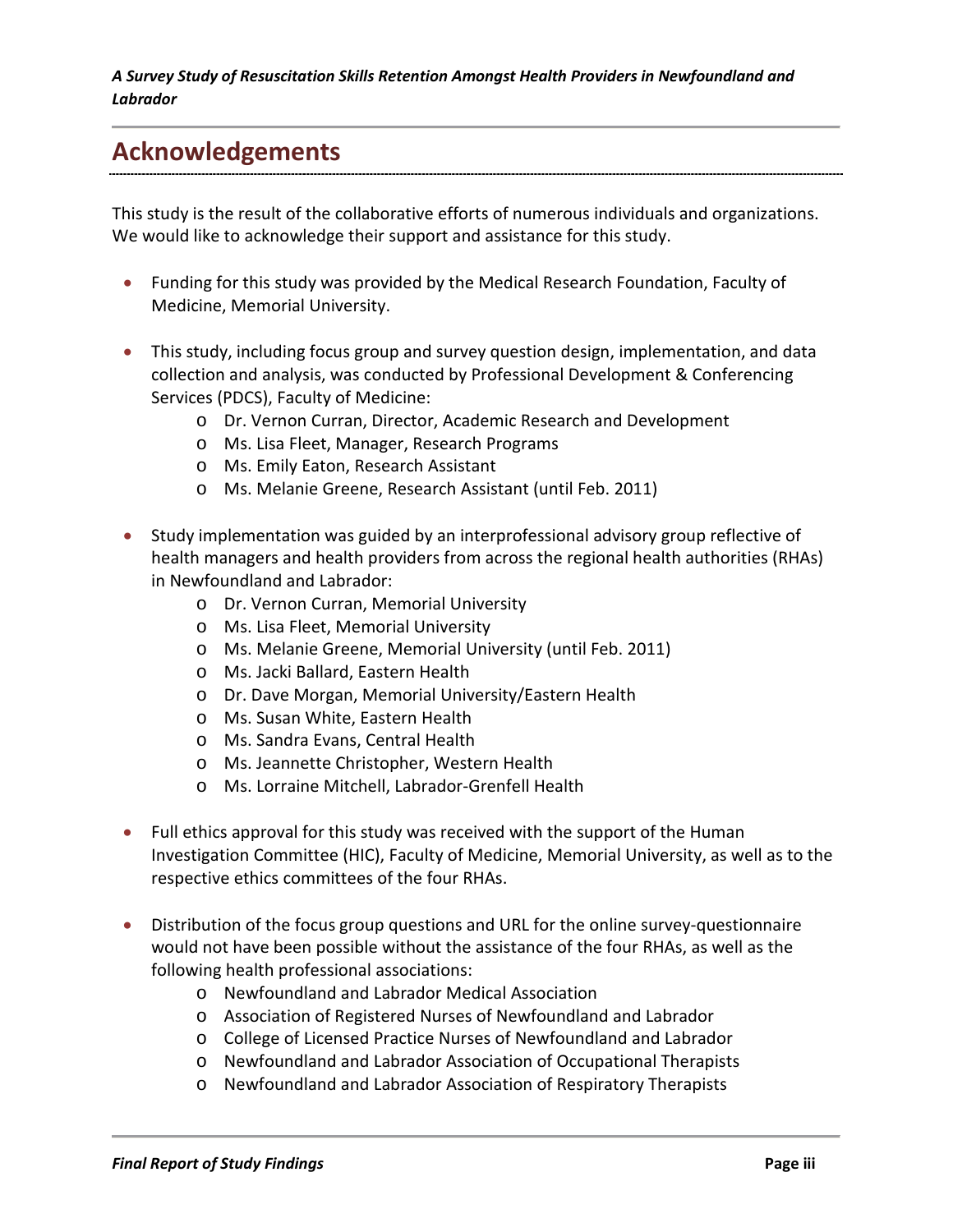# **List of Tables and Figures**

## **Tables**

| Table 1  |                                                                                  |
|----------|----------------------------------------------------------------------------------|
| Table 2  |                                                                                  |
| Table 3  |                                                                                  |
| Table 4  |                                                                                  |
| Table 5  | Respondents' Current Resuscitation Certification (By Profession)  24             |
| Table 6  |                                                                                  |
| Table 7  | Mean # of Times Respondents Have Participated in a 'Real' Resuscitation Code     |
| Table 8  | Mean # of Times Respondents Have Participated in a 'Real' Resuscitation Code     |
| Table 9  |                                                                                  |
| Table 10 |                                                                                  |
| Table 11 | Respondents' Current Resuscitation Certification (By Region)  29                 |
| Table 12 |                                                                                  |
| Table 13 |                                                                                  |
| Table 14 |                                                                                  |
| Table 15 | Respondents' Self-reported Degree of Confidence in their Abilities to Perform 34 |
| Table 16 | Respondents' Self-reported Confidence to Perform Resuscitation  36               |
| Table 17 | Respondents' Self-reported Ability to Perform Resuscitation 36                   |
| Table 18 | Respondents' Self-reported Ability to Perform Resuscitation (By Region)  37      |
| Table 19 | Respondents' Self-reported Ability to Perform Resuscitation (By Profession)  38  |
| Table 20 | Respondents' Self-Reported Ability to Perform Resuscitation                      |
| Table 21 | Respondents' Self-Reported Ability to Perform Resuscitation 39                   |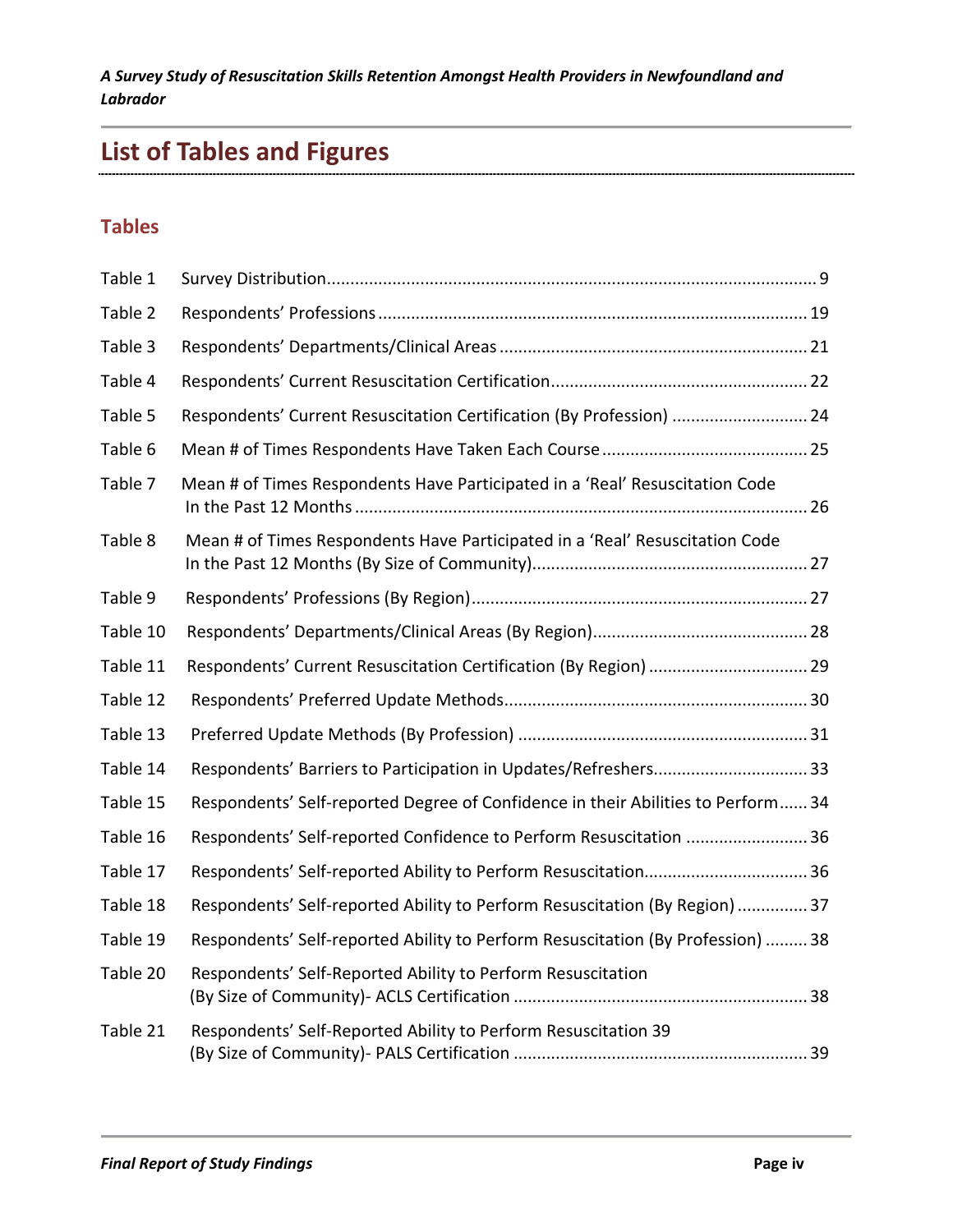| Table 22       | Respondents' Self-Reported Ability to Perform Resuscitation         |  |
|----------------|---------------------------------------------------------------------|--|
| Table 23       | Respondents' Concerns Regarding Deterioration of Ability to Perform |  |
| Table 24       | Respondents' Concerns Regarding Deterioration of Ability to Perform |  |
| <b>Figures</b> |                                                                     |  |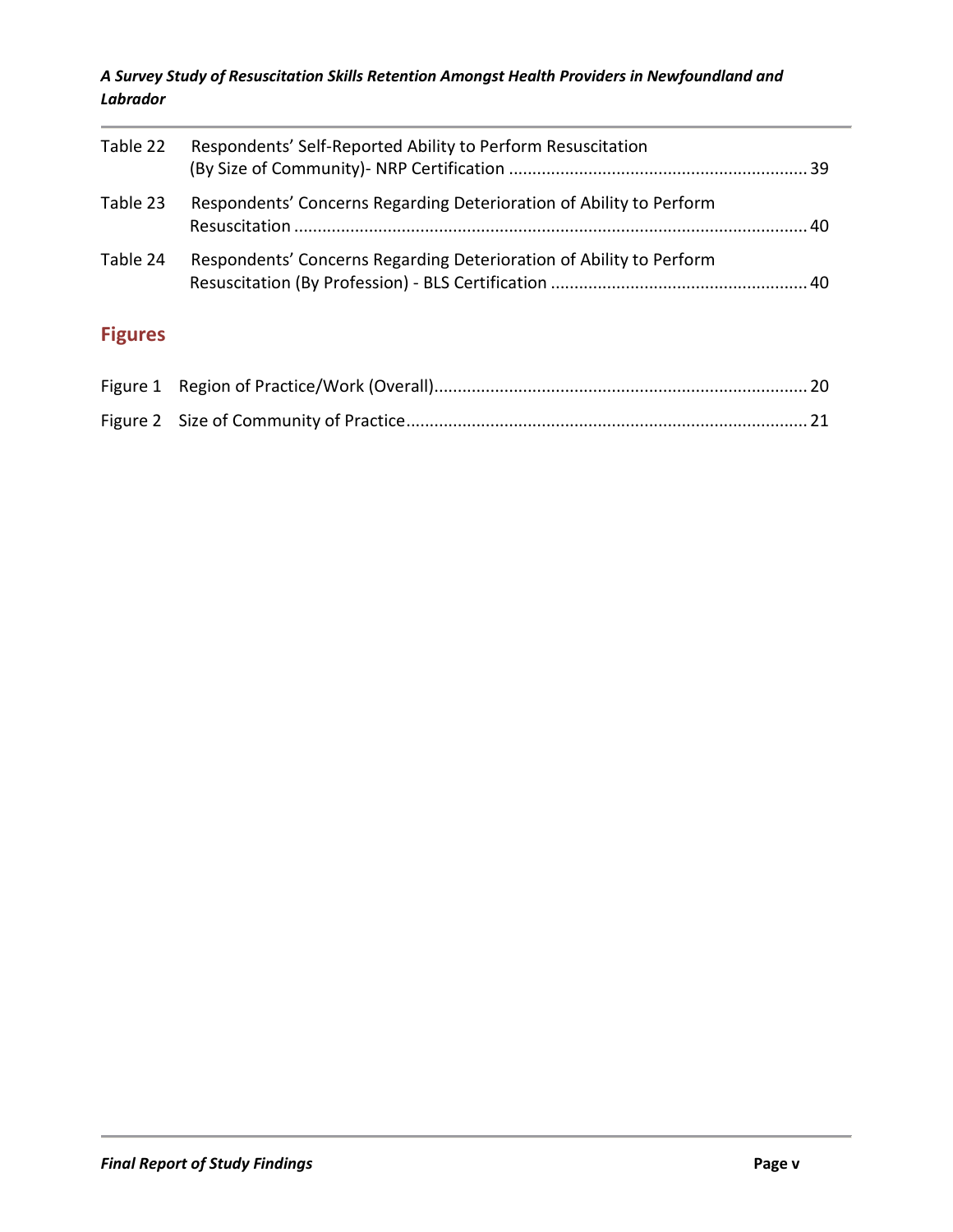## **Executive Summary**

The purpose of this report is to summarize the findings of a research study conducted between July 2010 and June 2011. The objectives of this study were threefold:

- 1. To examine the perceptions and attitudes of certified resuscitation providers towards the retention of resuscitation skills and regular skills updating.
- 2. To examine resuscitation providers' self-efficacy beliefs towards resuscitation skills.
- 3. To explore resuscitation provider's perceptions of methods and modalities for enhancing resuscitation skills retention.

This study was conducted by Professional Development & Conferencing Services (PDCS), Faculty of Medicine, Memorial University (Dr. Vernon Curran, Principal Investigator). It was supported by a Research Development Award from the Medical Research Foundation, Faculty of Medicine, Memorial University.

Study implementation was guided by an interprofessional advisory group reflective of health managers and health providers from across RHAs in Newfoundland and Labrador. Advisory group members were as follows:

- Dr. Vernon Curran, PhD Director of Academic Research and Development, Professor of Medical Education, Faculty of Medicine, Memorial University
- Ms. Lisa Fleet, MA, Dip.Ad.Ed, BEd Manager, Research Programs, Professional Development & Conferencing Services, Faculty of Medicine, Memorial University
- Ms. Melanie Greene, MA Research Assistant, Professional Development & Conferencing Services, Faculty of Medicine, Memorial University (until Feb. 2011)
- Ms. Jacki Ballard, BA Manager, Learning and Development, Eastern Health
- Dr. Dave Morgan, MD, CCFP-EM Assistant Professor, Program Director, Emergency Medicine Residency Program, Discipline of Family Medicine, Memorial University/Eastern Health
- Ms. Susan White, RN, BN Clinical Nurse Educator, Division of Newborn Medicine, Eastern Health
- Ms. Sandra Evans, RN, BVocEd, MEd Director, Professional Development & Continuing Education, Central Health
- Ms. Jeannette Christopher, RN, BEd, MEd Regional Director (retired June 2011), Organizational Development, Western Health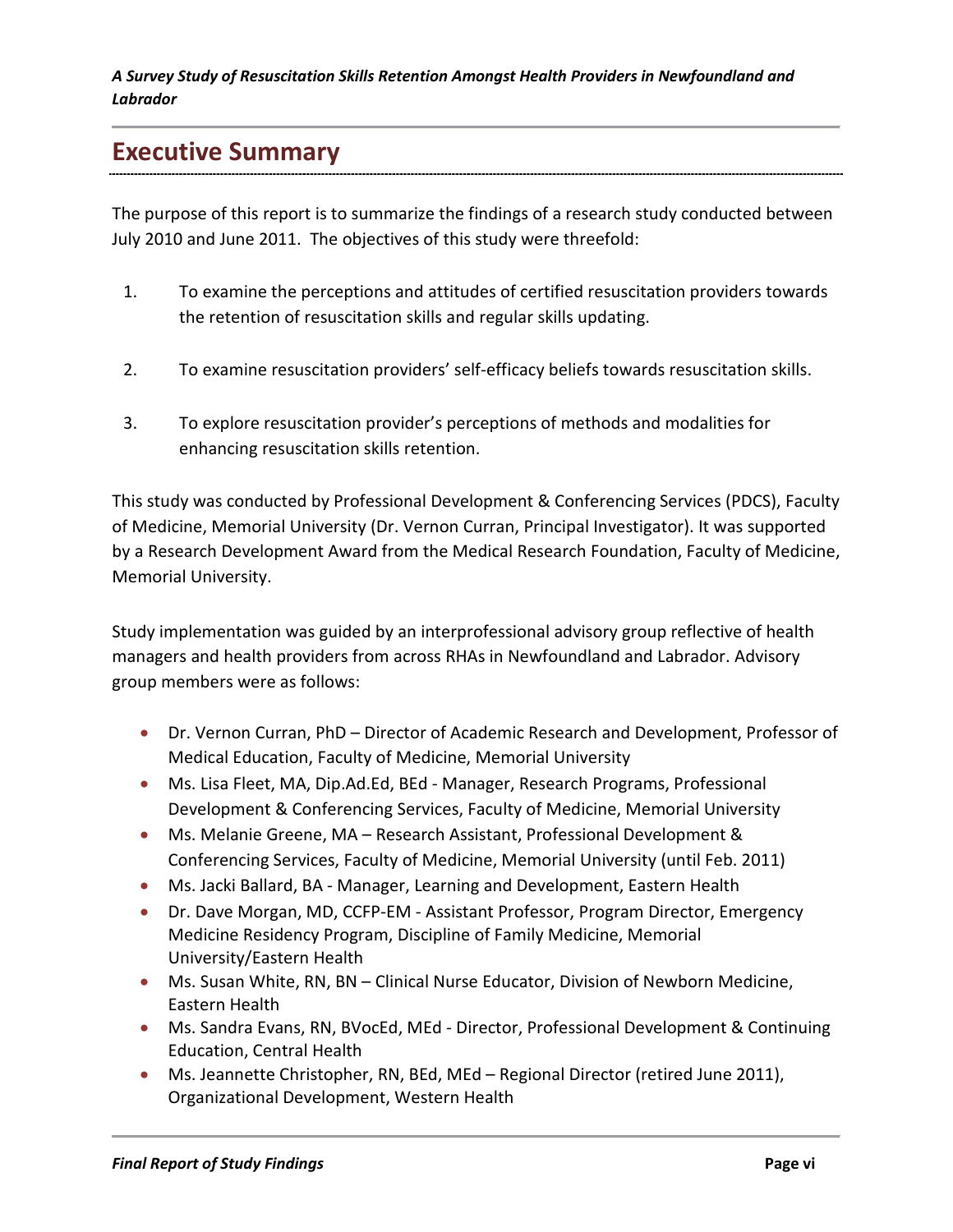• Ms. Lorraine Mitchell, RN, BN, MN - Regional Director, Employee Development, Training & Health, Labrador-Grenfell Health

Prior to commencement of the study, application for ethics review and approval was made to the Human Investigation Committee (HIC), Faculty of Medicine, Memorial University, as well as to the respective ethics committees of the four RHAs. Full study approval was received from HIC, Central Health, Western Health, and Labrador-Grenfell Health. Eastern Health reviewed the study protocol and determined full ethics approval was not required as the study was not being conducted onsite in one of its facilities. However, its ethics committee was informed of the study and will be informed of the findings as per their request.

A variety of methodologies were used to gather information as part of this study. A mixedmethods, explanatory study design (Springer, 2010) combining the strengths of quantitative and qualitative research was followed and included: (1) a literature review; (2) focus groups; and (3) online survey-questionnaire. Twenty-eight (N=28) health professionals from across the four regional health authorities (RHAs) participated in the focus group. The online surveyquestionnaire was completed by N=909 respondents.

Various health professional groups were represented in the focus groups and survey and included:

- Registered nurses
- Nurse Practitioners
- Licensed Practical Nurses
- Family Physicians
- Specialists
- Paramedics
- Occupational Therapists
- Respiratory Therapists
- Physiotherapists

As well, various departments/clinical areas were also represented, ranging from emergency, family practice, acute and ambulatory care, long-term care, critical care, surgery, medicine, and community health.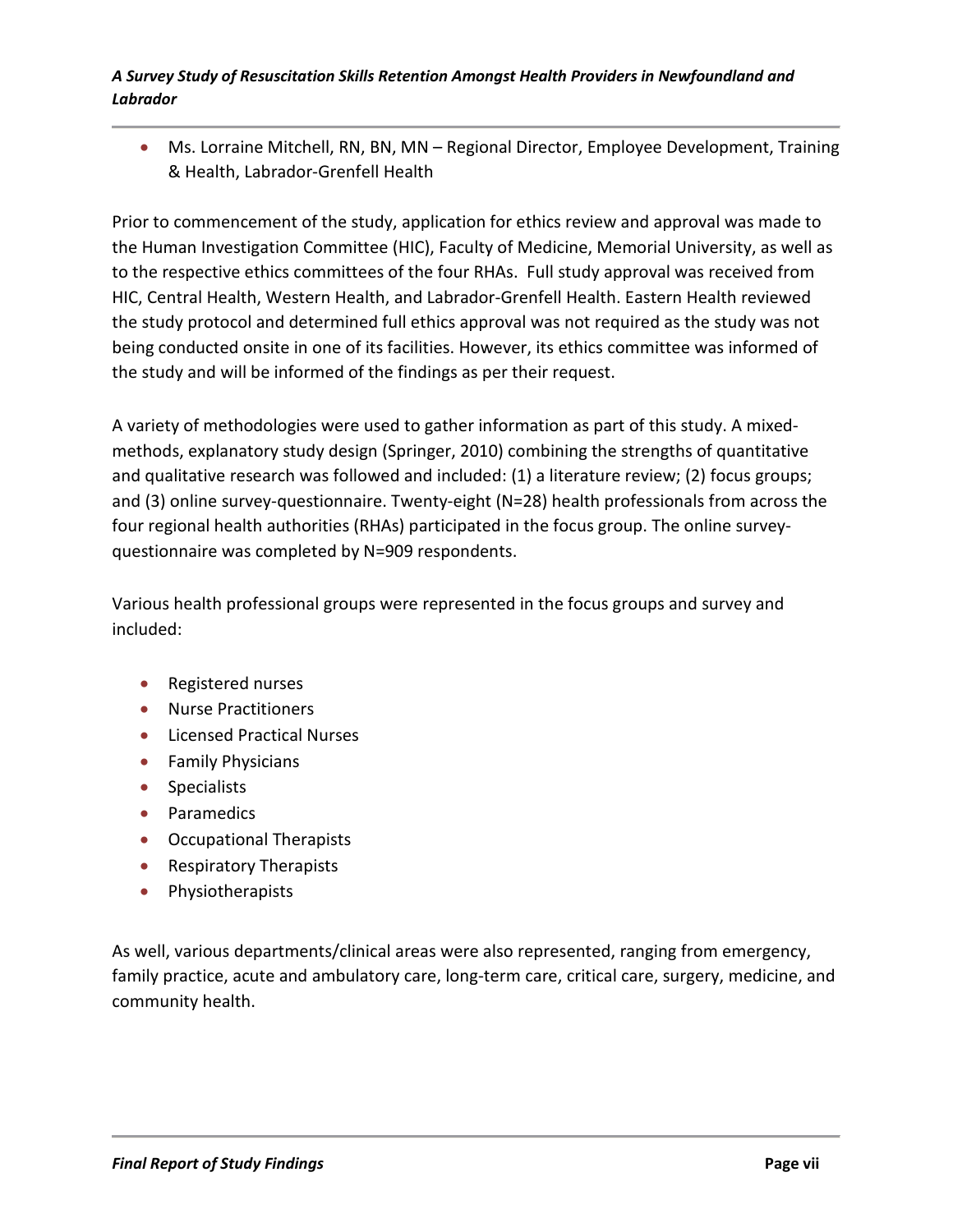## **Current Resuscitation Certification/Experience**

Both focus group and survey respondents possess extensive resuscitation certification in a variety of areas. Focus group respondents reported being certified in BLS, ACLS, NRP, PALS, TNCC, CTAS, ATLS, and ITLS. The majority of survey respondents reported being certified in BLS (79.8%). This was followed by ACLS (22.1%), NRP (10.7%), and PALS (7.4%).

| <b>Survey Respondents' Current Resuscitation</b><br><b>Certification</b> | $N^*$ | % of Total Respondents |
|--------------------------------------------------------------------------|-------|------------------------|
| <b>BLS</b>                                                               | 725   | 79.8%                  |
| <b>ACLS</b>                                                              | 201   | 22.1%                  |
| <b>NRP</b>                                                               | 97    | 10.7%                  |
| <b>PALS</b>                                                              | 67    | 7.4%                   |
| <b>TNCC</b>                                                              | 66    | 7.3%                   |
| <b>Canadian Triage and Acuity Scale (CTAS)</b>                           | 52    | 5.7%                   |
| <b>ATLS</b>                                                              | 18    | 2.0%                   |
| <b>ITLS</b>                                                              | 18    | 2.0%                   |
| Advanced Life Support in Obstetrics (ALSO)                               | 13    | 1.4%                   |
| <b>Acute Care of At-risk Newborns (ACORN)</b>                            | 6     | 0.7%                   |

The majority of those certified in most areas were nurses (RNs and NPs), with the exception of ATLS, in which the majority certified were physicians (77.8%) and ITLS, in which the majority certified were paramedics (55.6%).

Interestingly, while some respondents have extensive course experience, they are lacking in 'real' experience. Respondents certified in BLS reported having participated in a real resuscitation code a mean of 1.44 times in the past twelve months (as opposed to participating in the course a mean of 12.00 times). By contrast, respondents certified in NRP have more 'real' experience, reporting participating in codes a mean of 4.76 times (as opposed to participating in the course a mean of 3.80 times).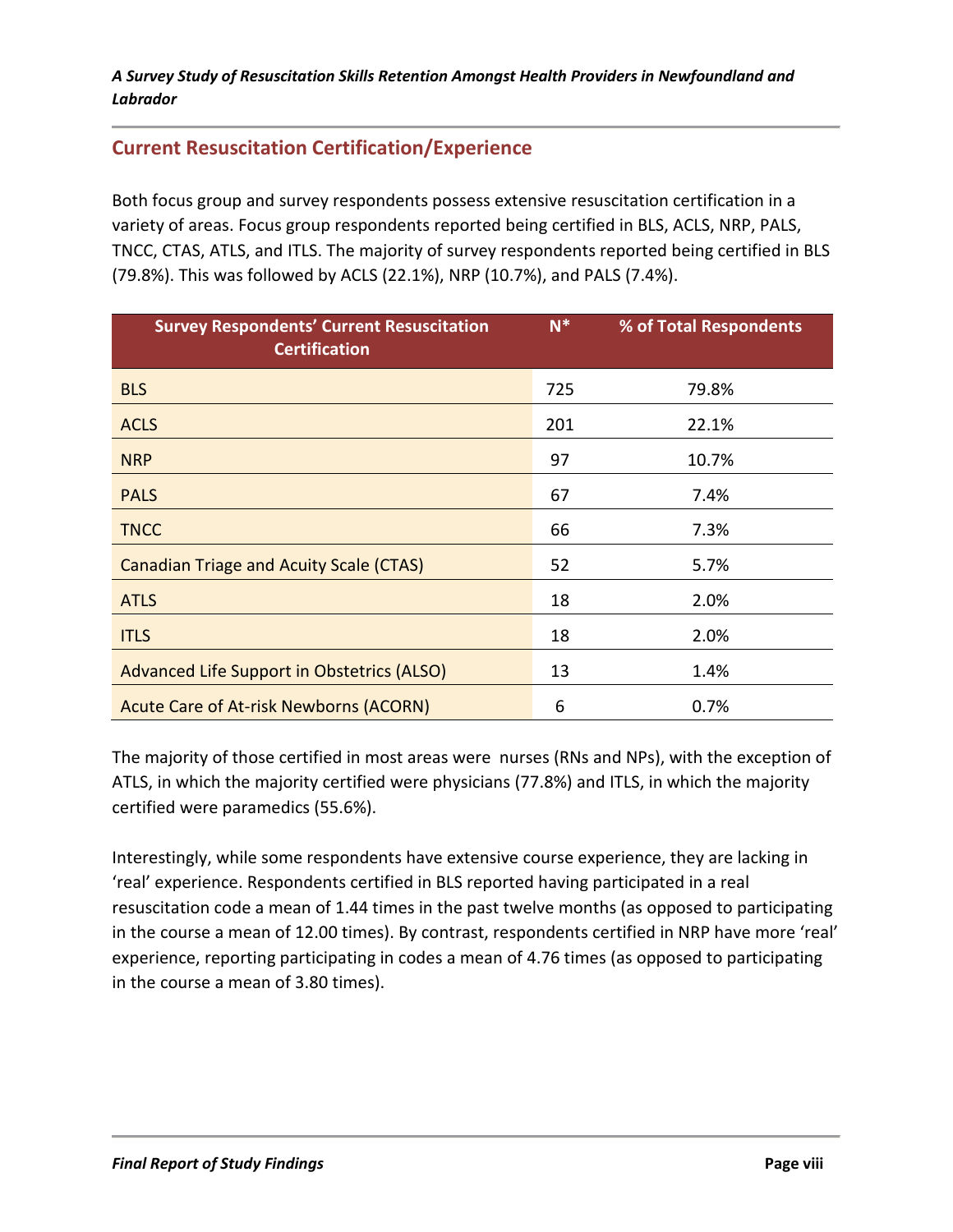## **Resuscitation Skills Training/Updates**

#### *Frequency of Updates*

Focus group participants reported that the frequency of refreshers should be dependent upon the length of time between required renewals. There was a general consensus that updates would be ideal if availed of at least every few months. Several respondents specified six months as appropriate. Two respondents felt that the renewal period for ACLS in particular (3 years) was a long time to go without updates.

By contrast, survey respondents reported wanting to participate in updates (i.e. refresher courses) every year or every two years, depending on the certification area. The exception to this was if new guidelines were implemented. In this situation, respondents wanted more frequent updates in their certification area.

#### *Preferred Update Methods*

Focus group participants identified several methods by which they would like to be able to update or refresh their competencies. Preferred methods highlighted included:

- Mock codes
- E-learning
- Frequent review of equipment and materials

Survey respondents also identified mock codes as being important. Their ranking of preferred learning methods (i.e. using the scale 1=most preferred to 13=least preferred) indicated preferences for methods which allowed them to practice their skills in a hands-on format, such as:

- Practice with an instructor (mean score 3.59)
- Practice with other health professionals as a team (mean score 3.72)
- Mock codes (mean score 5.04)
- Self-practice with a manikin (mean score 5.74).

One-Way ANOVA analyses were conducted to determine if respondents' professions, regions, or size of community had a significant effect on their preferred update methods at the p<.05 probability level. The results indicate that respondents' professions had a significant effect on their preferences for various methods. For instance, physician and paramedics reported a greater preference for mock codes than allied health. Allied health reported a greater preference for videoconferencing than other professions. The results also indicate that a larger proportion of respondents in the Central region reported a preference for e-learning (p=.014); a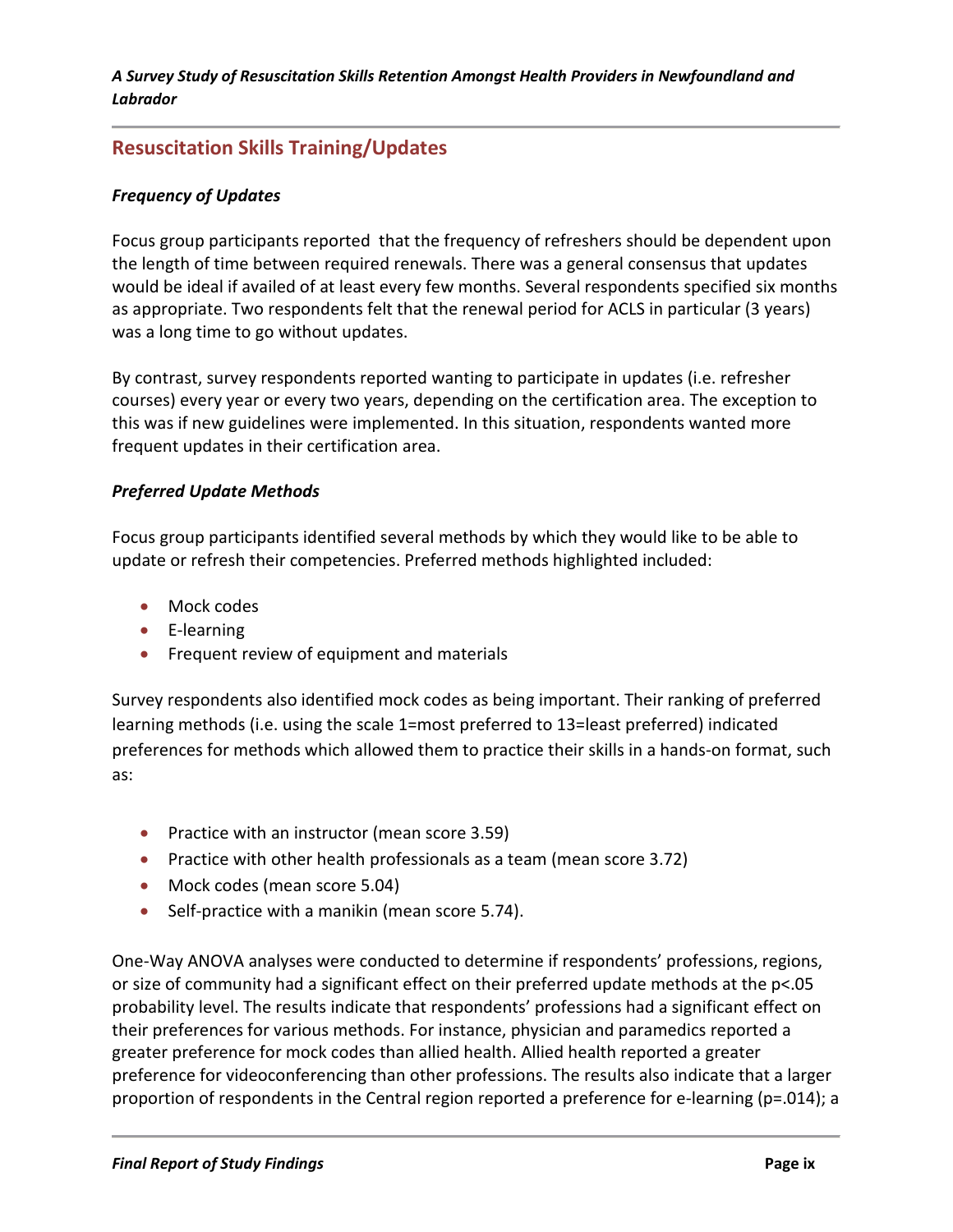larger proportion of respondents in the Eastern region reported a preference for selfinstructional videos (p=.044). Size of community had no significant effect on preferred update methods.

#### *Barriers to Participation*

Focus group and survey respondents identified similar barriers to participation in resuscitation training and updates. These barriers include:

- Staff shortages
- Timing of courses and updates
- Availability of courses/updates and/or instructors
- Financial issues (i.e. cost of travel to training; cost to bring instructor to a rural community for training; impact of training on fee-for-service physicians who have to close their practices to attend training, etc.)

### **Factors Influencing Confidence and Ability**

Both focus group and survey participants highlighted how lack of practice and aspects of team performance could influence their confidence in their ability to perform resuscitation. Aspects of team performance cited as influential by focus group respondents included:

- Discrepancies in skill levels amongst team members
- Lack of communication amongst the team
- Team leaders who are not always up-to-date on their skills.

Survey respondents were asked to rate their level of self-efficacy (an individual's confidence in his/her ability to affect a given behavior) in performing a resuscitation code in a variety of specific situation, using the scale 0=cannot at all do to 100=highly certain can do.

Respondents reported their highest self-efficacy:

- After they have recently practiced (mean 82.79).
- After participating in an update (mean 79.95).
- After an effective debriefing session from a recent resuscitation code (mean 75.69).

Respondents reported their lowest self-efficacy:

- If team members do not work well together (mean 55.26).
- When there is no clear leader of the resuscitation code (mean 52.74).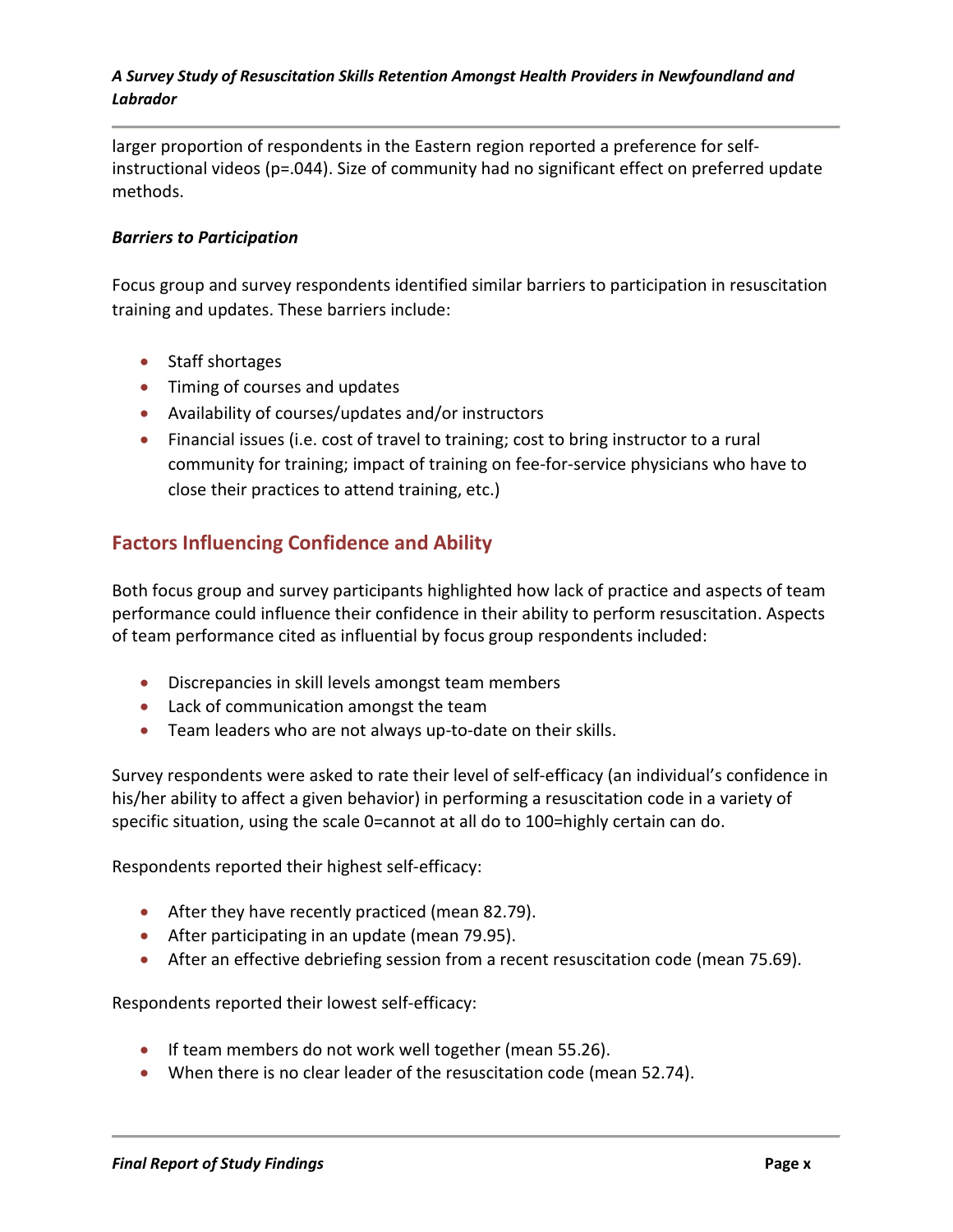- If members of the resuscitation team are not communicating well (mean 51.74).
- If I cannot understand other members of the resuscitation team (mean 49.24).
- If I am not familiar with new guidelines (mean 46.93).
- When I feel my skills have deteriorated (mean 46.54).

Survey respondents were also asked to rate their confidence to perform resuscitation in a competent manner in the areas in which they were currently certified. This rating was based on a Likert scale of 1=not at all confident to 5=extremely confident. Respondents reported being moderately to very confident in all resuscitation certification areas, with the highest confidence being reported in:

- BLS (mean score 3.96)
- ACLS (mean score 3.83
- ITLS (mean score 3.83)

The lowest confidence was reported for:

- PALS (mean score 3.33)
- ALSO (mean score 3.30)
- ACORN (3.00)

Survey respondents were also asked to rate their ability to perform resuscitation in a competent manner in the areas in which they are currently certified. This rating was based on a Likert scale of 1=not at all able to 5=extremely able. The results show that that respondents report being moderately to very able in most of the resuscitation certification areas. Respondents report being very to extremely able in their ability to perform BLS (mean score 4.10) and ACLS (mean score 4.03). One-Way ANOVA analyses were conducted to determine if respondents' regions, professions, and size of community had a significant effect on their selfreported abilities to perform resuscitations at the p<.05 probability level and the results show that both region of practice and profession had a significant effect on respondents' selfreported ability to perform BLS.

Pearson chi square analyses was conducted to determine if there was a significant difference between respondents self-reported ability to perform resuscitation and the size of the community in which they practice. The results show that significant differences were reported at the p<.05 probability level between ability to perform and size of community for those who are ACLS, PALS, and NRP certified. A greater proportion of respondents in urban communities appear to report greater ability than those who practice in rural communities.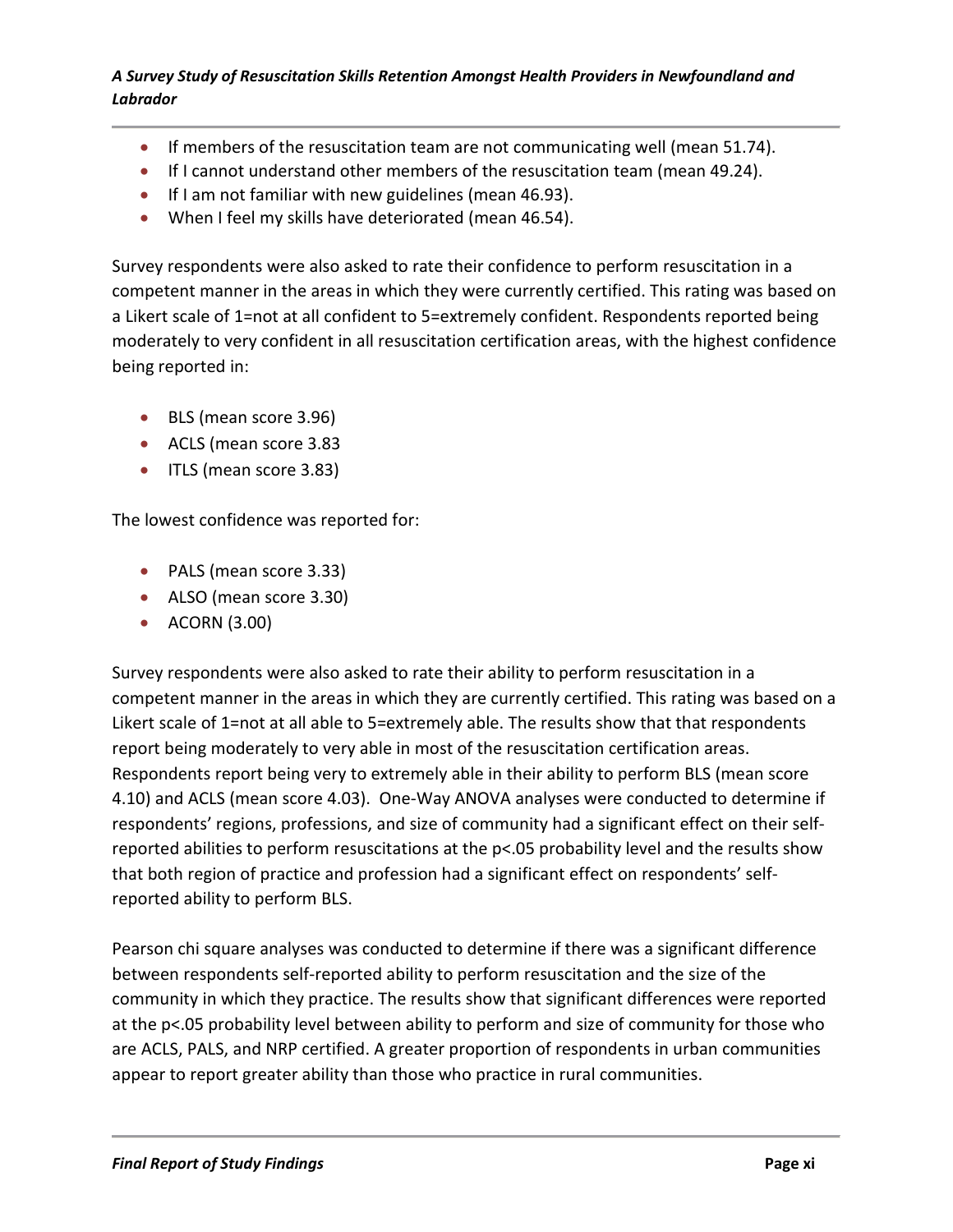## **Deterioration in Resuscitation Skills and Competencies**

Survey respondents were asked to rate their concerns regarding the deterioration of their ability to perform resuscitation in the areas in which they are currently certified. This rating was based on a Likert scale of 1=very low concern to 5=very high concern. Respondents reported moderate to high concern regarding deterioration in their ability to perform PALS (mean score 3.29) and TNCC (mean score 3.02). They reported low to moderate concern in most other resuscitation areas. A Pearson chi square analysis revealed a significant difference between self-reported concerns of deterioration to perform BLS and profession (p=.000). A greater proportion of nurses reported low concern while LPNs and allied health reported moderate concern.

Focus group and survey respondents highlighted several factors which influence deterioration in resuscitation skills and competencies. Inadequate opportunities for real or mock practice was highlighted by numerous respondents. Lack of access to courses and/or training materials, as well as frequent changes to guidelines, was also cited.

## **Conclusions**

- Greater access to and opportunity for participation in practice/hands-on training opportunities was consistently highlighted by focus group and survey respondents. Such opportunities include mock experiences, mock codes, and opportunities for practice with an instructor. This is especially important for those who do not work in departments which experience a high frequency of resuscitation codes, such as emergency, critical care, etc.
- Overall, the preferred update methods reported by focus group and survey respondents included:
	- o Mock codes
	- o Practice with an instructor
	- o Practice with other health professionals as a team
	- o Self-practice with a manikin
	- o E-learning
	- o Frequent review of equipment and materials

Respondents' professions and regions had a significant effect on their preferred update methods. Some examples: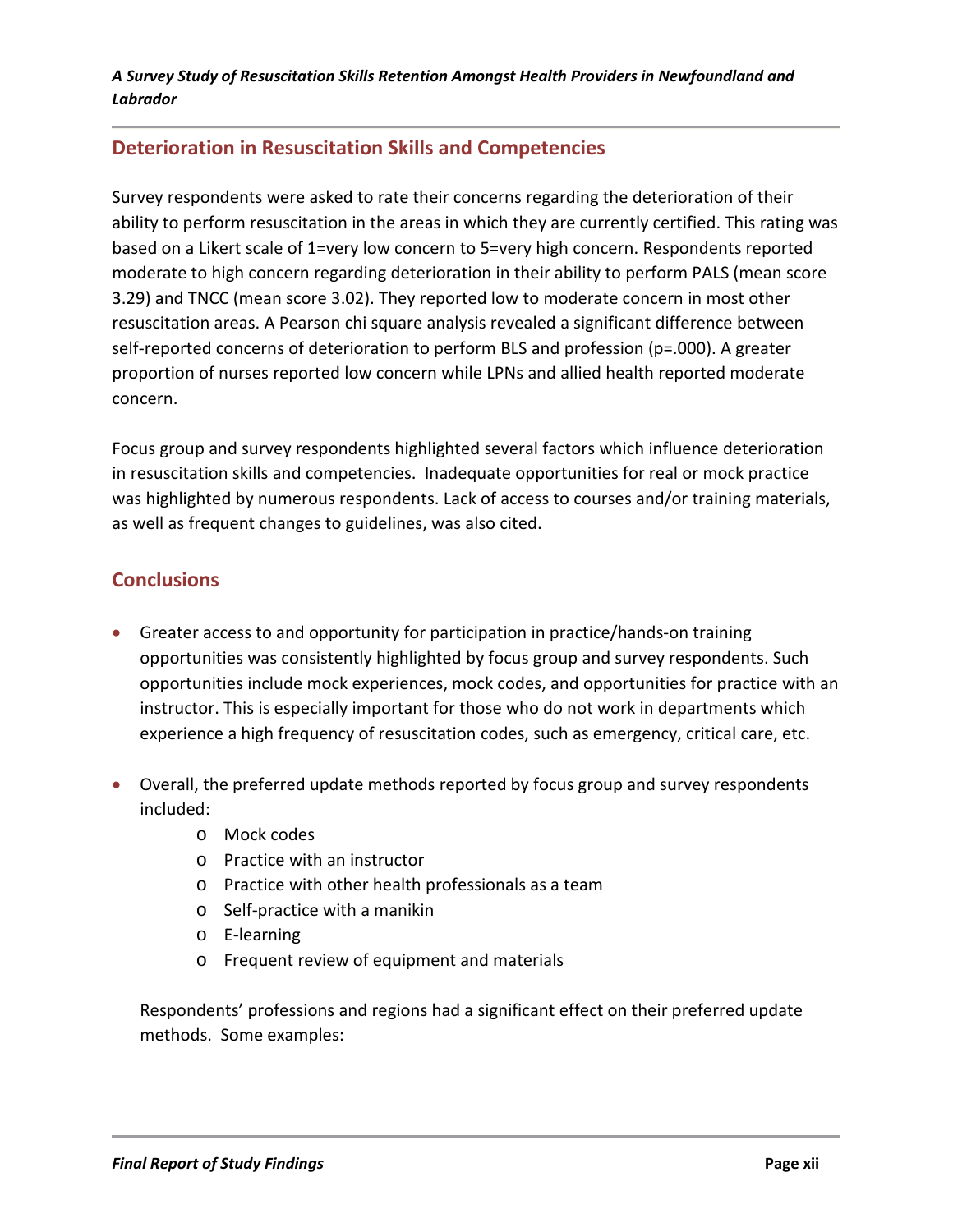- o Physicians, paramedics, and respiratory therapists reported a preference for mock codes.
- o Allied health reported a preference for videoconferencing, audioconferencing, and self-instructional videos.
- o Respondents in Central Health reported a preference for e-learning.
- o Respondents in Eastern Health reported a preference for self-instructional videos.
- Respondents in rural communities reported less 'real' resuscitation code experience than those in urban communities. As well, respondents in rural communities reported lower ability to perform resuscitation in specific certifications areas, such as ACLS, PALS, and NRP.
- Both focus group and survey participants reported how aspects of team performance influence their confidence in their ability to perform resuscitation. Aspects of team performance cited as influential by focus group respondents included: discrepancies in skill levels amongst team members; lack of communication amongst the team; and team leaders who are not always up-to-date on their skills. Survey respondents also reported low selfefficacy (an individual's confidence in his/her ability to affect a given behavior) to perform resuscitation when there is no clear leader of the team and when the team is not communicating well. It is recommended that to improve team performance during a resuscitation code, health professionals must be provided with opportunities to practice and be assessed as a team and to develop competencies in interprofessional teamwork.
- Respondents highlighted the importance of appropriate equipment and resources being provided to all health professionals who wish to utilize them for training and/or refresher courses. Focus group respondents highlighted the need for training on 'realistic' equipment, which is especially important if you do not have a lot a 'real' code experience. Some respondents reported a preference for self-directed learning/refresher opportunities if only they could access the resources. Provision of learning materials/guidelines in print or online formats, allowing health professionals to borrow a manikin for self-practice, are all methods by which health professionals could update their skills and refresh their knowledge if made available to them.
- Respondents consistently highlighted changes in guidelines and lack of training related to these changes, as a reason why their confidence and ability deteriorates. They highlighted the importance of the provision of training sessions/updates as new guidelines are released in their respective certification areas.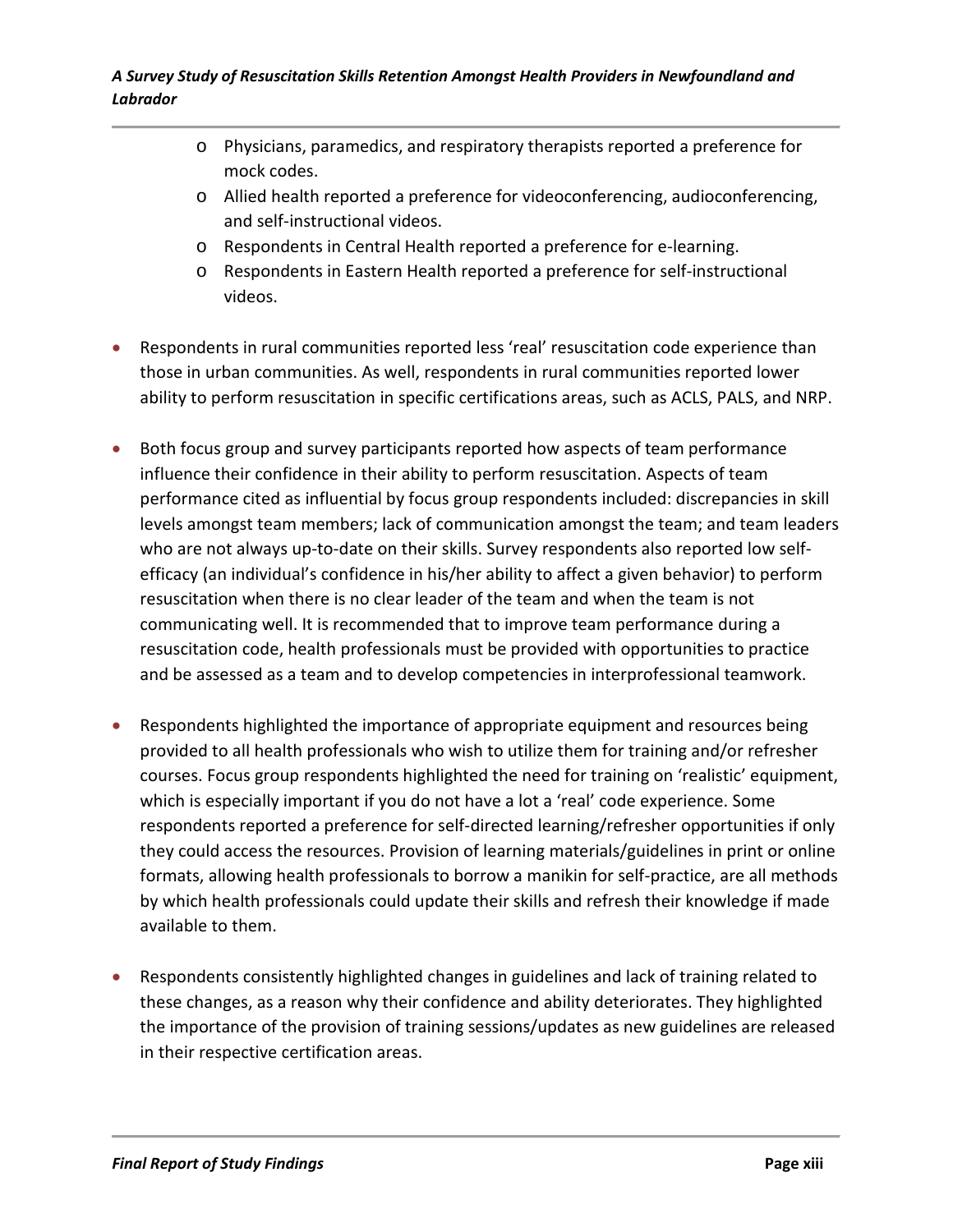## **1.0 Introduction**

## **1.1 Study Objectives**

The purpose of this report is to summarize the findings of a research study conducted between July 2010 and June 2011. The objectives of this study were threefold:

- 1. To examine the perceptions and attitudes of certified resuscitation providers towards the retention of resuscitation skills and regular skills updating.
- 2. To examine resuscitation providers' self-efficacy beliefs towards resuscitation skills.
- 3. To explore resuscitation provider's perceptions of methods and modalities for enhancing resuscitation skills retention.

This study was conducted by Professional Development & Conferencing Services (PDCS), Faculty of Medicine, Memorial University (Dr. Vernon Curran, Principal Investigator). It was supported by a Research Development Award from the Medical Research Foundation, Faculty of Medicine, Memorial University.

## **1.2 Background**

In terms of the level and extent of staff training and development that occurs within hospitals and across the health system, continuing education for health providers in the area of resuscitation and life support skills is significant. It is estimated that over 10,000 health providers across a variety of professions (e.g., medicine, nursing, respiratory therapy, paramedicine) and across the four regional health authorities (RHAs) in Newfoundland and Labrador are trained and/or certified in a variety of resuscitation and life support skill areas. These areas would include basic life support (BLS), advanced cardiac life support (ACLS), advanced trauma life support (ATLS), pediatric advanced life support (PALS), and neonatal resuscitation program (NRP), among others.

Although most of these health providers can successfully learn to perform resuscitation and life support, research on the retention of resuscitation skills has shown that deterioration in skill level occurs across a wide variety of professions (e.g., physicians, nurses, emergency medical technicians) and across a number of resuscitation skill areas (Broomfield, 1996; Cooper & Libby, 1997; Fossel, Kiskaddon, & Sternbach, 1983; Hamilton, 2005; Moser & Coleman, 1992; Niles et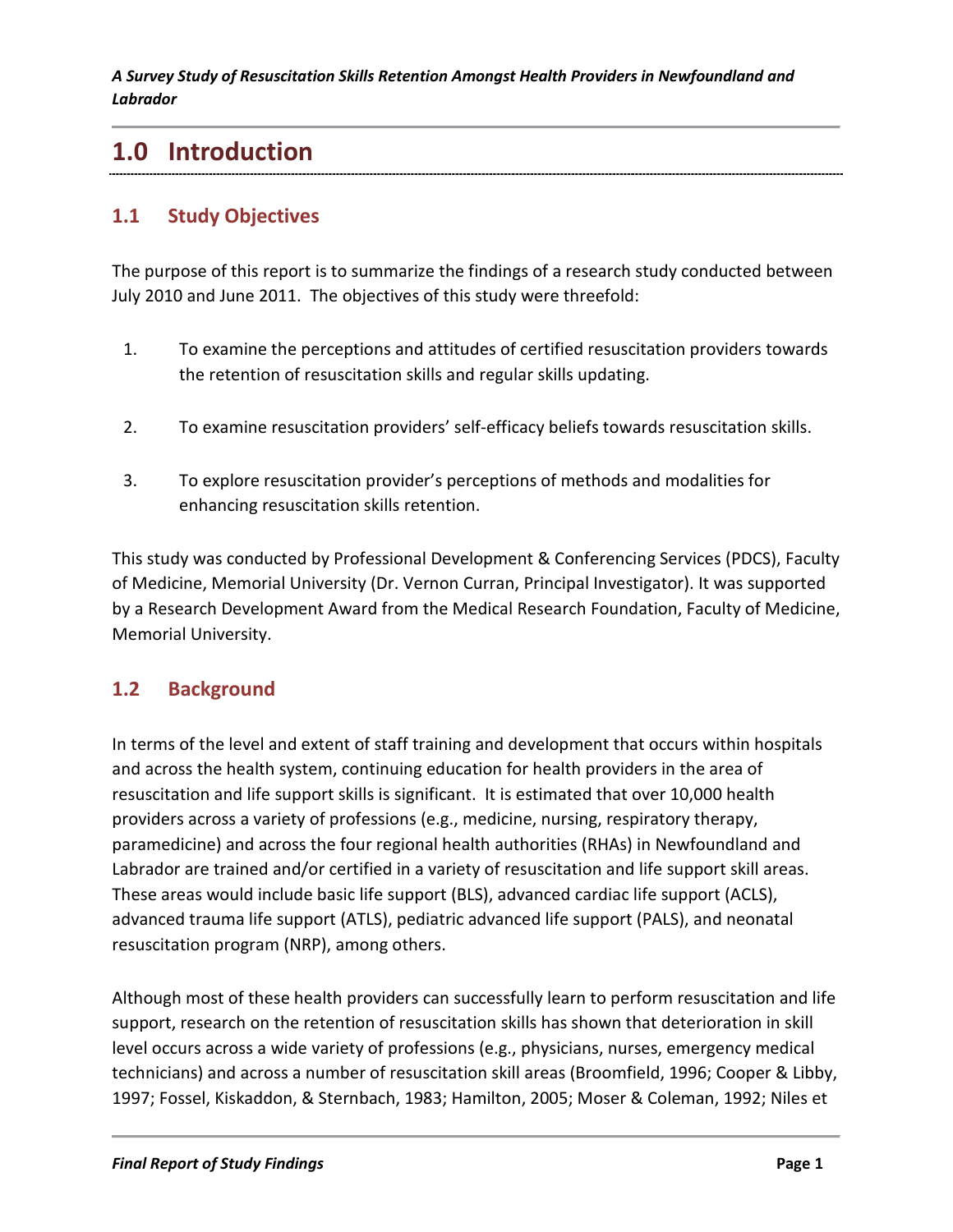al., 2009; O'Steen, Kee, & Minick, 1996; Smith, Gilcreast, & Pierce, 2008). There appears to be no relationship between skill deterioration and advanced educational background, years of experience, responsibility for patient care, self-perceived level of competence, motivation, nor the potential for use of skills. Hospital staff who participate in resuscitation events on a regular basis have been shown to not retain their knowledge or skills to any greater degree that those who participate less frequently or never (Boudin, 1995; Curry & Gass, 1987). Studies have reported skills deterioration within a minimum of 2 weeks of initial training with progressive deterioration until participants reach pre-training levels at 1 and 2 years after initial training (Moser & Coleman, 1992). The review of multiple evaluation studies conducted within 6 months of training demonstrates that resuscitation skills retention significantly declines during this time (Dunn, Niday, Watter, McGrath, & Alcock, 1992). Studies of ACLS training effects have also shown that physicians and nurses' knowledge of ACLS guidelines deteriorates to near pretraining levels within 6 months after training (Schwid, Rooke, Ross, & Sivarajan, 1999).

A number of studies focusing on resuscitation skills training have evaluated the effect of various teaching methods and modalities on skills retention (Bjorshol, Lindner, Soreide, Moen, & Sunde, 2009; Christensen et al., 1998; Cronin, Cheang, Hlynka, Adair, & Roberts, 2001; Hamilton, 2005; Hoadley, 2009; Kaye & Mancini, 1986; Niles et al., 2009; Settgast, Nguyen, Devries, Krebs, & Duane, 2006; Smith, Gilcreast, & Pierce, 2008; Wayne et al., 2005; Wayne et al., 2006). The methods compared have included 4-hour vs. 8-hour courses, modular selfteaching versus traditional lecture approaches, videotape with independent practice, low and high fidelity simulations, use of portable manikins with video instruction, computer-based training, and computerized simulator systems. The findings from these studies have demonstrated that both health professionals and the lay public are able to learn CPR equally well with a variety of teaching methods, but none maintain skills retention over an extended period of time.

Video self-instruction has been shown to improve competence in resuscitation (Hamilton, 2005). For instance, Braslow et al. (1997) discuss the use of a video to teach CPR. Performance was recorded and assessed using a 14-item checklist and skill meter/recording manikin directly following training. Results were then compared with those of participants of instructor-led training. Both video self-instruction (VSI) groups performed CPR more competently after training; 80% were rated as competent compared with 45% of the instructor-led groups. Retention tested at 60 days after training also showed a higher percentage of correct ventilations and compressions in the VSI group. Another study found that medical students could be trained using VSI to similar competence to those traditionally trained in a 4-hour instructor-led AHA heartsaver course (Todd et al., 1998). The experimental group used a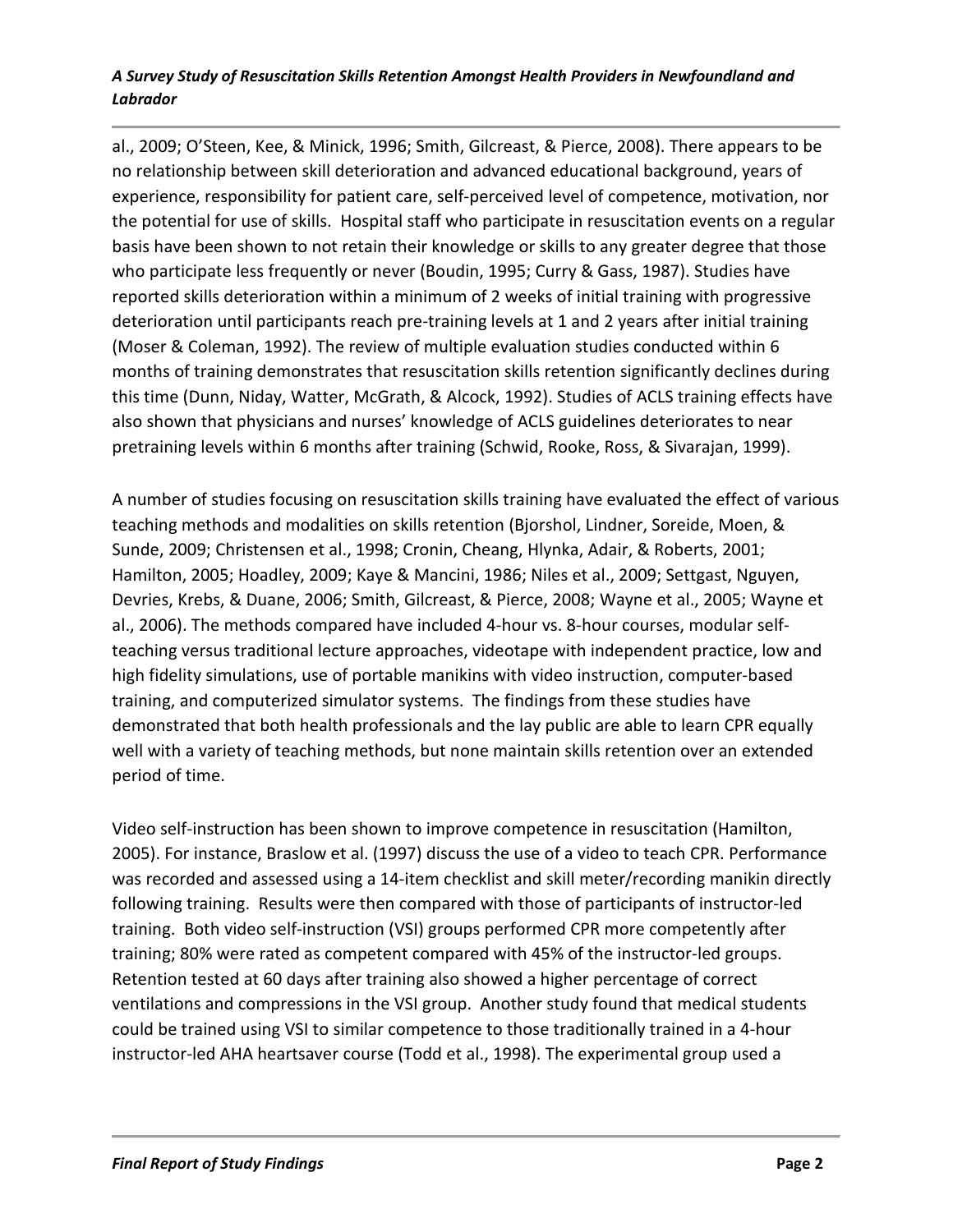modestly priced resuscitation manikin and the same 34-minute self-instruction video, without any instructor involvement.

A quasi-experimental study of student nurses was carried out, which found that arranging four self-instruction training sessions, where subjects were allowed to practice for as long as they wanted with a skillmeter manikin to provide feedback, significantly improved CPR performance (Davies & Gould, 2000). Nurses could carry out CPR training on the ward, thus preventing the staffing problems caused by releasing staff from the ward for training (Davies & Gould, 2000). Although it would not replace formal CPR training, the availability of an appropriate CPR manikin would allow staff to practice their skills more regularly. Self-instruction has been suggested as an effective, financially economic way of refreshing or learning the skills of CPR, leaving instructors more time to focus on evaluating the skills (Starr, 1998).

A number of studies have been performed using simulation to improve resuscitation performance by nurses (Flisher, 1992; Grannemann & Conn, 1996; Rivera & Gabriel, 1995; Wadas, 1999). It has been reported that training with cardiac arrest simulation (CAS) reduces staff anxiety, improves teamwork and improves knowledge of equipment and cardiac arrest treatments (Flisher, 1992). It has also been suggested that simulation training in resuscitation helps participants to improve their knowledge in a relatively realistic arena and allows them to familiarize themselves with the equipment and procedures (Hendrichse, Ellis, & Morris, 2001). One study found that a specialized manikin, which gives auditory feedback of the rescuers performance during CPR, improved skills (Wik, Thowsen, & Steen, 2001). Performance improved immediately when the voice-activation manikin (VAM) was enabled. The retention of CPR skills was tested following training with a VAM and found that even when baseline CPR skills were poor, they improved after 20 minutes of practice on the VAM (Wik, Myklebust, Auestad, & Steen, 2002).

A limited number of studies on the use of computers and the Internet in the delivery of CPR, BLS and/or ALS have been reported in the literature (Moule, Albarran, Bessant, Brownfield, & Pollock, 2008; Peterson, 2006; Romero, Ventura, Gibaja, Hervas, & Romero, 2006; Schwid et al., 1999). A randomized controlled trial was carried out to compare the cardiac arrest management of 45 anaesthetists following preparation by either computer-based ALS simulation program or textbook study (Schwid et al., 1999). Participants who prepared by using the computer program performed significantly better in the cardiac arrest simulation (CAS) test. Results suggest that the computer program was an effective, economical learning tool that enhances retention of knowledge and is more likely to be used than textbooks (Schwid et al., 1999). A pilot non-randomized study comparing e-learning and classroom delivery of BLS with automated external defibrillator (AED) use among mental health care professionals (including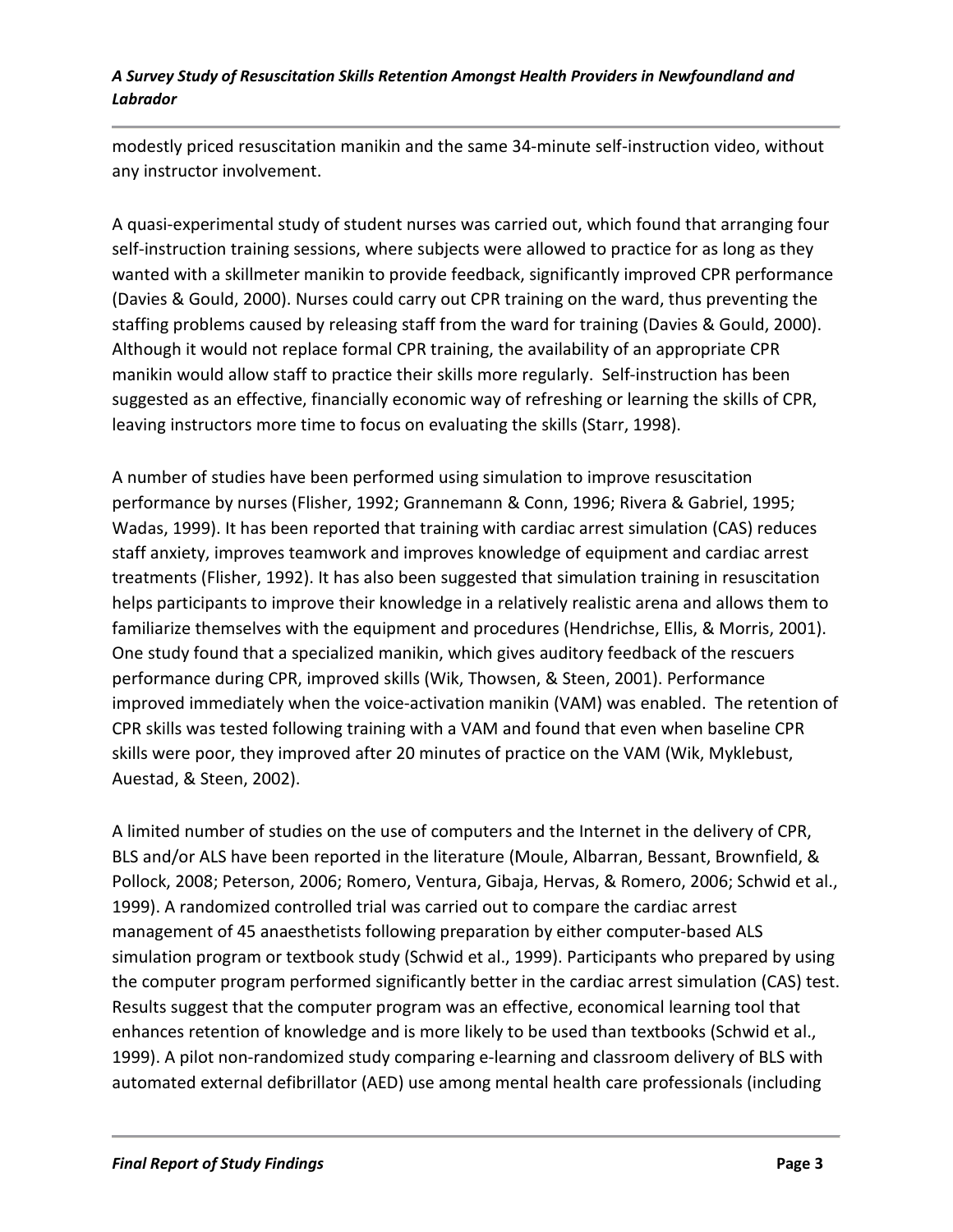nurses, clinical psychologists, and medical staff) found that e-learners performed slightly better in most of the observed skills (Moule et al., 2008). The e-learning group also out-performed the classroom group in a comparison of pre- and post-test knowledge scores, skill performance results, and response time, but these differences were not statistically significant. Overall group performance did not differ, however, indicating that e-learning and classroom learning can prepare learners comparatively well in resuscitation knowledge and skills.

Investigators have also sought to identify means for improving resuscitation skills retention over time. Research findings definitively support more frequent review than annual recertification (Fabius, Grissom, & Fuentes, 1994; Yakel, 1989). Regular practice and training has been identified as one effective strategy to reduce anxiety and increase comfort levels when performing BLS (Farah, Stiner, Zohar, Zveibil, & Eisenman, 2007; Settgast et al., 2006). Such refresher training methods or "booster" strategies have typically involved the provision of hands-on practice at some point after an initial training session. However, the optimal interval to facilitate "boosters" and the effectiveness of different teaching methods for facilitating boosters has not been determined nor examined in a systematic and comparative manner.

Interestingly, while many teaching methods used in resuscitation and life support courses aim to increase perceived self-efficacy, little attention has been directed to this area in training (Turner, Dierselhuis, Draaisma, & ten Cate, 2006; Turner, van de Leemput, Draaisma, Oosterveld, & ten Cate, 2008). Self-efficacy is a cognitive process which has been described as an individual's confidence in their ability to affect a given behavior. It has been suggested that the likelihood that any skill will be performed successfully depends on an individual's belief that he or she can successfully perform that skill. It has been suggested that self-efficacy is also believed to affect knowledge gain and the performance of skills related to resuscitation proficiency (Maibach, Schieber, & Carroll, 1996). Resuscitation events are anxiety-provoking, and if sufficiently intense, it is believed that anxiety may reduce self-efficacy (Tofil, White, Manzella, McGill, & Zinkan, 2009).

A recent study by Youngquist et al. (2008) examined the effects of pediatric airway management training methods on paramedic self-efficacy and skill performance. An initial sample of N=2,520 paramedics were trained in pediatric bag-mask ventilation (BMV) and endotracheal intubation (ETI). A convenience sample of N=245 paramedics presented for voluntary retraining and were assigned to control (no retraining), videotape presentation, selfdirected learning, or instructor-facilitated lecture and demonstration retraining. Self-efficacy was measured prior to and following initial training and retraining. BMV and ETI skills were also tested following retraining. The study findings demonstrated that self-efficacy ratings were not predictive of skill performance, as self-efficacy was maintained even when skill performance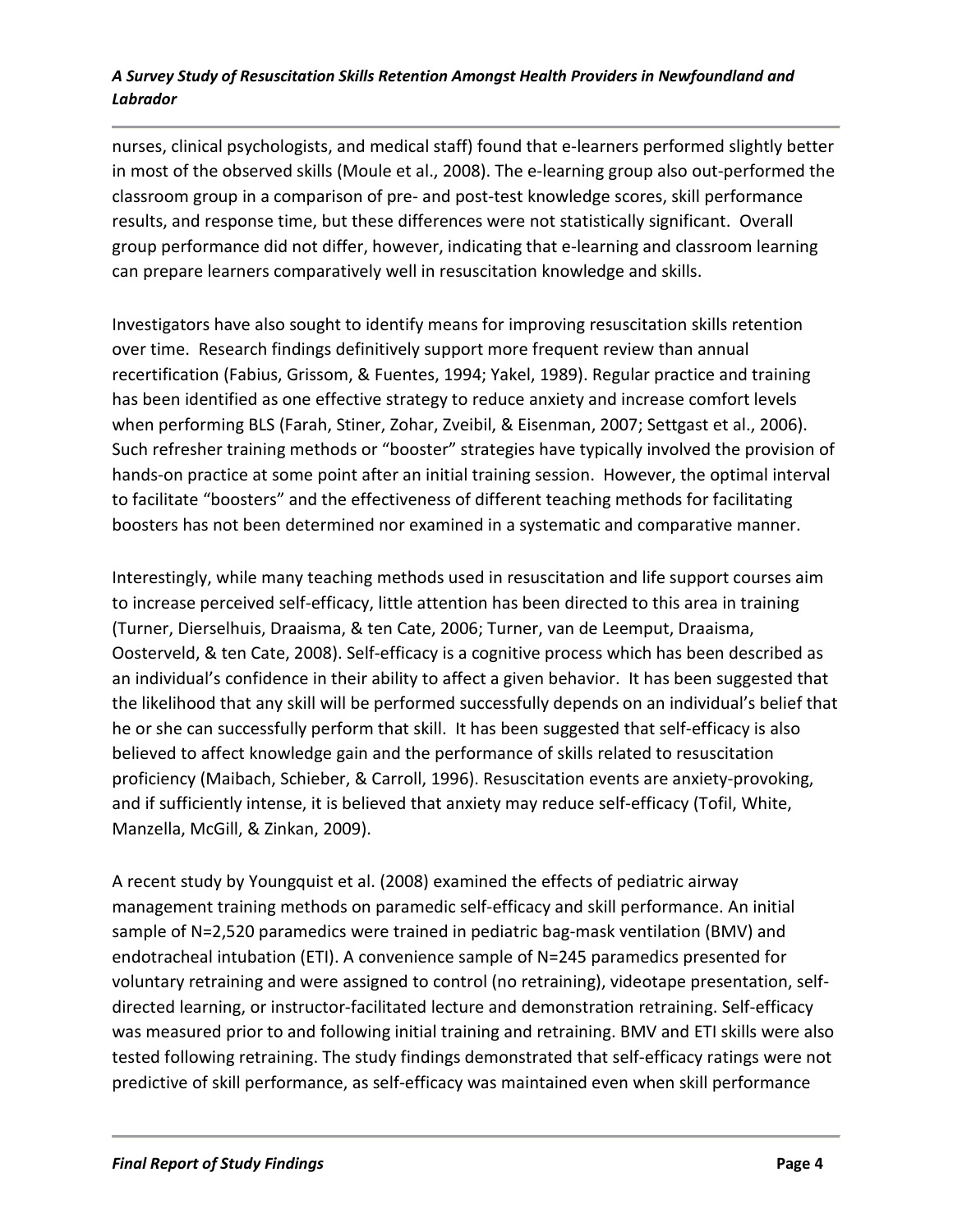declined. However, the findings also showed that training increases self-efficacy, especially among paramedics from low-call volume areas (Youngquist et al., 2008).

In an earlier study, it was demonstrated that nurses who had post-qualification training showed more confidence as well as greater knowledge in their resuscitation skills (O'Donnell, 1990). Another study examined the relationship between confidence, experience, perceptions of skill importance, and resuscitation skills in preregistration house officers (Marteau, Wynne, Kaye, & Evans, 1990). Resuscitation skills were assessed using a performance checklist, experience was measured by the number of cardiac arrests attended in the previous six months, and confidence and perceived importance of skills were assessed by a survey. The authors found that the preregistration house officers tended to have erroneous confidence because of their attending cardiac arrests. They reported overconfidence in their skills and this was positively related to the number of cardiac arrests they attended. However, their skills did not relate to their level of confidence.

There is a lack of peer-reviewed literature which has sought to examine in a systematic manner health providers' perceptions of resuscitation and life support skills retention, and preferred methods and modalities for updating and maintaining resuscitation and life support skills over time. Furthermore, the relationship of the health provider's geographic location and area of clinical work has not been investigated in a systematic manner with perceptions and preferences for skills updating. The study findings have important policy and program implications for the perceived utility of refresher training in skills retention and the use of various teaching and learning modalities in the assessment and training of resuscitation skills in rural and remote areas.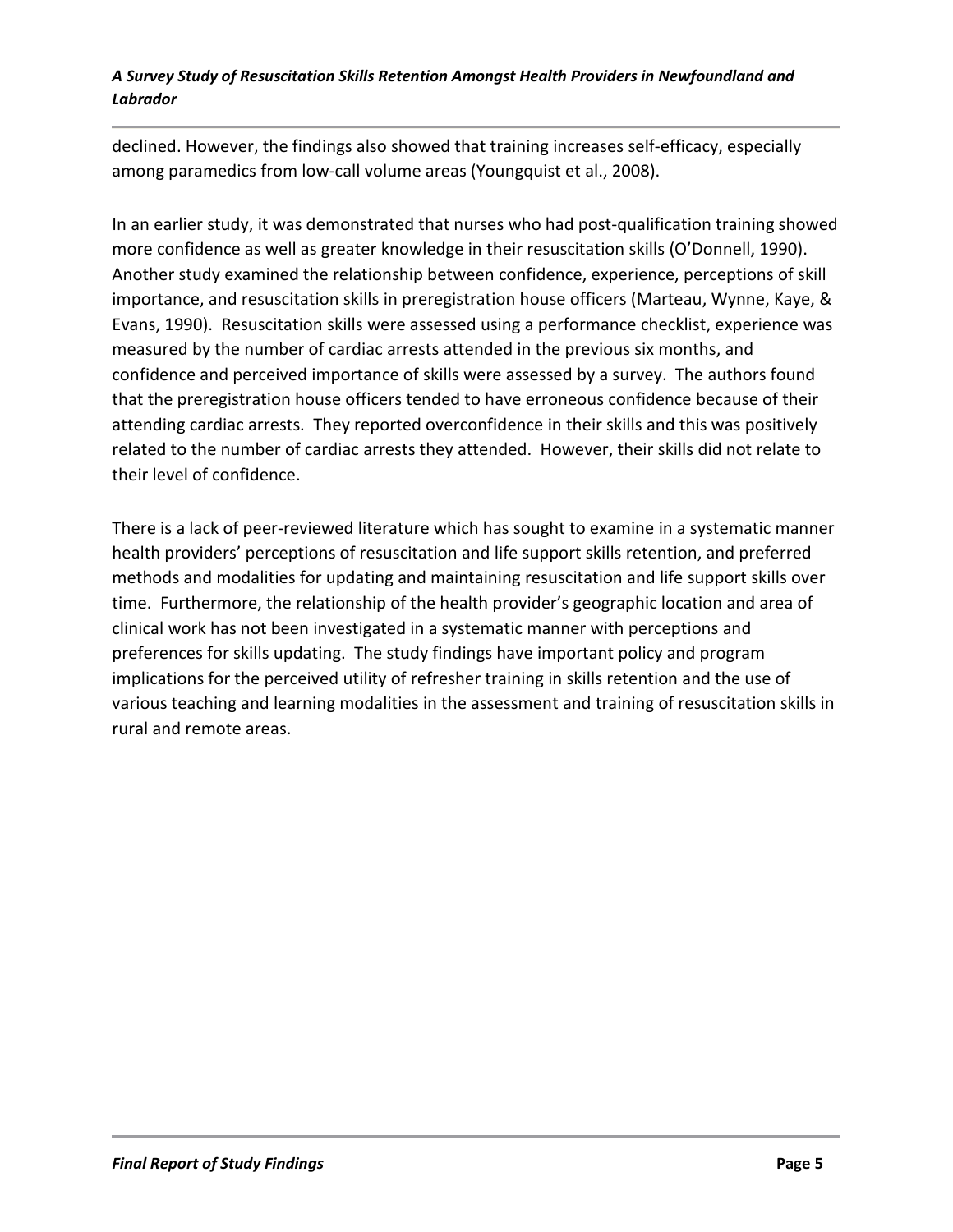# **2.0 Study Methodology**

Study implementation was guided by an interprofessional advisory group reflective of health managers and health providers from across RHAs in Newfoundland and Labrador. Advisory group members were as follows:

- Dr. Vernon Curran, PhD Director of Academic Research and Development, Professor of Medical Education, Faculty of Medicine, Memorial University
- Ms. Lisa Fleet, MA, Dip.Ad.Ed, BEd Manager, Research Programs, Professional Development & Conferencing Services, Faculty of Medicine, Memorial University
- Ms. Melanie Greene, MA Research Assistant, Professional Development & Conferencing Services, Faculty of Medicine, Memorial University (until Feb. 2011)
- Ms. Jacki Ballard, BA Manager, Learning and Development, Eastern Health
- Dr. Dave Morgan, MD, CCFP-EM Assistant Professor, Program Director, Emergency Medicine Residency Program, Discipline of Family Medicine, Memorial University/Eastern Health
- Ms. Susan White, RN, BN Clinical Nurse Educator, Division of Newborn Medicine, Eastern Health
- Ms. Sandra Evans, RN, BVocEd, MEd Director, Professional Development & Continuing Education, Central Health
- Ms. Jeannette Christopher, RN, BEd, MEd Regional Director (retired June 2011), Organizational Development, Western Health
- Ms. Lorraine Mitchell, RN, BN, MN Regional Director, Employee Development, Training & Health, Labrador-Grenfell Health

Prior to commencement of the study, application for ethics review and approval was made to the Human Investigation Committee (HIC), Faculty of Medicine, Memorial University, as well as to the respective ethics committees of the four RHAs. Full study approval was received from HIC, Central Health, Western Health, and Labrador-Grenfell Health. Eastern Health reviewed the study protocol and determined that full ethics approval was not required as the study was not being conducted onsite in one of its facilities. However, its ethics committee was informed of the study and will be informed of the findings as per their request.

A variety of methodologies were used to gather information as part of this study. A mixedmethods, explanatory study design (Springer, 2010) combining the strengths of quantitative and qualitative research was followed and included: (1) a literature review; (2) focus groups; and (3) online survey-questionnaire.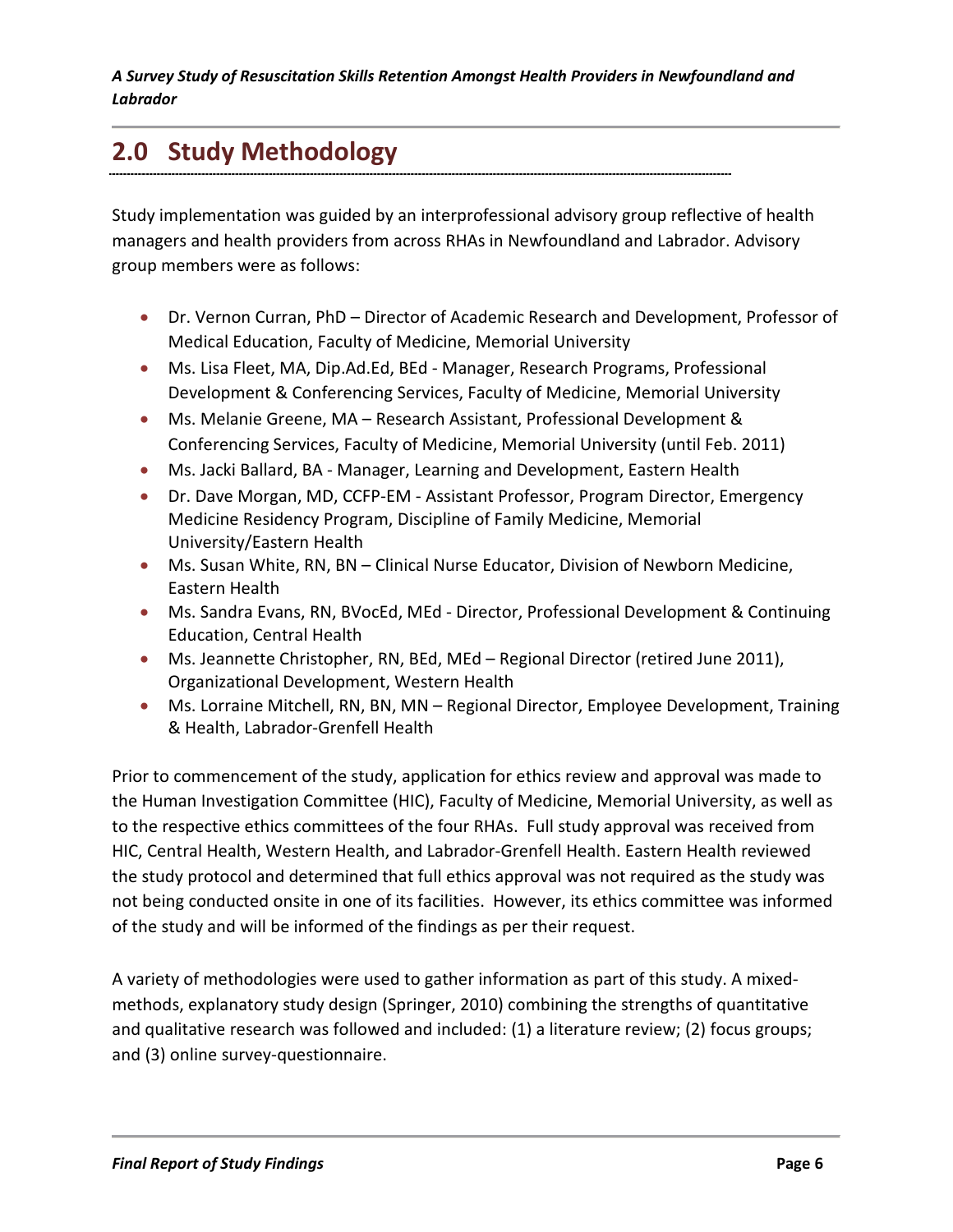## **2.1 Literature Review**

A search of the peer-reviewed literature was conducted using PubMed to identify specific studies which focus on health professionals' attitudes towards, and experiences in, maintaining resuscitation skills and their associated self-efficacy beliefs. The literature search was limited to studies and reports published in the English language during the past ten years (2000-2010). The following terms were used and combined in order to refine the search results:

- Resuscitation  $[MeSH]^1$  $[MeSH]^1$
- Cardiopulmonary resuscitation [MeSH]
- Advanced Cardiac Life Support [MeSH]
- Physicians [MeSH]
- Health Educators [MeSH]
- Nurses [MeSH]
- Self Efficacy [MeSH]
- Basic Life Support
- CPR
- PALS
- NRP
- Health Professionals
- Skills
- Beliefs
- Attitudes
- Confidence
- Competence
- Focus groups
- Surveys

l

## **2.2 Focus Groups**

The request for focus group participation was distributed electronically by advisory group members in each of the four RHAs using both Microsoft Outlook and internal intranets, such as Meditech. Health managers across the RHAs were also asked to post the request in their respective departments. Interested participants were asked to complete an 'Expression of Interest', which detailed information such as health profession, region, current resuscitation

<span id="page-20-0"></span> $1$  Medical subject headings (MeSH) used to index articles in Pubmed.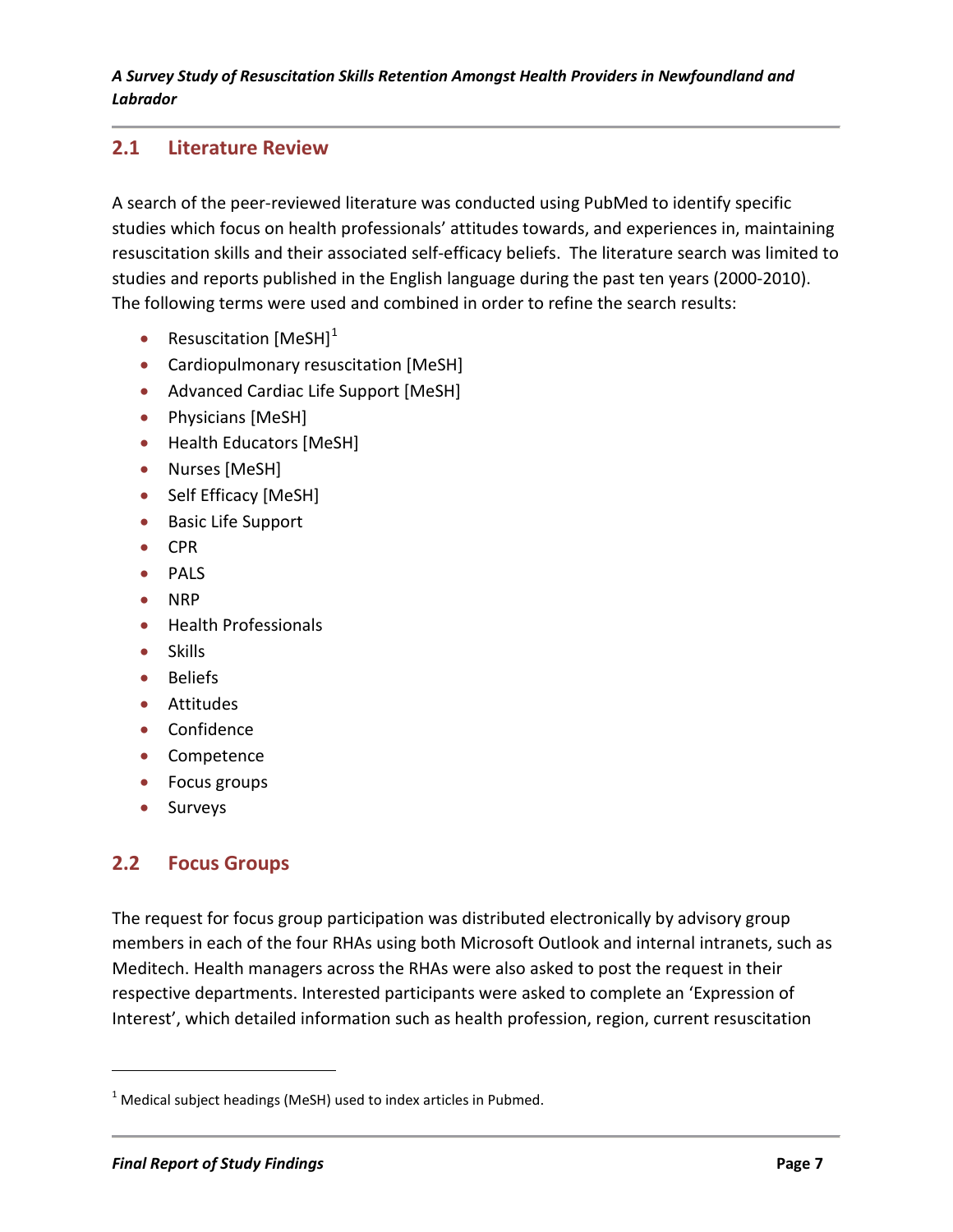training, and contact information, and to contact Ms. Lisa Fleet (Manager, Research Programs, PDCS) indicating their interest.

Focus groups were scheduled over a two-week period between November 1 and 9<sup>th</sup>, 2010. Each group was one-hour in duration and scheduled for 7:30-8:30pm (island time). Interested participants were contacted by Ms. Lisa Fleet or Ms. Melanie Greene (Research Assistant, PDCS), informed of the date and time of the focus group, provided with a consent form to review and complete, and the focus group questions which they could review in advance of the session. A copy of the focus group questions are presented in Appendix A.

Four focus groups were conducted (one with health providers in each RHA), with a total of N=28 participants. An honorarium of \$50 was provided to each participant. The focus groups were conducted by audio-teleconference, tape-recorded and transcribed with permission of the respondents. NVivo (v.8) was used in coding the data and responses were analyzed using the constant comparative method. Common themes that emerged from this analysis were organized into specific categories. Findings from these focus groups were used to identify topics for inclusion in the online survey-questionnaire.

## **2.3 Online Survey-Questionnaire**

A survey-questionnaire was designed, using a combination of closed and open-ended questions, to collect information on:

- Current resuscitation certification
- Resuscitation skills updates methods (preferences and barriers)
- Self-efficacy to perform resuscitation
- Resuscitation confidence and ability
- Deterioration of resuscitation abilities
- Demographic characteristics of respondents (i.e. gender, profession, years experience, region, practice setting, department/clinical area, size of practice community)

Between March and April 2011, the survey-questionnaire was posted online via SurveyMonkey.com. A copy of the survey is available in Appendix B. The URL for the online survey-questionnaire was distributed electronically to all health providers across the four RHAs by a variety of sources (see Table 1):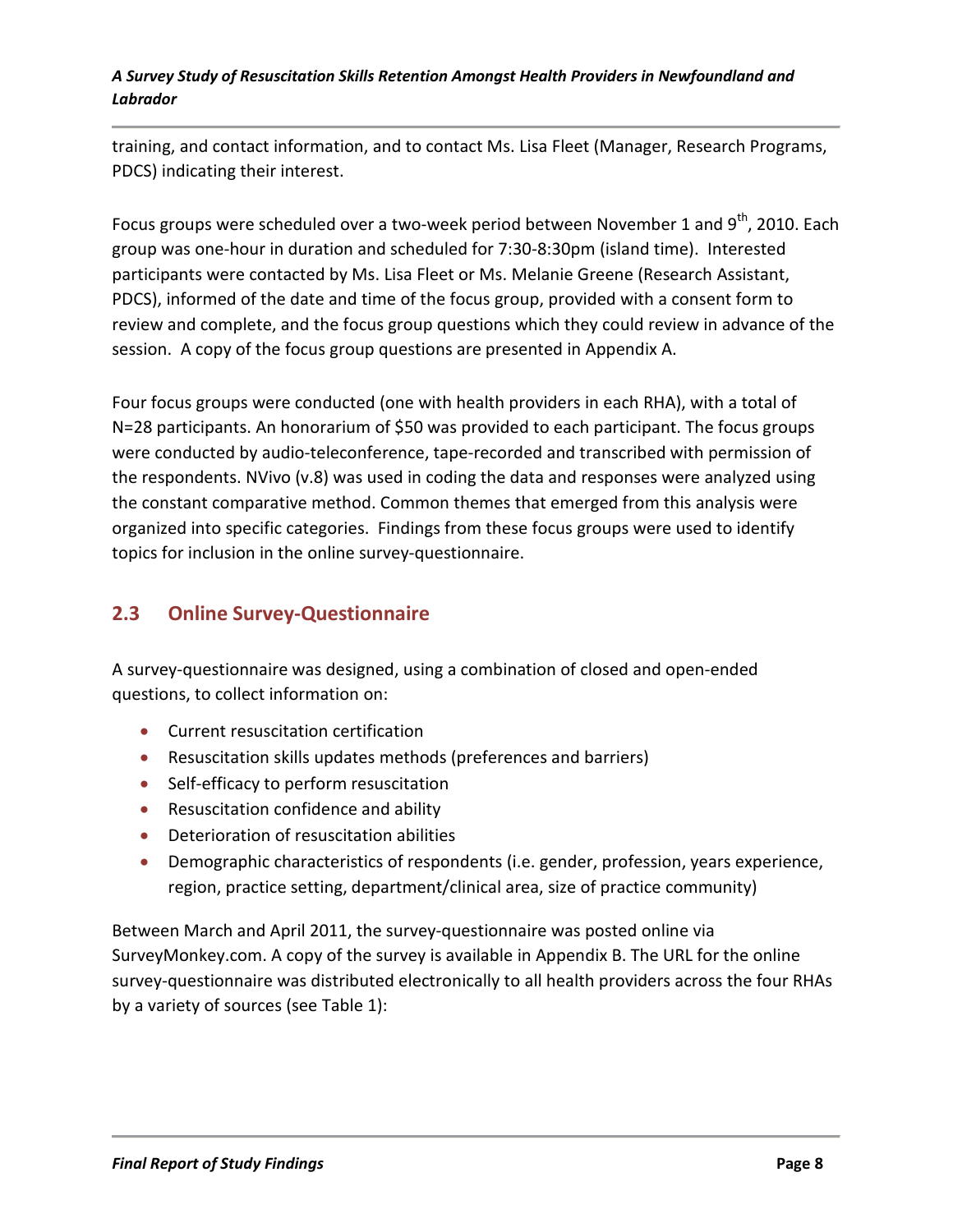#### **Table 1 Survey Distribution**

| <b>RHA/Association</b>                                                                      | <b>Method of URL Distribution</b>                                                                                                   |
|---------------------------------------------------------------------------------------------|-------------------------------------------------------------------------------------------------------------------------------------|
| <b>Eastern Health</b>                                                                       | . Via Outlook (E-mail) and Meditech.                                                                                                |
| <b>Central Health</b>                                                                       | . Via Outlook (E-mail) and Meditech (those without<br>e-mail access instructed to go to Intranet site for<br>the link).             |
| <b>Western Health</b>                                                                       | • Via Outlook (E-mail)<br>. Posted on regional learning management system.<br>· Posted on Intranet.                                 |
| Labrador-Grenfell Health                                                                    | . Via Outlook (E-mail) and Intranet.                                                                                                |
| <b>Newfoundland and Labrador</b><br><b>Medical Association</b>                              | . Posted link to survey on main page of website                                                                                     |
| <b>Association of Registered Nurses of</b><br>Newfoundland and Labrador                     | • E-mails provided to PDCS (from those nurses who<br>consent to be part of research). Survey link<br>distributed by e-mail by PDCS. |
| <b>College of Licensed Practice Nurses</b><br>of Newfoundland and Labrador                  | • Distributed via e-mail to its membership.                                                                                         |
| <b>Newfoundland and Labrador</b><br><b>Association of Occupational</b><br><b>Therapists</b> | · Distributed via e-mail to its membership.                                                                                         |
| <b>Newfoundland and Labrador</b><br><b>Association of Respiratory</b><br>Therapists         | · Distributed via e-mail to its membership.                                                                                         |

A second and third distribution was conducted by all of the above methods to increase the response rate. Survey responses were downloaded from SurveyMonkey.com as a MS Excel file. The data was then transferred into the Statistical Package for the Social Sciences (PASW Statistics 18.0). Frequency, cross-tab, and pearson chi square analyses was conducted with quantitative data; qualitative data was reviewed and summarized into common themes.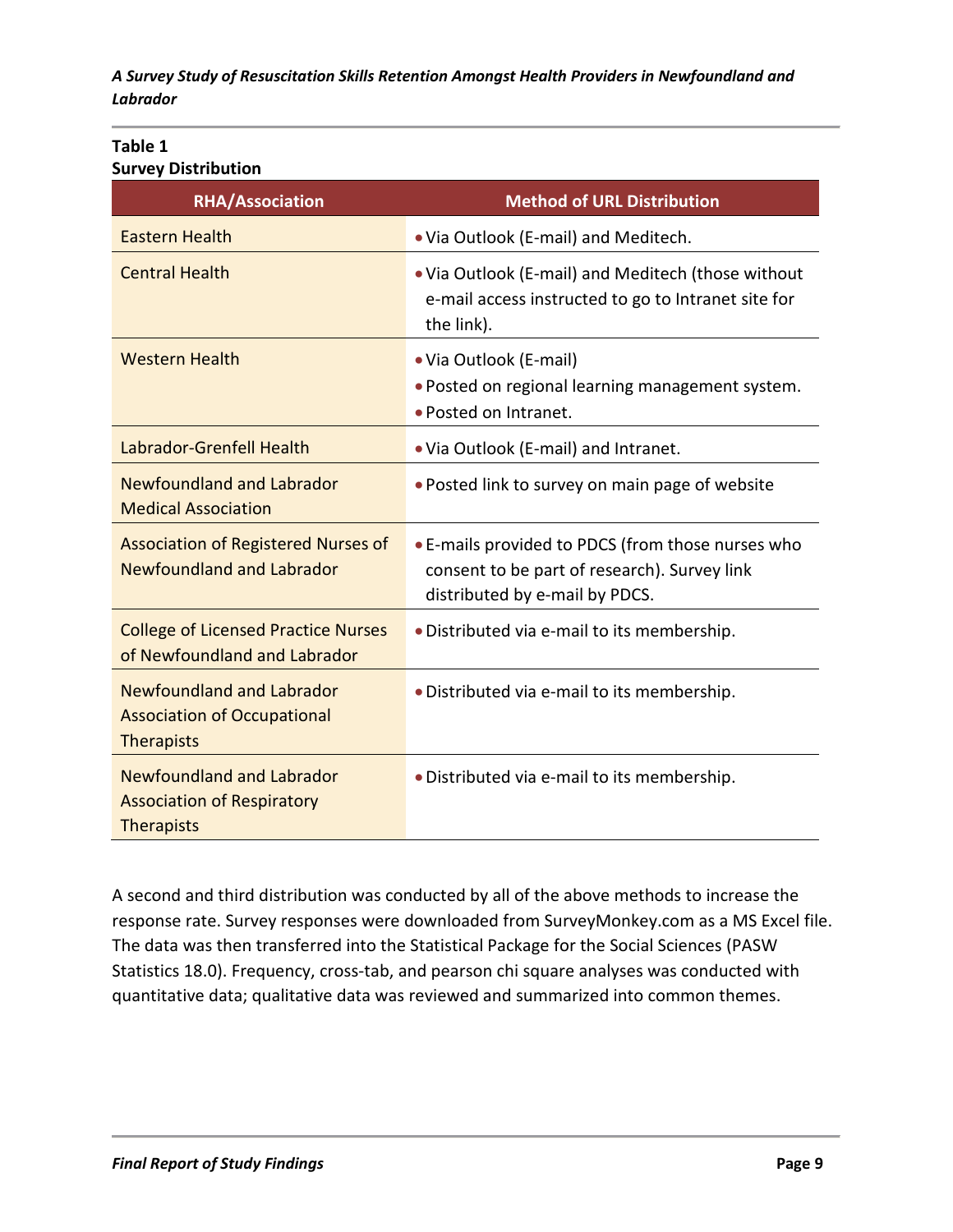# **3.0 Study Findings – Focus Groups**

There was a total of N=28 participants across the four RHAs. Participants' professions, resuscitation training, years' experience in respective resuscitation areas, and the clinical areas in which they practice are detailed below.

Eastern Health:

- 7 participants 4 registered nurses (RNs); 1 licensed practical nurse (LPN); 1 physiotherapist; 1 medical flight specialist.
- Resuscitation training BLS, NRP, ACLS, PALS.
- All with 10 years experience or more in BLS (range from 10-27 years).
- Clinical areas neurology, critical care, emergency, surgery, public health, community health, acute care, long-term care.

Central Health:

- 10 participants 5 RNs; 2 paramedics; 1 LPN; 1 therapeutic recreation; 1 occupational therapy.
- Resuscitation training BLS, ACLS, PALS, TNCC (trauma nursing core course), CTAS (Canadian Triage Acuity Score).
- Training in resuscitation ranged from 7 to 27 years.
- Clinical areas ICU, health protection, professional development, long-term care, infection control, primary care, therapeutic recreation, occupational therapy.

Western Health:

- 6 participants 4 RNs; 1 nurse practitioner (NP); 1 family physician.
- Resuscitation training BLS, NRP, PALS, ACLS, ATLS, TNCC, ITLS (international trauma life support).
- Training in resuscitation ranged from 1 year to 30 years.
- Clinical areas emergency, family practice, rural clinic with no physician, women's health, newborn, ICU, long-term care, orthopedics, public health, health promotion, primary care.

Labrador-Grenfell Health:

- 5 participants- 3 RNs; 2 paramedics.
- Resuscitation training BLS, NRP, ACLS.
- Majority (4) with at least 22 years trained in resuscitation area (1 with 15 years).
- Clinical areas emergency, various clinical areas, OR, infection control, orthopedics.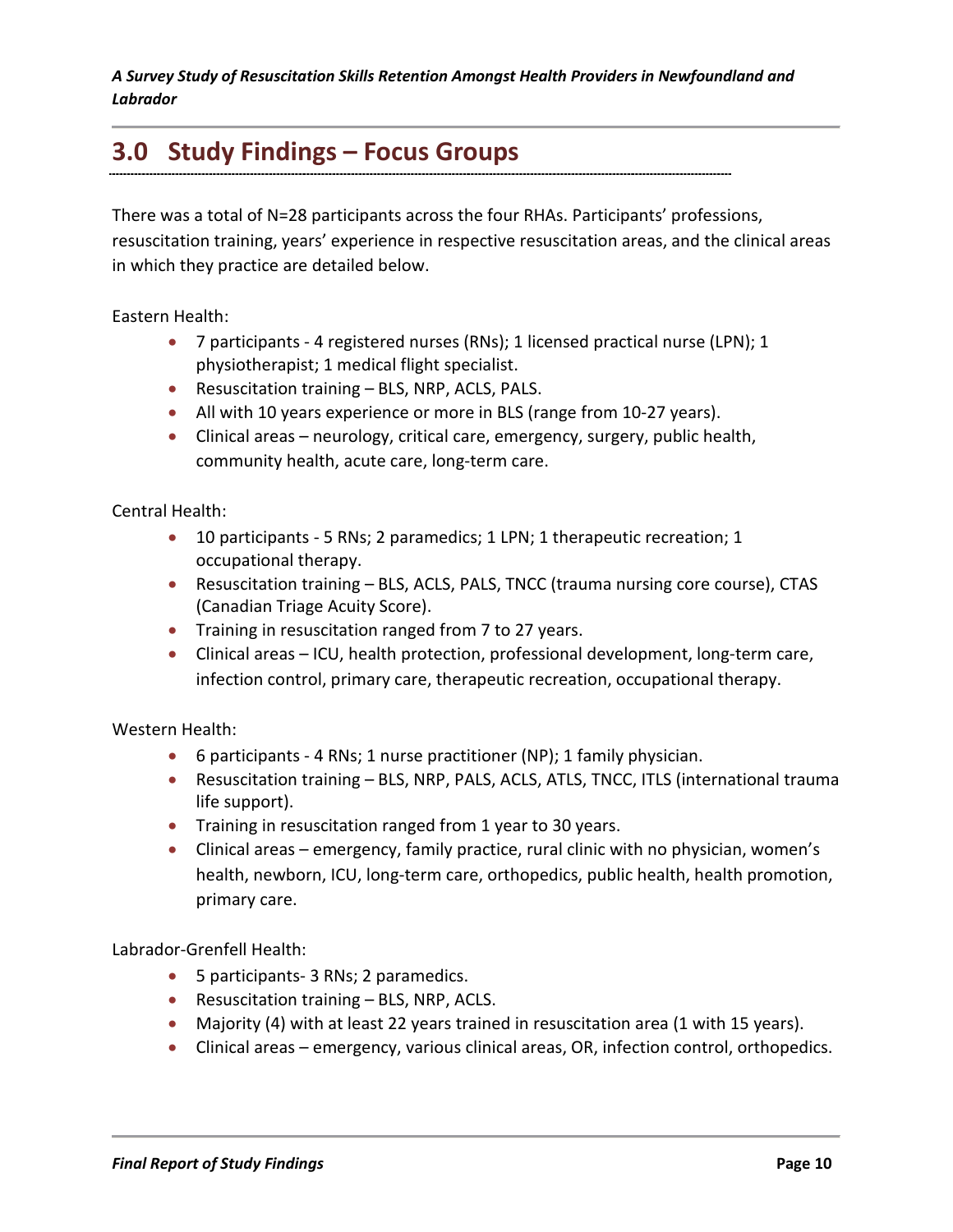## **3.1 Deterioration in Resuscitation Skills and Competencies**

Those focus group participants who are instructors in various resuscitation areas reported no real concerns regarding their competencies, as teaching courses consistently provides them with opportunities for updating their skills. However, other participants reported having insufficient opportunity to practice their resuscitation skills in their current work environments and expressed concerns over whether they would be able to adequately perform resuscitation when a situation called for it. Participants also highlighted the fact that some health professionals report feeling confident in their ability, yet during the course renewal process, it becomes clear that their knowledge and skills are inadequate.

*I have been certified for about ten years and I have never had the opportunity to practice my skills so I'm always constantly concerned about deterioration and whether or not I'll be able to do it when you know, put in that situation.* 

*If you learn ACLS and you learned the rhythms and you go for six months and you haven't had the opportunity to be present in a code or to see those rhythms, you're going to forget it.* 

*They certainly feel coming in, that they don't need to be doing it but when they get there it's easy to see that they are uncomfortable with some of the practices and certainly the knowledge base.* 

Participants acknowledged the link between the lack of frequent renewals and the deterioration of resuscitation skills and suggested that this is of particular concern given the provinces' aging population. While refreshers and renewals increase your confidence temporarily, this confidence begins to diminish over time.

*…the courses boost your confidence but I would say that between courses your confidence certainly dwindles a little bit*

Other concerns reported by focus group respondents included frequent changes in guidelines and the lack of 'realistic' equipment which many utilize for training.

*…you don't get time to get used to the guidelines before they are changed again so you don't get proficient in the skill when the guidelines are current and then a new lot is added on to you, so it can become complex and confusing to people.*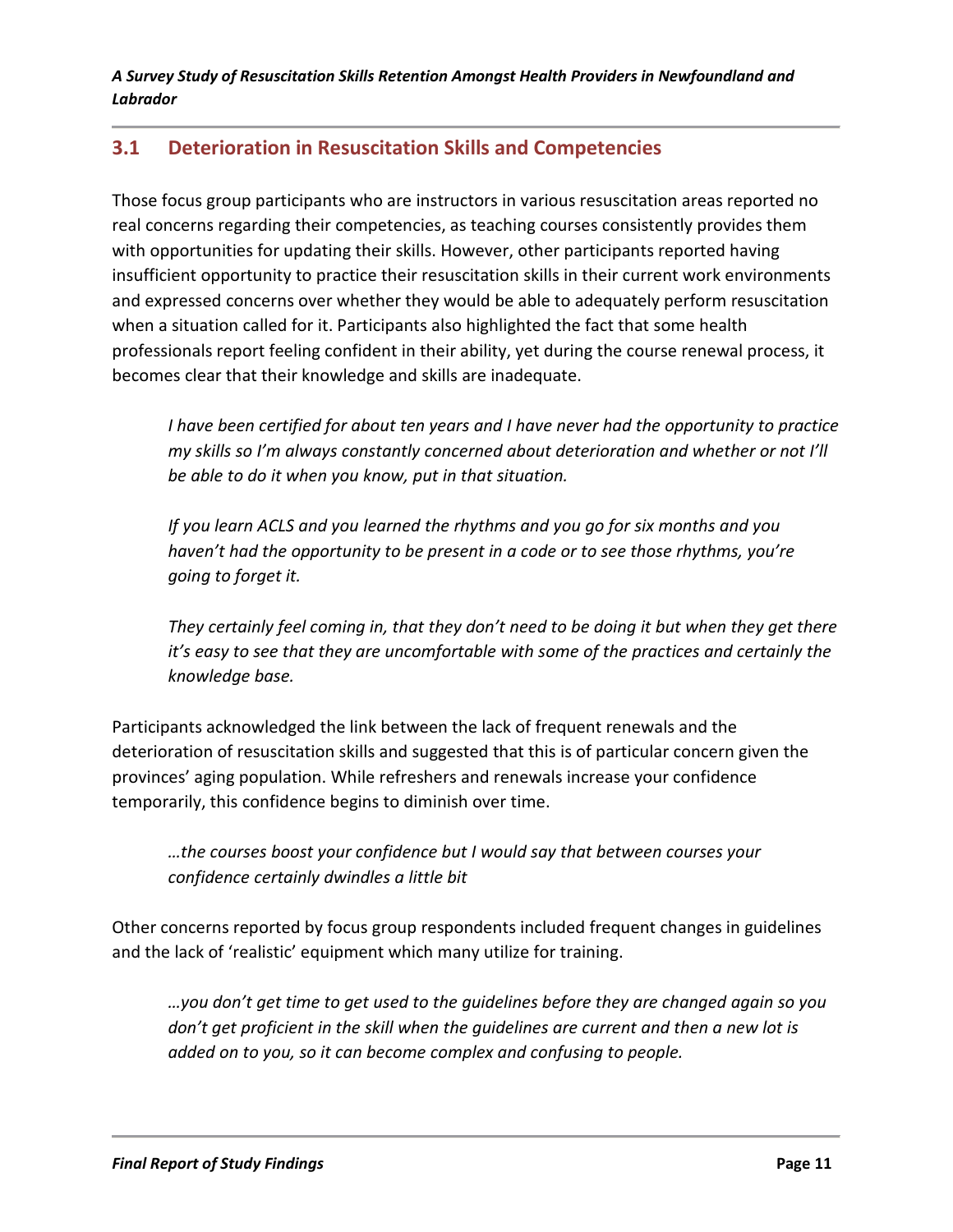*…with all the new changes that are going on in CPR, it does take a while for a lot of staff to say okay, this is what I have to do.*

*We don't use realistic enough equipment in order for the ones who do the skills to get a feel so that when they're actually in a code they have a feel for how it's actually supposed to happen.* 

*…they don't give them a true feel of what it's like to do CPR on a real person. You can't tilt the head, you can't open the mouth, and it's just a, in my opinion, a poor learning tool.*

## **3.2 Resuscitation Skills Training/Updates**

### 3.2.1 Frequency of Updates

Focus group participants were asked how frequently they would like to be able to update or refresh their competencies. Respondents indicated that the frequency of refreshers should be dependent upon the length of time between required renewals. There was a general consensus that updates would be ideal if availed of at least every few months. Several respondents specified six months as appropriate. Two respondents felt that the renewal period for ACLS in particular (3 years) was a long time to go without updates.

*3 years is a long time for ACLS, especially when you are dealing with drugs.* 

It was also suggested that more frequent updates, such as every three months, be encouraged for those who do not get the opportunity to practice their skills routinely.

*Well, I think personally for me, it would be for me every three months. Because, like I say, where I work in long-term care, like, you don't get to use it. So I mean, it's like most everything, if you don't use it, you kind of lose it. Right?*

In addition to updating skills, frequent updates were also seen as being important for boosting confidence in performing resuscitation. One participant highlighted a historical culture in which staff were not renewing their resuscitation training. This has now changed with institutional expectations that staff renew their training and has resulted in an increase in confidence amongst staff.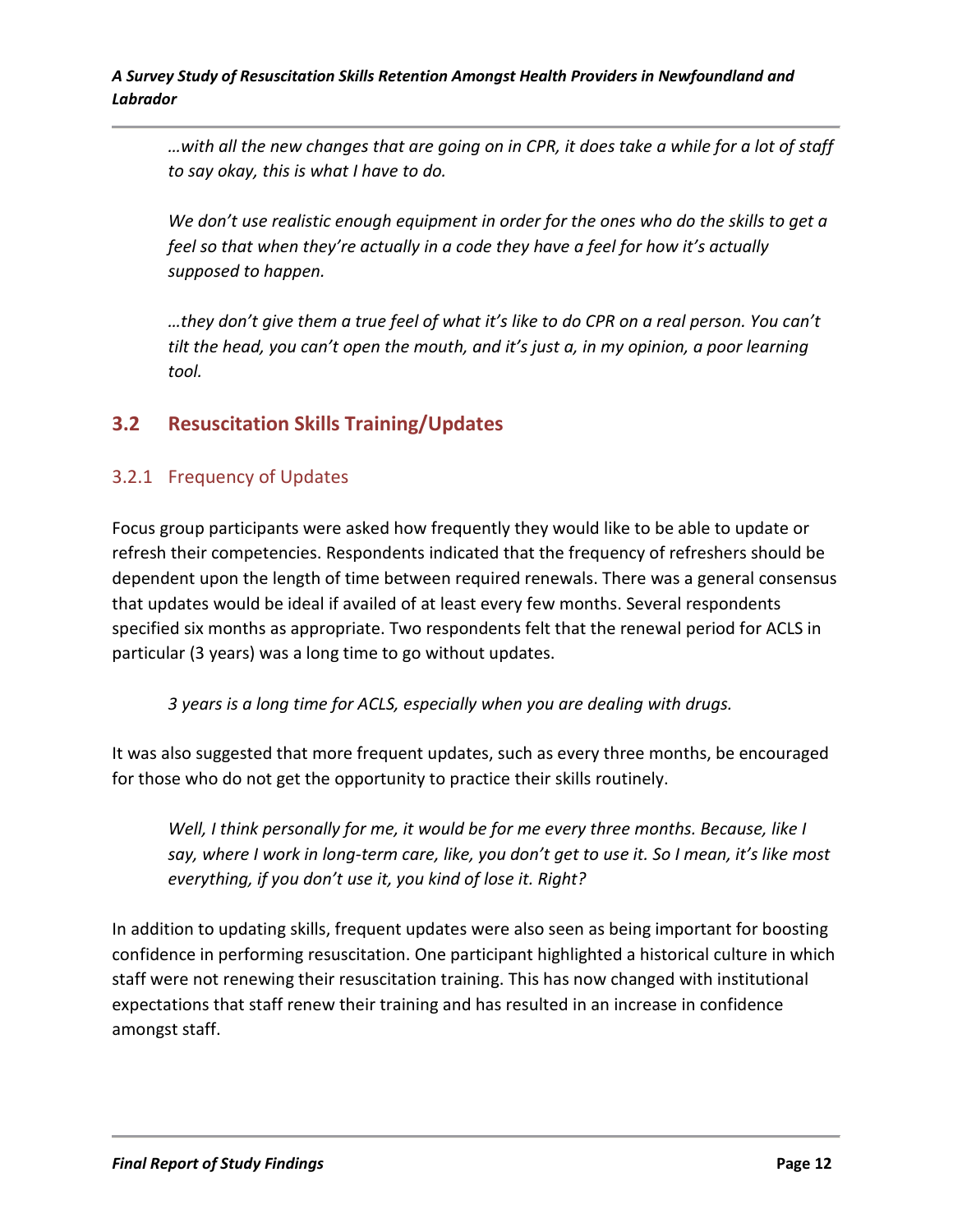### 3.2.2 Preferred Update Methods

Focus group participants were asked to identify methods they currently use to update or refresh their resuscitation competencies. Methods highlighted included: mock codes; observation of resuscitation codes; simulations; teaching; and self-learning opportunities. One participant described how his/her region implemented mock codes in pediatrics in the past year. Another participant described how his/her workplace incorporated practical experience through observation of emergency situations for staff that would not typically get this exposure.

*…if something is going on, even just a car accident, we will often give the nurses up on the floor the chance to come down and help. A lot of times we need their help but a lot of times we give them the chance to come down just to see what's, what's expected and what you do in these type of emergencies that normally they wouldn't experience by working on the floor.*

Practice with simulators at the Health Sciences Centre in St. John's was highlighted by another participant. A number of participants mentioned teaching as a means by which they keep upto-date on their resuscitation competencies.

*…being an instructor have about 4 courses a year, so actually every 3 months I am going through the program and in between that I actually view a CD and keep myself up-todate.*

*I teach and I review the material and try to keep up on it as I'm teaching, and again as a refresher for me.*

Self-directed learning initiatives were also reported by several participants. Methods of selflearning that were mentioned included reading resources and manuals, review of equipment and materials, and seeking out non-credit practical courses at conferences.

*I think overall we all tend to self-learn because we're constantly reading and refreshing ourselves on new changes, new protocol, new standards.*

Participants were also asked to describe ways in which they would like to be able to update or refresh their competencies. Preferred methods highlighted included: mock codes; e-learning; and frequent review of equipment and materials. Overwhelmingly, participants indicated the importance of mock codes for achieving frequent and practical experience in resuscitation. It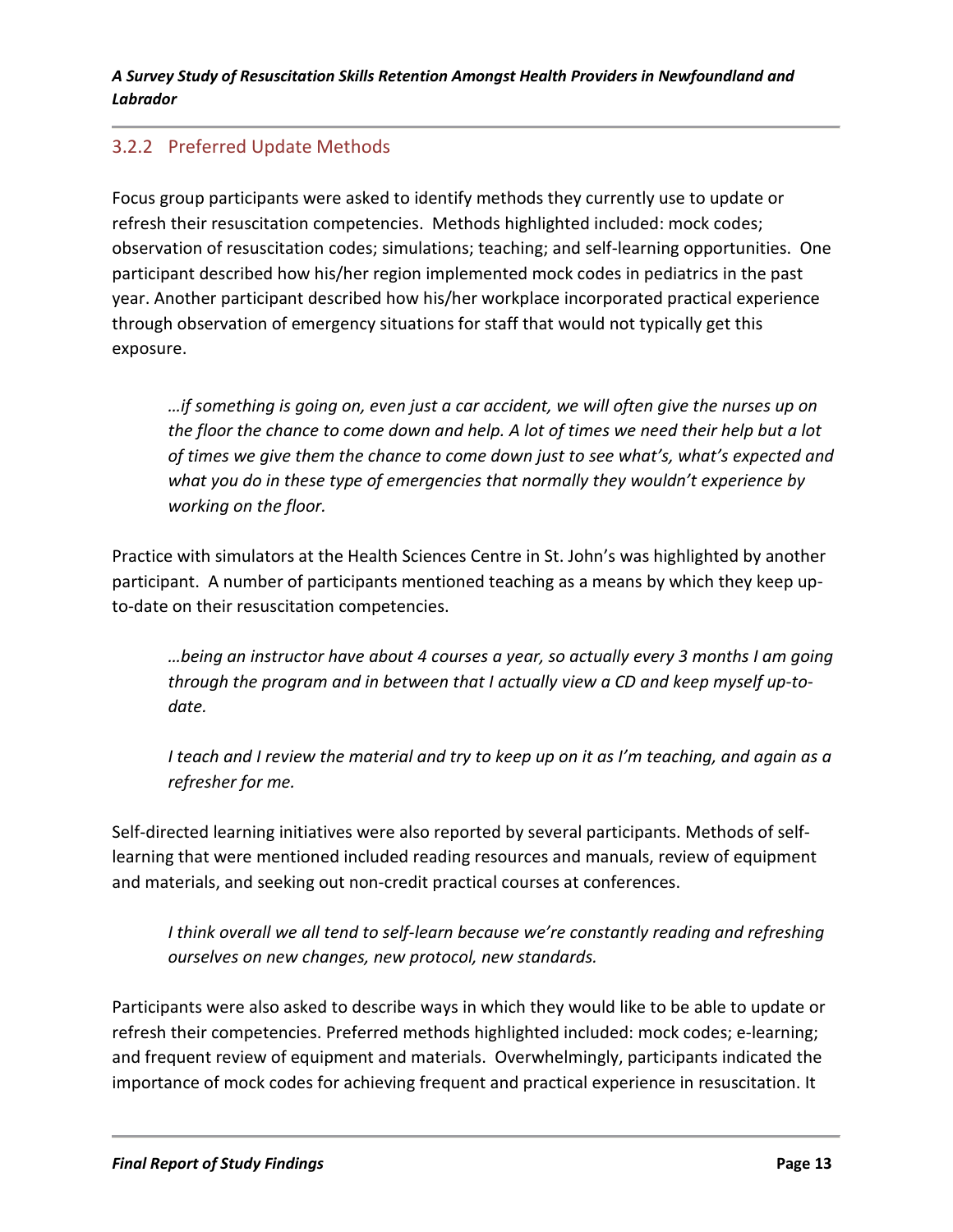was suggested that these opportunities be made available and accessible to all health professionals in the region, both onsite at the health care facility and those in the community.

*I think that mock codes should be conducted almost on a regular basis. Almost like, you know, same thing as a fire drill, it should be done once every couple of months at least to keep you refreshed. And then you can sit back and talk about how where you went wrong, or what you did wrong*.

*I think that is something worth exploring having a mock code team travel the region and put off a planned mock code in the outlying facilities because that would be of great benefit to the staff working in those areas because I am sure they don't get a lot of hands on with actual emergencies and this would help boost their confidence level.*

E-learning was also suggested as an effective means of updating/refreshing skills.

*I know you can get those online modules, I don't know if you can get them with the CPR but before when I did another type of training you had to go through the competency testing and you go through the questions and answers and you get a score and that could be something that could be useful in between.*

*Even something online like a 20 minute refresher module something like that might be useful and it could be different ones like one could have to do with infant, one could be child, one could adult and there could 5 or 6 different modules…*

The importance of becoming familiar with and reviewing equipment was also acknowledged.

*I think every now and then, even the review of the new equipment and go over the drugs and stuff, just to refresh everybody's memories.* 

### 3.2.3 Barriers to Participation

Focus group participants were asked to identify the barriers which might prevent them from participating in resuscitation skills updates if offered. The barriers identified can be categorized as mainly financial (impacted by geographical remoteness), institutional, availability of instructors and/or courses, and the anxiety which can be associated with resuscitation training.

Significant financial barriers identified by participants included: the costs associated with offering programs at various times throughout the year instead of on an annual basis (i.e.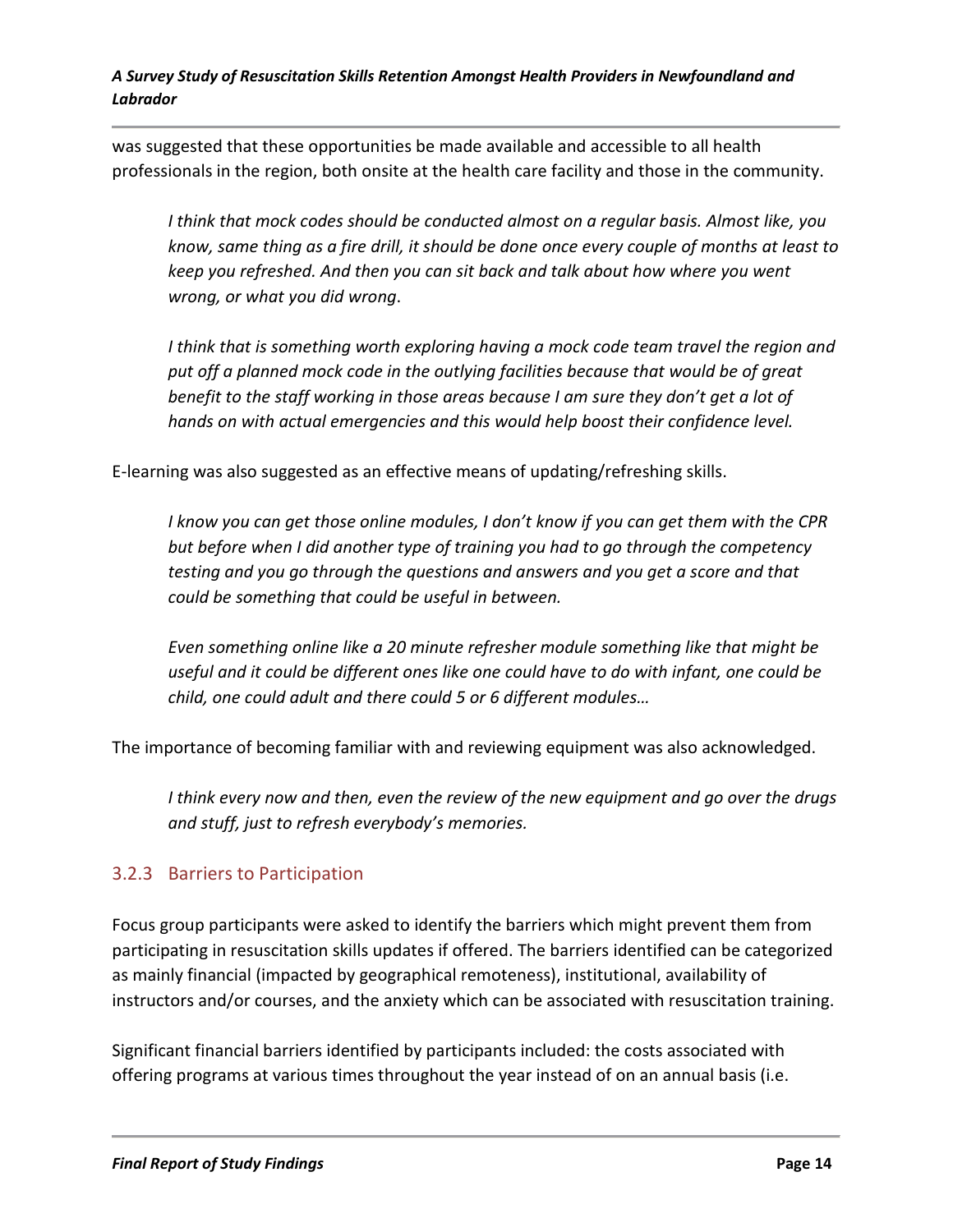paying instructors, paying registration fees, flying instructors in if a rural community, etc.); the cost associated with travel to major centres for health professionals who work in rural communities; the high costs of realistic training equipment; and the existing fee-for-service system in place for many physicians.

*…it's very expensive to get out of here to attend a workshop or an education seminar that maybe hosted in St. John's.*

*…if you are talking travelling to the rural sites then you are looking at the expense of travelling and possibly having to stay overnight so there are some barriers there.*

In addition to the financial costs of bringing an instructor in to a rural community for training, there is also a lack of available instructors to provide this training even if funding were available.

*…it would be great if we actually had all instructors on site. That would be ideal for the different courses because right now, for a lot of them, we're depending on instructors to come from different parts throughout the region.*

It was suggested that a reason for the poor turnout in resuscitation updates by physicians is lack of compensation. Fee-for-service physicians lose compensation if they need to close their practice and may not have someone available to cover them.

*I think more physicians would do more of these courses more often if there was some type of compensation because [they] are leaving practice.* 

A major institutional barrier highlighted by focus group participants was staff shortages in their facility.

I think one of the barriers would be staff shortages because you can be booked for it and *then last minute oh you can't go because we do not have coverage for you and that kind of stuff and I hear it all the time, so it is availability of staff in order to allow you to go. I think actually our institutions that we work for should be more accountable and I think if there is something there should be no barriers like you were saying but I think that is one of the problems.*

Finally, focus group participants highlighted the fact that many people are often reluctant to participate in updates, regardless of the opportunities made available to them. The group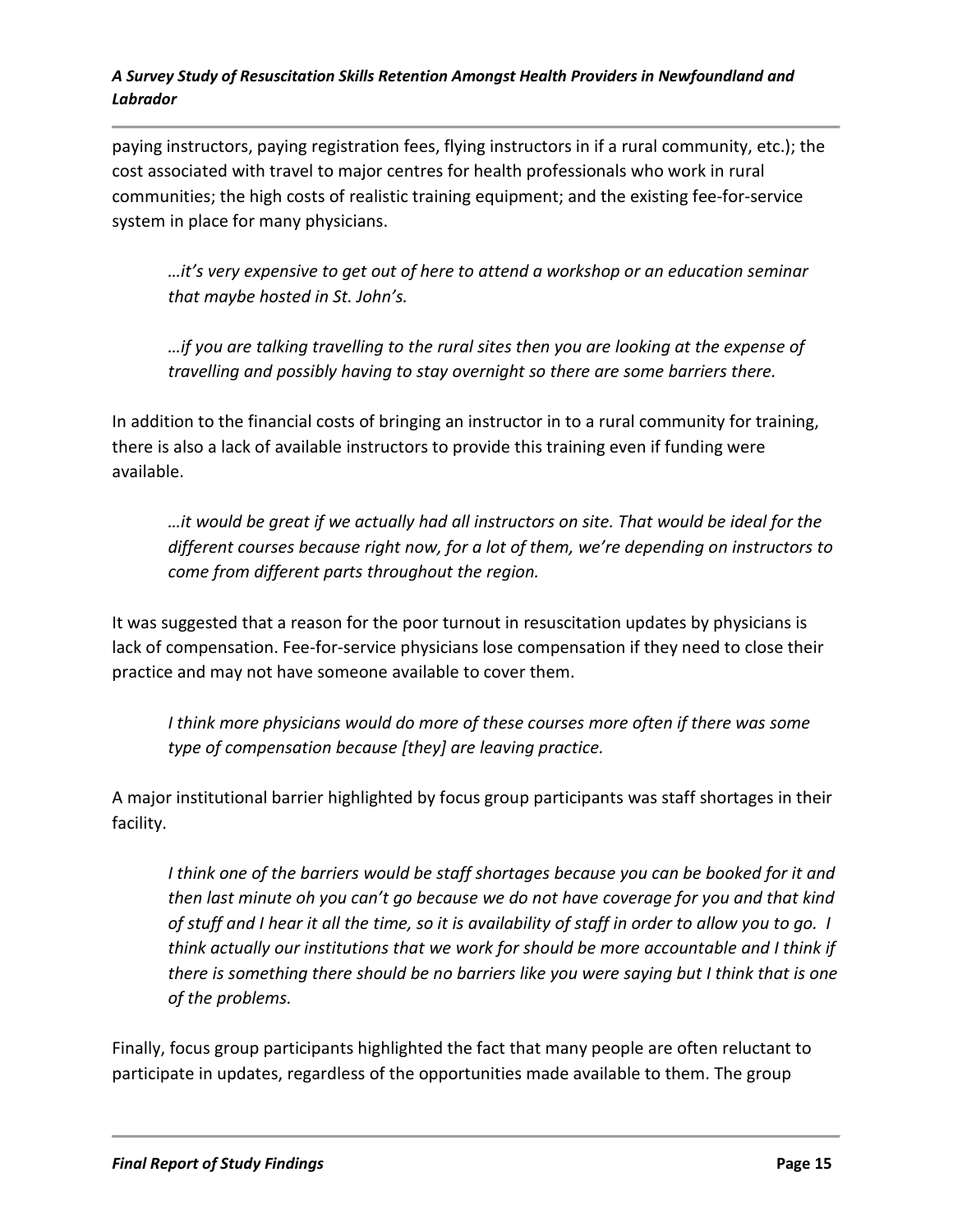speculated that intimidation or anxiety is one factor which influences the decision to participate/not participate.

*You do have people that just don't want to do it anyway and they'll shy away from it.*

*I think that is a big barrier that, especially with ACLS, that people stress out over it, and because of it, if they don't have to do it, they don't do it.*

*I think you lose self-confidence if somebody is there critiquing you in a mock situation and then you get in a real situation, you get the anxiety of that patient in front of you plus you have the added anxiety of losing your self-confidence.*

## **3.3 Factors Influencing Confidence and Ability**

According to focus group respondents, one of the overwhelming factors which influence confidence and ability to perform resuscitation are feelings of apprehension, anxiety, and frustration.

*There is always a feeling of anxiety when you hear that you are about to participate in a real emergency not knowing what exactly you will be faced with until you are actually involved in the scenario. I would say it is safe to say most people do have some apprehension.*

Some of the factors which influence participants' levels of anxiety and subsequent performance include time of day that the code occurs, the skill level and experience of co-workers and how this might impact on team performance, and a lack of standardization of equipment and layout of the setting.

*I think for us here too, how you're feeling prior to a resuscitation could actually depend on what time of day or night it is. Daytime we could possibly pull on ten people, if we need to run a code. Nighttime you might only have three people. So, obviously a night time code is a lot more stressful as opposed to a day time code.*

*I think that the staff you are on with during a resuscitation has a significant impact on how you feel. When I look around and I know I have my more experienced staff on with me as opposed to junior staff who may not have any experience behind their NRP training, it does make a difference.*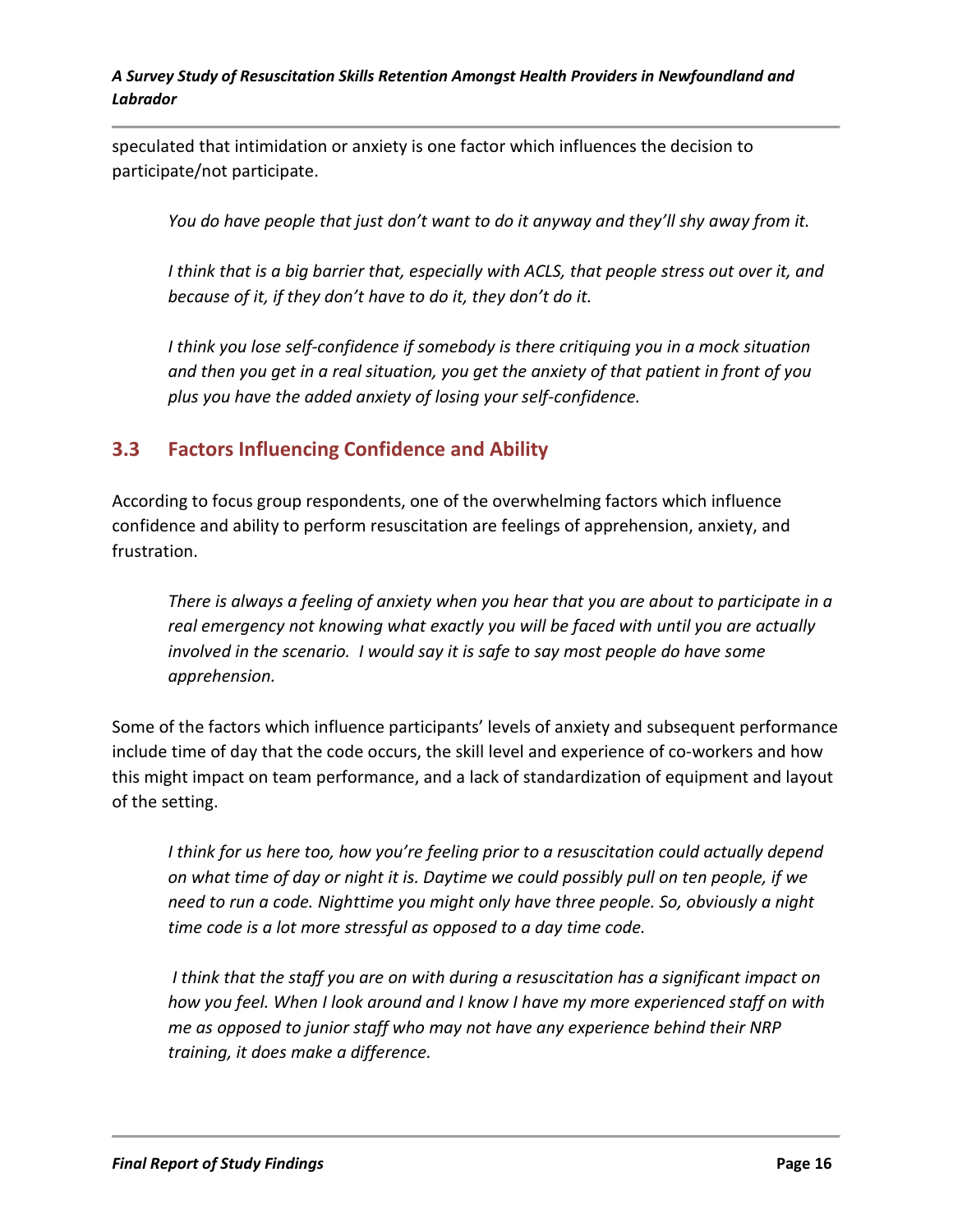*The environment is very important there, I mean in general I have the least amount of anxiety when I am actually in my ER room, in my ER Department….. you feel a little more anxious about being prepared and what not, then as you move to acute care, not as good a feeling as the ER Department and then as you move to long-term care not as good a feeling again, just because these types of experiences happen more in ER you are more prepared you know where your things are..* 

Focus group participants also reported feelings of frustration and or even second-guessing of their skills and performance.

*Makes it frustrating when you know you don't have a positive outcome, and you know things weren't done right.*

*You kind of wonder, you know, did I do this right, or did I do that right, or even as a group, did we do this, or didn't we do this.*

Focus group participants reported that various aspects of team performance were also significant in influencing their performance. Aspects of team performance reported as influential included: discrepancies in skill levels amongst team members; lack of communication amongst the team; and team leaders who are not always up-to-date on their skills. The importance of designating a team leader was emphasized by several participants.

*I think communication in the code team, who's running the code, is a big factor.*

*…and you know, you know they are directing it wrong, and people are looking at each other wondering if they should intervene or what to say, or whatever. And it kind of just all falls apart from there because you don't have good direction.*

*I have been to codes in the ER where it is just total massive confusion…where it is a teaching hospital there is so many different residents and students and that sort of thing around that things get really crowded …and I think it is really important to have a good leader in a code situation and I think that helps things go a long better.*

One of the factors which influences confidence and ability in future resuscitation codes is debriefing, which was emphasized by several participants as essential, especially after an unsuccessful code.

*I mean I would like to even see a 5 minute debriefing after the code while the team are still there to say what went wrong or what went right or whatever because getting*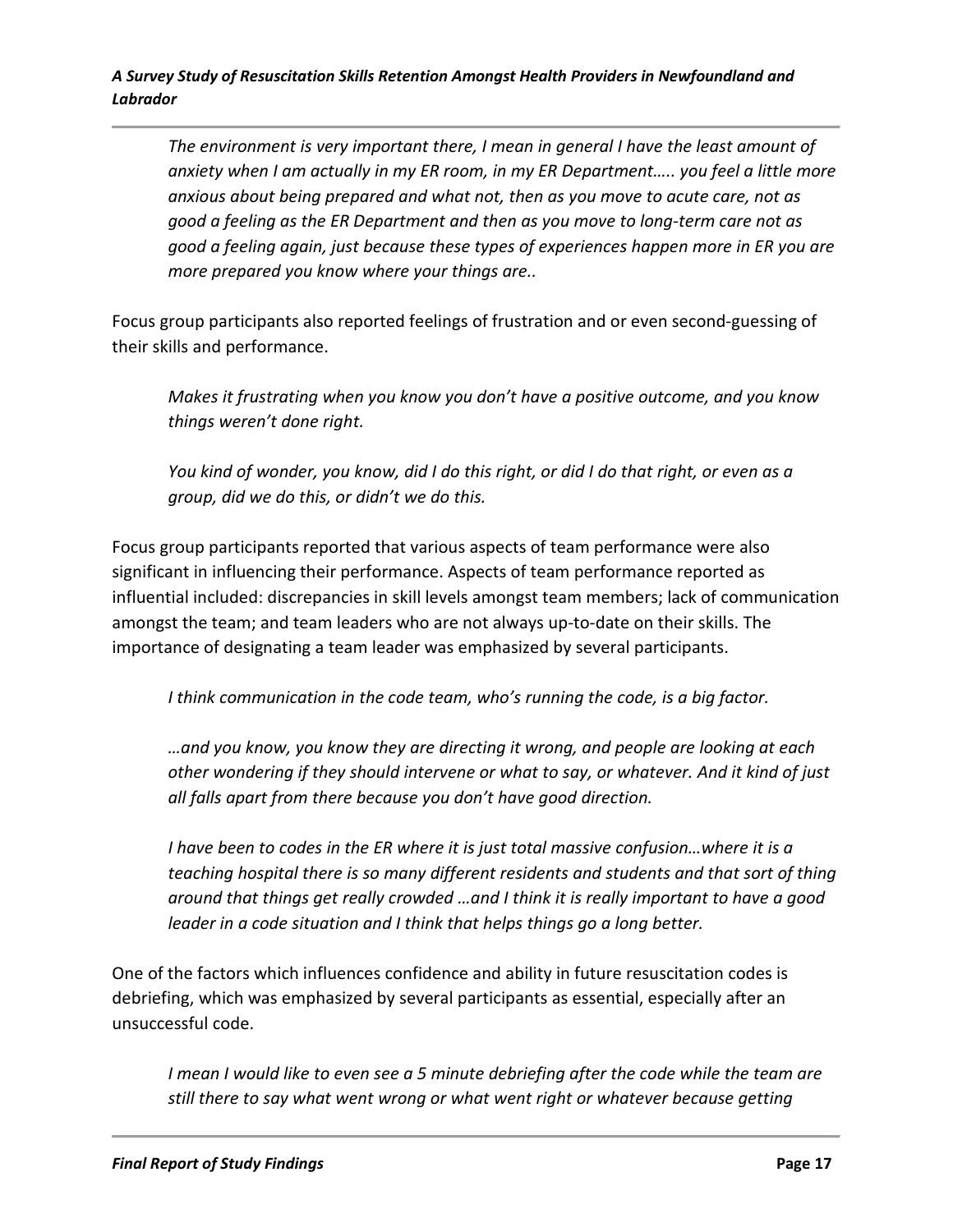*everyone back to a debriefing down the road might not happen. It would be nice to deal with issues of how you ran the code immediately.*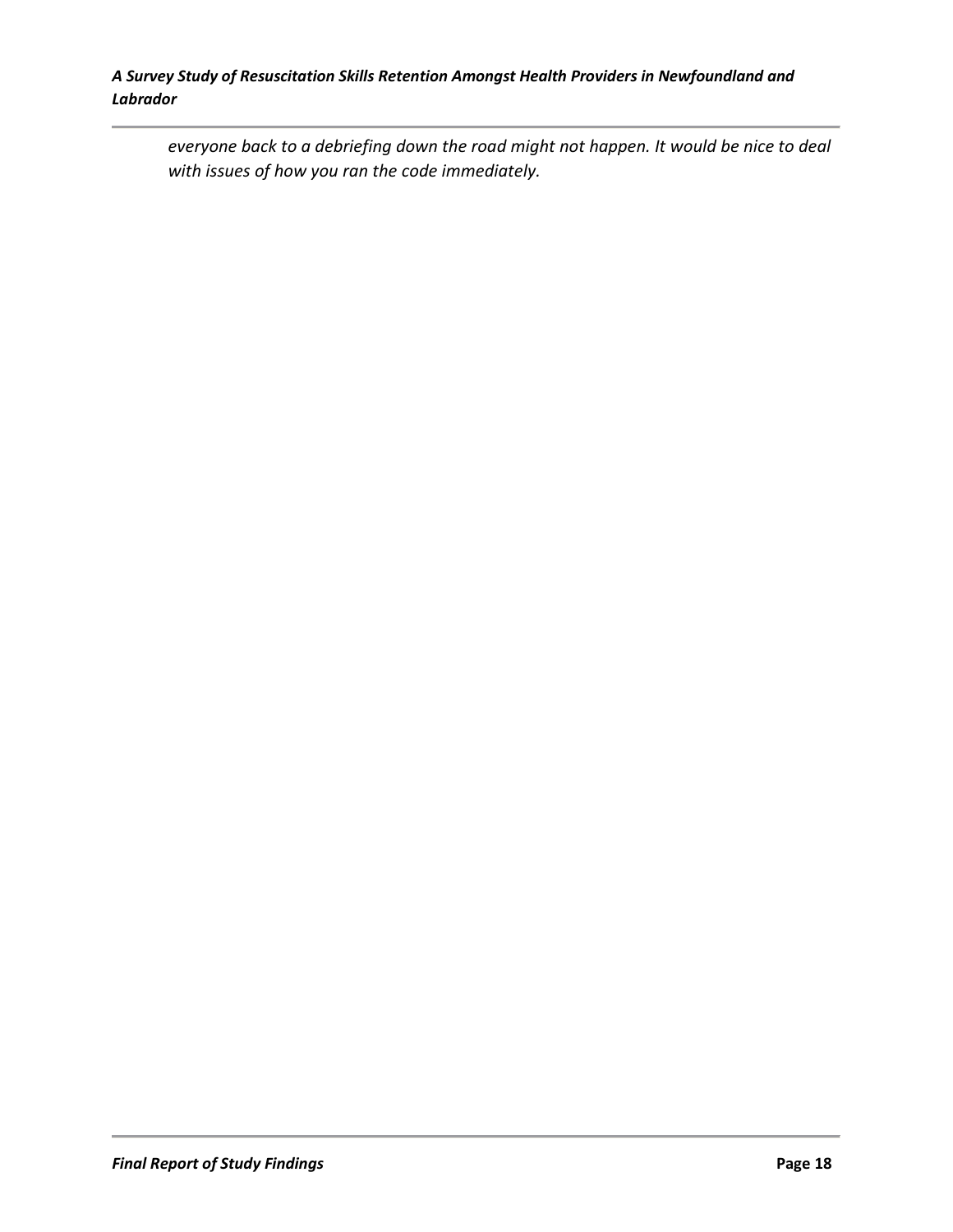# **4.0 Study Findings – Online Survey-Questionnaire**

## **4.1 Survey Respondents**

The online survey-questionnaire was completed by N=909 individuals. Respondents' self-reported professions were combined for the purpose of data analysis as follows:

- Nurse Registered Nurse and Nurse Practitioner
- Allied Health Occupational Therapist, Physiotherapist, Social Worker, Speech Language Pathologist
- Allied Health (Other) Physiotherapy Assistant, Recreation Specialist, Personal Care Attendant, etc.
- Physician Family Physician and Specialist
- Paramedic Primary Care, Advanced Care, Medical Flight Specialist, Emergency Medical Responder

#### 4.1.1 Overall Respondent Demographic Characteristics

#### Health Professions

Table 2 shows that 53.4% of respondents (N=481) were nurses, specifically registered nurses (N=463) and nurse practitioners (N=18). Nineteen percent (19.0%) were licensed practical nurses (LPNs).

#### **Table 2 Respondents' Professions**

| <b>Respondents' Professions</b> | N   | % of Total Respondents |
|---------------------------------|-----|------------------------|
| Nurse (RN & NP)                 | 481 | 53.4%                  |
| <b>LPN</b>                      | 171 | 19.0%                  |
| Allied Health (OT, PT, SW, SLP) | 70  | 7.8%                   |
| <b>Allied Health (Other)</b>    | 53  | 5.9%                   |
| Physician                       | 35  | 3.9%                   |
| Non-Health**                    | 31  | 3.4%                   |
| Paramedic                       | 26  | 2.9%                   |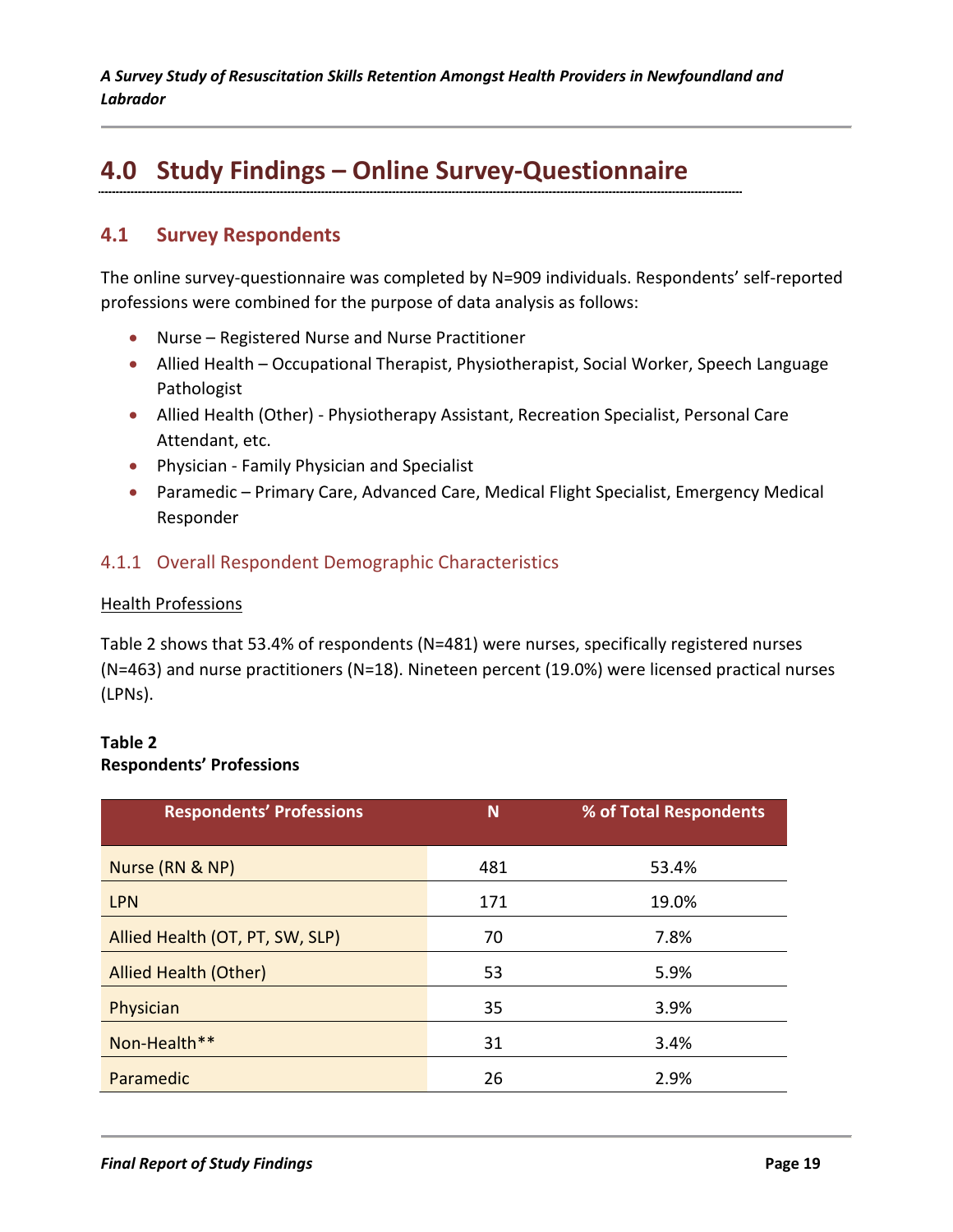| <b>Respondents' Professions</b>                       | N      | % of Total Respondents |
|-------------------------------------------------------|--------|------------------------|
| <b>RT</b>                                             | 26     | 2.9%                   |
| <b>Nurse</b><br>Manager/Consultant/Training/Education | 8      | 0.9%                   |
| <b>TOTAL</b>                                          | $901*$ | 100%                   |

*\*Eight (N=8) respondents did not answer this question.*

*\*\*Clerical, administrative, research staff, etc.*

#### Gender/Years Experience

Eighty-eight percent (88.1%) of respondents were female; 11.9% were male. Mean years of experience as a health professional was 17.5 years.

#### Region of Practice/Size of Community

Figure 1 shows the region of practice/work for all survey respondents, the majority of whom reported practicing in the Eastern Health region (63.0%). Figure 2 shows that the majority of survey respondents (57.9%) practice in urban communities (population greater than 10,000). Twenty-one percent (21.4%) practice in rural communities (population less than 5,000).



 *\*N=10 respondents did not indicate their region of practice.*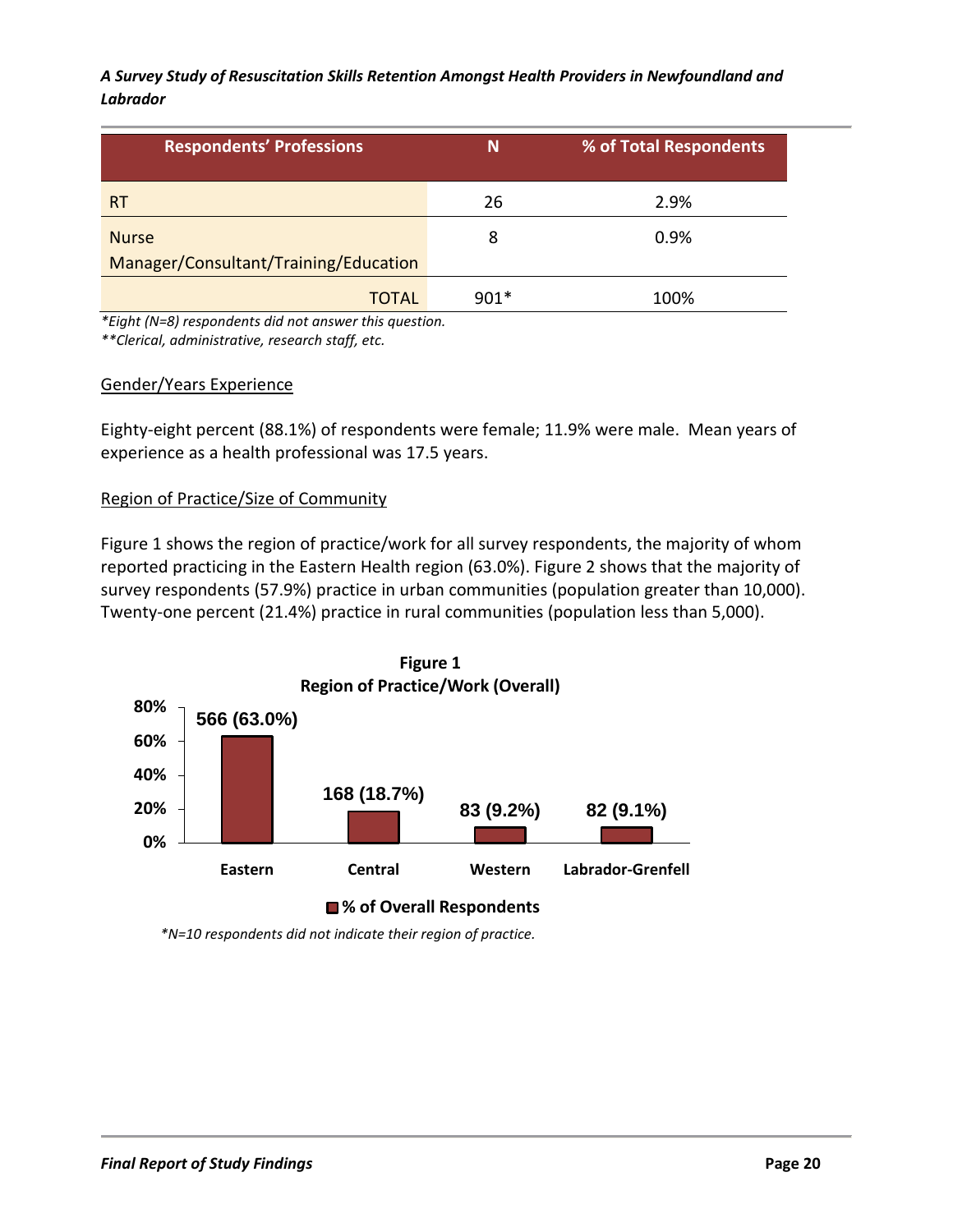

**% of Overall Respondents**

*\*N=16 respondents did not indicate their size of community.*

#### Departments/Clinical Areas of Practice

Respondents were asked to indicate the departments/clinical areas in which they practice (and could indicate more than one area if they practice in several). The results are shown in Table 3. Twenty-eight percent (28.4%) report practicing in 'other' areas than those listed on the survey, including acute and ambulatory care, mental health, diagnostic imaging, etc. Twenty-five percent (25.7%) report practicing in long-term care. Twenty-two percent (22.6%) report practicing in the community.

#### **Table 3**

#### **Respondents' Departments/Clinical Areas**

| <b>Respondents' Departments/</b><br><b>Clinical Areas</b> | $N^*$ | % of Total Respondents |
|-----------------------------------------------------------|-------|------------------------|
| $Other**$                                                 | 258   | 28.4%                  |
| Long-term Care                                            | 234   | 25.7%                  |
| Community                                                 | 205   | 22.6%                  |
| Emergency<br>(incl. paramedicine & medical transport)     | 196   | 21.6%                  |
| Medicine                                                  | 172   | 18.9%                  |
| <b>Intensive Care (including CCU &amp; NICU)</b>          | 125   | 13.8%                  |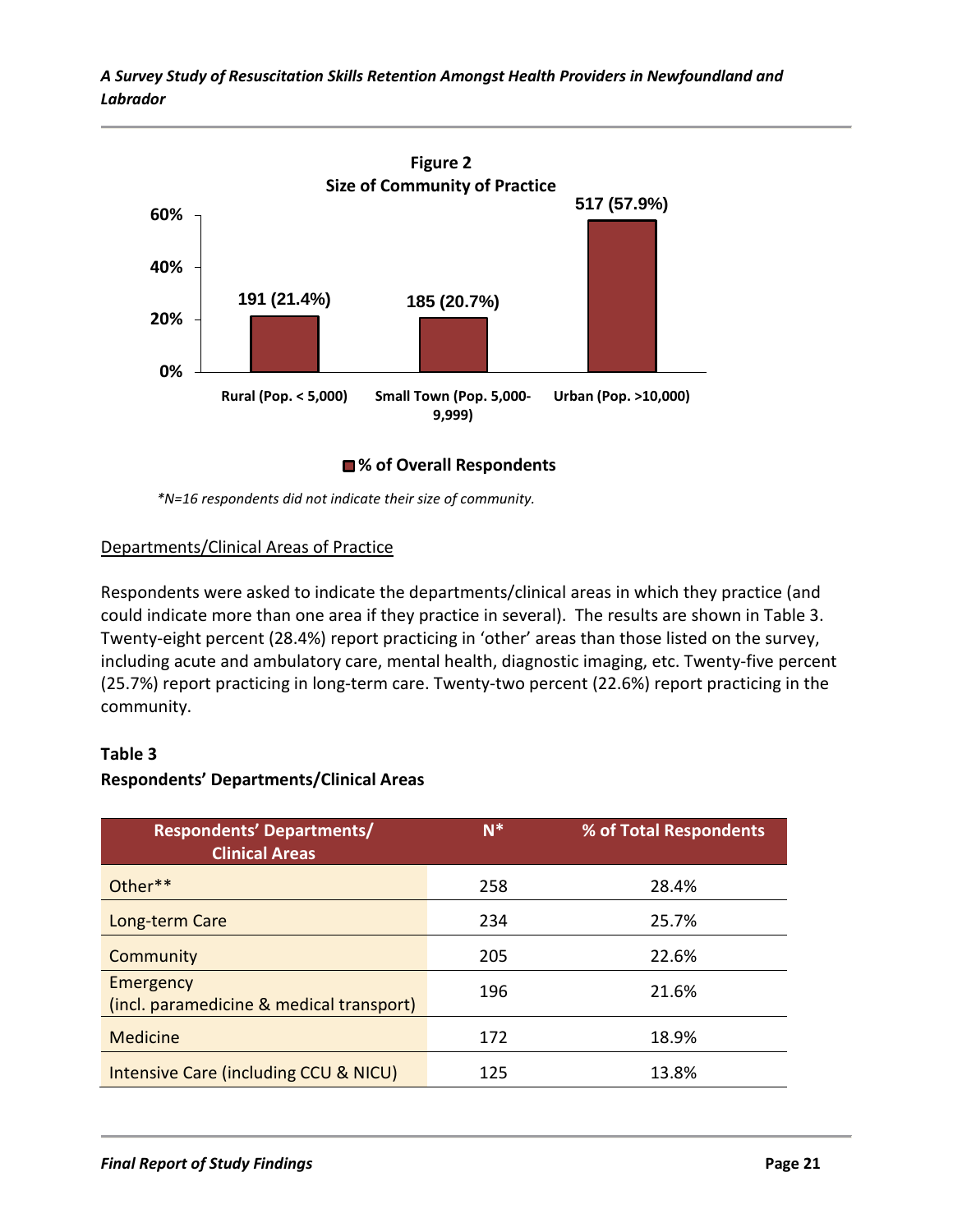| <b>Respondents' Departments/</b><br><b>Clinical Areas</b> | $N^*$ | % of Total Respondents |
|-----------------------------------------------------------|-------|------------------------|
| Surgery                                                   | 119   | 13.1%                  |
| <b>Pediatrics</b>                                         | 100   | 11.0%                  |
| <b>Obstetrics</b>                                         | 66    | 7.3%                   |
| <b>OR/Recovery</b>                                        | 49    | 5.4%                   |
| <b>Family Practice</b>                                    | 26    | 2.9%                   |

*\*Respondents could indicate more than one department/clinical area.*

*\*\*Other areas included: acute care, ambulatory care, mental health, diagnostic imaging, research, infection control, education, cancer care, etc.*

## 4.1.2 Current Resuscitation Certification/Experience

Almost eighty percent of survey respondents (79.8%) reported current resuscitation certification in BLS. Twenty-two percent (22.1%) reported certification in ACLS. Respondents' current resuscitation certifications are shown in Table 4. Also shown are the number of instructors in each of the certification areas (out of those who responded as being certified).

#### **Table 4**

#### **Respondents' Current Resuscitation Certification**

| <b>Respondents' Current</b><br><b>Resuscitation Certification</b> | $N^*$ | % of Total<br><b>Respondents</b> | # of Instructors<br>(out of $N$ ) |
|-------------------------------------------------------------------|-------|----------------------------------|-----------------------------------|
| <b>BLS</b>                                                        | 725   | 79.8%                            | 88                                |
| <b>ACLS</b>                                                       | 201   | 22.1%                            | 18                                |
| <b>NRP</b>                                                        | 97    | 10.7%                            | 17                                |
| <b>PALS</b>                                                       | 67    | 7.4%                             | 12                                |
| <b>TNCC</b>                                                       | 66    | 7.3%                             | 6                                 |
| <b>Canadian Triage and Acuity</b><br>Scale (CTAS)                 | 52    | 5.7%                             | 7                                 |
| <b>ATLS</b>                                                       | 18    | 2.0%                             | 1                                 |
| <b>ITLS</b>                                                       | 18    | 2.0%                             | 4                                 |
| <b>Advanced Life Support in</b>                                   | 13    | 1.4%                             | $\overline{2}$                    |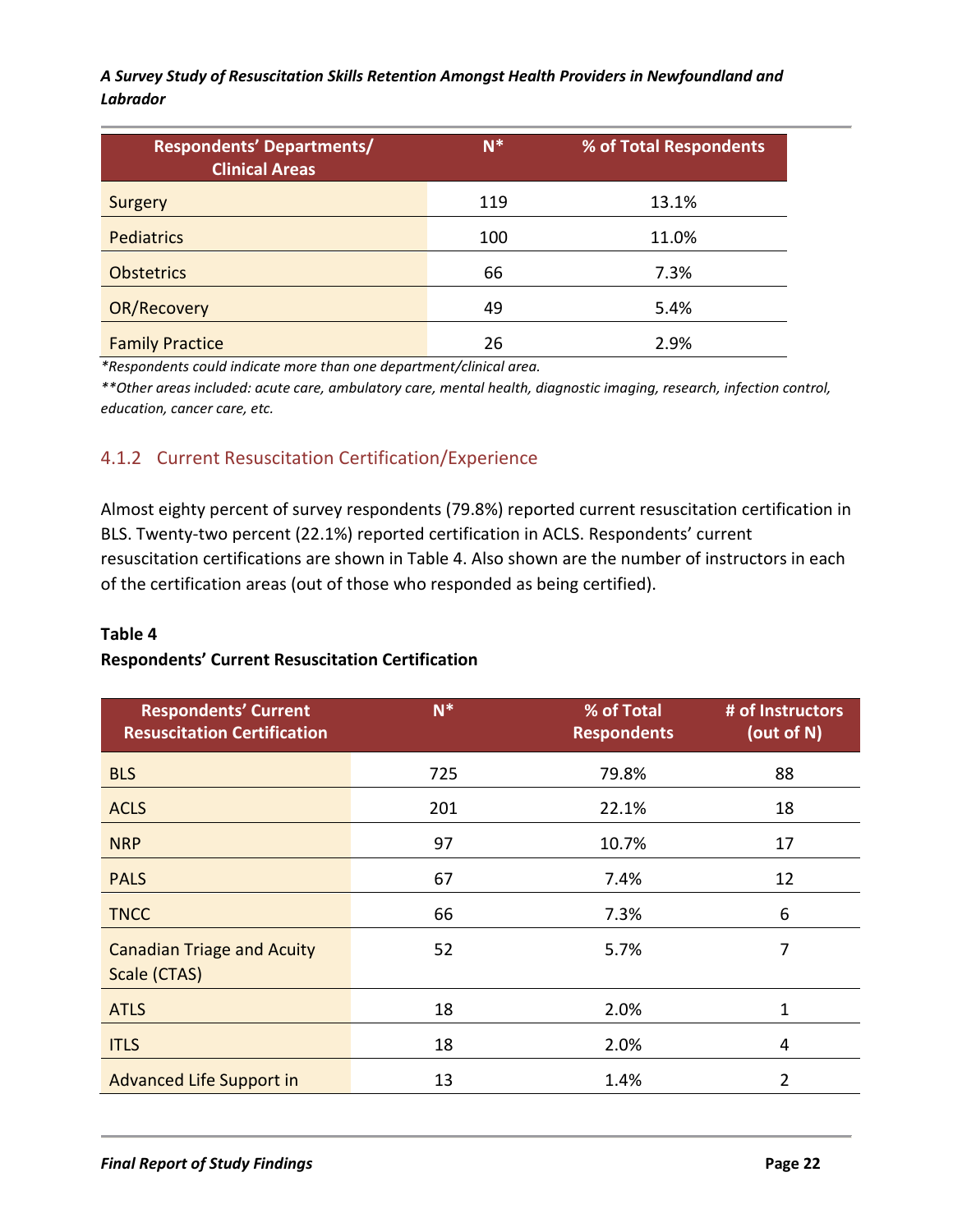| <b>Respondents' Current</b><br><b>Resuscitation Certification</b> | N <sup>*</sup> | % of Total<br><b>Respondents</b> | # of Instructors<br>(out of N) |
|-------------------------------------------------------------------|----------------|----------------------------------|--------------------------------|
| <b>Obstetrics (ALSO)</b>                                          |                |                                  |                                |
| <b>Acute Care of At-risk</b><br><b>Newborns (ACORN)</b>           | b              | 0.7%                             |                                |

*\*Respondents could indicate more than resuscitation area. # of instructors indicated in brackets.*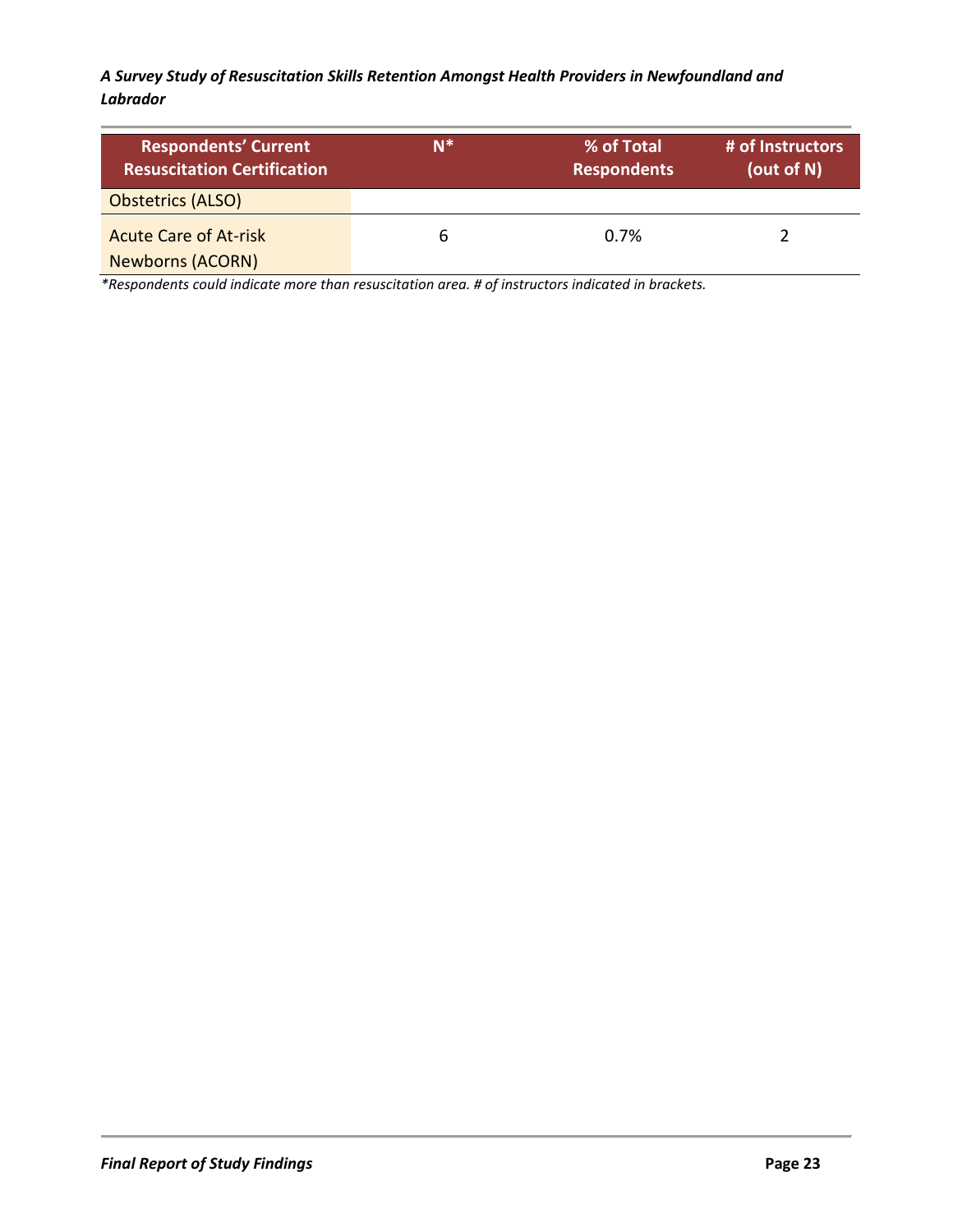### **Table 5**

**Respondents' Current Resuscitation Certification (By Profession)**

| Respondents'<br><b>Professions</b>                                | <b>BLS</b>  | <b>ACLS</b> | <b>NRP</b> | <b>PALS</b> | <b>TNCC</b> | <b>CTAS</b> | <b>ATLS</b> | <b>ITLS</b> | <b>ALSO</b> | <b>ACORN</b> |
|-------------------------------------------------------------------|-------------|-------------|------------|-------------|-------------|-------------|-------------|-------------|-------------|--------------|
| <b>Nurse</b><br>(RN & NP)                                         | 425 (58.8%) | 130 (64.7%) | 62 (63.9%) | 32 (47.8%)  | 64 (97.0%)  | 49 (94.2%)  | 3(16.7%)    | 6(33.3%)    | 8(61.5%)    | $3(50.0\%)$  |
| <b>LPN</b>                                                        | 133 (18.4%) | 18 (9.0%)   | 3(3.1%)    | $0(0.0\%)$  | $0(0.0\%)$  | 1(1.9%)     | $0(0.0\%)$  | 1(5.6%)     | $0(0.0\%)$  | $0(0.0\%)$   |
| <b>Allied Health</b><br>(OT, PT, SW,<br>SLP)                      | 50 (6.9%)   | 4(2.0%)     | $0(0.0\%)$ | $0(0.0\%)$  | $0(0.0\%)$  | $0(0.0\%)$  | $0(0.0\%)$  | $0(0.0\%)$  | $0(0.0\%)$  | $0(0.0\%)$   |
| <b>Allied Health</b><br>(Other)                                   | 37 (5.1%)   | 5(2.5%)     | $0(0.0\%)$ | $0(0.0\%)$  | $0(0.0\%)$  | $0(0.0\%)$  | $0(0.0\%)$  | $0(0.0\%)$  | $0(0.0\%)$  | $0(0.0\%)$   |
| Physician                                                         | 19 (2.6%)   | 18 (9.0%)   | 9(9.3%)    | 13 (19.4%)  | $0(0.0\%)$  | $0(0.0\%)$  | 14 (77.8%)  | $0(0.0\%)$  | 3(23.1%)    | $0(0.0\%)$   |
| Non-Health**                                                      | 8(1.1%)     | $0(0.0\%)$  | $0(0.0\%)$ | $0(0.0\%)$  | $0(0.0\%)$  | $0(0.0\%)$  | $0(0.0\%)$  | 1(5.6%)     | $0(0.0\%)$  | $0(0.0\%)$   |
| Paramedic                                                         | 22 (3.0%)   | 10 (5.0%)   | 8(8.2%)    | 7 (10.4%)   | $2(3.0\%)$  | 2(3.8%)     | 1(5.6%)     | 10 (55.6%)  | 2(15.4%)    | $0(0.0\%)$   |
| <b>RT</b>                                                         | 21 (2.9%)   | 14 (7.0%)   | 15 (15.5%) | 14 (20.9%)  | $0(0.0\%)$  | $0(0.0\%)$  | $0(0.0\%)$  | $0(0.0\%)$  | $0(0.0\%)$  | 3(50.0%)     |
| <b>Nurse</b><br>Manager/<br>Consultant/<br>Training/<br>Education | 8(1.1%)     | $2(1.0\%)$  | $0(0.0\%)$ | 1(1.5%)     | $0(0.0\%)$  | $0(0.0\%)$  | $0(0.0\%)$  | $0(0.0\%)$  | $0(0.0\%)$  | $0(0.0\%)$   |
| <b>Total</b>                                                      | 723*        | 201         | 97         | 67          | 66          | 52          | 18          | 18          | 13          | 6            |

*\*N=2 respondents did not indicate their professions.*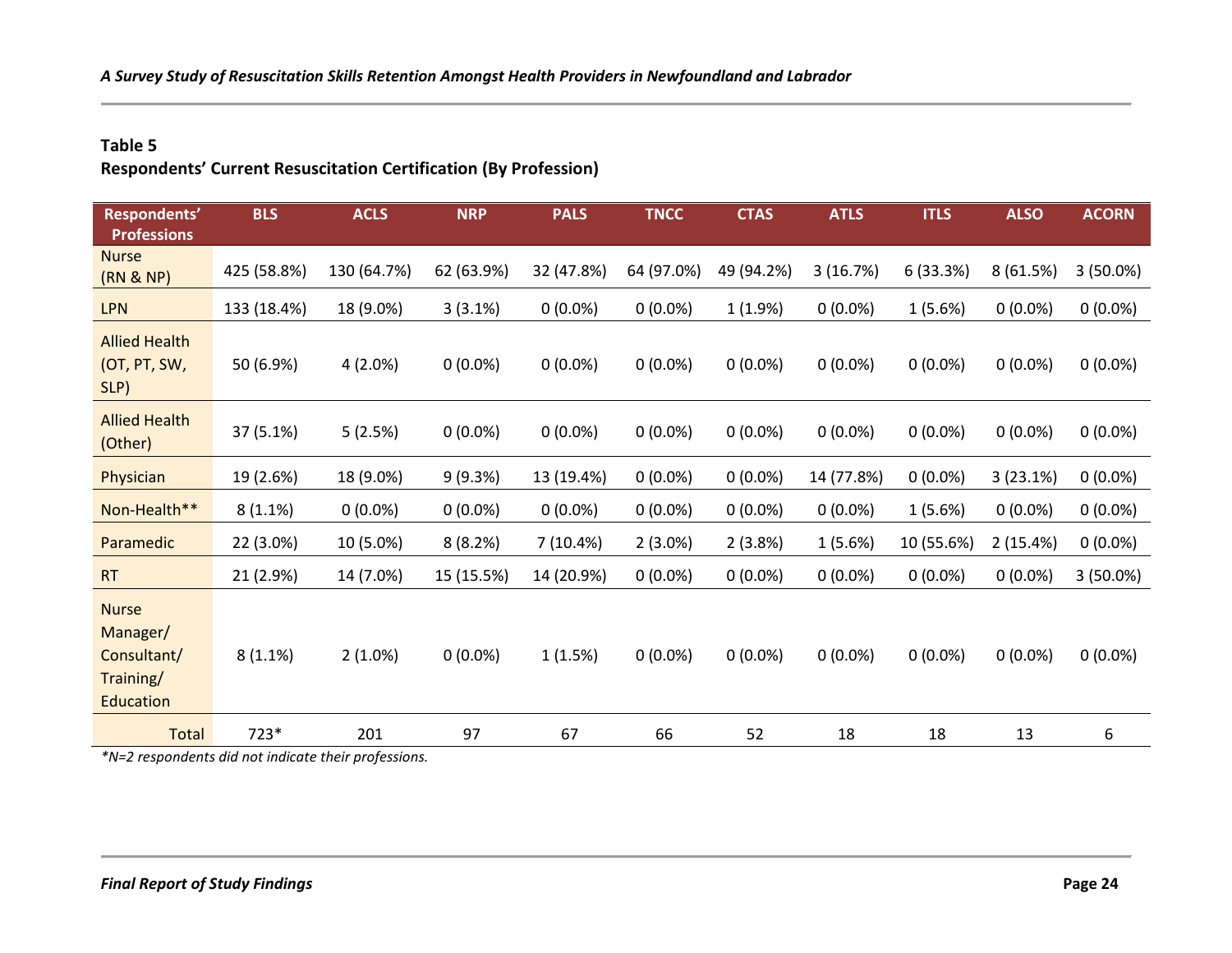Respondents certified in various resuscitation areas reported a wide range of experience with regards to taking courses and participating in 'real' resuscitation codes. The data in Table 6 shows that on average, respondents report taking the BLS course 12.00 times, ACLS 4.07 times, and NRP 3.80 times. However, a wide range of times was also reported. By contrast, experience with ALSO and ACORN is limited.

| <b>Respondents' Current Resuscitation</b><br><b>Certification</b> | <b>N</b> | Mean # of<br><b>Times</b> | <b>SD</b> | Range* |
|-------------------------------------------------------------------|----------|---------------------------|-----------|--------|
| <b>BLS</b>                                                        | 722      | 12.00                     | 8.043     | 59     |
| <b>ACLS</b>                                                       | 246      | 4.07                      | 4.315     | 35     |
| <b>NRP</b>                                                        | 140      | 3.80                      | 4.609     | 30     |
| <b>PALS</b>                                                       | 103      | 1.66                      | 1.556     | 10     |
| <b>TNCC</b>                                                       | 95       | 1.85                      | 1.591     | 7      |
| <b>CTAS</b>                                                       | 76       | 1.28                      | 2.145     | 15     |
| <b>ATLS</b>                                                       | 49       | 1.43                      | 2.972     | 20     |
| <b>ITLS</b>                                                       | 42       | 1.14                      | 1.995     | 10     |
| <b>ALSO</b>                                                       | 38       | .55                       | .828      | 4      |
| <b>ACORN</b>                                                      | 29       | .21                       | .412      | 1      |

### **Table 6 Mean # of Times Respondents Have Taken Each Course**

*\*Difference between the largest and smallest values reported.*

Interestingly, while some respondents have extensive course experience, they are lacking in 'real' experience. Respondents certified in BLS reported having participated in a real resuscitation code a mean of 1.44 times in the past twelve months (as opposed to participating in the course for a mean of 12.00 times). By contrast, respondents certified in NRP have more 'real' experience, reporting participating in codes a mean of 4.76 times. Also interesting is the range of experience and the results show that this is often dependent on respondents' departments of practice. For instance, the results for CTAS in Table 7 show a range of 500. In this case, one respondent reported no experience while another reported participating in a real code 500 times (therefore a range of 500). The latter had extensive experience in Emergency.

Studies highlighted in Section 1.2 have shown that resuscitation knowledge and skills significantly decline within 6 months of training and there appears to be no relationship between skill deterioration and years of experience and responsibility for patient care. This suggests that those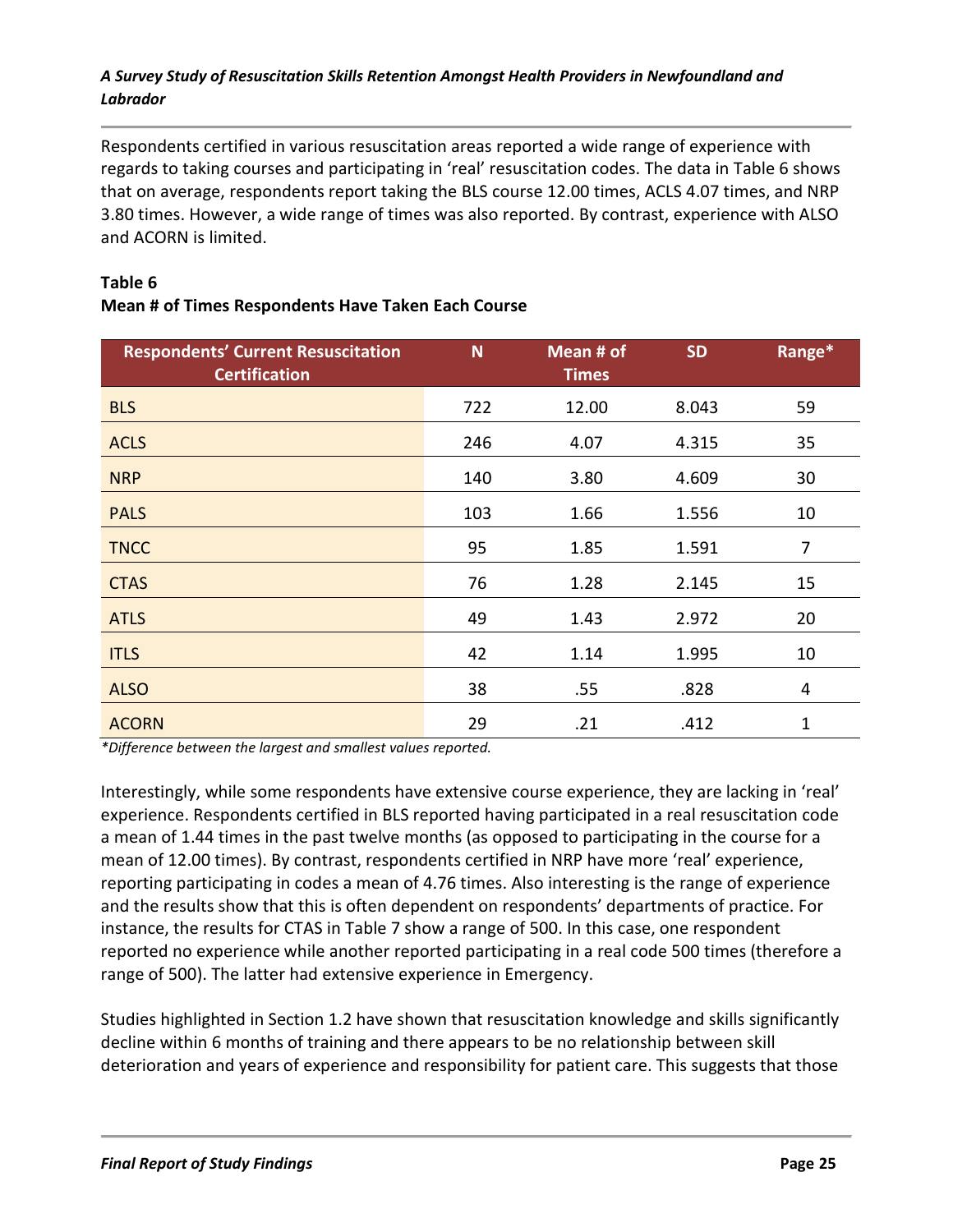with greater 'real' experience still do not always retain their knowledge or skills to any greater degree that those who participate less frequently or never (Boudin, 1995; Curry & Gass, 1987).

### **Table 7**

**Mean # of Times Respondents Have Participated in a 'Real' Resuscitation Code in the Past 12 Months**

| <b>Respondents' Current Resuscitation</b><br><b>Certification</b> | N   | Mean # of<br><b>Times</b> | <b>SD</b> | Range* |
|-------------------------------------------------------------------|-----|---------------------------|-----------|--------|
| <b>BLS</b>                                                        | 612 | 1.44                      | 3.426     | 30     |
| <b>ACLS</b>                                                       | 241 | 3.90                      | 7.584     | 80     |
| <b>NRP</b>                                                        | 130 | 4.76                      | 25.059    | 250    |
| <b>PALS</b>                                                       | 107 | .72                       | 1.795     | 15     |
| <b>TNCC</b>                                                       | 99  | 1.85                      | 6.036     | 52     |
| <b>Canadian Triage and Acuity Scale</b>                           | 79  | 12.87                     | 59.959    | 500    |
| <b>ATLS</b>                                                       | 82  | 1.30                      | 4.385     | 30     |
| <b>ITLS</b>                                                       | 74  | 1.51                      | 4.944     | 30     |
| Advanced Life Support in Obstetrics<br>(ALSO)                     | 74  | .12                       | .640      | 5      |
| <b>Acute Care of At-risk Newborns</b><br>(ACORN)                  | 69  | .48                       | 2.553     | 20     |

*\*Difference between the largest and smallest values reported.*

Pearson chi square analyses were conducted to determine if there was a significant difference between respondents' participation in a 'real' resuscitation code and the size of the community in which they practice. The results in Table 8 show that significant differences were reported at the p<.05 probability level between 'real' resuscitation code experience and size of community for those who are BLS and ACLS certified. A greater proportion of respondents in small towns and urban communities reported more 'real' experience in BLS and ACLS than those who practice in rural communities.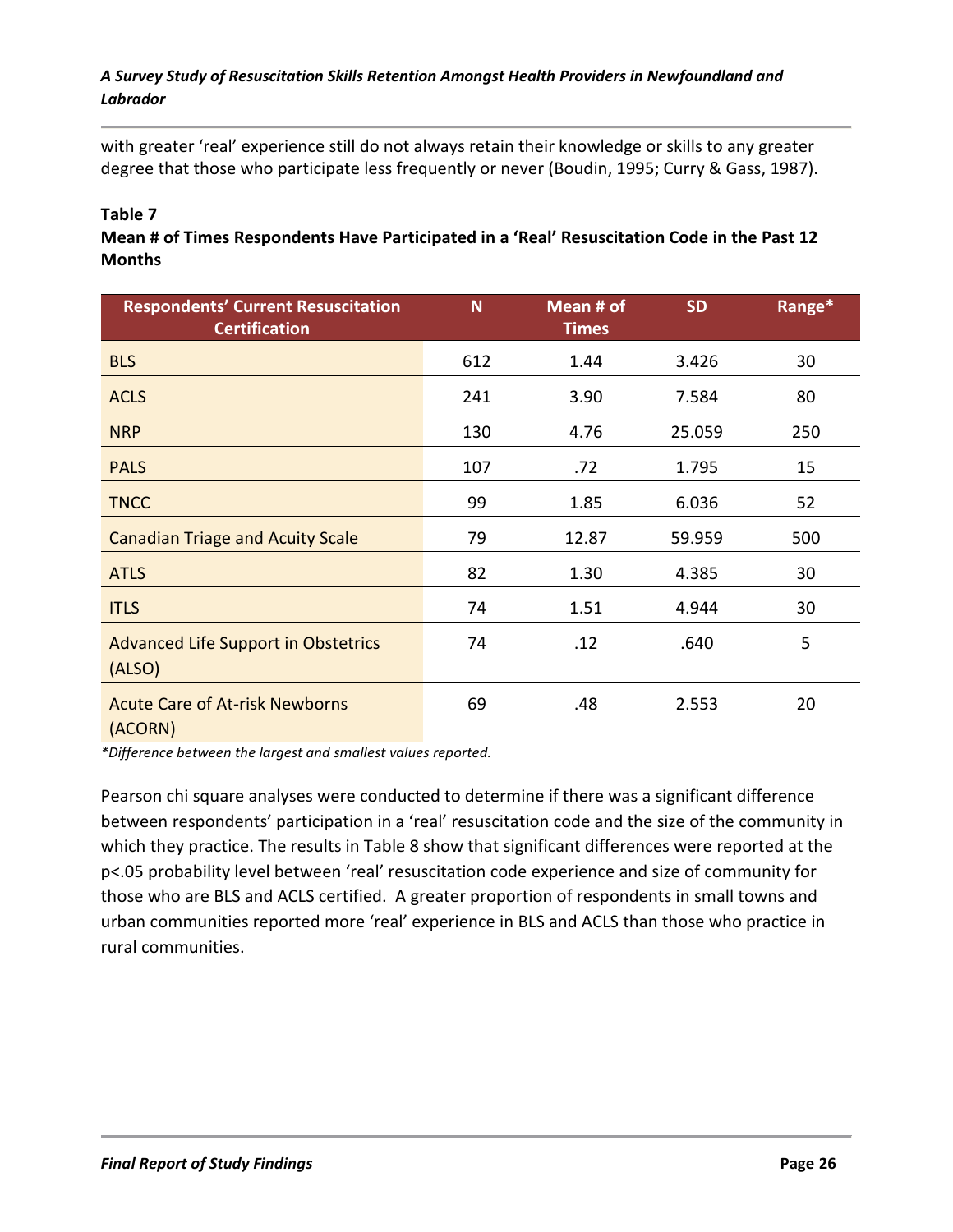### **Table 8**

**Mean # of Times Respondents Have Participated in a 'Real' Resuscitation Code in the Past 12 Months (By Size of Community)**

| <b>Current</b><br><b>Certification Area</b> | Size of           | N   | Mean # of<br><b>Times</b> | <b>Pearson Chi Square</b> |         |
|---------------------------------------------|-------------------|-----|---------------------------|---------------------------|---------|
|                                             | <b>Community</b>  |     |                           | df                        | Sig.    |
| <b>BLS</b>                                  | Rural             | 128 | 1.08                      | 28                        | $.010*$ |
|                                             | <b>Small Town</b> | 128 | 1.77                      |                           |         |
|                                             | Urban             | 351 | 1.47                      |                           |         |
| <b>ACLS</b>                                 | Rural             | 44  | 2.25                      | 30                        | $.000*$ |
|                                             | <b>Small Town</b> | 55  | 3.98                      |                           |         |
|                                             | Urban             | 140 | 4.41                      |                           |         |

*\*Significant at p<.05 probability level.*

### 4.1.3 Regional Demographic Characteristics

Respondents' professions, departments/clinical areas, and current certification areas, are presented in Tables 9-11 by regional health authority.

#### **Table 9**

#### **Respondents' Professions (By Region)**

| Respondents'<br><b>Professions</b> | <b>Eastern</b> | <b>Central</b> | Western    | <b>Labrador</b> | <b>Total</b> |
|------------------------------------|----------------|----------------|------------|-----------------|--------------|
| Nurse (RN & NP)                    | 328 (68.3%)    | 68 (14.2%)     | 37 (7.7%)  | 47 (9.8%)       | 480*         |
| <b>LPN</b>                         | 71 (42.5%)     | 43 (25.7%)     | 40 (24.0%) | 12 (7.2%)       | $167***$     |
| Allied Health (OT, PT,<br>SW, SLP) | 49 (70.0%)     | 13 (18.6%)     | 3(4.3%)    | 5(7.1%)         | 70           |
| Allied Health (Other)              | 37 (69.8%)     | 11 (20.8%)     | 1(1.9%)    | 4(7.5%)         | 53           |
| Physician                          | 28 (80.0%)     | 4 (11.4%)      | $0(0.0\%)$ | 3(8.6%)         | 35           |
| Non-Health**                       | 16 (51.6%)     | 13 (41.9%)     | $0(0.0\%)$ | 2(6.5%)         | 31           |
| Paramedic                          | 16 (61.5%)     | 6(23.1%)       | $0(0.0\%)$ | 4 (15.4%)       | 26           |
| <b>RT</b>                          | 13 (50.0%)     | 8 (30.8%)      | 2(7.7%)    | 3(11.5%)        | 26           |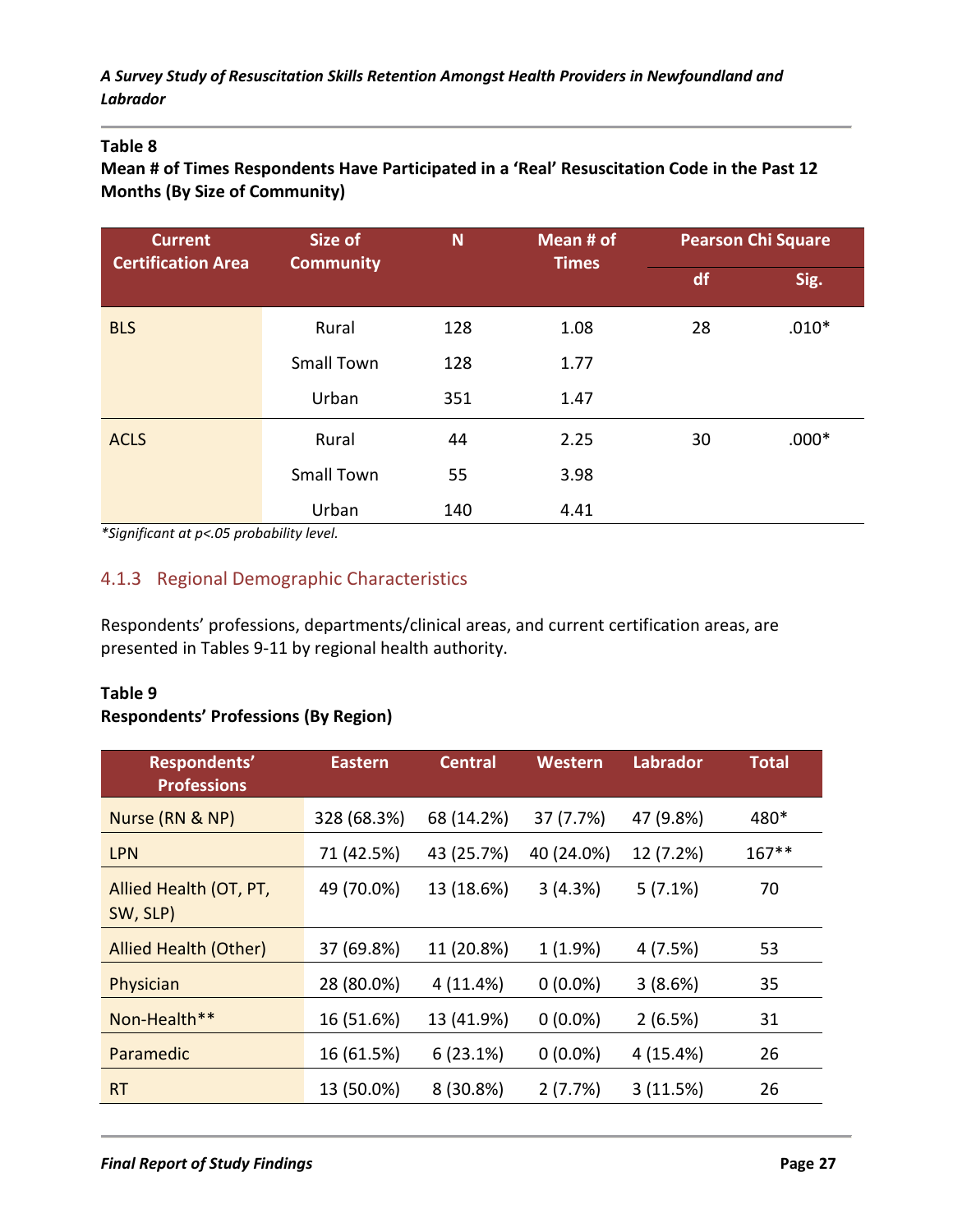| Respondents'<br><b>Professions</b> | Eastern  | <b>Central</b> | Western    | Labrador   | Total |
|------------------------------------|----------|----------------|------------|------------|-------|
| <b>Nurse</b>                       | 8 (100%) | $0(0.0\%)$     | $0(0.0\%)$ | $0(0.0\%)$ | 8     |
| Manager/Consultant/                |          |                |            |            |       |
| <b>Training/Education</b>          |          |                |            |            |       |

*\*N=1 respondent did not indicate his/her region.* 

*\*\*N=4 respondents did not indicate their regions.* 

#### **Table 10**

### **Respondents' Departments/Clinical Areas (By Region)**

| <b>Respondents' Departments/</b><br><b>Clinical Areas</b> | <b>Eastern</b> | <b>Central</b> | <b>Western</b> | Labrador   | <b>Total</b> |
|-----------------------------------------------------------|----------------|----------------|----------------|------------|--------------|
| Other**                                                   | 173 (67.1%)    | 47 (18.2%)     | 17 (6.6%)      | 21 (8.1%)  | 258          |
| Long-term Care                                            | 100 (42.7%)    | 63 (26.9%)     | 43 (18.4%)     | 24 (10.3%) | 234*         |
| Community                                                 | 126 (61.5%)    | 42 (20.5%)     | 9(4.4%)        | 28 (13.7%) | 205          |
| Emergency<br>(incl. paramedicine &<br>medical transport)  | 93 (47.4%)     | 49 (25.0%)     | 22 (11.2%)     | 31 (15.8%) | 196**        |
| <b>Medicine</b>                                           | 84 (48.8%)     | 36 (20.9%)     | 33 (19.2%)     | 16 (9.3%)  | $172***$     |
| <b>ICU, CCU &amp; NICU</b>                                | 78 (62.4%)     | 21 (16.8%)     | 12 (9.6%)      | 14 (11.2%) | 125          |
| Surgery                                                   | 59 (49.6%)     | 28 (23.5%)     | 17 (14.3%)     | 14 (11.8%) | 119**        |
| <b>Pediatrics</b>                                         | 59 (59.0%)     | 13 (13.0%)     | 12 (12.0%)     | 16 (16.0%) | 100          |
| <b>Obstetrics</b>                                         | 30 (45.5%)     | 15 (22.7%)     | 3(4.5%)        | 18 (27.3%) | 66           |
| OR/Recovery                                               | 30 (61.2%)     | 10 (20.4%)     | 3(6.1%)        | 6(12.2%)   | 49           |
| <b>Family Practice</b>                                    | 8 (30.8%)      | 8 (30.8%)      | 3(11.5%)       | 7 (26.9%)  | 26           |

*\*N=4 respondents did not indicate their regions.* 

*\*\*N=1 respondent did not indicate his/her region.*

*\*\*\*N=3 respondents did not indicate their regions.*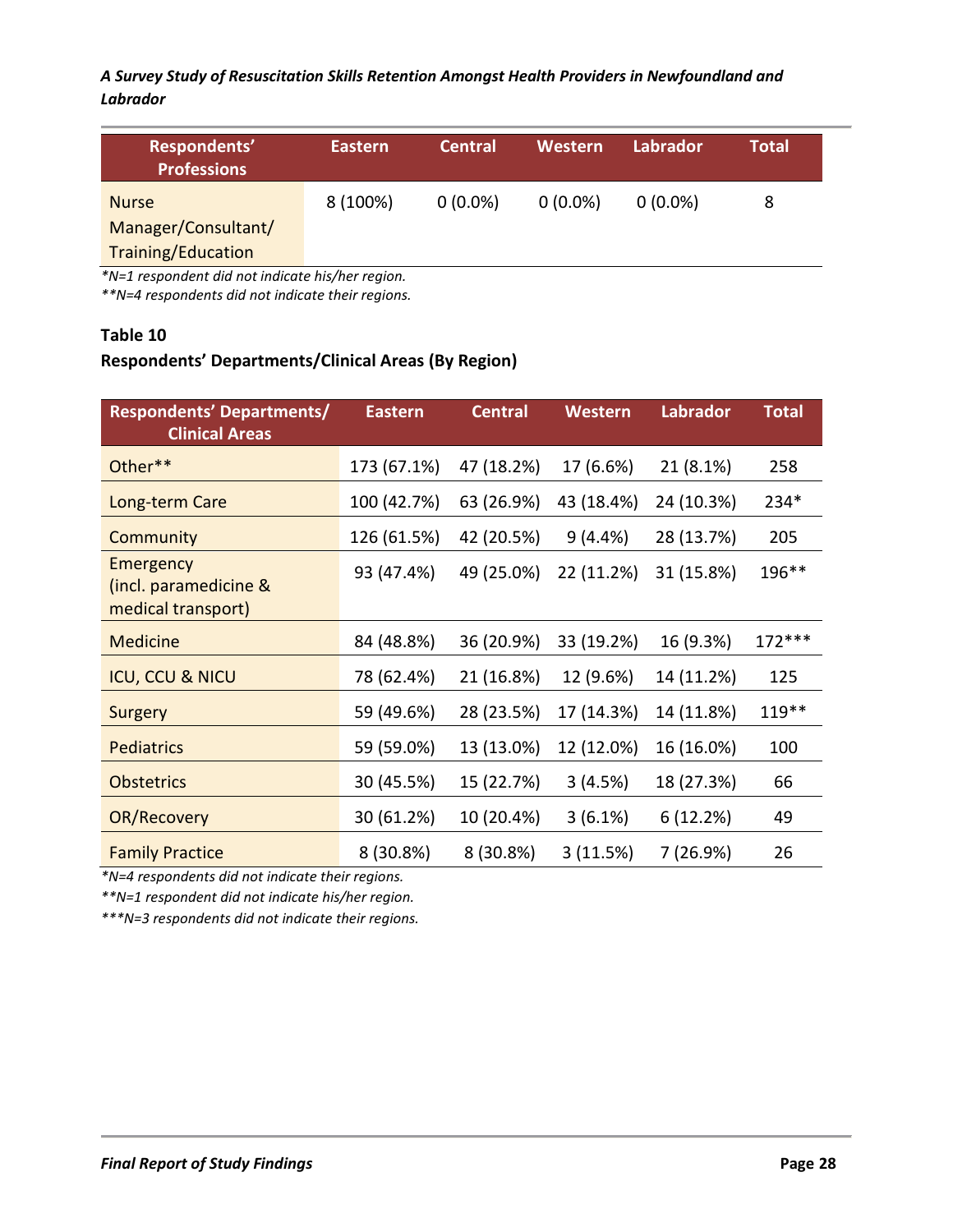### **Table 11**

### **Respondents' Current Resuscitation Certification (By Region)**

| <b>Respondents' Current</b><br><b>Resuscitation</b><br><b>Certification</b> | <b>Eastern</b> | <b>Central</b> | Western    | <b>Labrador</b> | <b>Total</b> |
|-----------------------------------------------------------------------------|----------------|----------------|------------|-----------------|--------------|
| <b>BLS</b>                                                                  | 448 (61.8%)    | 136 (18.8%)    | 70 (9.7%)  | 67 (9.2%)       | 725*         |
| <b>ACLS</b>                                                                 | 108 (53.7%)    | 37 (18.4%)     | 27 (13.4%) | 28 (13.9%)      | 201 **       |
| <b>NRP</b>                                                                  | 53 (54.6%)     | 14 (14.4%)     | 4(4.1%)    | 25 (25.8%)      | $97**$       |
| <b>PALS</b>                                                                 | 39 (58.2%)     | 13 (19.4%)     | 10 (14.9%) | 5(7.5%)         | 67           |
| <b>TNCC</b>                                                                 | 20 (30.3%)     | 12 (18.2%)     | 17 (25.8%) | 17 (25.8%)      | 66           |
| <b>Canadian Triage and</b><br><b>Acuity Scale (CTAS)</b>                    | 24 (46.2%)     | 9(17.3%)       | 13 (25.0%) | 6(11.5%)        | 52           |
| <b>ATLS</b>                                                                 | 13 (72.2%)     | 2(11.1%)       | 1 (5.6%)   | 2(11.1%)        | 18           |
| <b>ITLS</b>                                                                 | 15 (83.3%)     | $0(0.0\%)$     | 1(5.6%)    | 2(11.1%)        | 18           |
| <b>Advanced Life Support in</b><br><b>Obstetrics (ALSO)</b>                 | 6 (46.2%)      | 4 (30.8%)      | $0(0.0\%)$ | 3(23.1%)        | 13           |
| <b>Acute Care of At-risk</b><br><b>Newborns (ACORN)</b>                     | 5(83.3%)       | $0(0.0\%)$     | $0(0.0\%)$ | 1 (16.7%)       | 6            |

*\*N=4 respondents did not indicate their regions.*

*\*\*N=1 respondent did not indicate his/her region.*

# **4.2 Resuscitation Skills Training/Updates**

### 4.2.1 Frequency of Updates

Overall, a larger proportion of respondents who were certified in BLS, ACLS, PALS, NRP, and CTAS reported wanting to participate in updates (i.e. refresher courses) on an annual basis:

- BLS -76.3%
- ACLS 49.3%
- PALS 44.4%
- NRP 45.5%
- CTAS 47.4%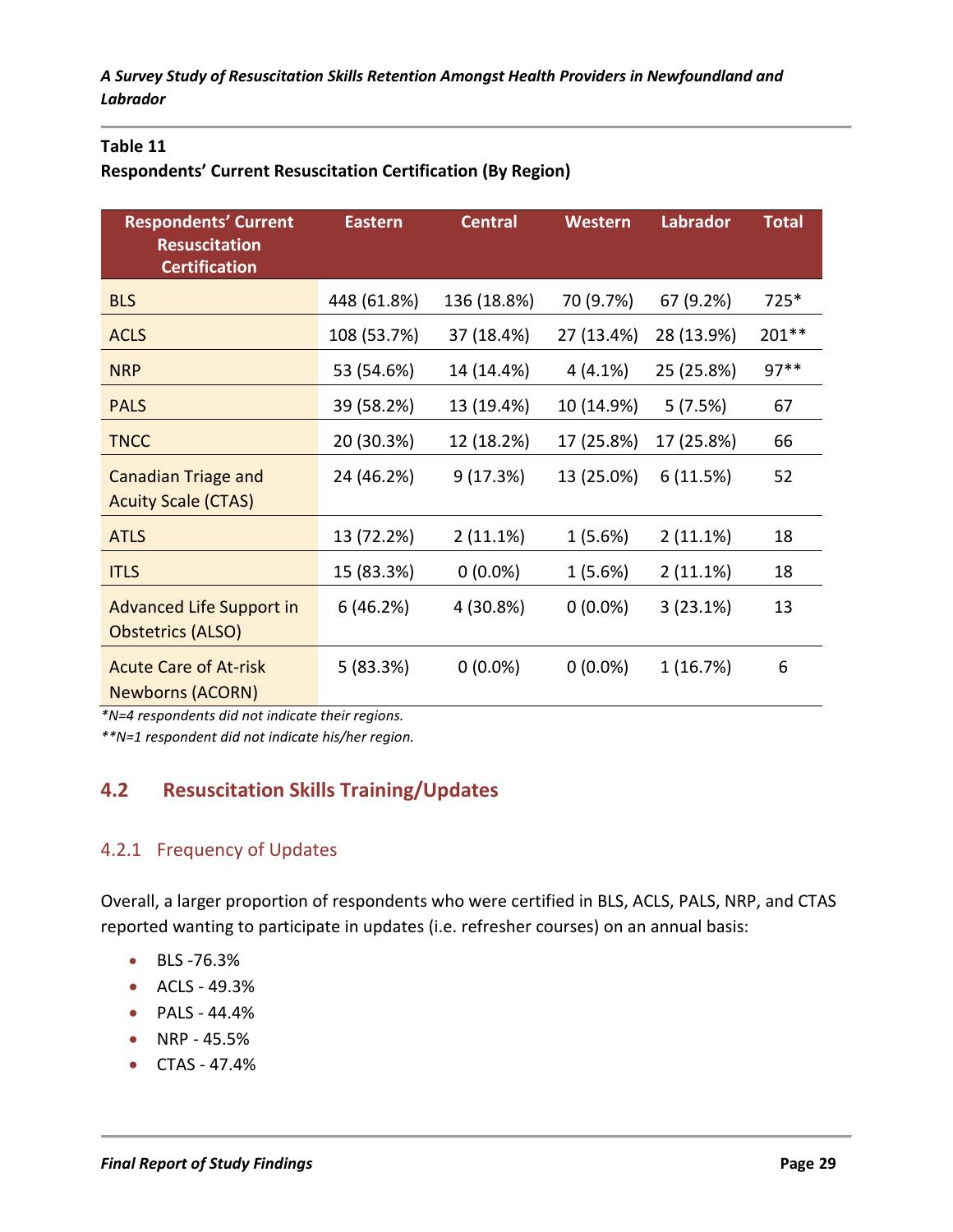The majority of respondents certified in ATLS, ALSO, ACORN, TNCC, ITLS, and CTAS reported wanting to participate in updates (i.e. refresher courses) every 2-3 years or as new guidelines are implemented:

- ATLS 58.1%
- ALSO- 59.3%
- ACORN 60.0%
- TNCC 55.2%
- ITLS 50.0%
- CTAS 47.4%

### 4.2.2 Preferred Update Methods

Respondents were asked to rank their preferred learning methods for updating/refreshing their resuscitation skills in between renewal periods. Their preferences are shown in Table 12, in order of highest preference, i.e. using the scale 1=most preferred to 13=least preferred. Overall, respondents reported preferences for methods which allowed them to practice their skills in a hands-on format, such as practice with an instructor (mean score 3.59), practice with other health professionals as a team (mean score 3.72), mock codes (mean score 5.04), and self-practice with a manikin (mean score 5.74).

### **Table 12**

### **Respondents' Preferred Update Methods**

| <b>Respondents' Preferred Update Methods</b>                  | N   | <b>Mean Ranking</b> | <b>SD</b> |
|---------------------------------------------------------------|-----|---------------------|-----------|
| Practice with an instructor                                   | 555 | 3.59                | 2.939     |
| Practice with other health professionals<br>(i.e. as a team)  | 580 | 3.72                | 2.691     |
| Mock codes                                                    | 557 | 5.04                | 4.225     |
| Self-practice with a manikin                                  | 527 | 5.74                | 3.354     |
| Observation of resuscitation codes                            | 539 | 6.58                | 3.143     |
| Self-instructional videos                                     | 510 | 6.59                | 3.162     |
| Self-learning (i.e. reviewing guidelines,<br>textbooks, etc.) | 553 | 6.71                | 3.207     |
| Conference presentations, sessions with<br>peers              | 565 | 7.04                | 3.417     |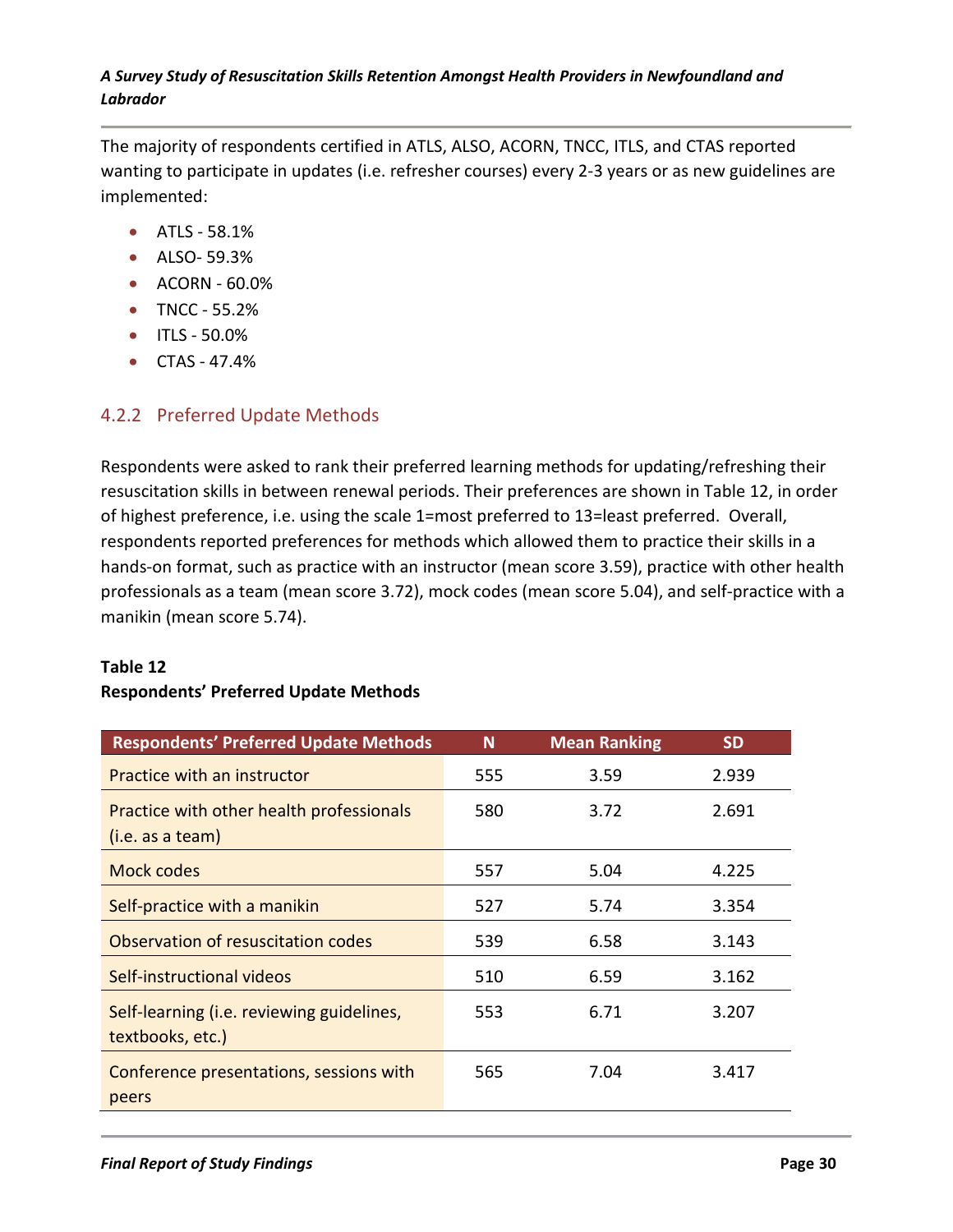| <b>Respondents' Preferred Update Methods</b> | N   | <b>Mean Ranking</b> | <b>SD</b> |
|----------------------------------------------|-----|---------------------|-----------|
| E-learning                                   | 516 | 7.13                | 3.805     |
| Debriefing sessions                          | 544 | 7.24                | 3.361     |
| Videoconferencing                            | 492 | 8.37                | 3.241     |
| Audioconferencing                            | 521 | 9.71                | 3.092     |

One-Way ANOVA analyses were conducted to determine if respondents' professions, regions, or size of community of practice had a significant effect on their preferred update methods at the p<.05 probability level. The results in Table 13 show that respondents' professions had a significant effect on their preferences for various methods such as mock codes (p=.000), videoconferencing (p=.005), audioconferencing (p=.003), and self-instructional videos (p=.044). For instance, physician and paramedics reported a greater preference for mock codes than allied health. Allied health reported a greater preference for videoconferencing than other professions. The results also show that a larger proportion of respondents in the Central region reported a preference for e-learning (p=.014); a larger proportion of respondents in the Eastern region reported a preference for self-instructional videos (p=.044). Size of community had no significant effect on preferred update methods.

# **Table 13**

# **Preferred Update Methods (By Profession)**

| <b>Preferred Update</b> | <b>Profession</b><br>N                    | <b>Mean</b> |                | <b>ANOVA</b> |       |      |  |
|-------------------------|-------------------------------------------|-------------|----------------|--------------|-------|------|--|
| <b>Methods</b>          |                                           |             | <b>Ranking</b> | df           | F     | Sig. |  |
| <b>Mock Codes</b>       | Nurse (RN & NP)                           | 333         | 4.86           | 8            | 6.340 | .000 |  |
|                         | <b>LPN</b>                                | 92          | 5.67           |              |       |      |  |
|                         | <b>Allied Health</b><br>(OT, PT, SW, SLP) | 36          | 8.69           |              |       |      |  |
|                         | Physician                                 | 21          | 2.48           |              |       |      |  |
|                         | Paramedic                                 | 19          | 2.89           |              |       |      |  |
|                         | <b>RT</b>                                 | 16          | 3.25           |              |       |      |  |
| Videoconferencing       | Nurse (RN & NP)                           | 300         | 8.69           | 8            | 2.792 | .005 |  |
|                         | <b>LPN</b>                                | 80          | 7.94           |              |       |      |  |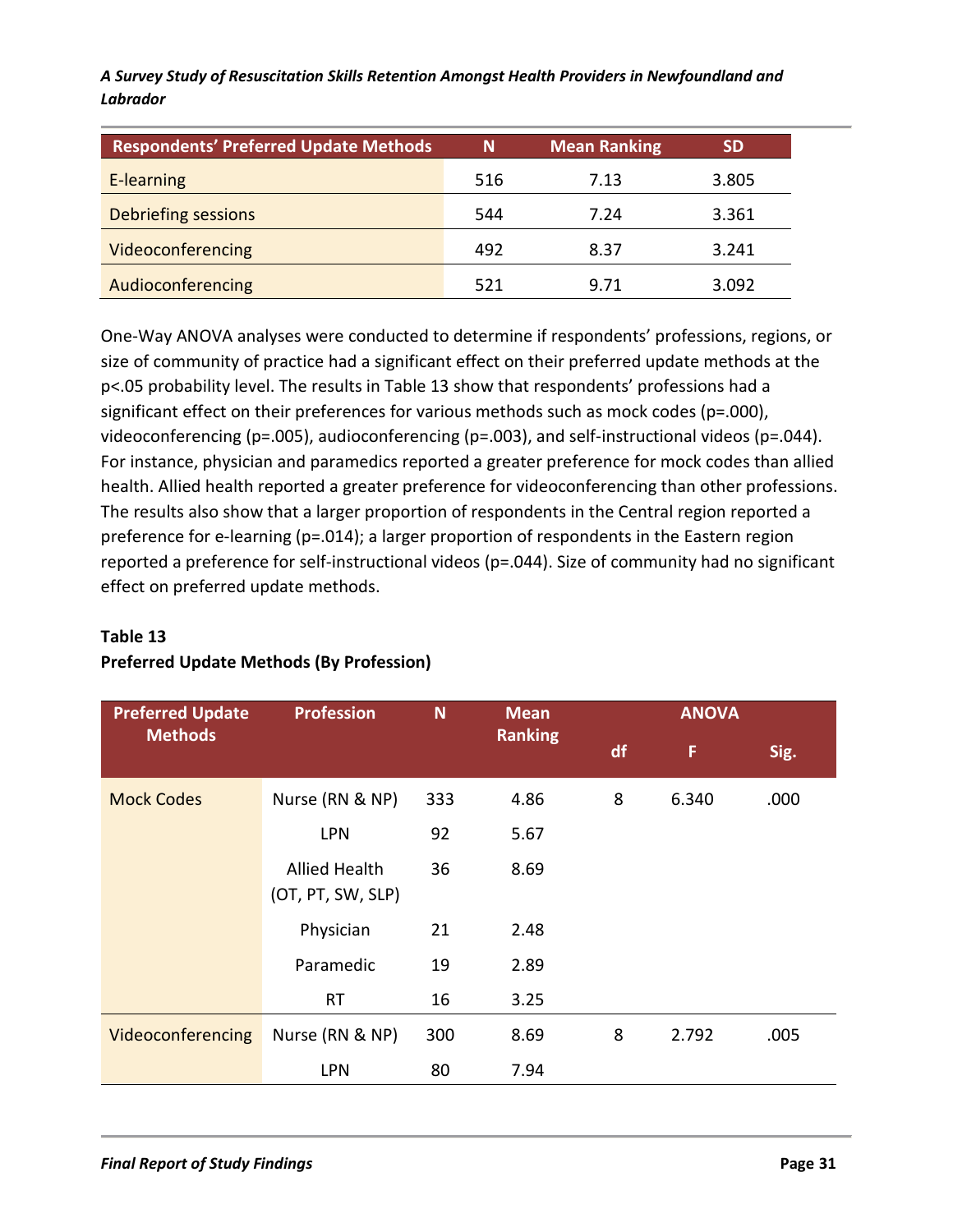| <b>Preferred Update</b> | <b>Profession</b>                         | N   | <b>Mean</b>    |    | <b>ANOVA</b> |      |
|-------------------------|-------------------------------------------|-----|----------------|----|--------------|------|
| <b>Methods</b>          |                                           |     | <b>Ranking</b> | df | F            | Sig. |
|                         | <b>Allied Health</b><br>(OT, PT, SW, SLP) | 32  | 6.22           |    |              |      |
|                         | Physician                                 | 16  | 8.50           |    |              |      |
|                         | Paramedic                                 | 16  | 8.00           |    |              |      |
|                         | <b>RT</b>                                 | 17  | 9.29           |    |              |      |
| Audioconferencing       | Nurse (RN & NP)                           | 322 | 9.95           | 8  | 2.932        | .003 |
|                         | LPN                                       | 81  | 8.98           |    |              |      |
|                         | <b>Allied Health</b><br>(OT, PT, SW, SLP) | 32  | 8.22           |    |              |      |
|                         | Physician                                 | 19  | 9.42           |    |              |      |
|                         | Paramedic                                 | 14  | 9.29           |    |              |      |
|                         | <b>RT</b>                                 | 20  | 11.10          |    |              |      |
| Self-instructional      | Nurse (RN & NP)                           | 311 | 6.47           | 8  | 2.577        | .009 |
| <b>Videos</b>           | <b>LPN</b>                                | 81  | 7.30           |    |              |      |
|                         | <b>Allied Health</b><br>(OT, PT, SW, SLP) | 36  | 5.61           |    |              |      |
|                         | Physician                                 | 15  | 6.47           |    |              |      |
|                         | Paramedic                                 | 14  | 7.36           |    |              |      |
|                         | <b>RT</b>                                 | 18  | 7.11           |    |              |      |
| Practice with an        | Nurse (RN & NP)                           | 327 | 3.72           | 8  | 3.623        | .000 |
| instructor              | LPN                                       | 93  | 3.11           |    |              |      |
|                         | <b>Allied Health</b><br>(OT, PT, SW, SLP) | 41  | 2.61           |    |              |      |
|                         | Physician                                 | 19  | 5.21           |    |              |      |
|                         | Paramedic                                 | 15  | 5.93           |    |              |      |
|                         | RT                                        | 19  | 4.21           |    |              |      |
| Observation of          | Nurse (RN & NP)                           | 326 | 6.51           | 8  | 2.044        | .040 |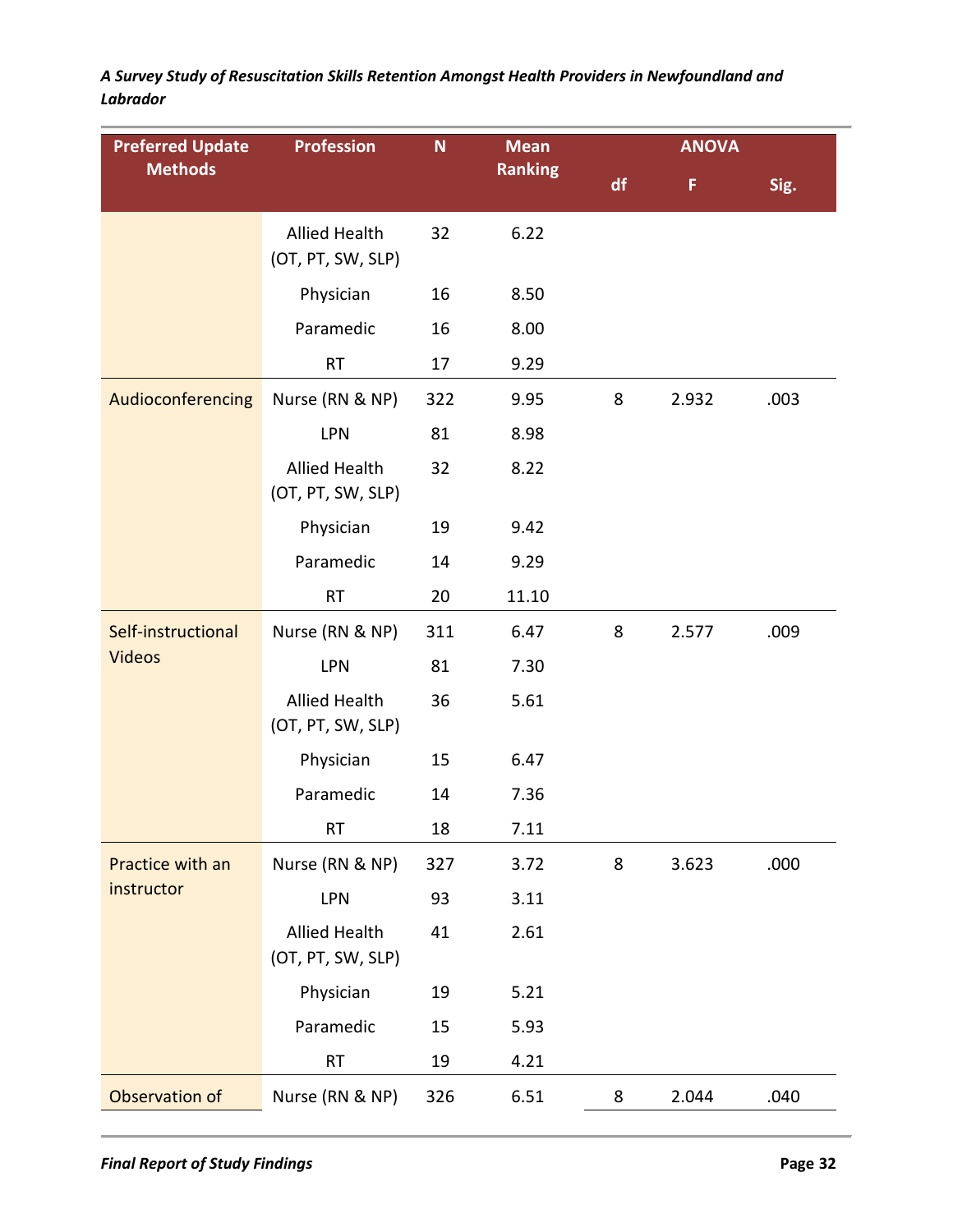| <b>Preferred Update</b> | <b>Profession</b>                         | N<br><b>Mean</b> |      |   | <b>ANOVA</b> |      |
|-------------------------|-------------------------------------------|------------------|------|---|--------------|------|
| <b>Methods</b>          | <b>Ranking</b>                            |                  | df   | F | Sig.         |      |
| Resuscitation<br>Codes  | <b>LPN</b>                                | 83               | 6.08 |   |              |      |
|                         | <b>Allied Health</b><br>(OT, PT, SW, SLP) | 37               | 7.84 |   |              |      |
|                         | Physician                                 | 19               | 6.32 |   |              |      |
|                         | Paramedic                                 | 18               | 7.33 |   |              |      |
|                         | <b>RT</b>                                 | 19               | 6.00 |   |              |      |
| <b>Debriefing</b>       | Nurse (RN & NP)                           | 333              | 6.90 | 8 | 5.279        | .000 |
| <b>Sessions</b>         | <b>LPN</b>                                | 83               | 7.63 |   |              |      |
|                         | <b>Allied Health</b><br>(OT, PT, SW, SLP) | 36               | 9.44 |   |              |      |
|                         | Physician                                 | 19               | 7.05 |   |              |      |
|                         | Paramedic                                 | 19               | 8.05 |   |              |      |
|                         | <b>RT</b>                                 | 19               | 5.11 |   |              |      |

### 4.2.3 Barriers to Participation

Respondents were asked to indicate their barriers to participation in resuscitation skills training and/or updates/refreshers. The findings in Table 14 show that the majority of respondents reported staff shortages (43.1%), timing of courses/updates (40.3%), and availability of courses/updates (33.1%) as major barriers.

### **Table 14**

### **Respondents' Barriers to Participation in Updates/Refreshers**

| <b>Respondents' Barriers to Participation</b> | $N^*$ | % of Total Respondents |
|-----------------------------------------------|-------|------------------------|
| Staffing shortages in my unit/hospital        | 392   | 43.1%                  |
| Timing of courses and/or updates              | 366   | 40.3%                  |
| Availability of courses and/or updates        | 301   | 33.1%                  |
| <b>Availability of instructors</b>            | 151   | 16.6%                  |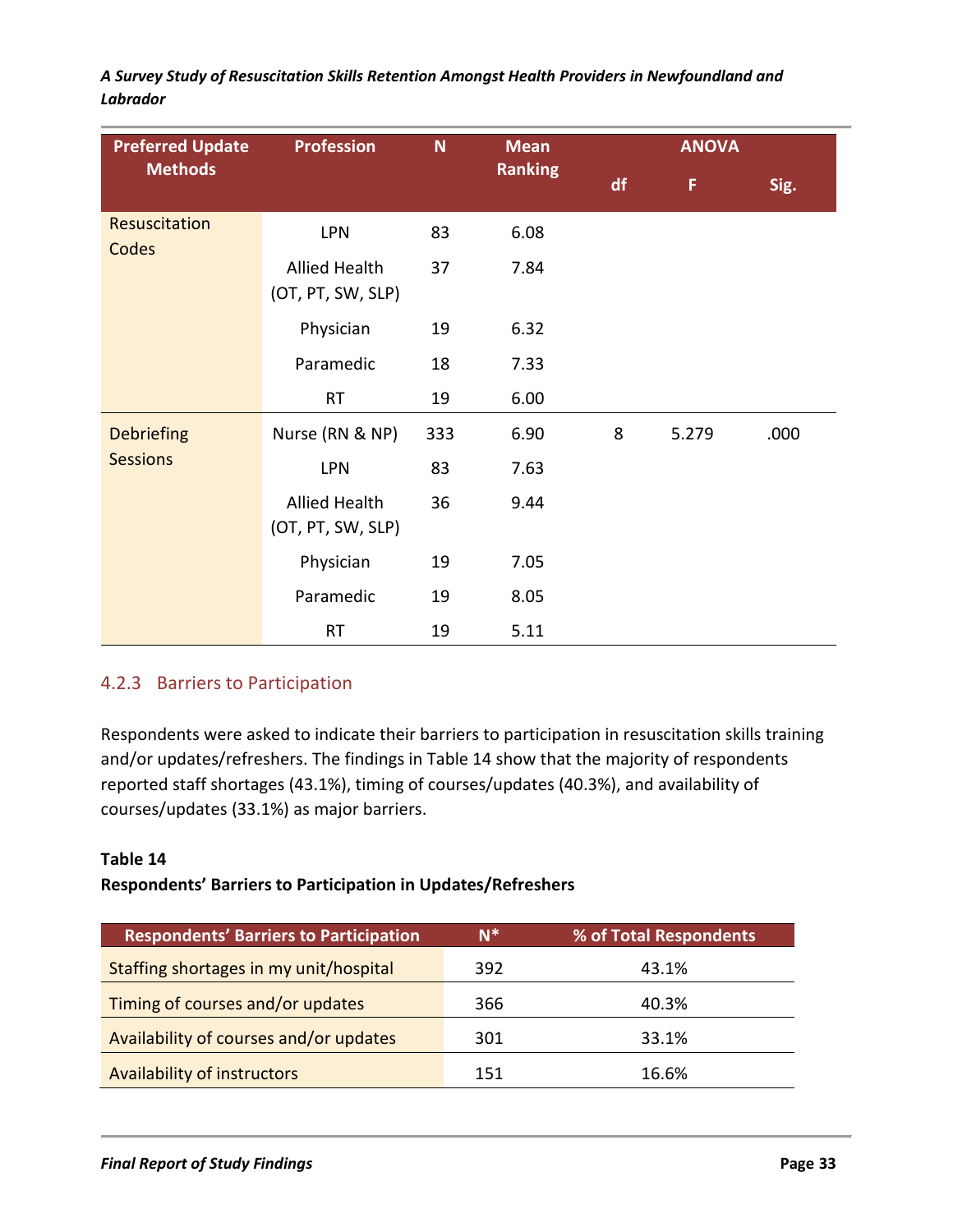| <b>Respondents' Barriers to Participation</b>                  | $N^*$ | % of Total Respondents |
|----------------------------------------------------------------|-------|------------------------|
| Lack of remuneration/compensation for                          | 148   | 16.3%                  |
| my participation                                               |       |                        |
| <b>Personal commitments</b>                                    | 144   | 15.8%                  |
| Lack of institutional support                                  | 136   | 15.0%                  |
| <b>Travel</b>                                                  | 127   | 14.0%                  |
| Geographical remoteness – access to<br>courses at larger sites | 97    | 10.7%                  |
| Lack of access to a computer/Internet                          | 38    | 4.2%                   |

*\*Respondents could indicate more than one barrier if applicable.*

# **4.3 Factors Influencing Confidence and Ability**

### 4.3.1 Self-Efficacy to Perform Resuscitation

Self-efficacy is a cognitive process which has been described as an individual's confidence in his/her ability to affect a given behaviour. Respondents were asked to rate their degree of confidence in performing a resuscitation code across a variety of situations, using a scale of 0=cannot at all do to 100=highly certain can do.

The results in Table 15 summarize respondents' confidence in their ability to perform resuscitation across these situations. Respondents report their highest confidence after they have recently practiced (mean 82.79) and after participating in an update (mean 79.95). By contrast, respondents report their lowest confidence in their abilities when they are not familiar with new guidelines (mean 46.93) or when they feel their skills have deteriorated (mean 46.54).

#### **Table 15**

#### **Respondents Self-reported Degree of Confidence in their Abilities to Perform**

| <b>Situation</b>                                                  | Ν   | <b>Mean</b> | SD     |
|-------------------------------------------------------------------|-----|-------------|--------|
| After I have recently practiced                                   | 653 | 82.79       | 18.232 |
| After I have participated in an update                            | 650 | 79.95       | 19.234 |
| After an effective debriefing session from a recent resuscitation | 647 | 75.69       | 20.537 |
| code                                                              |     |             |        |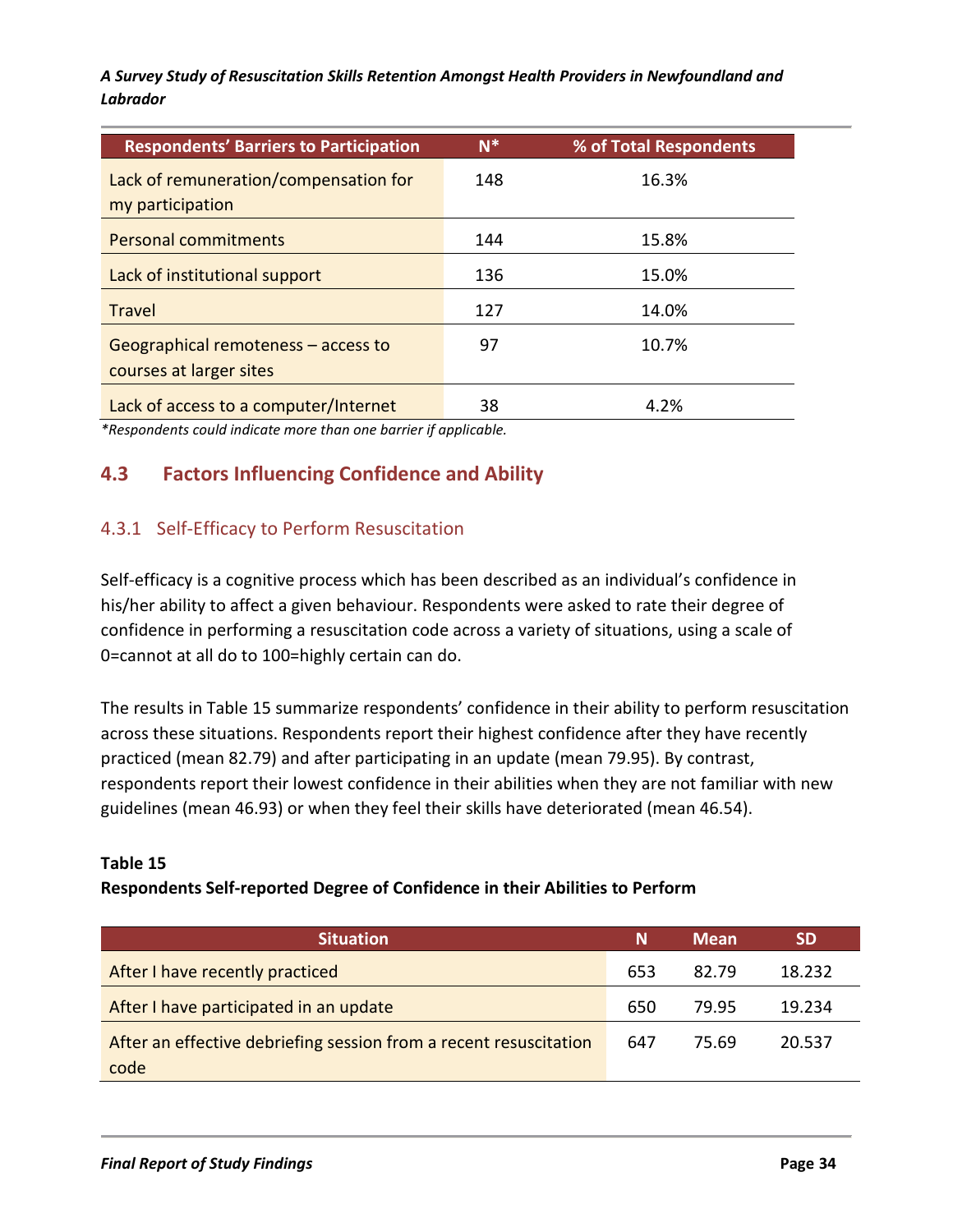| <b>Situation</b>                                                                             | $\mathbf N$ | <b>Mean</b> | <b>SD</b> |
|----------------------------------------------------------------------------------------------|-------------|-------------|-----------|
| When I am unfamiliar with other members of the resuscitation<br>team                         | 650         | 68.75       | 21.025    |
| When I am feeling tired                                                                      | 652         | 65.80       | 21.944    |
| When I am performing a resuscitation in an unfamiliar setting                                | 654         | 64.56       | 22.576    |
| When I am feeling anxious                                                                    | 662         | 63.52       | 23.282    |
| When new guidelines have recently been introduced                                            | 650         | 61.17       | 21.143    |
| If I have not participated in a resuscitation code recently                                  | 654         | 61.06       | 23.368    |
| If another team members skills are lacking                                                   | 666         | 60.96       | 23.350    |
| During a code that is not going well                                                         | 650         | 60.69       | 22.610    |
| If I am nervous about my participation in a resuscitation code                               | 648         | 58.61       | 22.685    |
| When roles of resuscitation team members are unclear                                         | 668         | 58.55       | 25.000    |
| When I am feeling apprehensive                                                               | 651         | 58.19       | 22.466    |
| If I am concerned about the competency level of the team<br>leader and/or other team members | 652         | 57.21       | 21.980    |
| If the location is overcrowded                                                               | 652         | 57.01       | 22.802    |
| When other team members are disrespectful                                                    | 651         | 56.02       | 24.444    |
| If team members do not work well together                                                    | 654         | 55.26       | 21.352    |
| When there is no clear leader of the resuscitation code                                      | 657         | 52.74       | 25.335    |
| If members of the resuscitation team are not communicating<br>well                           | 648         | 51.74       | 21.401    |
| If I cannot understand other members of the resuscitation team                               | 659         | 49.24       | 23.937    |
| If I am not familiar with new guidelines                                                     | 652         | 46.93       | 24.771    |
| When I feel my skills have deteriorated                                                      | 651         | 46.54       | 22.053    |

# 4.3.2 Respondents' Confidence to Perform Resuscitation

Respondents were asked to rate their confidence to perform resuscitation in a competent manner in the areas in which they are currently certified. This rating was based on a likert scale of 1=not at all confident to 5=extremely confident. The results in Table 16 show that respondents report being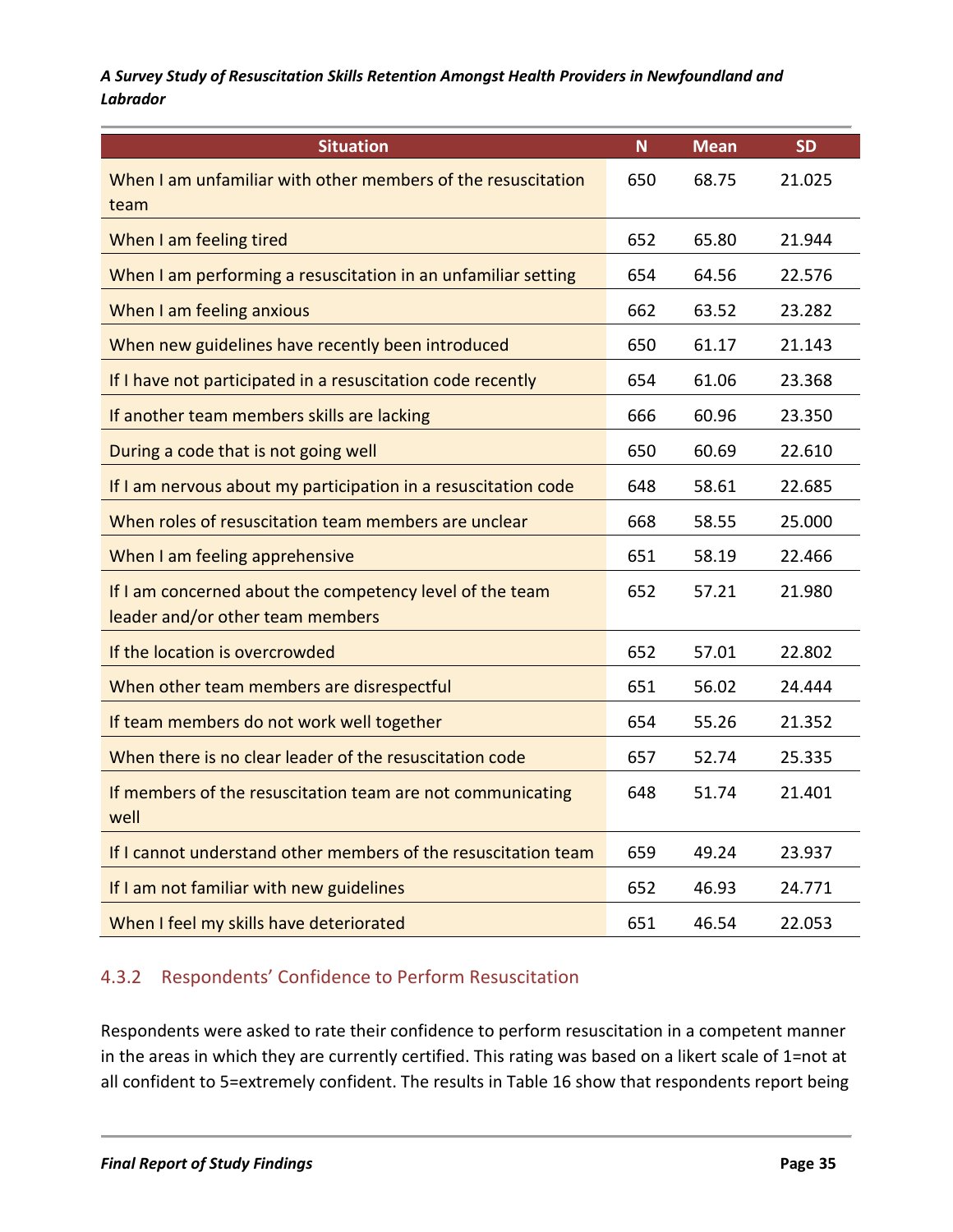moderately to very confident in all resuscitation certification areas, with the highest confidence being reported in BLS (mean score 3.96), ACLS (mean score 3.83), and ITLS (mean score 3.83).

### **Table 16**

### **Respondents' Self-Reported Confidence to Perform Resuscitation**

| <b>Respondents' Current</b><br><b>Resuscitation Certification</b> | N   | <b>Mean</b> | <b>SD</b> |
|-------------------------------------------------------------------|-----|-------------|-----------|
| <b>BLS</b>                                                        | 626 | 3.96        | .917      |
| <b>ACLS</b>                                                       | 191 | 3.83        | .993      |
| <b>ITLS</b>                                                       | 23  | 3.83        | 1.370     |
| <b>CTAS</b>                                                       | 47  | 3.79        | 1.141     |
| <b>ATLS</b>                                                       | 19  | 3.74        | 1.447     |
| <b>NRP</b>                                                        | 94  | 3.61        | 1.100     |
| <b>TNCC</b>                                                       | 64  | 3.59        | 1.080     |
| <b>PALS</b>                                                       | 69  | 3.33        | 1.038     |
| <b>ALSO</b>                                                       | 20  | 3.30        | 1.380     |
| <b>ACORN</b>                                                      | 13  | 3.00        | 1.354     |

### 4.3.3 Respondents' Ability to Perform Resuscitation

Respondents were asked to rate their ability to perform resuscitation in a competent manner in the areas in which they are currently certified. This rating was based on a likert scale of 1=not at all able to 5=extremely able. The results in Table 17 show that respondents report being moderately to very able in most of the resuscitation certification areas. Respondents report being very to extremely able in their ability to perform BLS (mean score 4.10) and ACLS (mean score 4.03).

#### **Table 17**

### **Respondents' Self-Reported Ability to Perform Resuscitation**

| <b>Respondents' Current</b><br><b>Resuscitation Certification</b> | N   | <b>Mean</b> | SD   |
|-------------------------------------------------------------------|-----|-------------|------|
| <b>BLS</b>                                                        | 619 | 4.10        | .828 |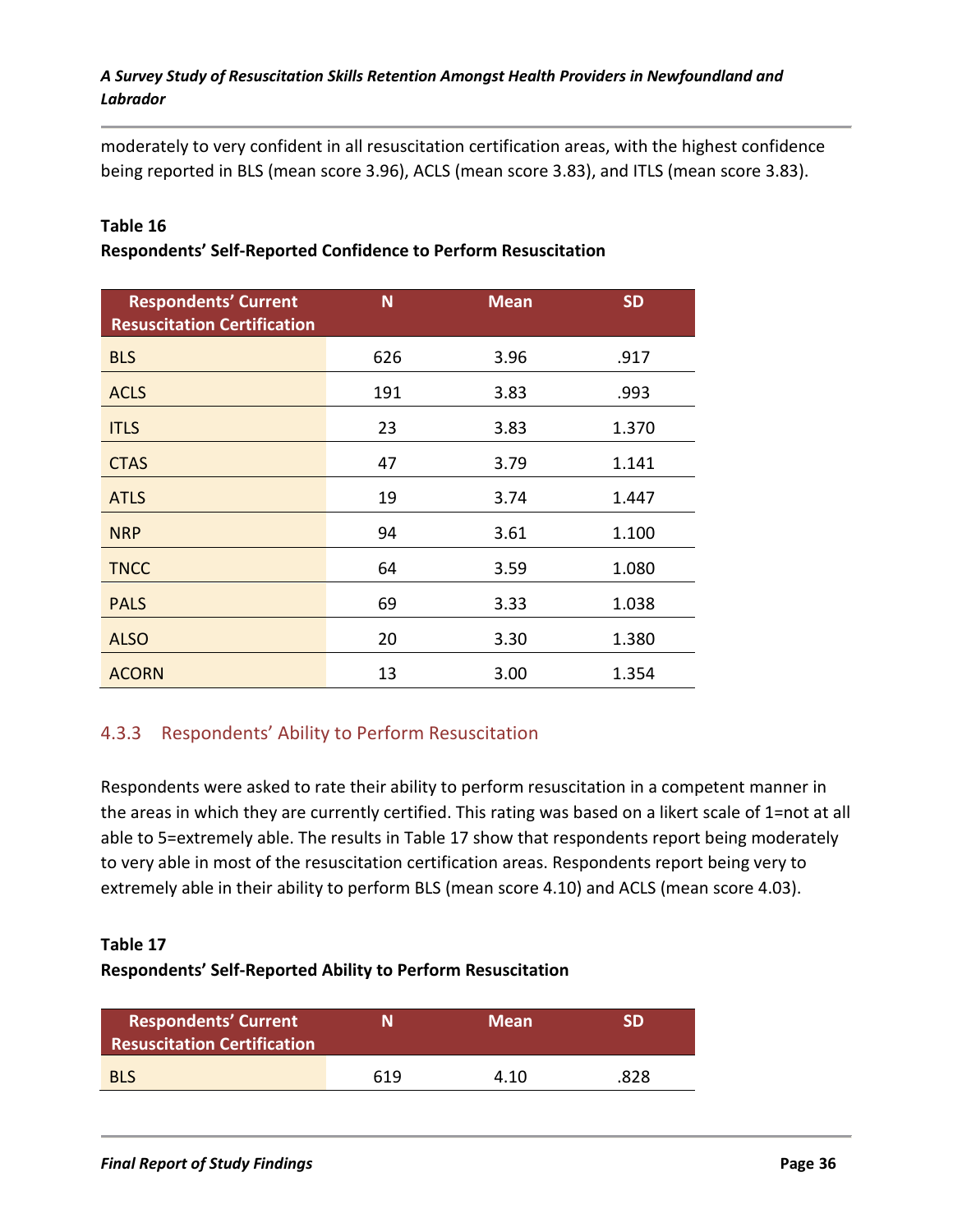| <b>Respondents' Current</b><br><b>Resuscitation Certification</b> | N   | <b>Mean</b> | <b>SD</b> |
|-------------------------------------------------------------------|-----|-------------|-----------|
| <b>ACLS</b>                                                       | 190 | 4.03        | .902      |
| <b>CTAS</b>                                                       | 47  | 3.70        | 1.121     |
| <b>TNCC</b>                                                       | 66  | 3.64        | 1.104     |
| <b>ITLS</b>                                                       | 27  | 3.63        | 1.497     |
| <b>NRP</b>                                                        | 100 | 3.62        | 1.080     |
| <b>ATLS</b>                                                       | 25  | 3.52        | 1.295     |
| <b>PALS</b>                                                       | 71  | 3.38        | 1.074     |
| <b>ALSO</b>                                                       | 24  | 3.08        | 1.349     |
| <b>ACORN</b>                                                      | 17  | 2.53        | 1.281     |

One-Way ANOVA analyses were conducted to determine if respondents' regions, professions, and size of community had a significant effect on their self-reported abilities to perform resuscitations at the p<.05 probability level. The results in Tables 18 and 19 show that region of practice and profession had a significant effect on respondents' self-reported ability to perform BLS.

### **Table 18 Respondents' Self-Reported Ability to Perform Resuscitation (By Region)**

| <b>Current</b>                               | <b>Region</b><br>N<br><b>Mean</b> |     | <b>ANOVA</b> |    |       |      |
|----------------------------------------------|-----------------------------------|-----|--------------|----|-------|------|
| <b>Resuscitation</b><br><b>Certification</b> |                                   |     |              | df | F     | Sig. |
| <b>BLS</b>                                   | Eastern                           | 387 | 4.03         | 3  | 2.923 | .033 |
|                                              | Central                           | 114 | 4.27         |    |       |      |
|                                              | Western                           | 56  | 4.21         |    |       |      |
|                                              | Labrador                          | 58  | 4.07         |    |       |      |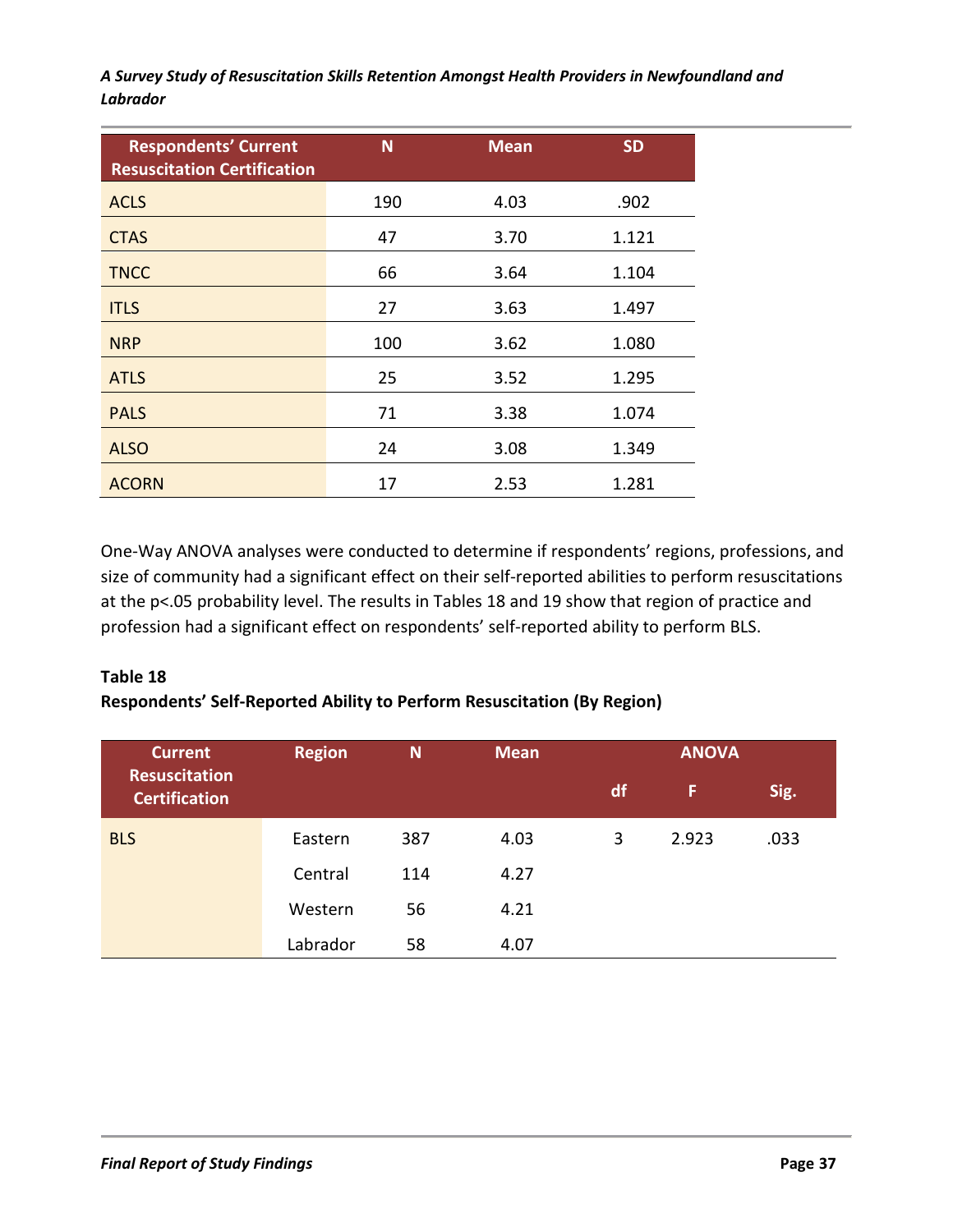### **Table 19**

### **Respondents' Self-Reported Ability to Perform Resuscitation (By Profession)**

| <b>Current</b>                               | <b>Profession</b>                         | N   | <b>Mean</b> |    | <b>ANOVA</b> |      |
|----------------------------------------------|-------------------------------------------|-----|-------------|----|--------------|------|
| <b>Resuscitation</b><br><b>Certification</b> |                                           |     |             | df | F            | Sig. |
| <b>BLS</b>                                   | Nurse (RN & NP)                           | 380 | 4.18        | 8  | 10.175       | .000 |
|                                              | <b>LPN</b>                                | 101 | 3.91        |    |              |      |
|                                              | <b>Allied Health</b><br>(OT, PT, SW, SLP) | 44  | 3.43        |    |              |      |
|                                              | Physician                                 | 16  | 4.00        |    |              |      |
|                                              | Paramedic                                 | 19  | 4.60        |    |              |      |
|                                              | <b>RT</b>                                 | 20  | 4.60        |    |              |      |

Pearson chi square analyses was conducted to determine if there was a significant difference between respondents self-reported ability to perform resuscitation and the size of the community in which they practice. The results in Tables 20, 21, 22 show that significant differences were reported at the p<.05 probability level between ability to perform and size of community for those who are ACLS, PALS, and NRP certified. A greater proportion of respondents in urban communities appear to report greater ability than those who practice in rural communities.

### **Table 20**

# **Respondents' Self-Reported Ability to Perform Resuscitation (By Size of Community) ACLS Certification**

| <b>Level of Ability</b> | <b>Rural</b>   | <b>Small Town</b>         | <b>Urban</b> |
|-------------------------|----------------|---------------------------|--------------|
|                         |                |                           |              |
| Not at all able         | $0(0.0\%)$     | 2(4.1%)                   | $0(0.0\%)$   |
| Somewhat able           | 1(2.5%)        | 2(4.1%)                   | 7(7.1%)      |
| Moderately able         | 13 (32.5%)     | 9(18.4%)                  | 10 (10.1%)   |
| Very able               | 14 (35.0%)     | 22 (44.9%)                | 44 (44.4%)   |
| <b>Extremely able</b>   | 12 (30.0%)     | 14 (28.6%)                | 38 (38.4%)   |
| Chi Square              | $x^2 = 17.305$ | $df = 8$<br>$sig. = .027$ |              |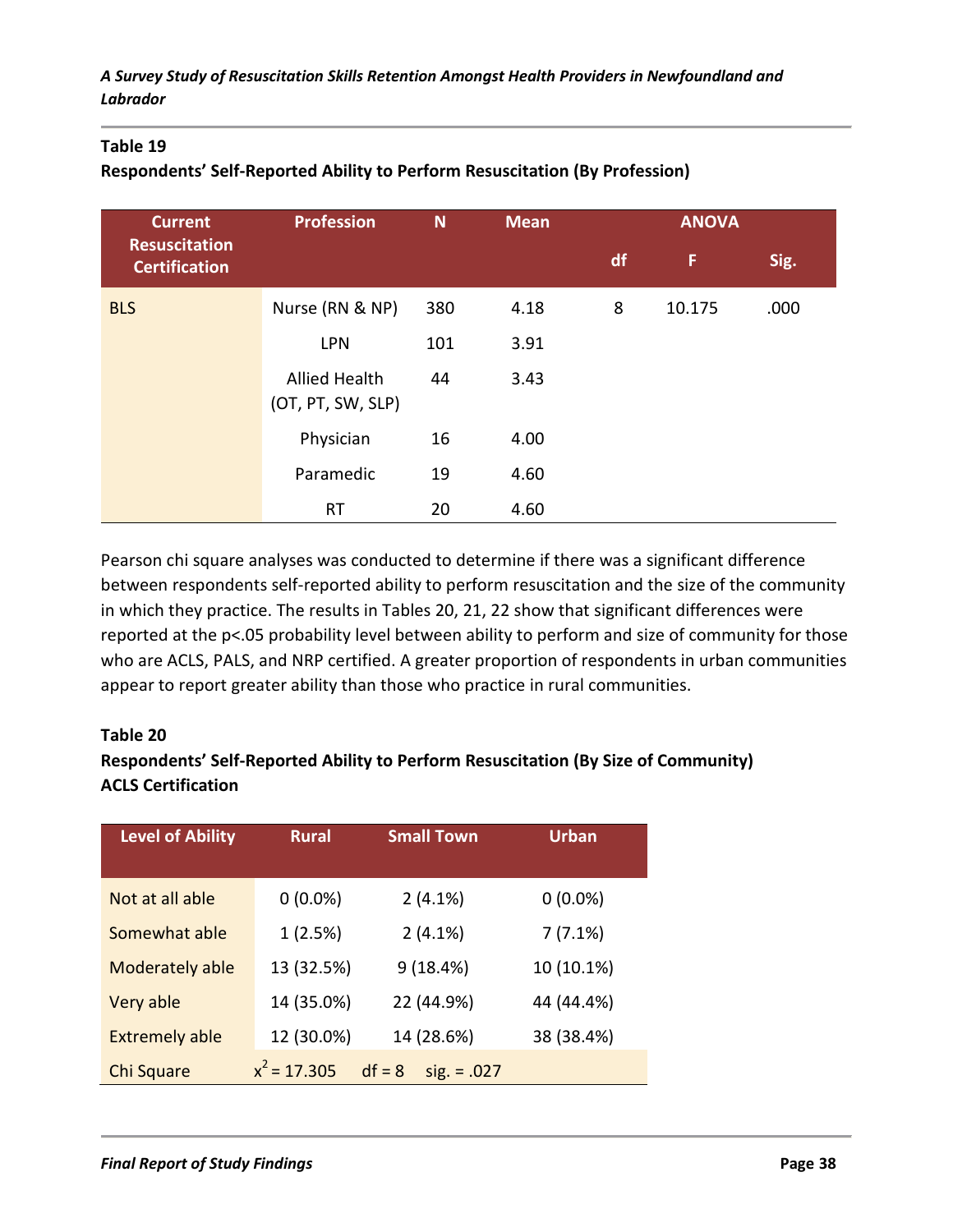### **Table 21**

**Respondents' Self-Reported Ability to Perform Resuscitation (By Size of Community) PALS Certification**

| <b>Level of Ability</b> | <b>Small Town</b><br><b>Rural</b> |                           | <b>Urban</b> |
|-------------------------|-----------------------------------|---------------------------|--------------|
|                         |                                   |                           |              |
| Not at all able         | $0(0.0\%)$                        | 2(8.7%)                   | $0(0.0\%)$   |
| Somewhat able           | 5(55.6%)                          | 3(13.0%)                  | 8 (20.5%)    |
| Moderately able         | 1(11.1%)                          | 9(39.1%)                  | 6(15.4%)     |
| Very able               | 2(22.2%)                          | 6(26.1%)                  | 19 (48.7%)   |
| <b>Extremely able</b>   | 1(11.1%)                          | 3(13.0%)                  | 6(15.4%)     |
| Chi Square              | $x^2$ = 16.482                    | $df = 8$<br>$sig. = .036$ |              |

### **Table 22**

**Respondents' Self-Reported Ability to Perform Resuscitation (By Size of Community) NRP Certification**

| <b>Level of Ability</b> | <b>Small Town</b><br><b>Rural</b> |                           | <b>Urban</b> |  |
|-------------------------|-----------------------------------|---------------------------|--------------|--|
|                         |                                   |                           |              |  |
| Not at all able         | $0(0.0\%)$                        | 3(9.4%)                   | $1(2.0\%)$   |  |
| Somewhat able           | 6(35.3%)                          | 2(6.3%)                   | $5(10.0\%)$  |  |
| Moderately able         | 3(17.6%)                          | 6(18.8%)                  | 12 (24.0%)   |  |
| Very able               | 8(47.1%)                          | 14 (43.8%)                | 18 (36.0%)   |  |
| <b>Extremely able</b>   | $0(0.0\%)$                        | 7 (21.9%)                 | 14 (28.0%)   |  |
| Chi Square              | $x^2$ = 16.933                    | $df = 8$<br>$sig. = .031$ |              |  |

# **4.4 Deterioration in Resuscitation Skills and Competencies**

Respondents were asked to rate their concerns regarding the deterioration of their ability to perform resuscitation in the areas in which they are currently certified. This rating was based on a likert scale of 1=very low concern to 5=very high concern. The results in Table 23 show that respondents report moderate to high concern regarding deterioration in their ability to perform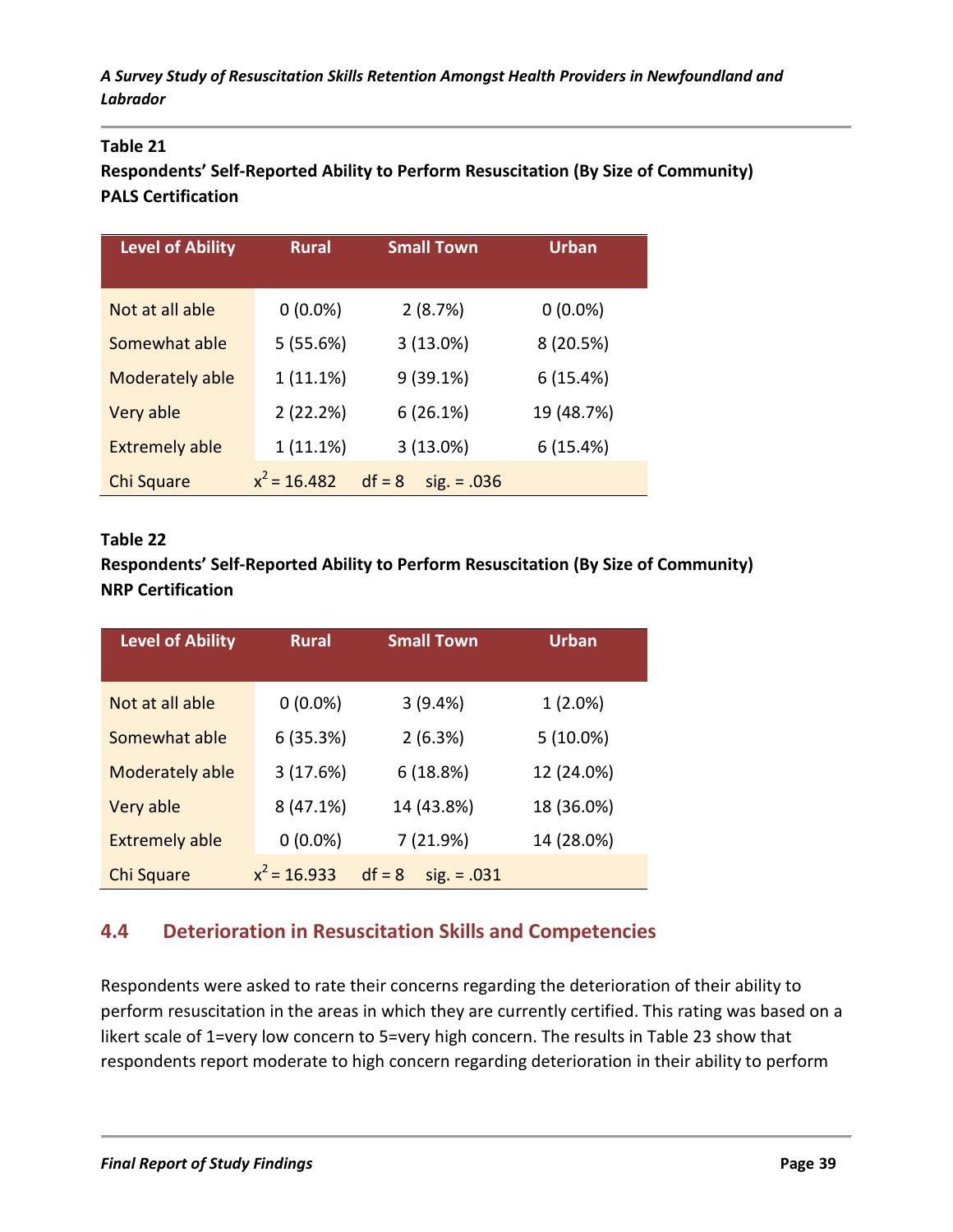PALS (mean score 3.29) and TNCC (mean score 3.02). Respondents reported low to moderate concern in most other resuscitation areas.

### **Table 23**

**Respondents' Concerns Regarding Deterioration of Ability to Perform Resuscitation**

| <b>Respondents' Current</b><br><b>Resuscitation Certification</b> | N   | <b>Mean</b> | <b>SD</b> |
|-------------------------------------------------------------------|-----|-------------|-----------|
| <b>PALS</b>                                                       | 66  | 3.29        | 1.200     |
| <b>TNCC</b>                                                       | 60  | 3.02        | 1.172     |
| <b>ACORN</b>                                                      | 11  | 2.91        | 1.300     |
| <b>NRP</b>                                                        | 89  | 2.89        | 1.283     |
| <b>ALSO</b>                                                       | 18  | 2.83        | 1.249     |
| <b>ACLS</b>                                                       | 186 | 2.76        | 1.175     |
| <b>BLS</b>                                                        | 612 | 2.43        | .973      |
| <b>ATLS</b>                                                       | 22  | 2.27        | 1.162     |
| <b>CTAS</b>                                                       | 46  | 2.35        | 1.197     |
| <b>ITLS</b>                                                       | 22  | 1.95        | 1.090     |

A Pearson chi square analysis revealed a significant difference between self-reported concerns of deterioration to perform BLS and profession (p=.000) (Table 24). A greater proportion of nurses reported low concern while LPNs and allied health reported moderate concern.

#### **Table 24**

### **Respondents' Concerns Regarding Deterioration of Ability to Perform Resuscitation (By Profession) - BLS Certification**

| Level of<br><b>Concern</b> | <b>Nurse (RN &amp;</b><br>NP) | <b>LPN</b> | <b>Allied Health</b><br>(OT, PT, SW,<br>SLP) | <b>Physician</b> | <b>Paramedic</b> | <b>RT</b>   |
|----------------------------|-------------------------------|------------|----------------------------------------------|------------------|------------------|-------------|
| Very low<br>concern        | 73 (19.4%)                    | 5(5.3%)    | 2(4.4%)                                      | 3(17.6%)         | 9(47.4%)         | $9(45.0\%)$ |
| Low concern                | 164 (43.5%)                   | 27 (28.4%) | 11 (24.4%)                                   | 5(29.4%)         | 5(26.3%)         | $6(30.0\%)$ |
| Moderate                   | 101 (26.8%)                   | 47 (49.5%) | 25 (55.6%)                                   | 6(35.3%)         | 4(21.1%)         | 4 (20.0%)   |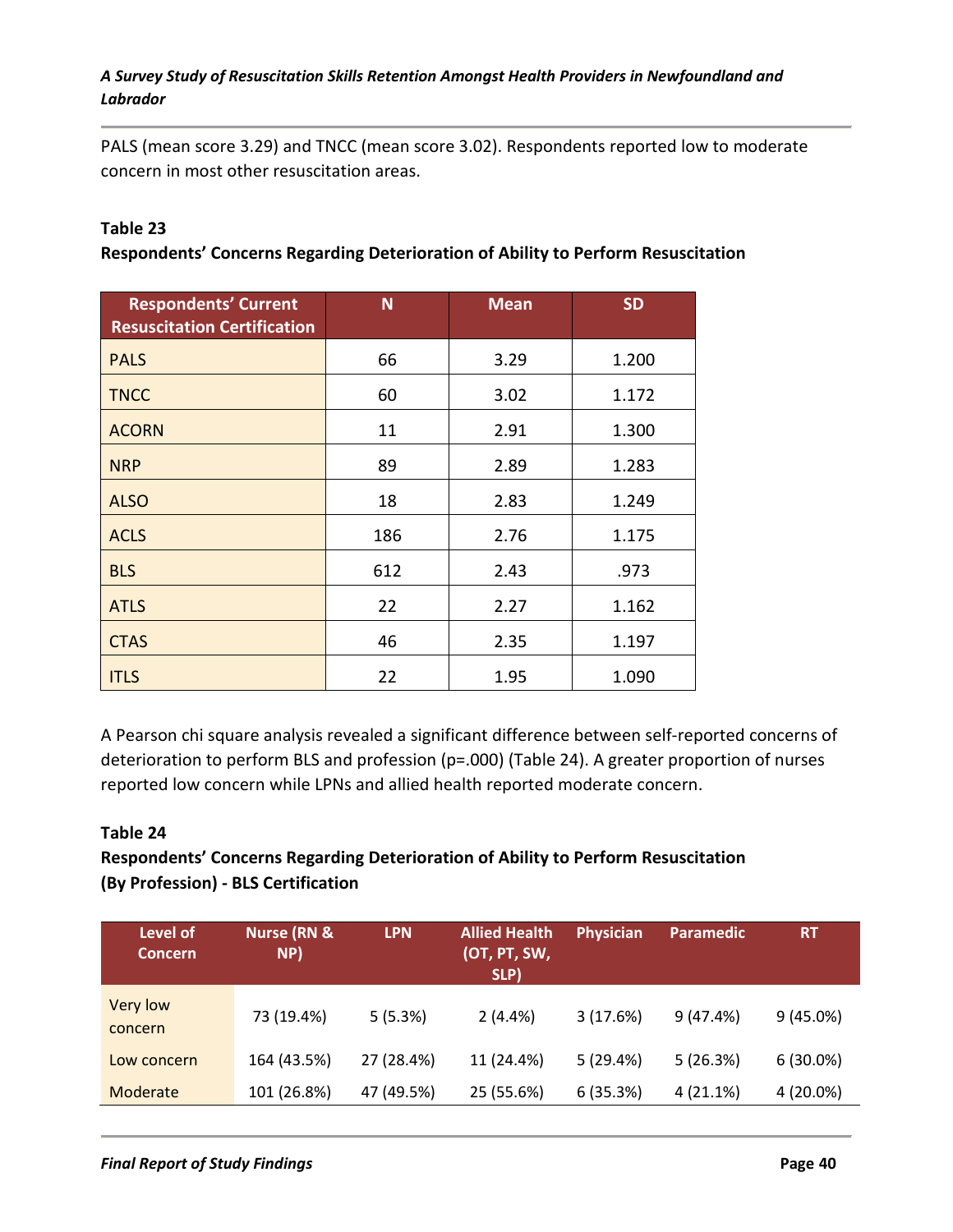| Level of<br><b>Concern</b> | <b>Nurse (RN &amp;</b><br>NP) | <b>LPN</b>                 | <b>Allied Health</b><br>(OT, PT, SW,<br>SLP) | <b>Physician</b> | <b>Paramedic</b> | <b>RT</b>  |
|----------------------------|-------------------------------|----------------------------|----------------------------------------------|------------------|------------------|------------|
| concern                    |                               |                            |                                              |                  |                  |            |
| <b>High concern</b>        | 30 (8.0%)                     | 11 (11.6%)                 | 5(11.1%)                                     | 2(11.8%)         | 1(5.3%)          | $1(5.0\%)$ |
| Very high<br>concern       | 9(2.4%)                       | 5(5.3%)                    | 2(4.4%)                                      | 1(5.9%)          | $0(0.0\%)$       | $0(0.0\%)$ |
| Chi Square                 | $x^2$ = 85.349                | $df = 32$<br>$sig. = .000$ |                                              |                  |                  |            |

Survey respondents were also provided with the opportunity to respond to an open-ended question indicating the main reasons why they felt resuscitation skills and competencies deteriorate. Feedback was received from N=356 respondents. Approximately N=269 respondents reported that a lack of practice and experience with either 'real' or mock codes leads to deterioration in knowledge and skills. The department or clinical area you work in often influences the amount of 'real' or practice time of respondents as well. Some of their comments are as follows:

- *Being certified in BLS is a condition of my employment, but the chances of having to use these skills in my clinical area are very slim.*
- *Difficult to feel more confident with resuscitation skills when opportunities for practice and discussion, whether real or simulated are infrequent.*
- *I feel that the old adage of "if you don't use it you lose it" certainly applies to these skills. I have taken the courses but have not had a real chance to use them and I am frightened that when the time comes that I have to use them in an emergency, I am not going to be able to do so.*
- *I guess if there are no cases where we need to use our skills in real life than this is a good thing however, it might very well contribute to deterioration of our skills this is why I feel training and retraining is very important.*
- *Depending on area of work, the skills are not used on a regular basis therefore you are not able to keep competency up.*
- *If you don't have opportunity to use these skills they WILL deteriorate.*
- *Lack of confidence, lack of opportunity to perform in "real situations with real clients". A public forum is much different than a hospital setting.*
- *I think the lack of experience in having cardiac arrests. You tend to forget or lack confidence in doing codes. In small places such as the one I work in a cardiac arrest doesn't come as a daily occurrence. Therefore you do your recertification every year but may not experience a code for years. Therefore there is a certain lack of confidence in this area for staff that hasn't done many.*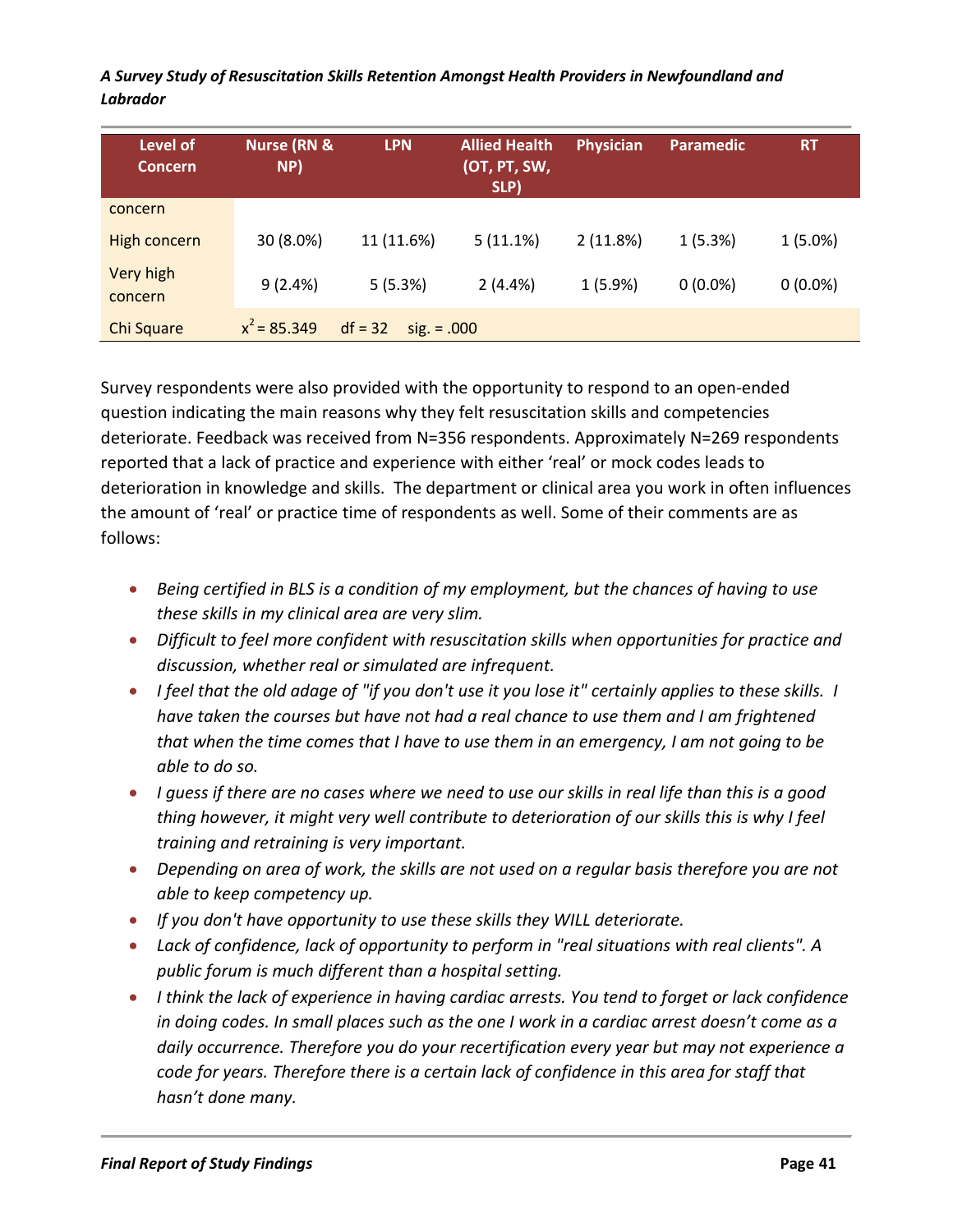- *It is not something I have had to use and I am thankful for that. The only thing is when you don't use something you don't easily remember it.*
- *Lack of experience due to long periods between refreshers and lack of mock codes, especially working in areas where the number of actual codes is low. This creates anxiety and apprehension when you do find yourself involved in a code.*
- *Do not perform codes often enough to feel confident about my skills. Feel less confident as time gets farther away from the refresher.*
- *Due to lack of practice i.e. mock codes.*
- *It depends on where you work... When I was working in a city hospital in a city of over a million people I found that I used my ACLS and BLS skills much more often mainly due to the amount of traumas we had through our ER. Also I worked on a cardiac unit in which patients were post angioplasty, post bypass, post transplant, post cardiac surgery, and were often very critical so we had to maintain our skills because a lot of code situations happened there. Since moving back I find that I am a bit more nervous about code situations for many reasons such as new staff who don't know me or my skill set, the set up of the ER, the policies/protocols of the department, and the general population that the hospital serves. I am up to date in my BLS and ACLS but it's just time between recertification and using those skills that make me feel a bit rusty, but I keep myself up to date by reading at home to ensure I am not rusty if that time comes in the ER.*
- *In my profession we routinely do not participate in a code, unless we are the first person to discover the pt, for example if it happened off of the nursing unit. Therefore, refresher courses are the only time we get any practice. Therefore, I think maybe more frequent refreshers would be beneficial.*
- *In order to maintain..you need reinforcement by either real or simulated situations. In the operating room at present we are not having many cardiac arrests therefore we are not utilizing our knowledge that we obtained drink ACLS training. When I was on the floors and in the critical care units I was exposed to arrests routinely therefore had better confidence in my knowledge.*

Forty-eight (N=48) respondents highlighted the influence a lapse in certification could have on deterioration of knowledge and skills:

- *Length of time since recertification class (almost one year for me - I do recertification next week).*
- *Failure to attend refresher courses.*
- *For ACLS, there is not a lot of encouragement to complete and difficult to get time to do so with current staffing levels.*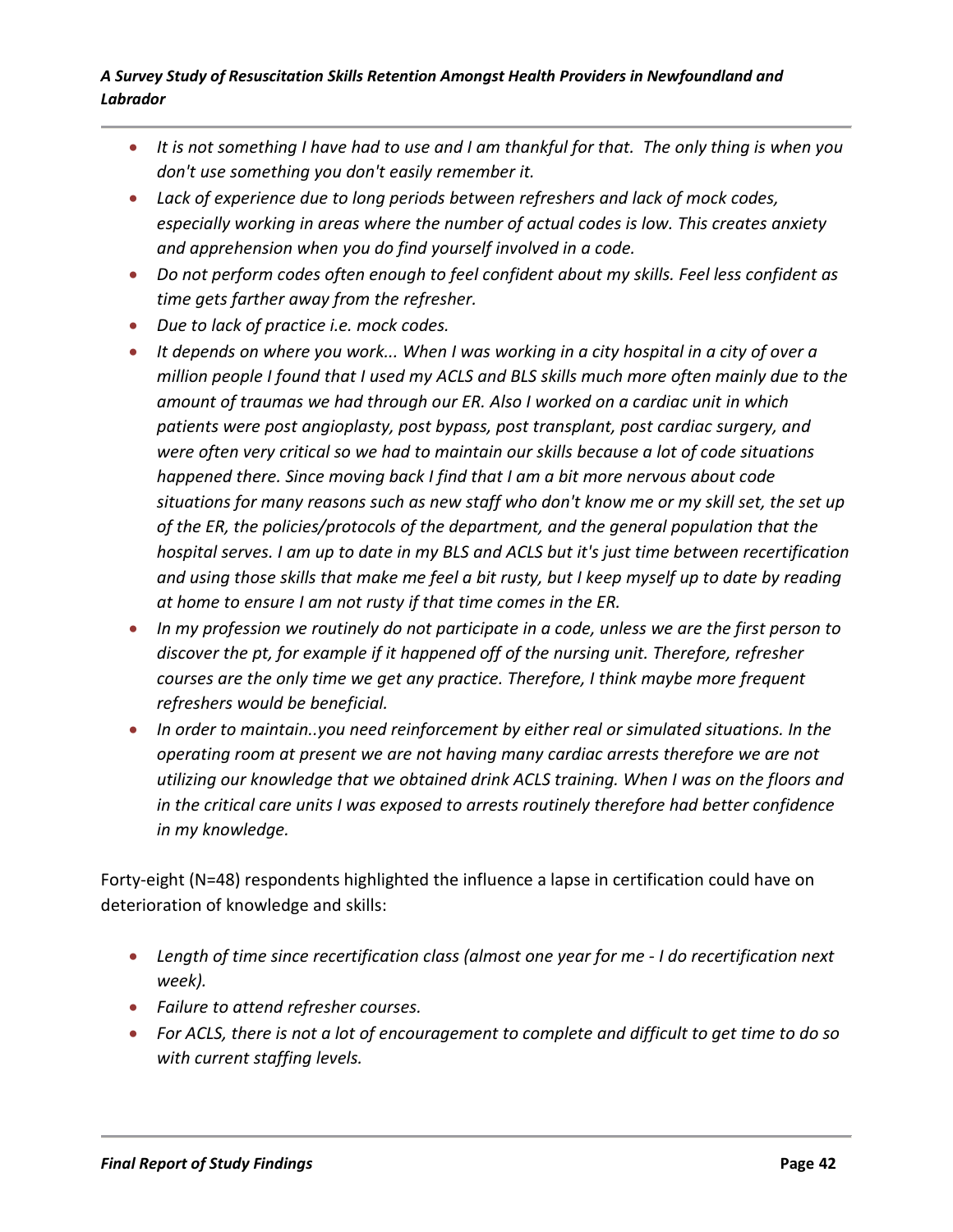- *I feel it is because a person fails to complete refresher courses which I believe is needed to keep your skills efficient and up to date.*
- *It is left to staff to self-initiate their participation in the course and some do not find it to be a priority, even though it is supposed to be required.*
- *From a lack of knowledge - not having done a refresher course in more than a 12 month span.*
- *Lapse in recertification.*
- *For those who for whatever reason are unable to keep their expertise up.*
- *As in all emergency preparation -- equipment - site - people -- all aspects must be ready to go in a split second at all times. Just as it is no good to stock the emergency cart during a code -- it is no good to wonder what my role is during a code. Skills stay fresh when you are forced to renew -- and like everything -- some people will only renew if forced to by being observed by others.*
- *Because persons are not interested in upgrading their skills. Sometimes these sessions tend to be repetitive and boring.*

Several respondents (N=21) reported that lack of access to courses or courses not been offered frequently enough explains the deterioration of their resuscitation skills:

- *I perform ACLS protocols often however I have never been trained in this. The reason I am not trained is due to lack of available courses at my site. This also appears to be a problem for maintaining recertification.*
- *Lack of availability of updates at some facilities. Also, there is a need to have reminders of expiry dates- no longer receive a card so have to keep track of that yourself. With this becoming a job requirement for many positions in EH now, I would expect there may be waiting lists to get in for recertification in the future. May require more instructors to provide this education. I feel it is imperative to be provided with the book and CD prior to the session, and to have the instructor/practical session. No webinar please!*
- *Lack of accessible courses here...ACLS takes a few days and is only offered a few times a year...it is very expensive to run and I consider myself fortunate to be able to get in to the local course every 3 years or so.*
- *Number of times I have participated in course/recertification overall. Prior to the last few years it wasn't so readily available so I have only been keeping up recertification yearly in recent years.*
- *I feel that the lack of being able to re-cert myself in the courses effects it mostly. Unavailability in coverage and courses are the # 1 factors.*
- *Due to geography - large geographical area small staff, there is no equipment available only in the larger centers.*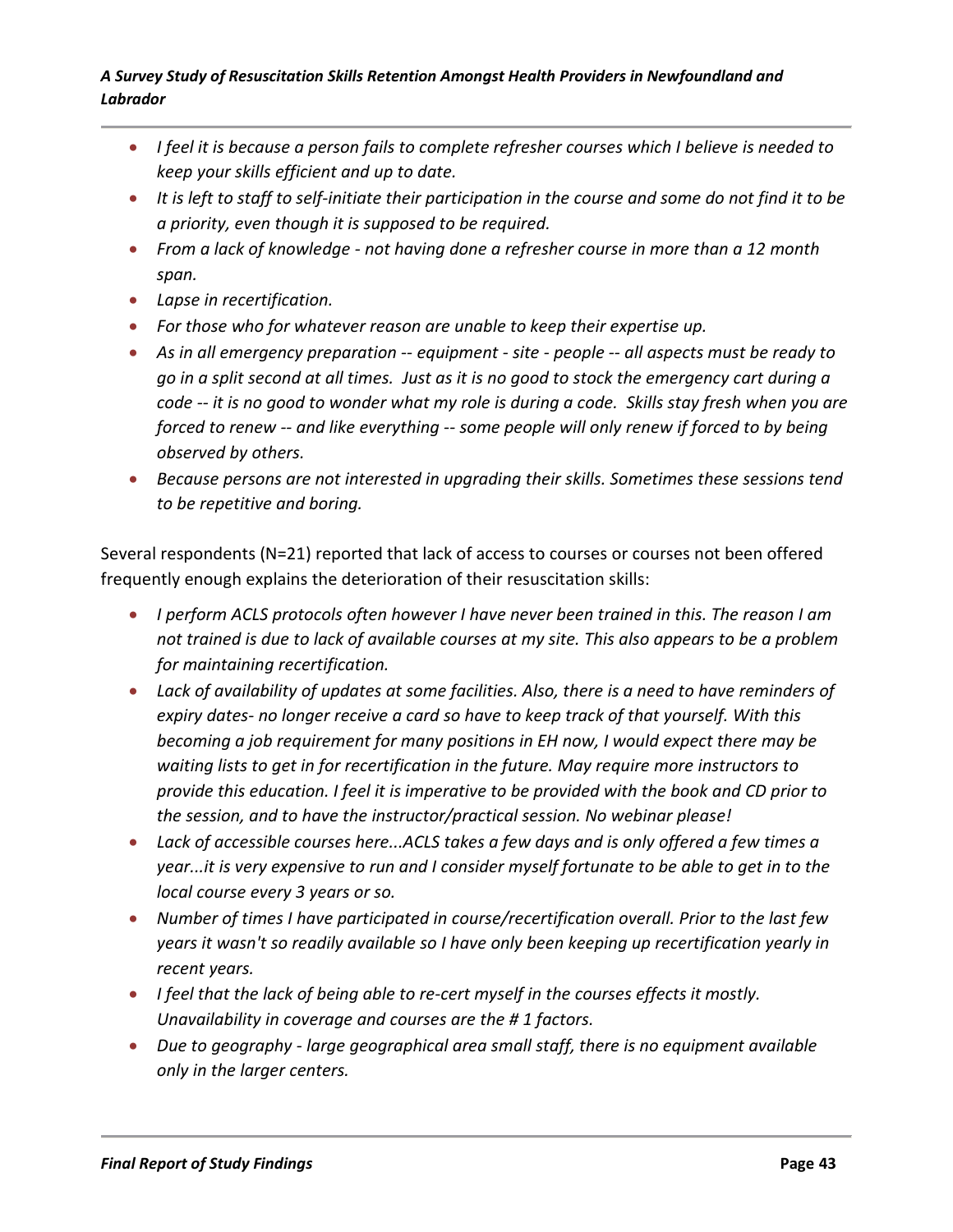Other reasons highlighted by N=18 respondents included changes in guidelines in between recertification periods and a lack of access to training or course materials. Respondents' comments are as follows:

- *Frequent changes in guidelines*
- *Confusion over new guidelines.*
- *Lack of education due to new updates and practice.*
- *Learning materials for ACLS/BLS are BORROWED and must be returned after the training. It would be very beneficial if participants had the option to purchase or keep the books!!*
- *No manual to refer to as needed. (These are kept in the professional development office and used for participants of recertification).*
- *No online reading materials or access to reading materials to keep skills fresh.*

# **4.5 General Feedback from all Respondents**

Respondents were provided with the opportunity to provide general comments after completing the survey. Comments were received from N=104 survey respondents. Many respondents (N=43) gave recommendations to improve the recertification process and how it can be improved. A summary of these comments are as follows:

- *Computer programs at work and at home would greatly help. These could test the health care provider with different scenarios.*
- *Lack of access to some e.g. ATLS, ACORN and PALS is a barrier. Providing courses locally is ideal as you get to practice with members of your own "team".*
- *I believe that courses like this should not be relegated to only areas of ICU/CCU/PICU, etc. ALL nurses need some form of education on these skills (although it wouldn't be feasible to update/refresh them as much as those working in high-risk areas). If a nurse shows interest in furthering his/her education re advanced life support, his/her health authority should do their best to accommodate that request.*
- *I like the train the trainer method of keeping up skills. I believe that each facility that offers an ER dept should have a trainer dedicated to that site for frequent upgrades in the format of mock events, group review sessions, and organizing learning sessions for the staff responsible to keep up on skills. Rural areas would only need to send the trainer to these recertification sessions in a central location and then in turn the trainer keeps the other staff up to date. I teach CPR in our rural area and all staff are kept updated. The same could be done for other courses.*
- *I really feel that we need to increase our "practices" and simulations in order for everyone to gain confidence and competency.*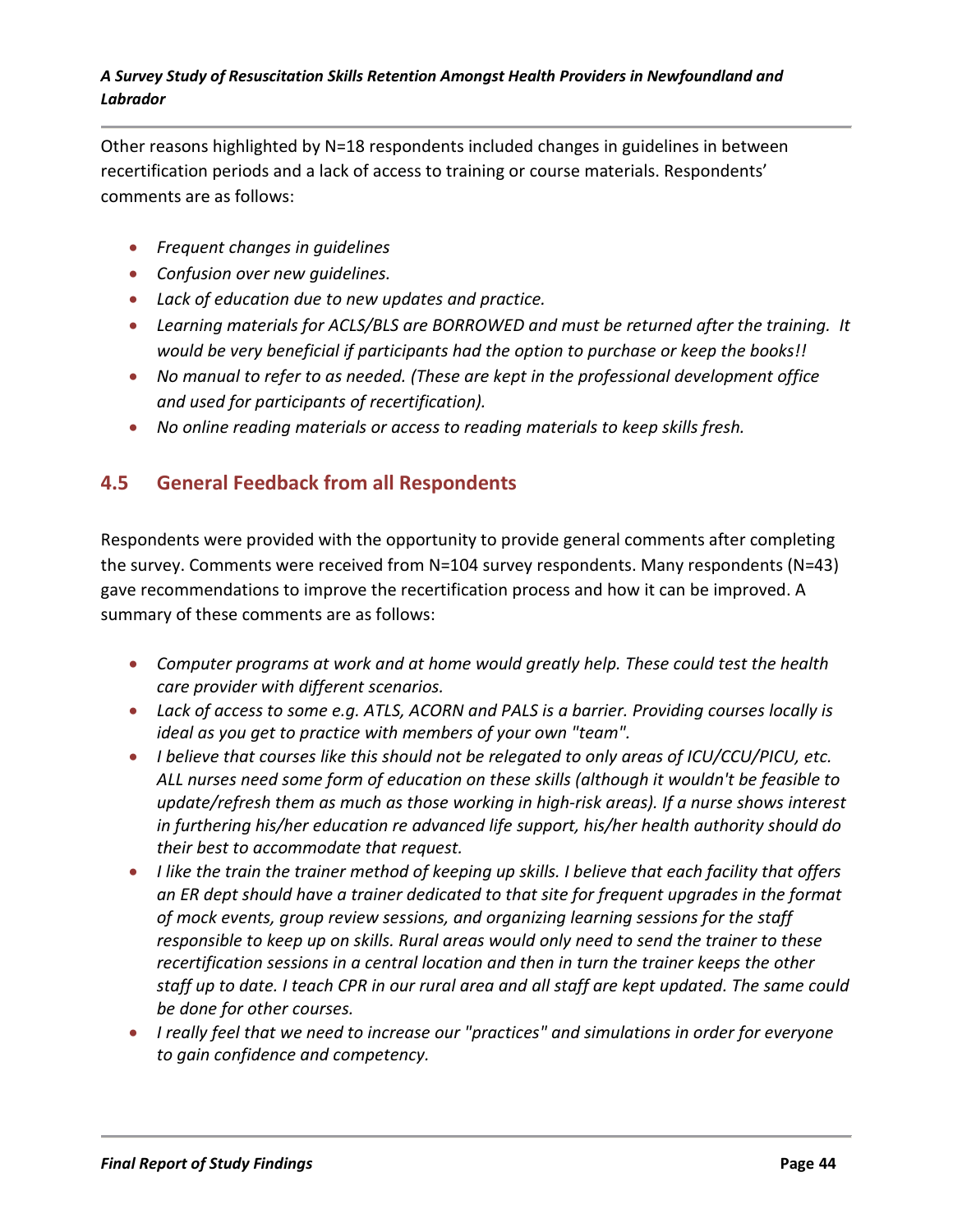- *I think health care providers in general should have the basic life skills. The need to have someone respond is crucial. All depts should play a role in being able to participate if the need arises. My dept does not see many patients so to be able to help a fellow worker is important. This adds to our community around us.*
- *I would like to see a more combined first aid and CPR course offered. In a facility setting there are many people specialized so there is always someone to go to for help. Once we leave work, we do not suddenly stop being a nurse. It is a lifestyle not just a job. I use a lot of nursing skills in the community for family, neighbors and friends. As my partner is also trained in fire emergency responses, we often stop at road side accidents. On scene first aid is not mandatory so it is not offered in our work site. It is very expensive to take privately. I believe anyone interested should be able to take basic first aid and CPR at a reasonable cost i.e. \$20, not \$100 per person.*
- *Instructors should be given the ability to register potential staff on recertification courses as staff development currently does this and it appears that these core courses are not given the importance that they should be.*
- *Keeping abreast of the newest techniques is most important.*
- *Lots of time & money go into making sure staff is current in these skills, but the follow up with more mock codes may create more comfort & confidence when real situation arises. Annual reminders process to staff working in health care desperately needs to be improved to make sure health care providers are current.*
- *Maybe instructors could take 10 - 15 mins. when a unit is not busy to review guidelines.*
- *More simulation equipment in hospital setting and availability to practice skills would be very beneficial for health care professionals in keeping up their resuscitation skills.*
- *As you go up the ladder of advanced practice the care to detail and competency go up as well. At the lower end of the spectrum you will get complacent individuals who are only working for their pay check. These individuals' skills tend to be poor.*
- *Having had the experience of performing CPR in a community setting I feel that "the basic principles" stick with you, even if it has been a while since recertification. In a real life situation which is influenced by extraneous factors and high levels of adrenaline, you may err on the exact counts/ratios but you remember the ABC's!*
- *Holding off recertification until new guidelines are to be taught as do not wish to use my time unwisely.*
- *I feel there is still a lot of work that needs to be done with the Resuscitation "TEAM". I believe many lives could be saved with a "rapid response team approach" or the like. As well as a more keen insight/ better prophylactic care in the in hospital setting may prevent the need to resuscitate at all.*
- *I go to the library to review code algorithms to keep updated.*
- *I have always been given the opportunity to adhere to the guidelines for BLS in a timely manner.*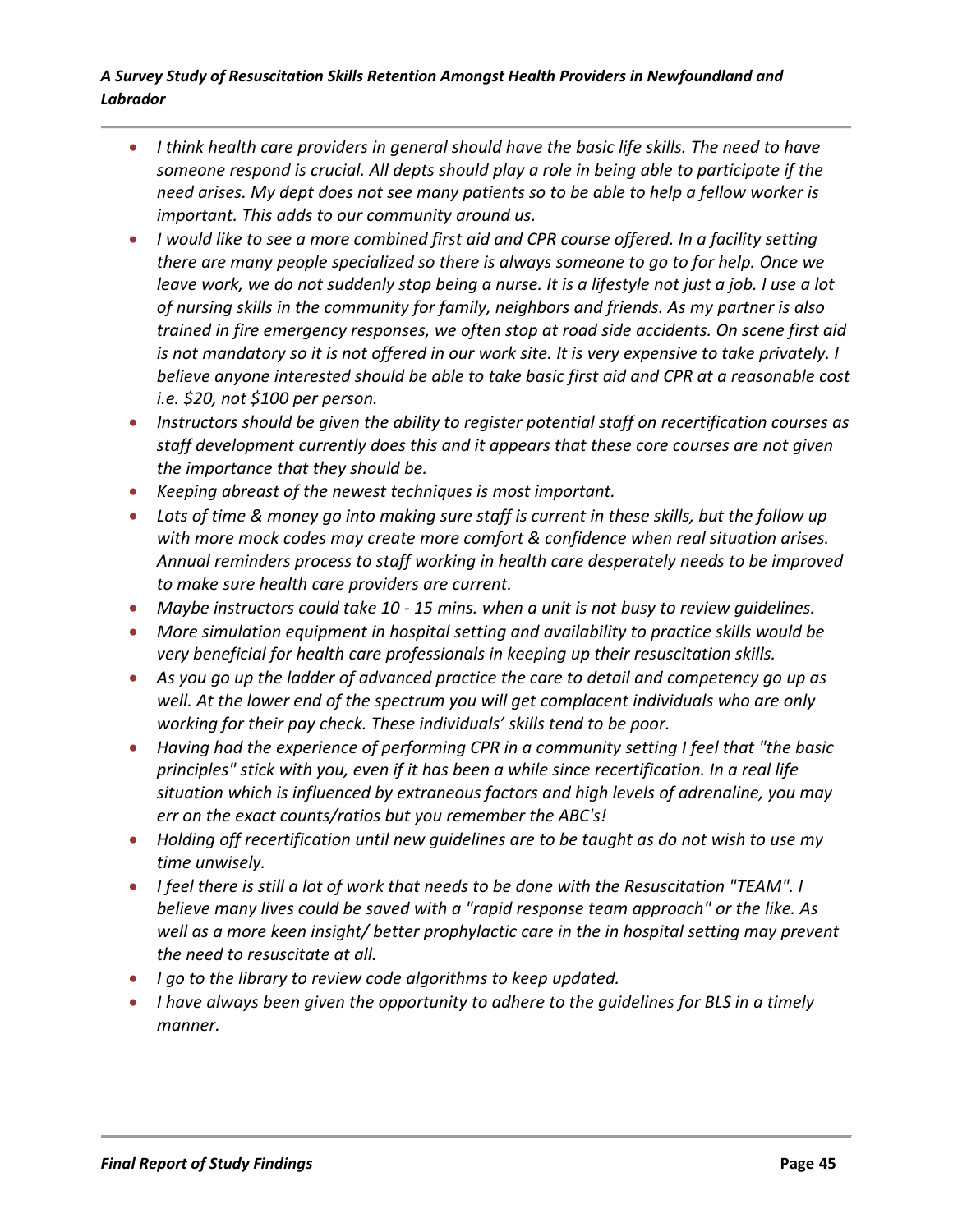Twenty-four (N=24) survey respondents highlighted the importance of renewing certifications and the period of time in between certifications:

- *I believe it should be mandatory to complete all resuscitation courses within specific time frames, if not employers will not provide staff with an opportunity to do so.*
- *I do not think renewal should be any longer than one year. On other side doing renewal every 6 months would require either more trained instructors or else make instructor a permanent position. Most of the time I see people with attitude that they do not need renewal because they work in areas where codes are common place. Changing attitudes is never easy.*
- *I feel all staff should have to keep up skills. You never know when BLS will be required. Just because most of the residents on the units are DNRs, it doesn't mean that a staff member or visitor will not need your expertise. I feel all staff should have to be certified.*
- *I feel competencies with resuscitation will improve with mandatory annual recertification. Eastern Health will need to support its staff to ensure all staff can be recertified annually i.e. train qualified instructors; allow time/physical environments for course instruction and practice.*
- *I would like to see more accessibility to education sessions for all frontline staff without having to worry about missing scheduled sessions due to staffing shortage.*
- *I'd like to continue with some kind of yearly refresher which includes an update; may not be necessary to have to meet face to face but nice to have a 'mannequin' to practice along with the webinar, teleconference, etc.*
- *I think that no matter how long you have been a health care provider you can benefit from annual recertification and occasional practice sessions.*
- *As an Instructor I see that the skill level of participants decreases over time. For the most part those who update yearly are more confident and are better able to perform in the classroom setting.*

Work situations were mentioned by N=27 respondents as playing a role in why they either do or do not keep up their certification or use their resuscitation skills:

- *I am a member of the cardiac arrest and trauma team. My certification in ACLS is expired do to inability to get time off work. However I feel my continuous participation in resuscitation should be adequate to maintain my certification. As a member of a resuscitation team I feel my skills are maintained and if not other team members would let me know. We are all committed to quality care and assist each other with maintaining and improving our skills.*
- *I am a registered nurse with many years of experience in critical care. However, now that I am in nurse management I am not expected to be directly involved in resuscitation thus not expected to keep up this skill. I believe it should be my choice to re-certify and the cost covered by my employer.*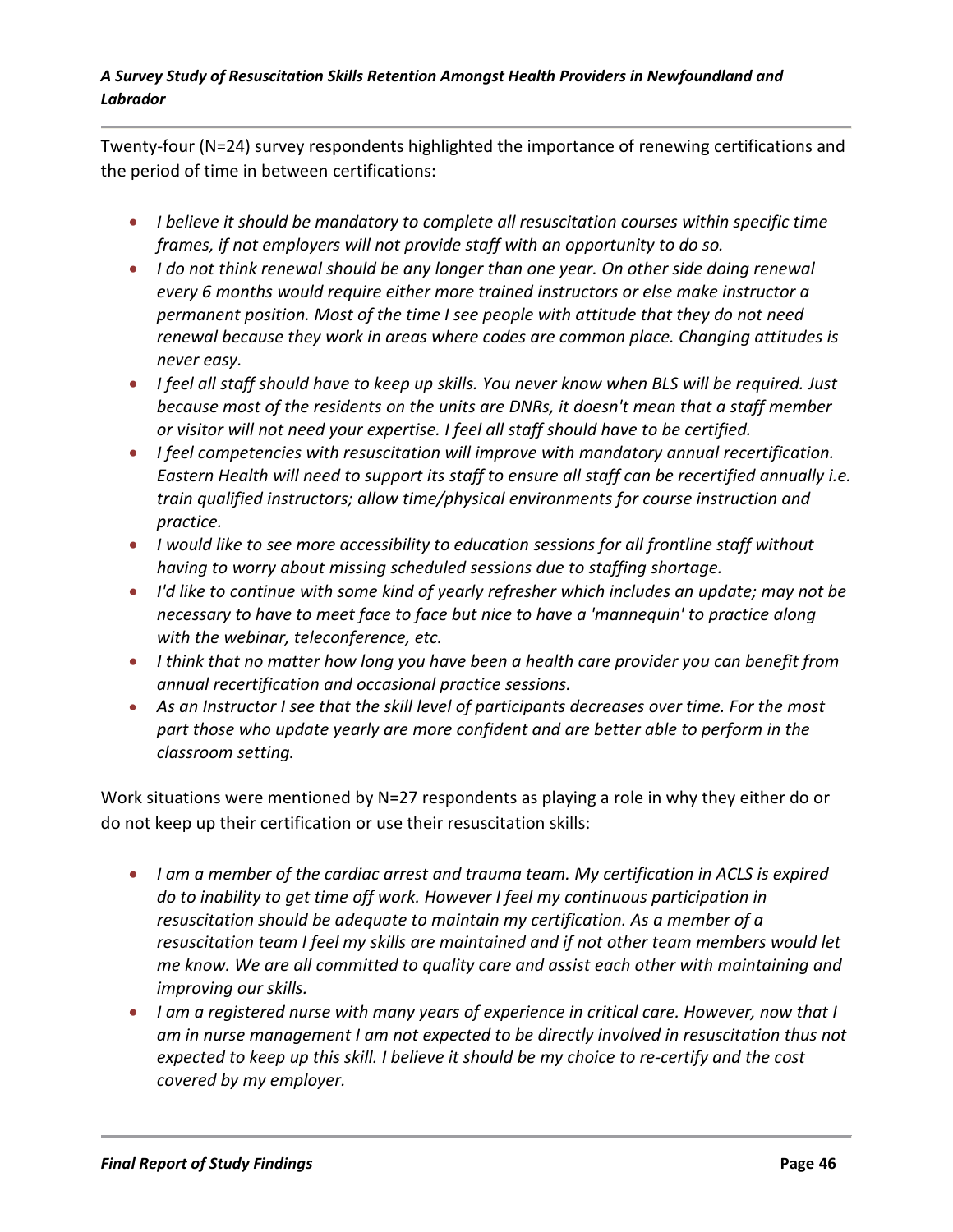- *I feel somewhat limited in what skills I can access. I worked in a hospital setting until three months ago and I was an active member of the code team. However, I was not allowed to take the ACLS course as my manager felt it would not be beneficial to my practice on my unit. I disagreed. I had been previously certified in ACLS when I worked in New Brunswick, but when it came time to renew I was denied the opportunity. I tried taking the rhythm interpretation course a couple of times, but each time it was cancelled due to lack of participation. I recently gave up trying. I feel that these courses should be offered to anyone who is willing to take the time to do the course. It could be fully funded in areas that need it and subsidized in areas where it is important but not "required".*
- *I have completed ACLS 4 times but this year my manager refused educational leave and I was unable to recertify because I could not get into the program without my managers support. It would be great to have better options for recertification programs.*
- *Front line staff education has suffered due to staff educators being used for workshops open to outside participants. In previous years workshops were planned to accommodate shift work and were held frequently and on pt units making it easier plan relief staff and include night and evening shifts.*

Ten (N=10) respondents mentioned a lack of real life situation with resuscitations:

- *I have never had to use this skill. I'm very much a "hands on" learner and require this type of practice to keep the skill. Watching it performed on video or online helps me understand but in no way gives me the confidence I would need to perform this skill competently.*
- *I have not had a lot of experience with codes. I have been an observer more than a participant up to this point. I remember feeling very anxious when participating in a code in the ER dept and luckily for me there were people there with lots of experience who knew what to do. However I do keep up my CPR on a yearly basis and feel that I will know what to do in an emergency situation should the need arise.*
- *I have only had to use life saving measures twice in my 27 years but it is reassuring to have the knowledge, knowing that one may be called upon at any time to administer CPR. Luckily when I did there was an experienced team involved in the process. I would like to have more frequent practices and mock real life situations to more realistically evaluate my response.*
- *As an instructor in a small hospital, real life situations are not in excess. Practiced real life skills pull it all together. When the opportunity is not there, skill deteriorates. Confidence comes with repeated usage. Seasoned RNs always tend to do better than those new to the career. Experience is a plus!*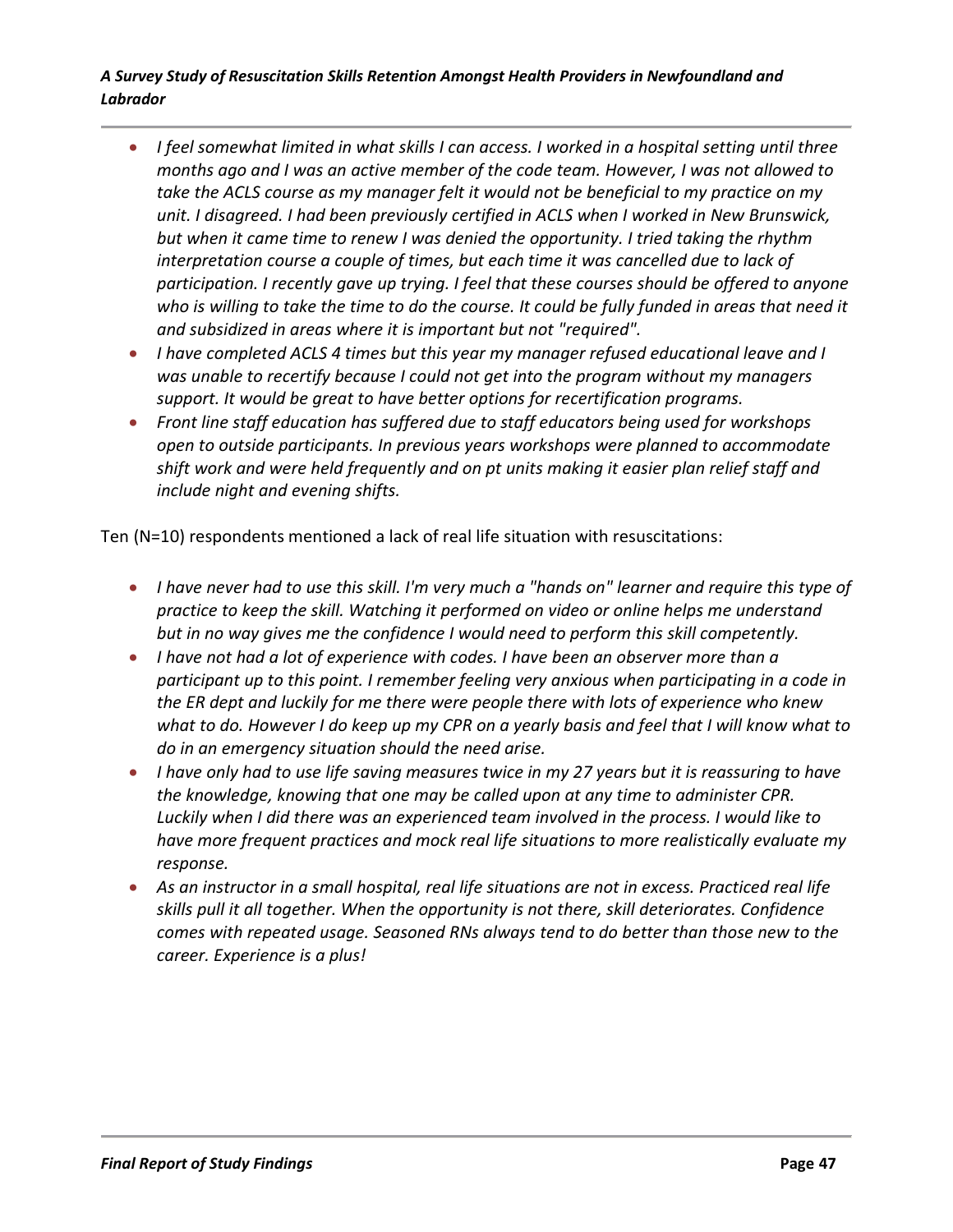# **5.0 Summary of Study Findings**

A mixed-methods, explanatory study design combining the strengths of quantitative and qualitative research was used to gather information for this study and included: (1) a literature review; (2) focus groups; and (3) online survey-questionnaire. Study implementation was guided by an interprofessional advisory group reflective of health managers and health providers from across RHAs in Newfoundland and Labrador. Focus groups were conducted with N=28 health professionals across the four RHAs. The online survey-questionnaire was completed by N=909 individuals. Various health professional groups were represented in the focus groups and survey and included:

- Registered nurses
- Nurse Practitioners
- Licensed Practical Nurses
- Family Physicians
- Specialists
- Paramedics
- Occupational Therapists
- Respiratory Therapists
- Physiotherapists

As well, various departments/clinical areas were also represented, ranging from emergency, family practice, acute and ambulatory care, long-term care, critical care, surgery, medicine, and community health.

# **Current Resuscitation Certification/Experience**

Focus group respondents reported being certified in BLS, ACLS, NRP, PALS, TNCC, CTAS, ATLS, and ITLS. The majority of survey respondents reported being certified in BLS (79.8%). This was followed by ACLS (22.1%), NRP (10.7%), and PALS (7.4%). The majority of those certified in most areas were nurses (RNs and NPs), with the exception of ATLS, in which the majority certified were physicians (77.8%) and ITLS, in which the majority certified were paramedics (55.6%).

Interestingly, while some respondents have extensive course experience, they are lacking in 'real' experience. Respondents certified in BLS reported having participated in a real resuscitation code a mean of 1.44 times in the past twelve months (as opposed to participating in the course a mean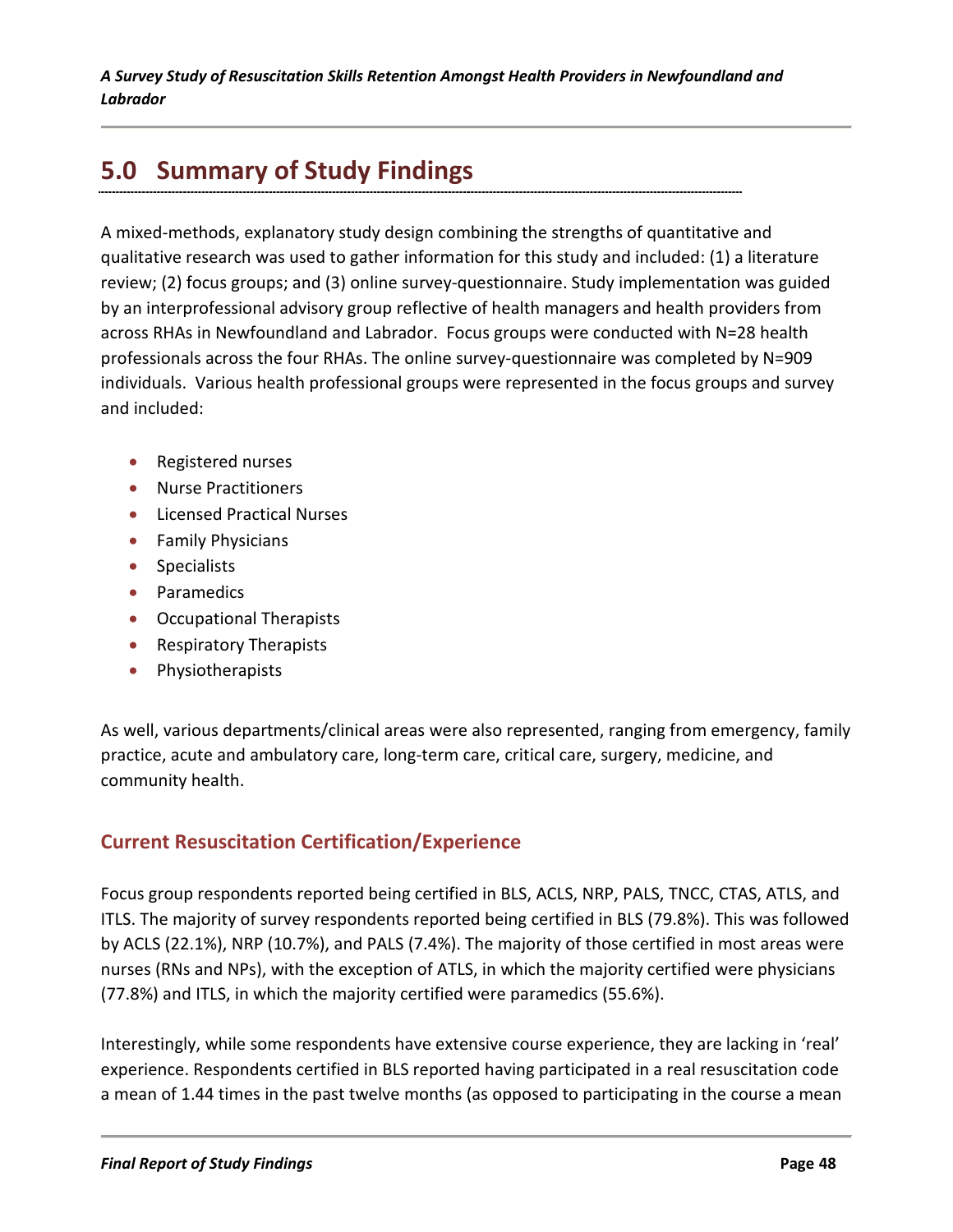of 12.00 times). By contrast, respondents certified in NRP have more 'real' experience, reporting participation in codes a mean of 4.76 times (as opposed to participating in the course a mean of 3.80 times). Studies highlighted in Section 1.2 have shown that resuscitation knowledge and skills significantly decline within 6 months of training and there appears to be no relationship between skill deterioration and years of experience and responsibility for patient care. This suggests that those with greater 'real' experience do not always retain their knowledge or skills to any greater degree that those who participate less frequently or never (Boudin, 1995; Curry & Gass, 1987) and that updates may be necessary between renewal periods.

# **Resuscitation Skills Training/Updates**

### *Frequency of Updates*

Focus group respondents indicated that the frequency of refreshers should be dependent upon the length of time between required renewals. There was a general consensus that updates would be ideal if available at least every few months. Several respondents specified six months as appropriate. Two respondents felt that the renewal period for ACLS in particular (3 years) was a long time to go without updates.

By contrast, survey respondents reported wanting to participate in updates (i.e. refresher courses) every year or every two years, depending on the certification area. The exception to this was if new guidelines were implemented. In this situation, respondents wanted more frequent updates in their respective certification areas.

### *Preferred Update Methods*

Focus group participants identified several methods by which they would like to be able to update or refresh their competencies. Preferred methods highlighted included:

- Mock codes
- E-learning
- Frequent review of equipment and materials

Mock codes were also highlighted as an important method by survey respondents. Their ranking of preferred learning methods (i.e. using the scale 1=most preferred to 13=least preferred so rating closest to 1 indicates the most preferred) shows that they also reported preferences for methods which allowed them to practice their skills in a hands-on format, such as practice with an instructor (mean score 3.59), practice with other health professionals as a team (mean score 3.72), mock codes (mean score 5.04), and self-practice with a manikin (mean score 5.74).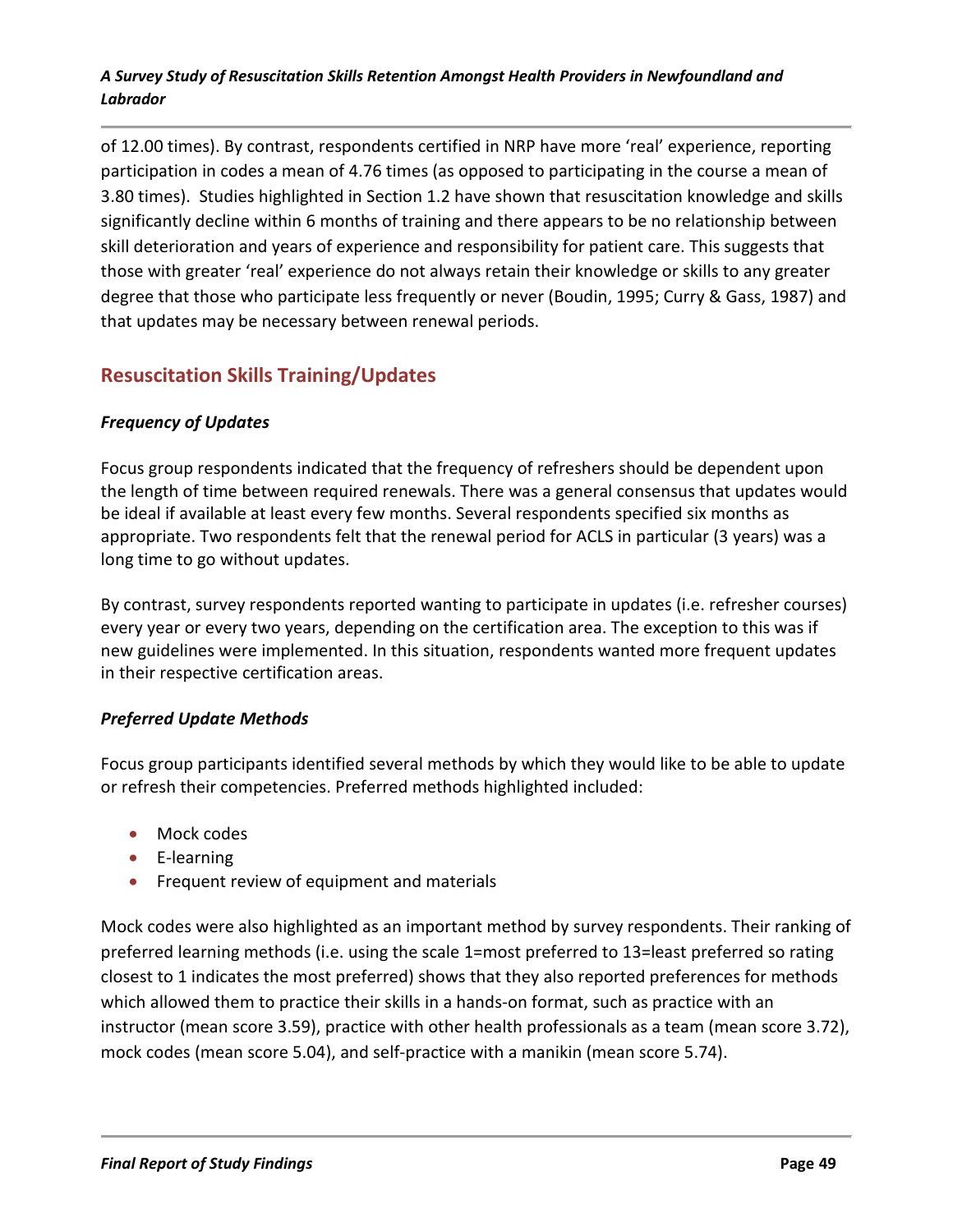One-Way ANOVA analyses were conducted to determine if respondents' professions, regions, or size of community had a significant effect on their preferred update methods at the p<.05 probability level. The results show that respondents' professions had a significant effect on their preferences for various methods such as mock codes (p=.000), videoconferencing (p=.005), audioconferencing (p=.003), and self-instructional videos (p=.044). The results also show that a greater proportion of respondents in the Central region reported a preference for e-learning (p=.014); a greater proportion of respondents in the Eastern region reported a preference for selfinstructional videos (p=.044). Size of community had no significant effect on preferred update methods.

### *Barriers to Participation*

Focus group and survey respondents identified similar barriers to participation in resuscitation training and updates. These barriers include:

- Staff shortages
- Timing of courses and updates
- Availability of courses/updates and/or instructors
- Financial issues (i.e. cost of travel to training; cost to bring instructor to a rural community for training; impact of training on fee-for-service physicians who have to close their practices to attend training, etc.)

# **Factors Influencing Confidence and Ability**

Both focus group and survey participants highlight how aspects of team performance could influence their confidence in their ability to perform resuscitation. Aspects of team performance cited as influential by focus group respondents included: discrepancies in skill levels amongst team members; lack of communication amongst the team; and team leaders (usually physicians) who are not always up-to-date on their skills. The importance of designating a team leader was emphasized by several participants. Survey respondents also reported low confidence in their ability to perform resuscitation when there is no clear leader of the team and when the team is not communicating well. According to focus group respondents, one of the overwhelming factors which influence confidence and ability to perform resuscitation are feelings of apprehension, anxiety, and frustration. Survey respondents reported feelings of apprehension as influencing their performance as well.

Survey respondents were also asked to rate their confidence to perform resuscitation in a competent manner in the areas in which they were currently certified. This rating was based on a likert scale of 1=not at all confident to 5=extremely confident. Respondents report being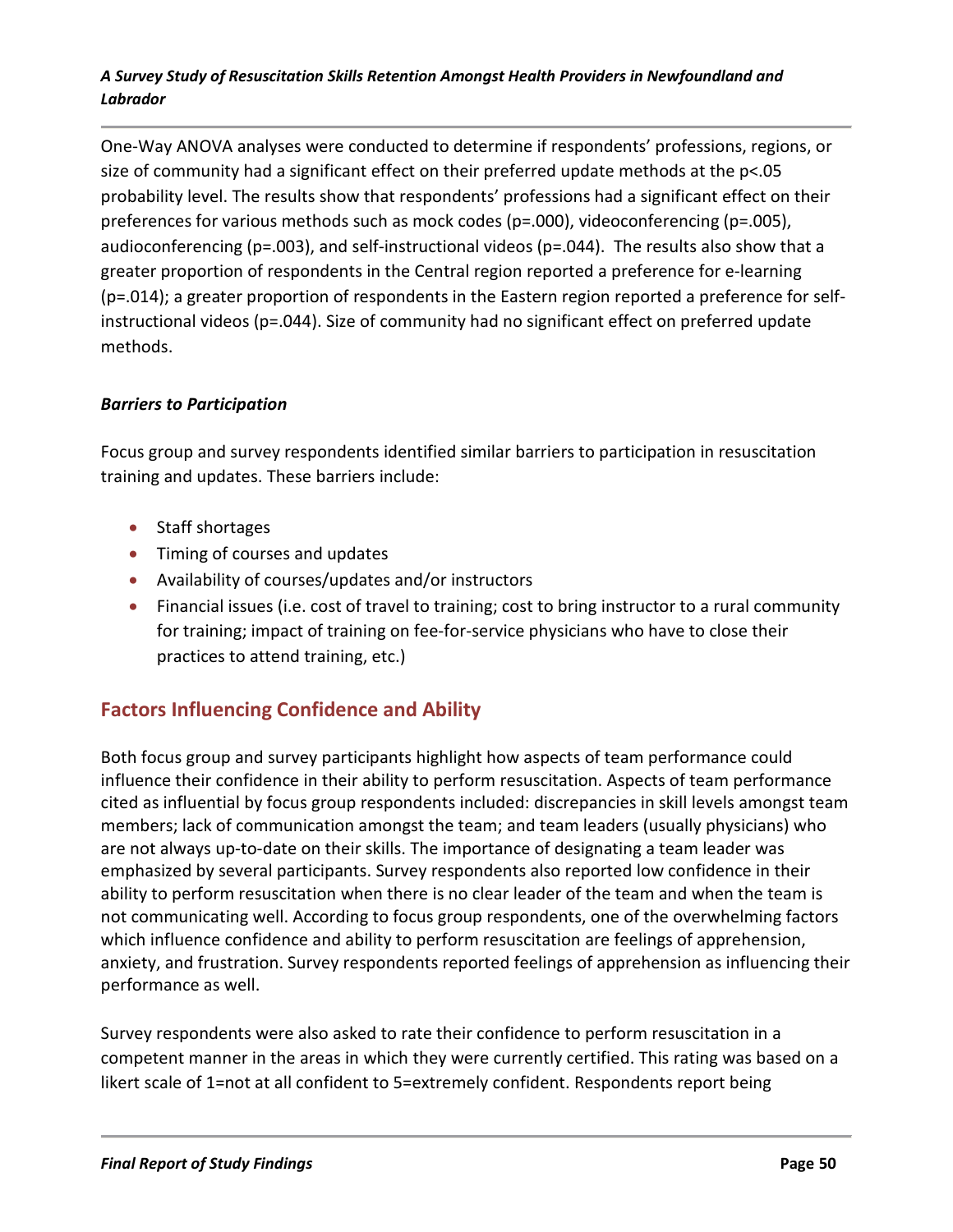moderately to very confident in all resuscitation certification areas, with the highest confidence being reported in BLS (mean score 3.96), ACLS (mean score 3.83), and ITLS (mean score 3.83); the lowest confidence being report for PALS (mean score 3.33), ALSO (mean score 3.30) and ACORN (3.00).

Survey respondents were also asked to rate their ability to perform resuscitation in a competent manner in the areas in which they are currently certified. This rating was based on a likert scale of 1=not at all able to 5=extremely able. The results show that that respondents report being moderately to very able in most of the resuscitation certification areas. Respondents report being very to extremely able in their ability to perform (mean score 4.10) and ACLS (mean score 4.03). One-Way NOVA analyses were conducted to determine if respondents' regions, professions, and size of community had a significant effect on their self-reported abilities to perform resuscitations at the p<.05 probability level and the results show that both region of practice and profession had a significant effect on respondents' self-reported ability to perform BLS.

Pearson chi square analyses was conducted to determine if there was a significant difference between respondents self-reported ability to perform resuscitation and the size of the community in which they practice. The results show that significant differences were reported at the p<.05 probability level between ability to perform and size of community for those who are ACLS, PALS, and NRP certified. A greater proportion of respondents in urban communities appear to report greater ability than those who practice in rural communities.

# **Deterioration in Resuscitation Skills and Competencies**

Survey respondents were asked to rate their concerns regarding the deterioration of their ability to perform resuscitation in the areas in which they are currently certified. This rating was based on a likert scale of 1=very low concern to 5=very high concern. Respondents reported moderate to high concern regarding deterioration in their ability to perform PALS (mean score 3.29) and TNCC (mean score 3.02). They reported low to moderate concern in most other resuscitation areas. A Pearson chi square analysis revealed a significant difference between self-reported concerns of deterioration to perform BLS and profession (p=.000). A greater proportion of nurses reported low concern while LPNs and allied health reported moderate concern.

Focus group and survey respondents highlighted several factors which influence deterioration in resuscitation skills and competencies. Inadequate opportunities for real or mock practice was highlighted by numerous respondents. Lack of access to courses and/or training materials, as well as frequent changes to guidelines, was also cited.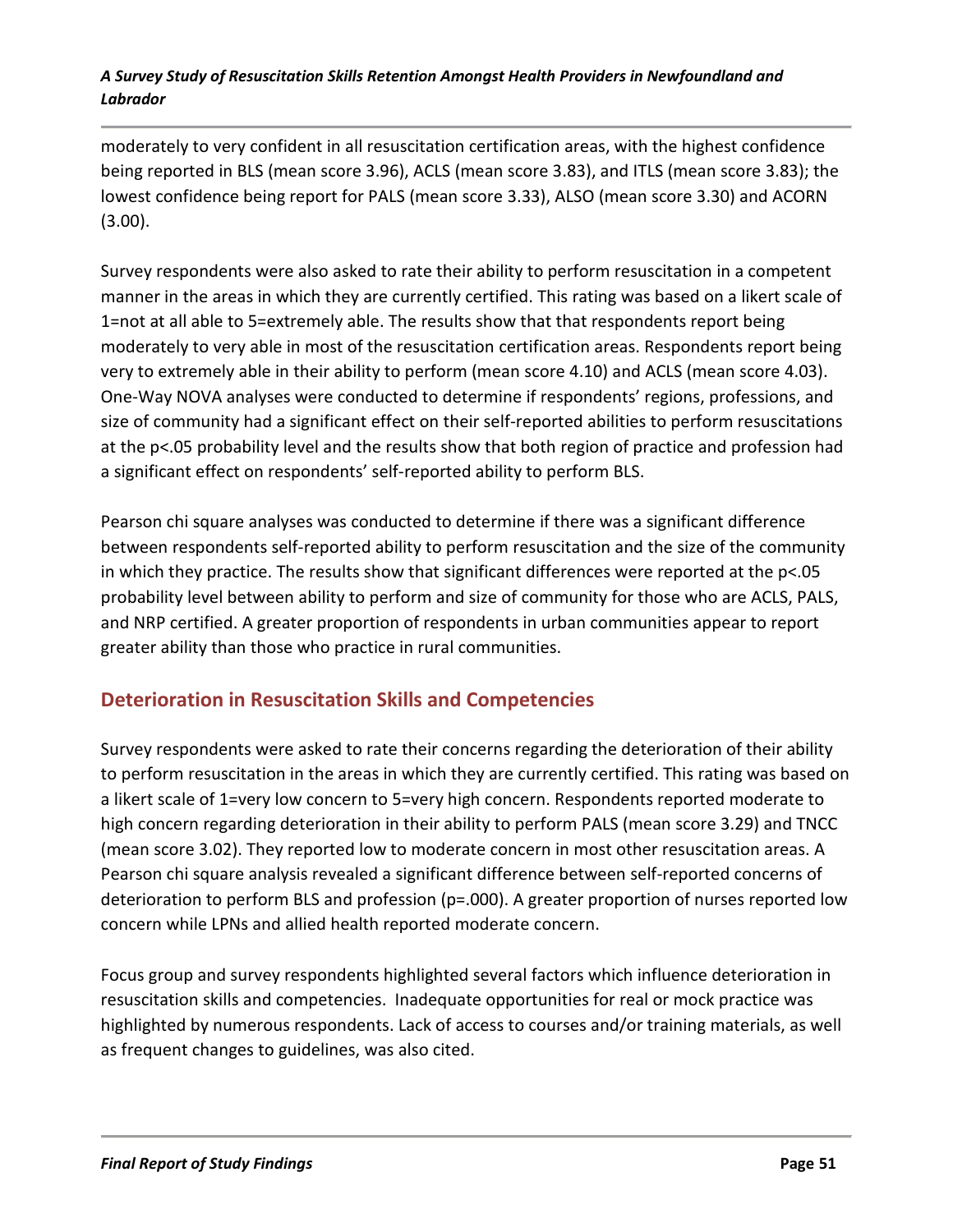# **6.0 Conclusions**

- Greater access to and opportunity for participation in practice/hands-on training opportunities was consistently highlighted by focus group and survey respondents. Such opportunities include mock experiences, mock codes, and opportunities for practice with an instructor. This is especially important for those who do not work in departments which experience a high frequency of resuscitation codes, such as emergency, critical care, etc.
- Overall, the preferred update methods reported by focus group and survey respondents included:
	- o Mock codes
	- o Practice with an instructor
	- o Practice with other health professionals as a team
	- o Self-practice with a manikin
	- o E-learning
	- o Frequent review of equipment and materials

Respondents' professions and regions had a significant effect on their preferred update methods. Some examples:

- o Physicians, paramedics, and respiratory therapists reported a preference for mock codes.
- o Allied health reported a preference for videoconferencing, audioconferencing, and self-instructional videos.
- o Respondents in Central Health reported a preference for e-learning.
- o Respondents in Eastern Health reported a preference for self-instructional videos.
- Respondents in rural communities reported less 'real' resuscitation code experience than those in urban communities. As well, respondents in rural communities reported lower ability to perform resuscitation in specific certifications areas, such as ACLS, PALS, and NRP.
- Both focus group and survey participants reported how aspects of team performance influence their confidence in their ability to perform resuscitation. Aspects of team performance cited as influential by focus group respondents included: discrepancies in skill levels amongst team members; lack of communication amongst the team; and team leaders who are not always upto-date on their skills. Survey respondents also reported low self-efficacy (an individual's confidence in his/her ability to affect a given behavior) to perform resuscitation when there is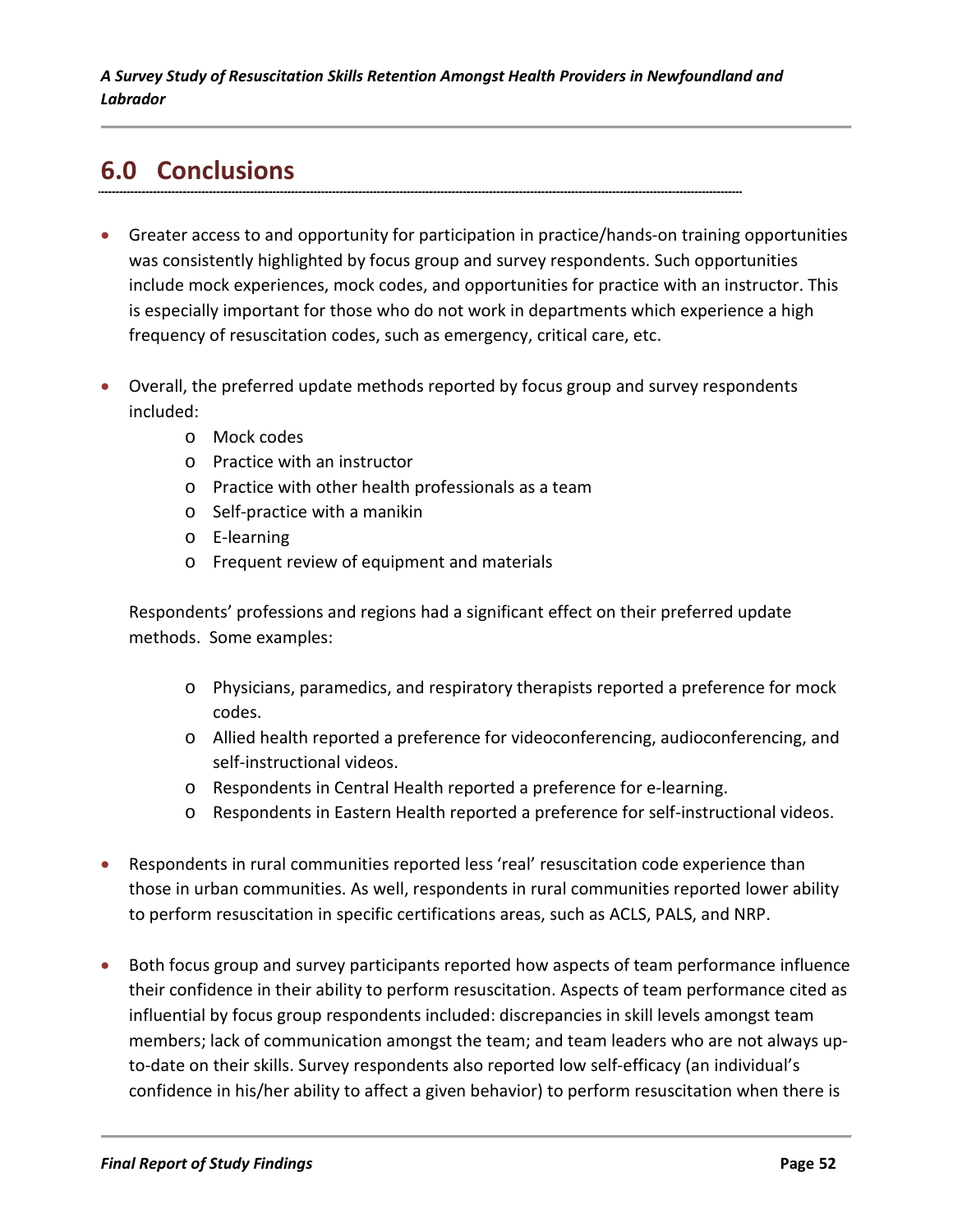no clear leader of the team and when the team is not communicating well. It is recommended that to improve team performance during a resuscitation code, health professionals must be provided with opportunities to practice and be assessed as a team and to develop competencies in interprofessional teamwork.

- Respondents highlighted the importance of appropriate equipment and resources being provided to all health professionals who wish to utilize them for training and/or refresher courses. Focus group respondents highlighted the need for training on 'realistic' equipment, which is especially important if you do not have a lot a 'real' code experience. Some respondents reported a preference for self-directed learning/refresher opportunities if only they could access the resources. Provision of learning materials/guidelines in print or online formats, allowing health professionals to borrow a manikin for self-practice, are all methods by which health professionals could update their skills and refresh their knowledge if made available to them.
- Respondents consistently highlighted changes in guidelines and lack of training related to these changes, as a reason why their confidence and ability deteriorates. They highlighted the importance of the provision of training sessions/updates as new guidelines are released in their respective certification areas.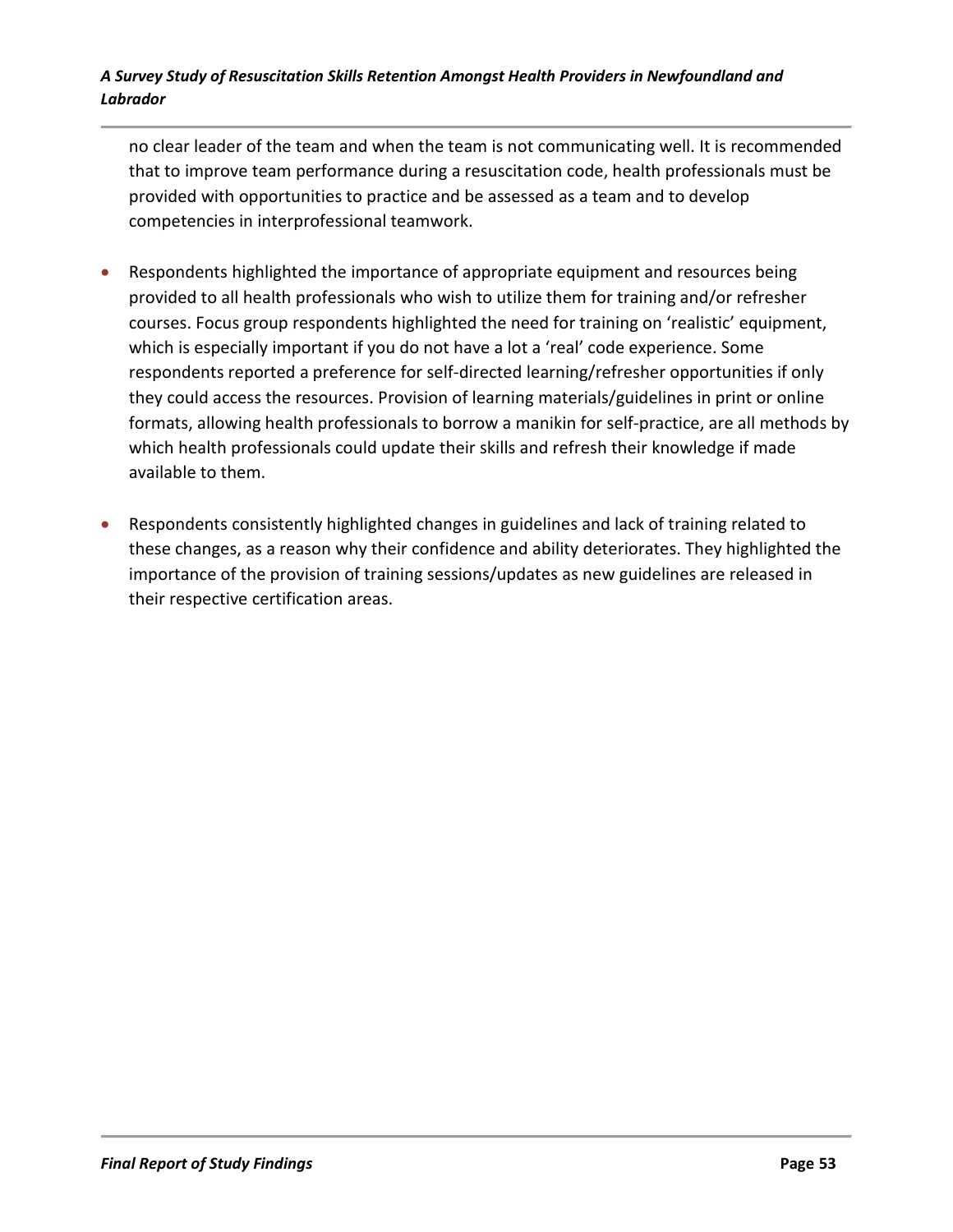# **7.0 References**

- Bjorshol, C.A., Lindner, T.W., Soreide, E., Moen, L., & Sunde, K. (2009). Hospital employees improve basic life support skills and confidence with a personal resuscitation manikin and a 24-min video instruction. *Resuscitation, 80*(8), 898-902.
- Boudin, K.M. (1995). Strategies for maintaining ACLS skills in hospitals. *Respiratory Care, 40*(5), 550-64.
- Braslow, A., Brennan, R.T., Newman, N.M., Bircher, N.G., Batcheller, A.M., & Kaye, W. (1997). CPR training without an instructor: development and evaluation of a video self-instructional system for effective performance of cardiopulmonary resuscitation. *Resuscitation, 34(*3), 207-220.
- Broomfield, R. (1996). A quasi-experimental research to investigate the retention of basic cardiopulmonary resuscitation skills and knowledge by qualified nurses following a course in professional development. *Journal of Advanced Nursing, 23*(5), 1016-23.
- Christensen, J., Parrish, K., Barabe, S., Noseworthy, R., Williams, T., Geddes, R., & Chalmers, A. (1998). A comparison of multimedia and standard advanced cardiac life support learning. *Academic Emergency Medicine, 59*(7), 702-8.
- Cooper, S., & Libby, J. (1997). A review of educational issues in resuscitation training. *Journal of Clinical Nursing, 6*(1), 5-10.
- Cronin, C., Cheang, S., Hlynka, D., Adair, E., & Roberts .S. (2001). Videoconferencing can be used to assess neonatal resuscitation skills. *Medical Education, 35*(11), 1013-23.
- Curry, L, & Gass, D. (1987). Effects of training in cardiopulmonary resuscitation on competence and patient outcome. *Canadian Medical Association, 137*, 491-496.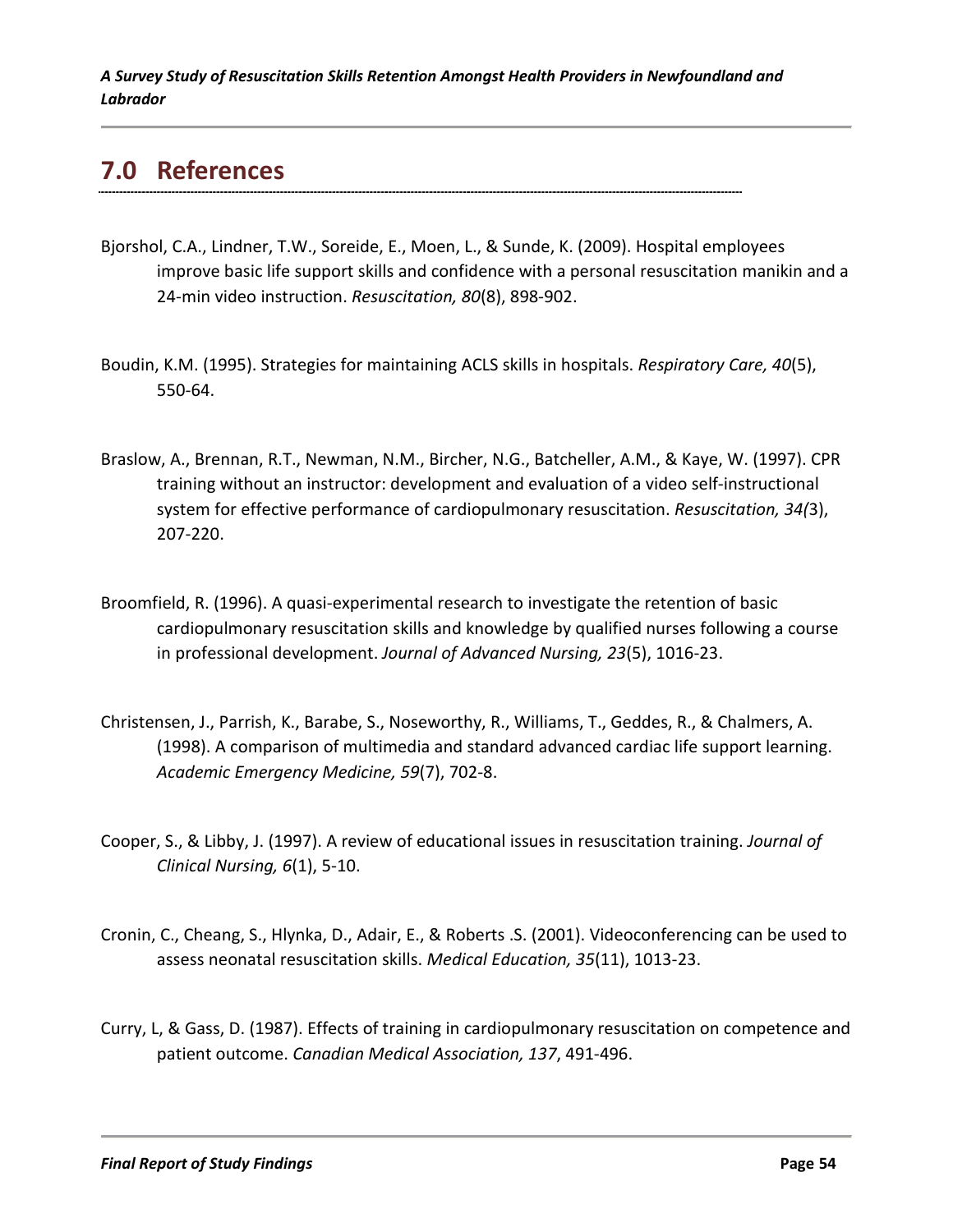- Davies, N., & Gould, D. (2000). Updating cardiopulmonary resuscitation skills: a study to examine the efficacy of self-instruction on nurse's competence*. Journal of Clinical Nursing, 9*, 400- 410.
- Dunn, S., Niday, P., Watters, N.E., McGrath, P., & Alcock, D. (1992). The provision and evaluation of a neonatal resuscitation program. *Journal of Continuing Education in Nursing, 23*(3), 118- 26.
- Fabius, D.B., Grissom, E.L., & Fuentes, A. (1994). Recertification in cardiopulmonary resuscitation: A comparison of two teaching methods. *Journal for Nurses in Staff Development, 10*(5), 262-8.
- Farah, R., Stiner, E., Zohar, Z., Zveibil, F., & Eisenman, A. (2007). Cardiopulmonary resuscitation surprise drills for assessing, improving and maintaining cardiopulmonary resuscitation skills of hospital personnel. *European Journal of Emergency Medicine, 14*(6), 332-6.

Flisher D. (1992). Improving nurse's resuscitation skills. *Nursing Standard, 6*(50), 32-35.

- Fossel, M., Kiskaddon, R.T., & Sternbach, G.L. (1983). Retention of cardiopulmonary resuscitation skills by medical students. *Journal of Medical Education, 58*(7), 568-75.
- Grannemann, S., & Conn, V.S. (1996). An evaluation of the effectiveness of competency-based code blue education. *Journal for Nurses in Staff Development, 12*(6), 283-288.
- Hamilton, R. (2005). Nurses' knowledge and skill retention following cardiopulmonary resuscitation training: A review of the literature. *Journal of Advanced Nursing, 51*(3), 288- 97.
- Hendrickse, A.D., Ellis, A.M., & Morris, R.W. (2001). Use of simulated technology in Australian defence force resuscitation. *Journal of the Royal Army Medical Corps, 147*(2), 173-178.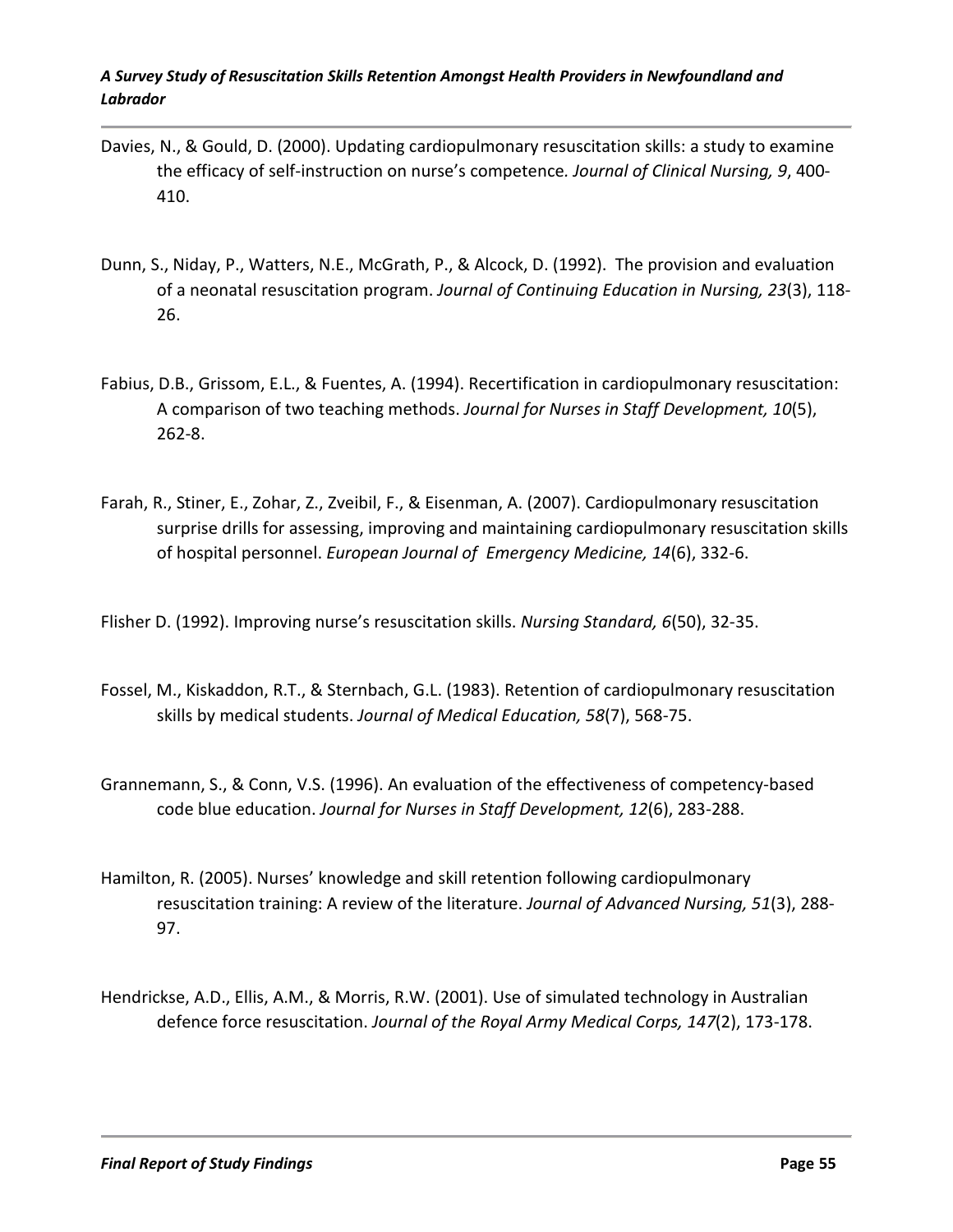- Hoadley, T.A. (2009). Learning advanced cardiac life support: A comparative study of the effects of low- and high-fidelity simulation. *Nursing Education Perspectives, 30*(2), 91-5.
- Kaye, W., & Mancini, M. (1986). Retention of cardiopulmonary resuscitation skills by physicians, registered nurses, and the general public. *Critical Care Medicine, 14*(7), 620-622.
- Maibach, E.W., Schieber, R.A., & Carroll, M.F. (1996). Self-efficacy in pediatric resuscitation: implications for education and performance. *Pediatrics, 97*(1), 94-9.
- Marteau, T., Wynne, G., Kaye, W., & Evans, T. (1990). Resuscitation: experience without feedback increases confidence but not skill. *British Medical Journal, 300*(31), 849-850.
- Moser, D.K., & Coleman, S. (1992). Recommendations for improving cardiopulmonary resuscitation skills retention. *Heart & Lung, 21*(4), 372-80.
- Moule, P., Albarran, J.W., Bessant, E., Brownfield, C., & Pollock, J. (2008). A non-randomized comparison of e-learning and classroom delivery of basic life support with automated external defibrillator use: a pilot study. *International Journal of Nursing Practice, 14*: 427- 434.
- Niles, D., Sutton, R.M., Donoghue, A., Kalsi, M.S., Roberts, K., Boyle, L., Nishisaki, A., Arbogast, K.B., Helfaer, M., & Nadkarni, V. (2009). "Rolling refreshers": A novel approach to maintain CPR psychomotor skill competence. *Resuscitation, 80*(8), 909-12.
- O'Donnell, C. (1990). A survey of opinion among trained nurses and junior medical staff on current practices in resuscitation. *Journal of Advanced Nursing, 15*, 1175-1180.
- O'Steen, D.S., Kee, C.C., & Minick, M.P. (1996). The retention of advanced cardiac life support knowledge among registered nurses. *Journal for Nurses in Staff Development, 12*(2), 66-72.
- Peterson, R. (2006). Teaching cardiopulmonary resuscitation via the web. *Critical Care Nursing, 26*, 55-59.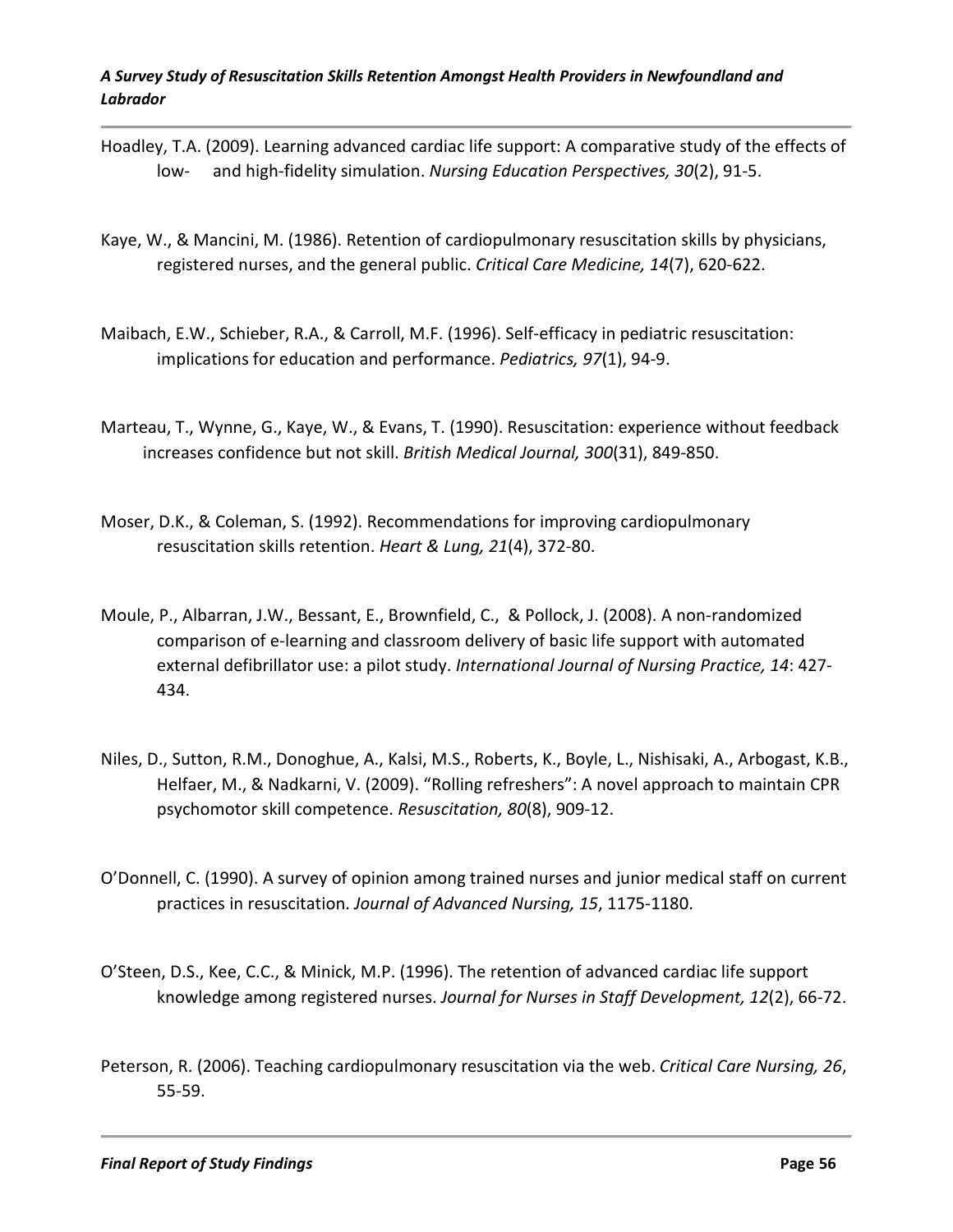- Rivera, T., & Gabriel, S. (1995). How effectively do you function in a cardiac arrest? A creative approach to code skills. *Journal of Continuing Education in Nursing, 26*(5), 226-229.
- Romero, C., Ventura, S., Gibaja, E., Hervas, C., & Romero, C. (2006). Web-based adaptive training simulator system for cardiac life support. *Artificial Intelligence in Medicine, 38*, 67-78.
- Schwid, H.A., Rooke, G.A., Ross, B.K., & Sivarajan, M. (1999). Use of a computerized advanced cardiac life support simulator improves retention of advanced cardiac life support guidelines better than a textbook review. *Critical Care Medicine, 27*(4), 821-4.
- Settgast, A., Nguyen, J.T., Devries, A., Krebs, E., & Duane, P. (2006). An innovative approach to teaching resuscitation skills. *Medical Teacher, 28*(3), e90-93.
- Smith, K.K., Gilcreast, D., & Pierce, K. (2008). Evaluation of staff's retention of ACLS and BLS skills. *Resuscitation, 78*(1), 59-65.
- Springer K. (2010). Educational research: A contextual approach. Denver (CO): John Wiley & Sons.
- Starr, L.M. (1998). An effective CPR home learning system: A program evaluation. *American Association of Occupational Health Nurses Journal, 46*(6), 289-295.
- Todd, K.H., Braslow, A., Brennan, R.T., Lowery, D.W., Cox, R.J., Lipscomb, L.E., & Kellermann, A.L. (1998). Randomized, controlled trial of video self-instruction versus traditional CPR training. *Annals of Emergency Medicine, 31*(3), 364-9.
- Tofil, N.M., White, M.L., Manzella, B., McGill, D., & Zinkan, L. (2009). Initiation of a pediatric mock code program at a children's hospital. *Medical Teacher, 31*, e241-e247.
- Turner, N.M., Dierselhuis, M.P., Draaisma, J.M.T, ten Cate, O.Th.J. (2006). The effect of the Advanced Paediatric Life Support course on perceived self-efficacy and use of resuscitation skills. *Resuscitation, 73*(3), 430-436.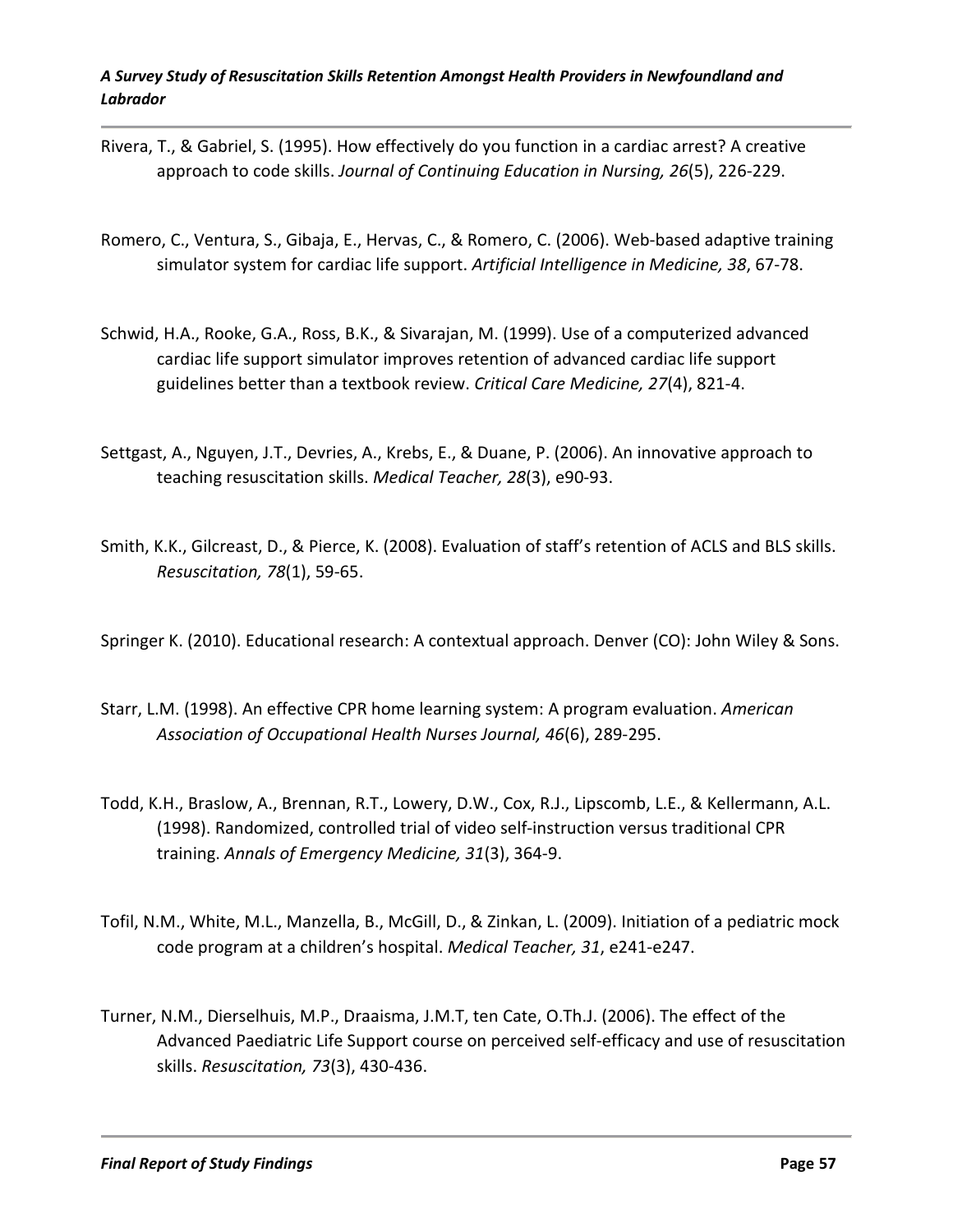- Turner, N.M., van de Leemput, A.J., Draaisma, J.M.T., Oosterveld, P., & ten Cate. O.Th.J. (2008). Validity of the visual analogue scale as an instrument to measure self-efficacy in resuscitation skills. *Medical Education, 42*, 503-511.
- Wadas, T.M. (1999). Role rehearsal: a mock code program. *Dimensions in Critical Care Nursing, 18*(6), 36-39.
- Wayne, D.B., Butter, J., Siddall, V.J., Fudala, M.J., Linquist, L.A., Feinglass, J., Wade, L.D., & McGaghie, W.C. (2005). Simulation-based training of internal medicine residents in advanced cardiac life support protocols: A randomized trial. *Teaching and Learning in Medicine, 17*(3), 202-208.
- Wayne, D.B., Butter, J., Siddall, V.J., Fudala, M.J., Wade, L.D., Feinglass, J., & McGaghie, W.C. (2006). Mastery learning of advanced cardiac life support skills by internal medicine residents using simulation technology and deliberate practice. *Journal of General Internal Medicine, 21*(3), 251-6.
- Wik, L., Myklebust, H., Auestad, B.H., & Steen, P.A. (2002). Retention of basic life support skills 6 months after training with an automated voice advisory manikin system without instructor involvement. *Resuscitation, 52*(3), 273-279.
- Wik, L., Thowsen, J., & Steen, P.A. (2001). An automated voice advisory manikin system for training in basic life support without an instructor. A novel approach to CPR training. *Resuscitation, 50*(2), 167-172.
- Yakel, M.E. (1989). Retention of cardiopulmonary resuscitation skills among nursing personnel: What makes the difference? *Heart & Lung, 18*(5), 520-5.
- Youngquist, S.T., Henderson, D.P., Gausche-Hill, M., Goodrich, .M., Poore, P.D., & Lewis, R.J. (2008). Paramedic self-efficacy and skill retention in pediatric airway management. *Academic Emergency Medicine*, 15(12), 1295-303.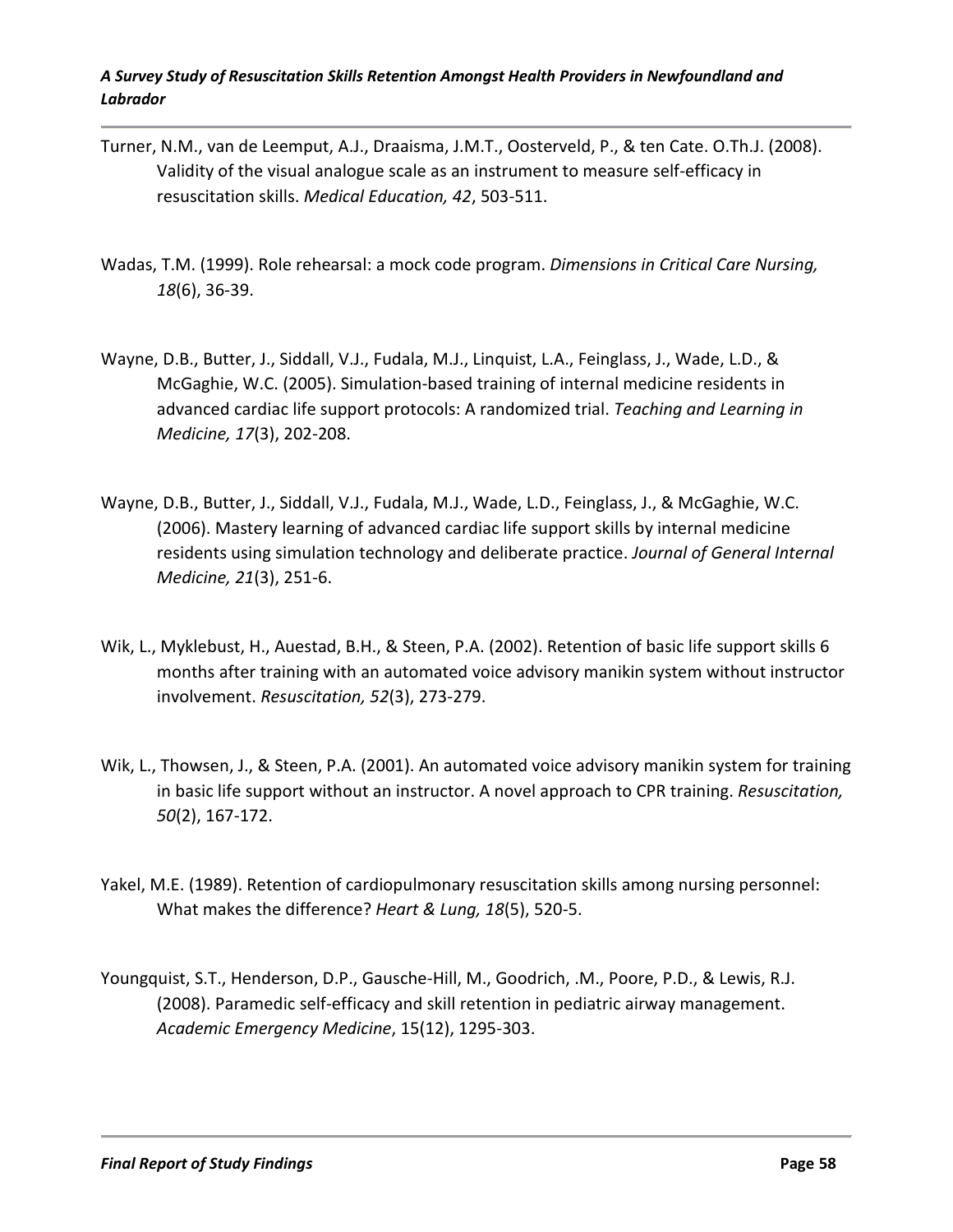**Appendix A:**

**Focus Group Questions**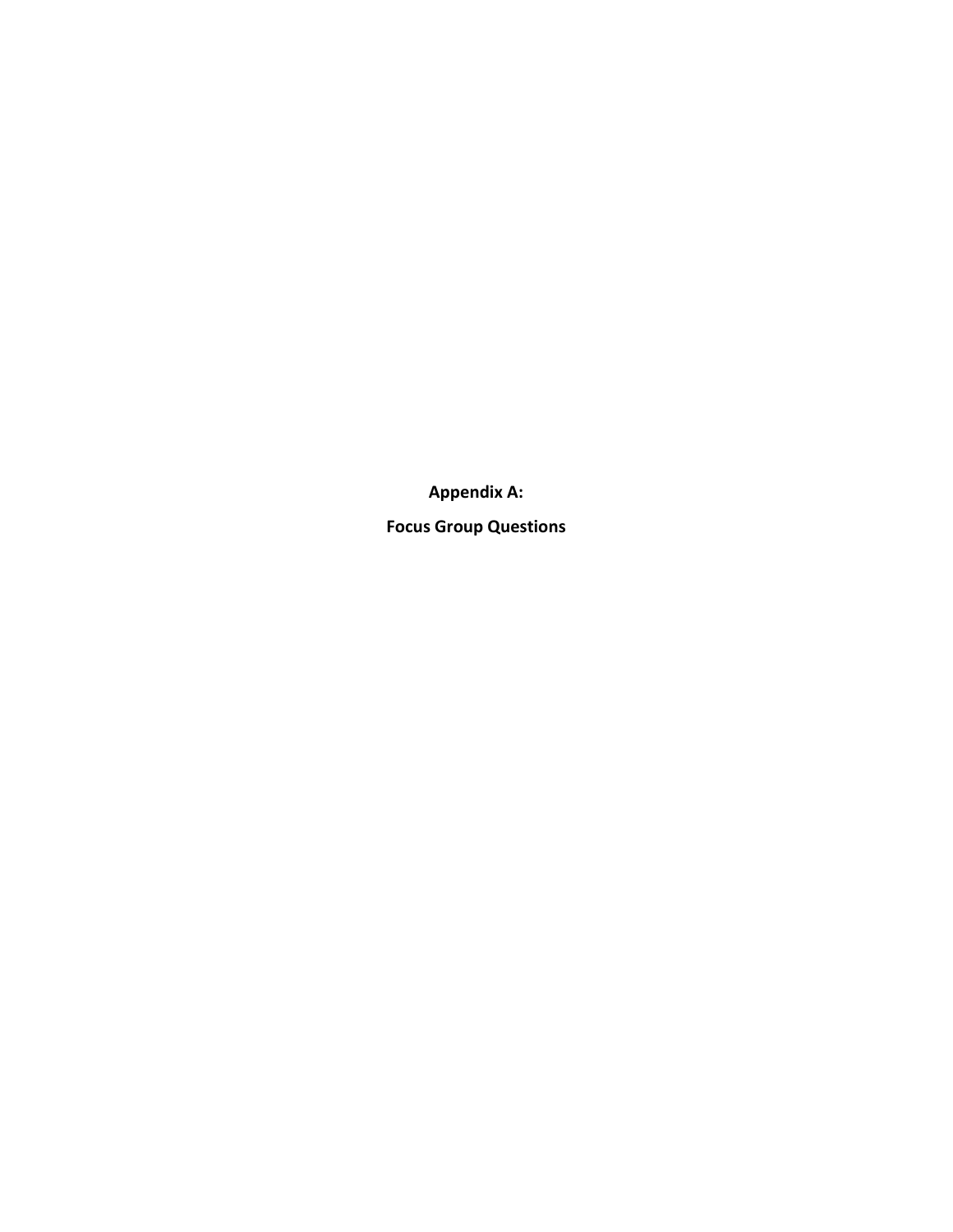

#### **Focus Group Questions**

- 1. Are you concerned about deterioration in your resuscitation competencies (e.g., knowledge and skills) over time and/or in between renewal periods? If so, what are your concerns?
- 2. If you **are currently able** to update or refresh your resuscitation competencies between renewal periods, whether in a formal (e.g., mock codes) or informal manner (e.g., self-learning), how do you do so?
	- a. How frequently do you do so?
	- b. How could your access to and/or participation in such updates be supported and/or enhanced?
- 3. If you **would like to be able** to update or refresh your resuscitation competencies between renewal periods, how would you like to be able to do so (e.g. what learning methods/activities would you prefer?)
	- a. How frequently would you like to be able to update or refresh your competencies?
	- b. What are the barriers that might prevent you from participating in such updates if they were available?
- 4. In your opinion, what are the main reasons that deterioration in knowledge and skills in resuscitation occurs?

*Think of a time you were performing a resuscitation that in retrospect you were not entirely pleased with (i.e. the way someone ran the code, your performance of skill, the team's performance, etc.) Take a moment and try to recall as many details as possible about this resuscitation:*

- 5. How were you feeling prior to the resuscitation?
- 6. How did you feel afterwards?
- 7. What aspects of the resuscitation could have been better?
- 8. What knowledge and/or skill areas would you have liked to be more familiar with?
- 9. What factors and/or conditions may have negatively impeded and/or interfered with this resuscitation?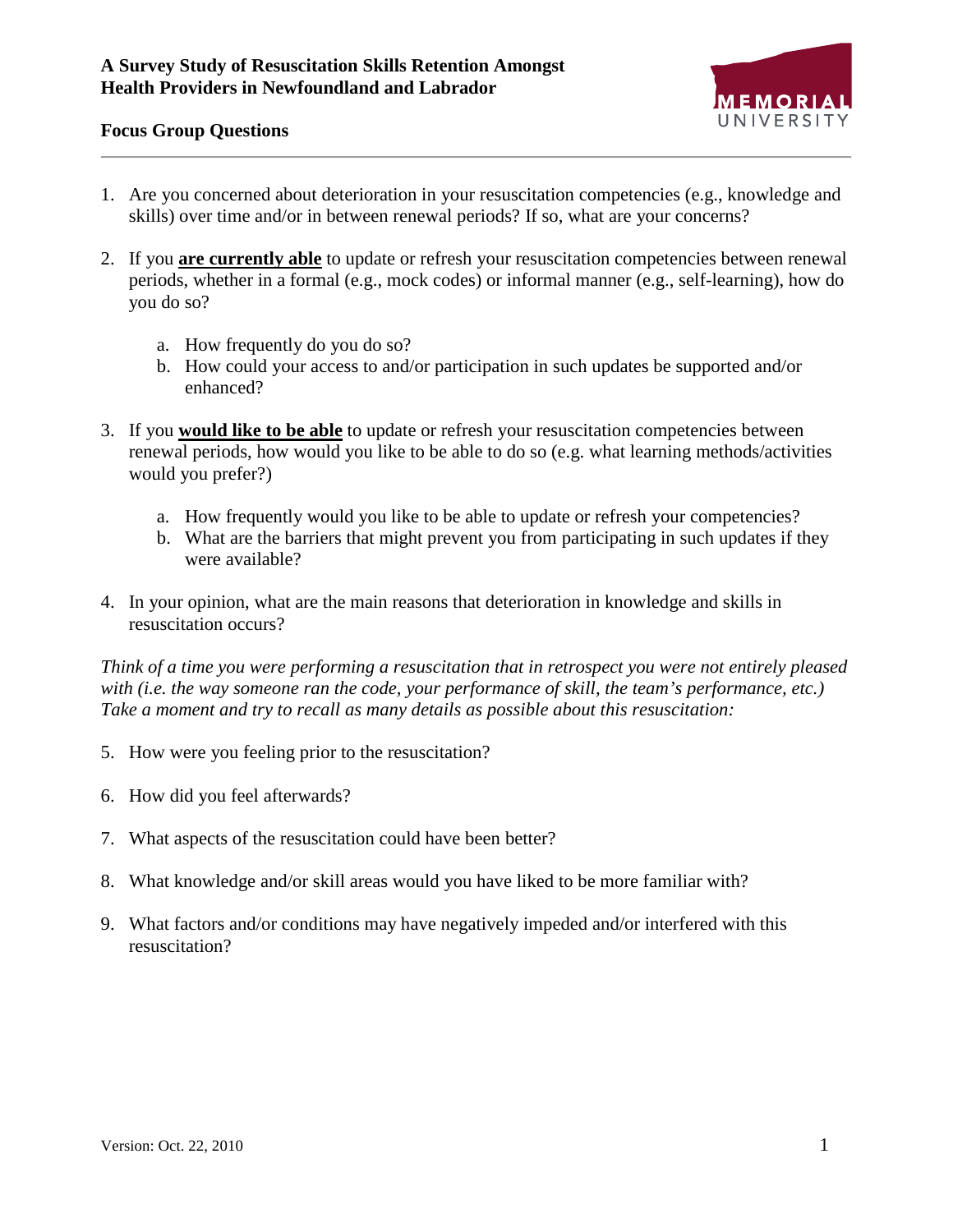**Appendix B:**

**Online Survey-Questionnaire –** *Survey of Resuscitation Skills Retention*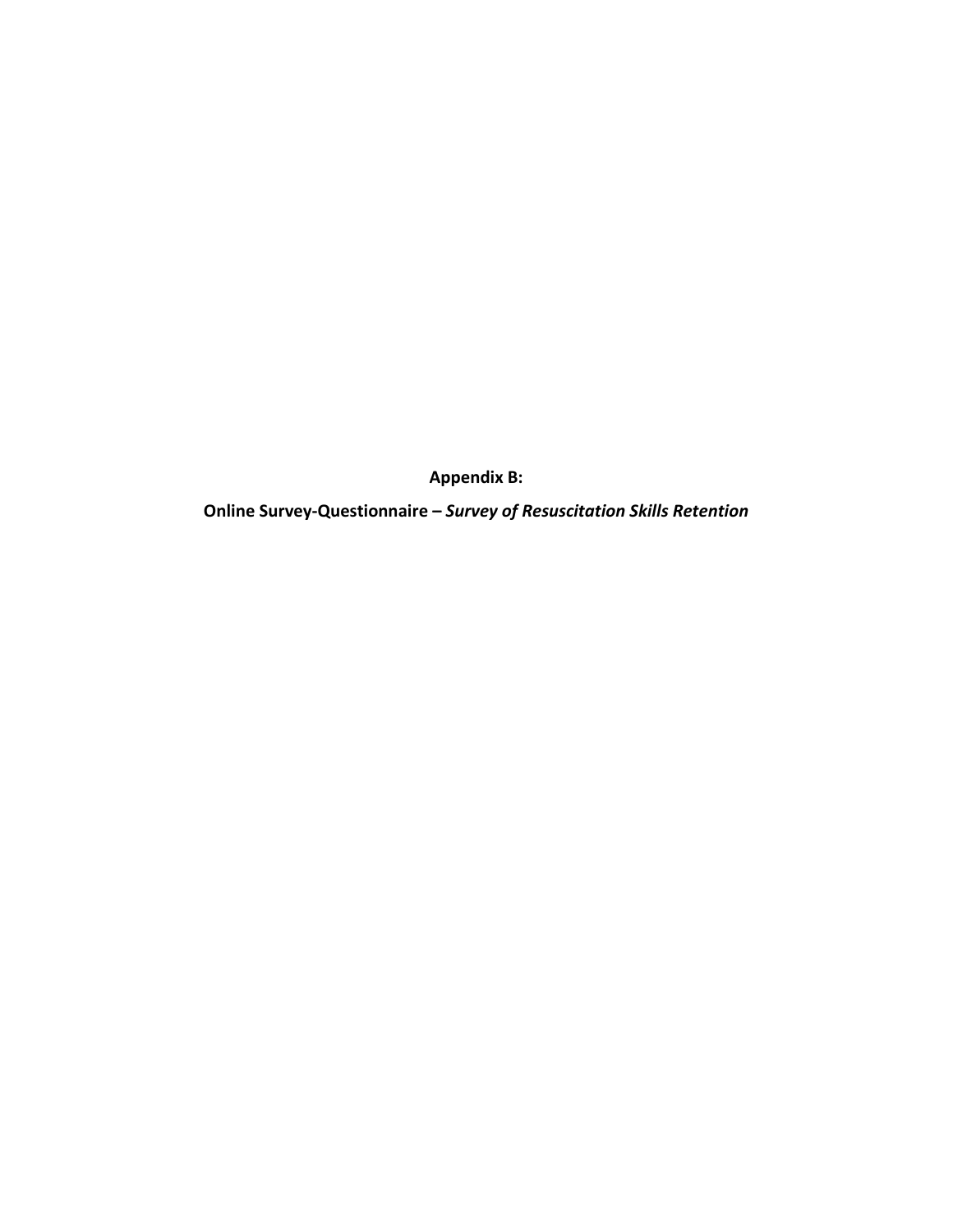#### **Introduction** Other

The purpose of this survey is to examine the opinions and attitudes of health providers towards retention and updating of resuscitation skills. The survey is part of a study investigating health providers' perceptions of resuscitation skills retention. The project has been approved by the Human Investigations Committee (HIC), Faculty of Medicine, Memorial University of Newfoundland and is funded through the Medical Research Foundation (MRF), Faculty of Medicine, Memorial University of Newfoundland.

We thank you in advance for taking the time to complete this survey and would appreciate your response by **March 23, 2011**. Participation in this survey is voluntary. Your responses are anonymous and will only be used for research purposes. All data will be presented in an aggregate format with no identifying information included.

If you have any questions about the survey please contact:

Ms. Lisa Fleet Manager, Research Programs Professional Development & Conferencing Services Faculty of Medicine, Memorial University Telephone: 709-777-4293 E-mail: lfleet@mun.ca

\*Please note that the information you provide will be housed on servers in the United States (as Survey Monkey is an American company). SurveyMonkey and all information collected is therefore subject to US laws.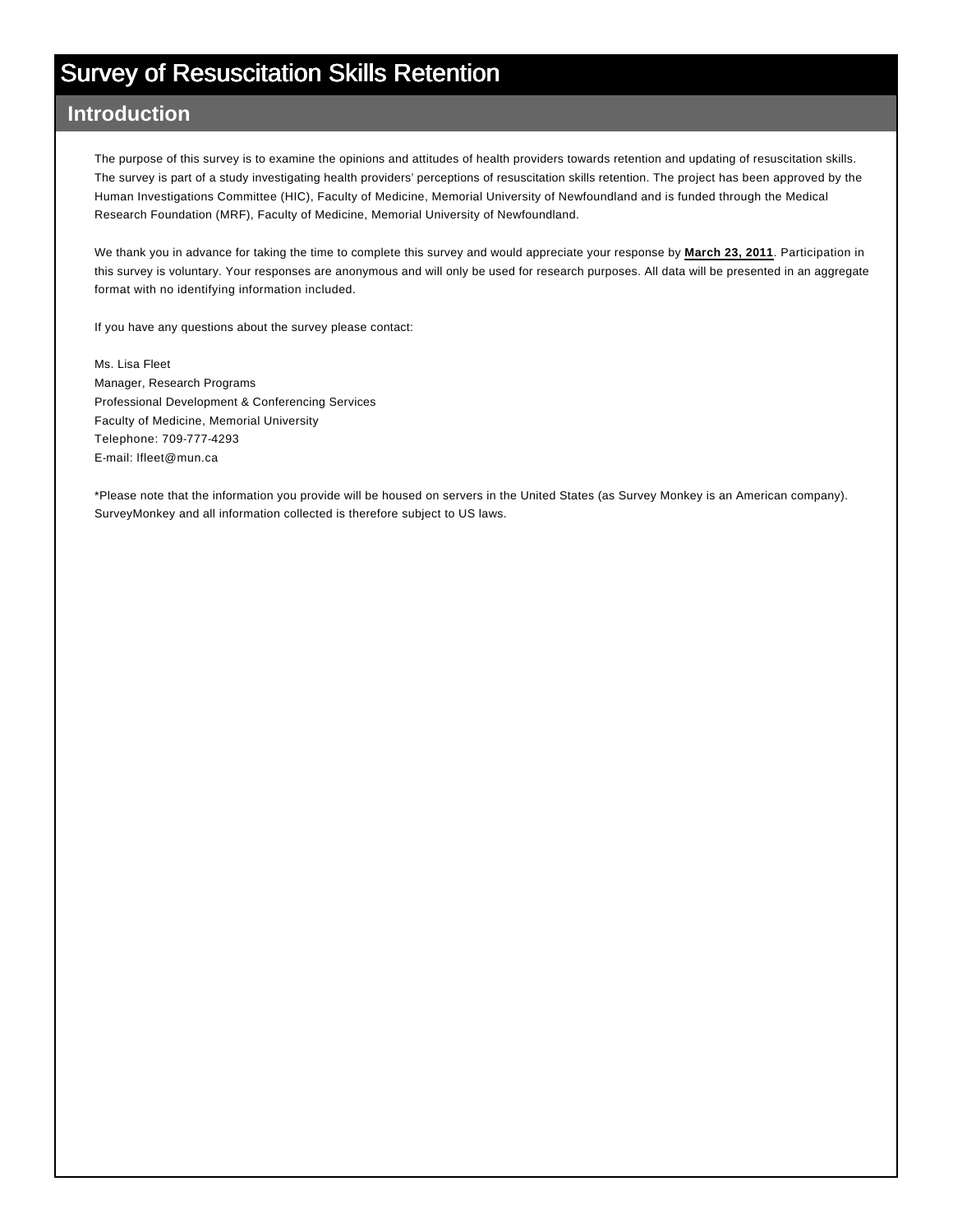**Random Draw for Completing Survey (Optional)**

**For those who complete the survey, in recognition of this demand on your time, we will be holding a random draw for a \$100 Chapters Gift Card (one gift card/regional health authority).** 

**Your participation in this draw is voluntary; you may still complete the survey without participating. However, if you would like your name entered in this draw, please provide the requested information below and complete the survey. All personal information is for this purpose only. Your name, e-mail, and RHA will be separated from the survey data once submitted and will be kept confidential.** 

Name:

E-mail:

Regional Health Authority: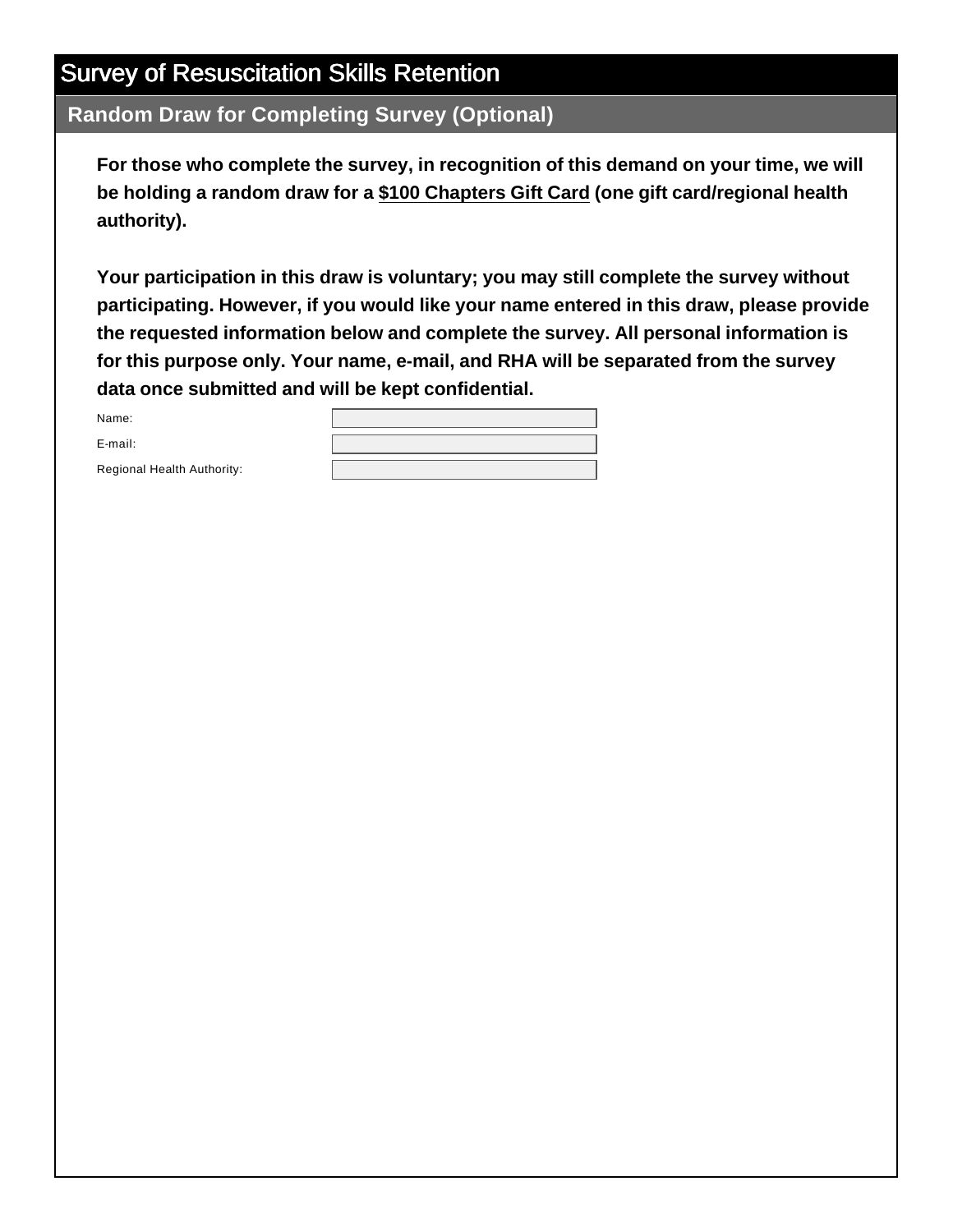#### **Demographic Information**

| emograpnic information                |
|---------------------------------------|
| 1. Gender:                            |
| Male                                  |
| Female                                |
| 2. Profession:                        |
| <b>Registered Nurse</b>               |
| <b>Licensed Practical Nurse</b>       |
| <b>Nurse Practitioner</b>             |
| <b>Primary Care Paramedic</b>         |
| Advanced Care Paramedic               |
| <b>Critical Care Paramedic</b>        |
| Family Physician/General Practitioner |
| Specialist                            |
| <b>Respiratory Therapist</b>          |
| Occupational Therapist                |
| Physiotherapist                       |
| Other (please specify):               |

**3. Years of Experience as a Health Professional:**

#### **4. Health Authority Region of Practice:**

Eastern Central Western () Labrador-Grenfell

5 6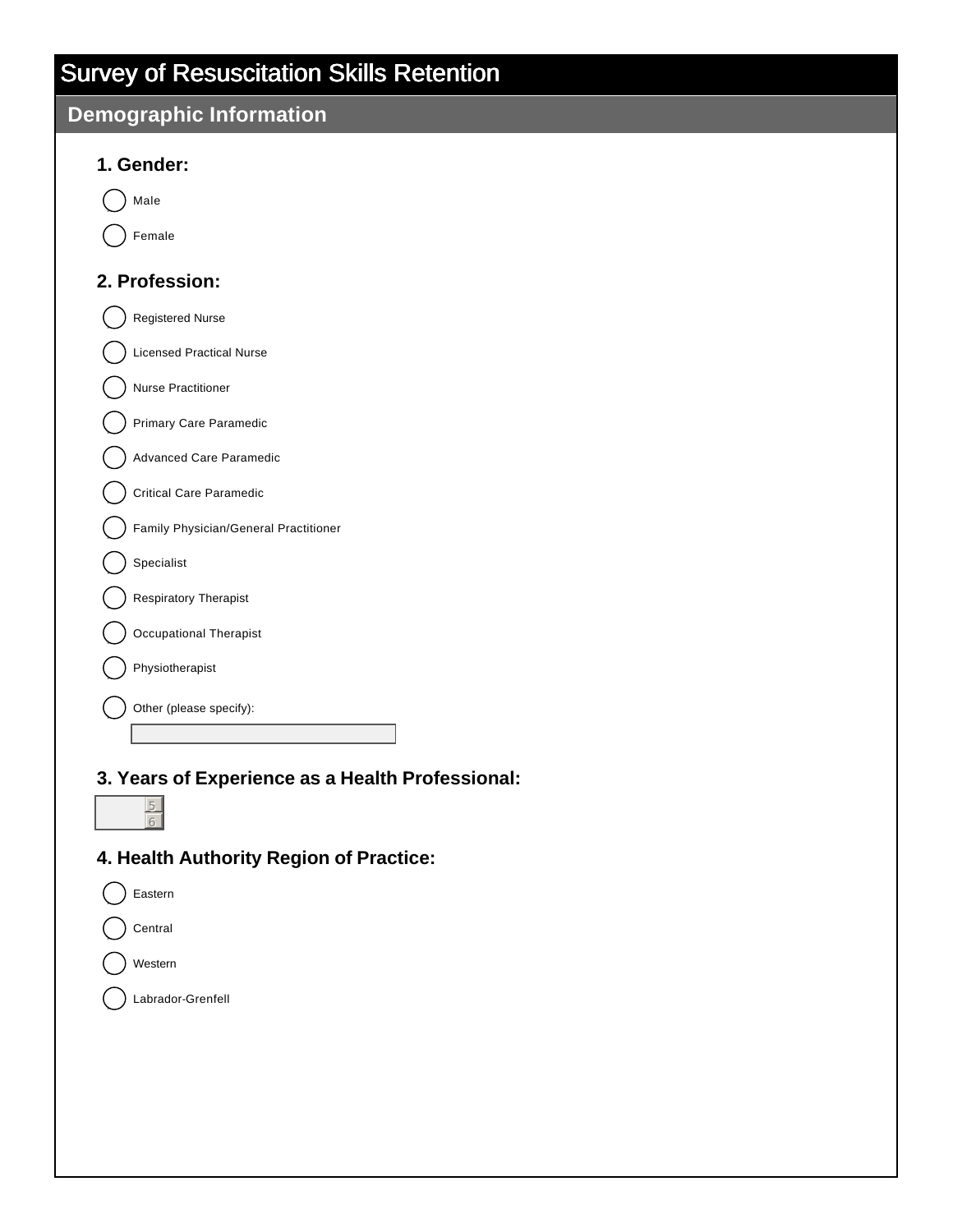| 5. Practice Setting (check all that apply):         |
|-----------------------------------------------------|
| Hospital                                            |
| <b>Community Health Centre</b>                      |
| <b>Private Practice</b>                             |
| Other (please specify):                             |
| 后                                                   |
| 6. Department/Clinical Area (check all that apply): |
| Emergency                                           |
| Surgery                                             |
| <b>Intensive Care</b>                               |
| Medicine                                            |
| Long-term Care                                      |
| <b>Family Practice</b>                              |
| OR/Recovery                                         |
| Obstetrics                                          |
| Pediatrics                                          |
| Community                                           |
| Other (please specify):                             |

#### **7. Size of community in which you currently practice:**

Rural (population  $<$ 5,000)

Small town (population 5,000-9,999)

Urban (population  $>10,000$ )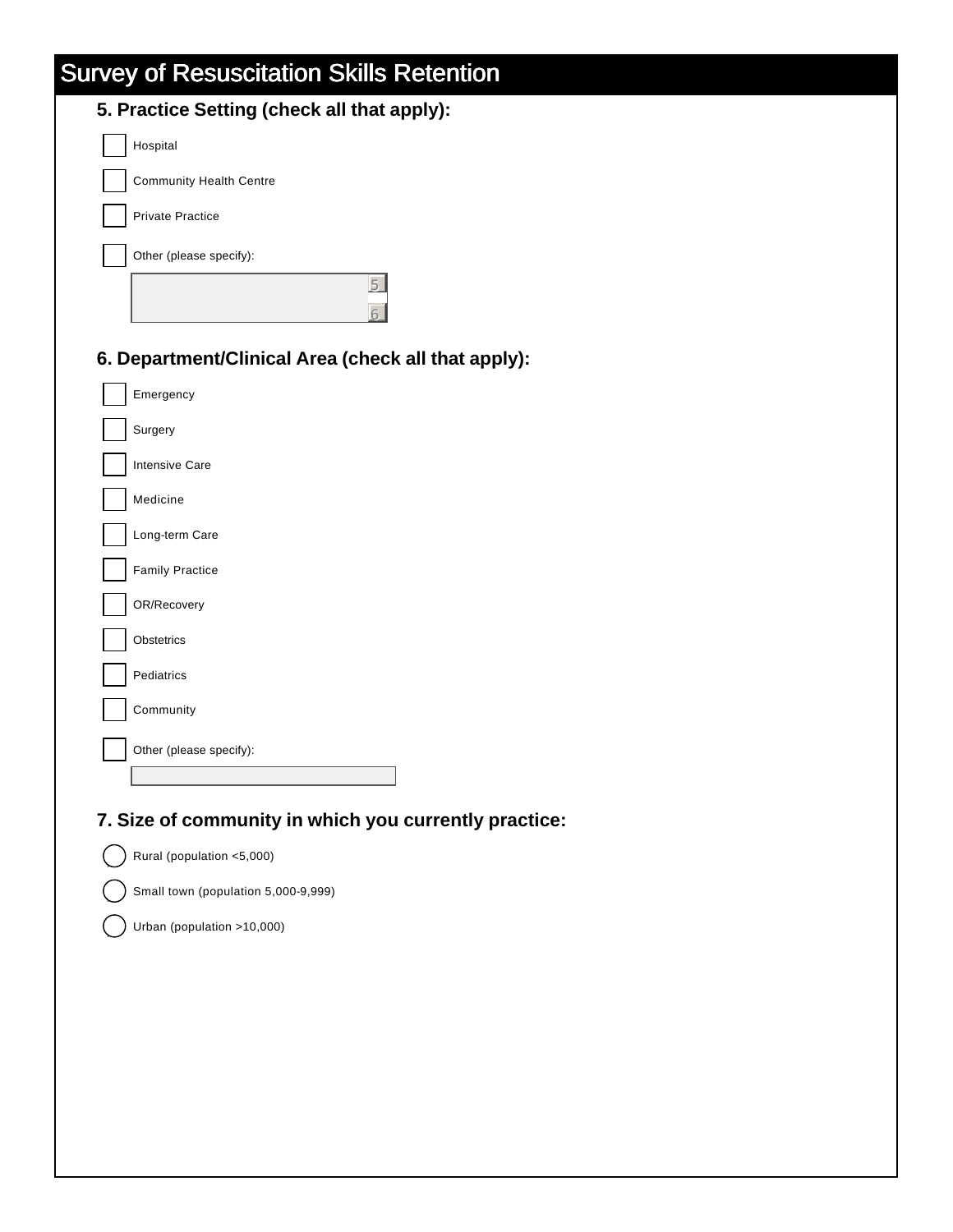#### **Current Resuscitation Certification**

#### **8. In which of the following resuscitation areas do you currently hold certification? (check all that apply)**

Basic Life Support (BLS)

Advanced Cardiac Life Support (ACLS)

Advanced Trauma Life Support (ATLS)

Advanced Life Support in Obstetrics (ALSO)

Acute Care of At-risk Newborns (ACORN)

Pediatric Advanced Life Support (PALS)

Neonatal Resuscitation Program (NRP)

Trauma Nurse Core Course (TNCC)

International Trauma Life Support (ITLS)

Canadian Triage and Acuity Scale (CTAS)

**9. Please answer questions 9a-9c for each of the resuscitation areas in which you reported currently holding certification in question 8 above.**

**a. Please estimate the number of times you have taken each course:**

| <b>BLS</b>   |  |
|--------------|--|
| <b>ACLS</b>  |  |
| <b>ATLS</b>  |  |
| <b>ALSO</b>  |  |
| <b>ACoRN</b> |  |
| <b>PALS</b>  |  |
| <b>NRP</b>   |  |
| <b>TNCC</b>  |  |
| <b>ITLS</b>  |  |
| <b>CTAS</b>  |  |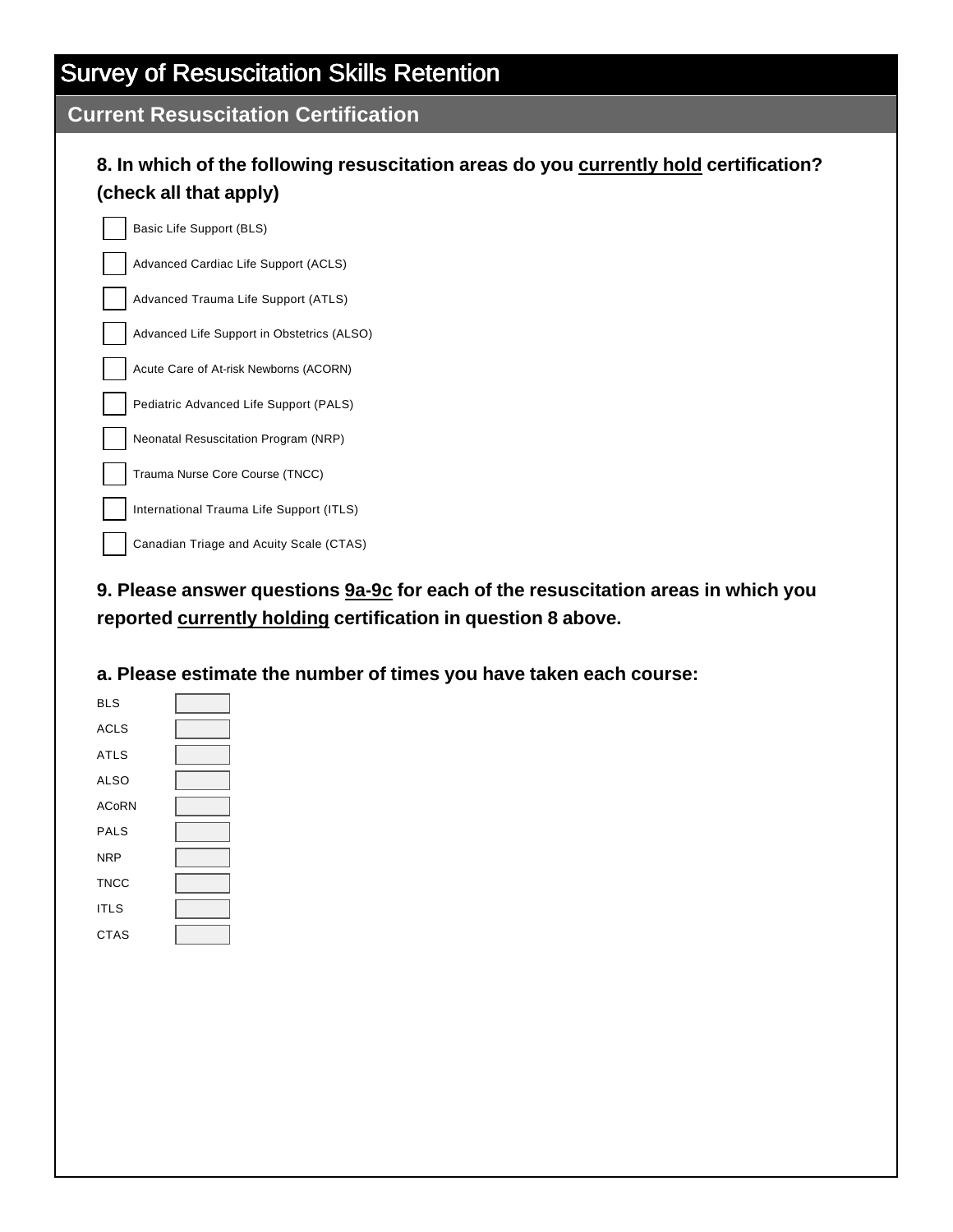**b. Please estimate the number of times have you participated in a "real" resuscitation code in each area in the past 12 months:**

| <b>BLS</b>   |  |
|--------------|--|
| <b>ACLS</b>  |  |
| <b>ATLS</b>  |  |
| <b>ALSO</b>  |  |
| <b>ACoRN</b> |  |
| PALS         |  |
| <b>NRP</b>   |  |
| <b>TNCC</b>  |  |
| <b>ITLS</b>  |  |
| <b>CTAS</b>  |  |

#### **c. Using the choices provided, please indicate how often you would like to participate in an update (e.g., refresher course) in each area:**

|             | Monthly | Every 3 months | Every 6 months | Annually | Other |
|-------------|---------|----------------|----------------|----------|-------|
| <b>BLS</b>  |         |                |                |          |       |
| $\sf ACLS$  |         |                |                |          |       |
| ATLS        |         |                |                |          |       |
| ALSO        |         |                |                |          |       |
| ACoRN       |         |                |                |          |       |
| PALS        |         |                |                |          |       |
| <b>NRP</b>  |         |                |                |          |       |
| <b>TNCC</b> |         |                |                |          |       |
| <b>ITLS</b> |         |                |                |          |       |
| CTAS        |         |                |                |          |       |

5

6

Other specified (please specify resuscitation area and frequency of update ):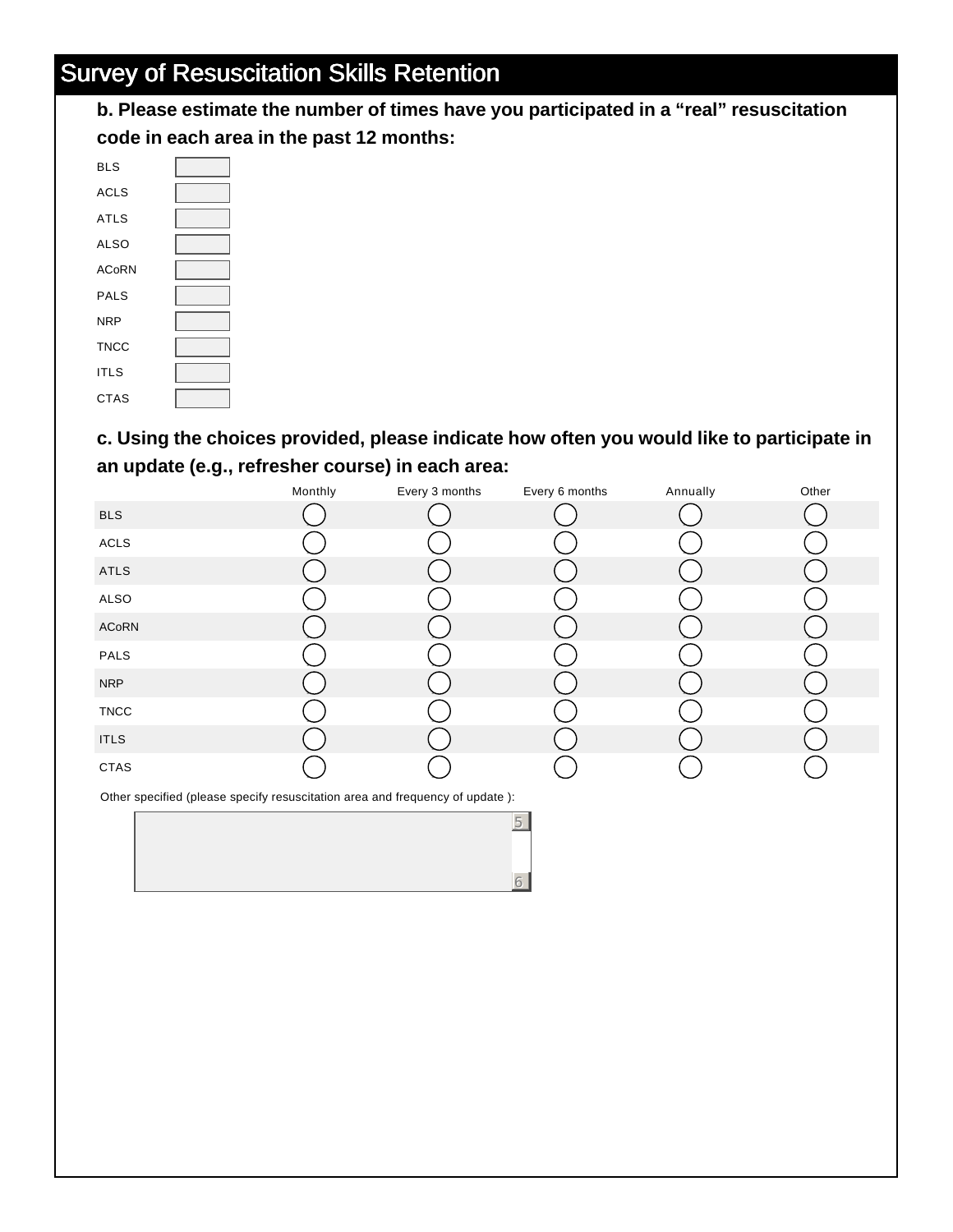

**BLS** ACLS

ATLS

ALSO

ACoRN

PALS NRP

**TNCC** 

 $\ensuremath{\mathsf{ITLS}}$ 

CTAS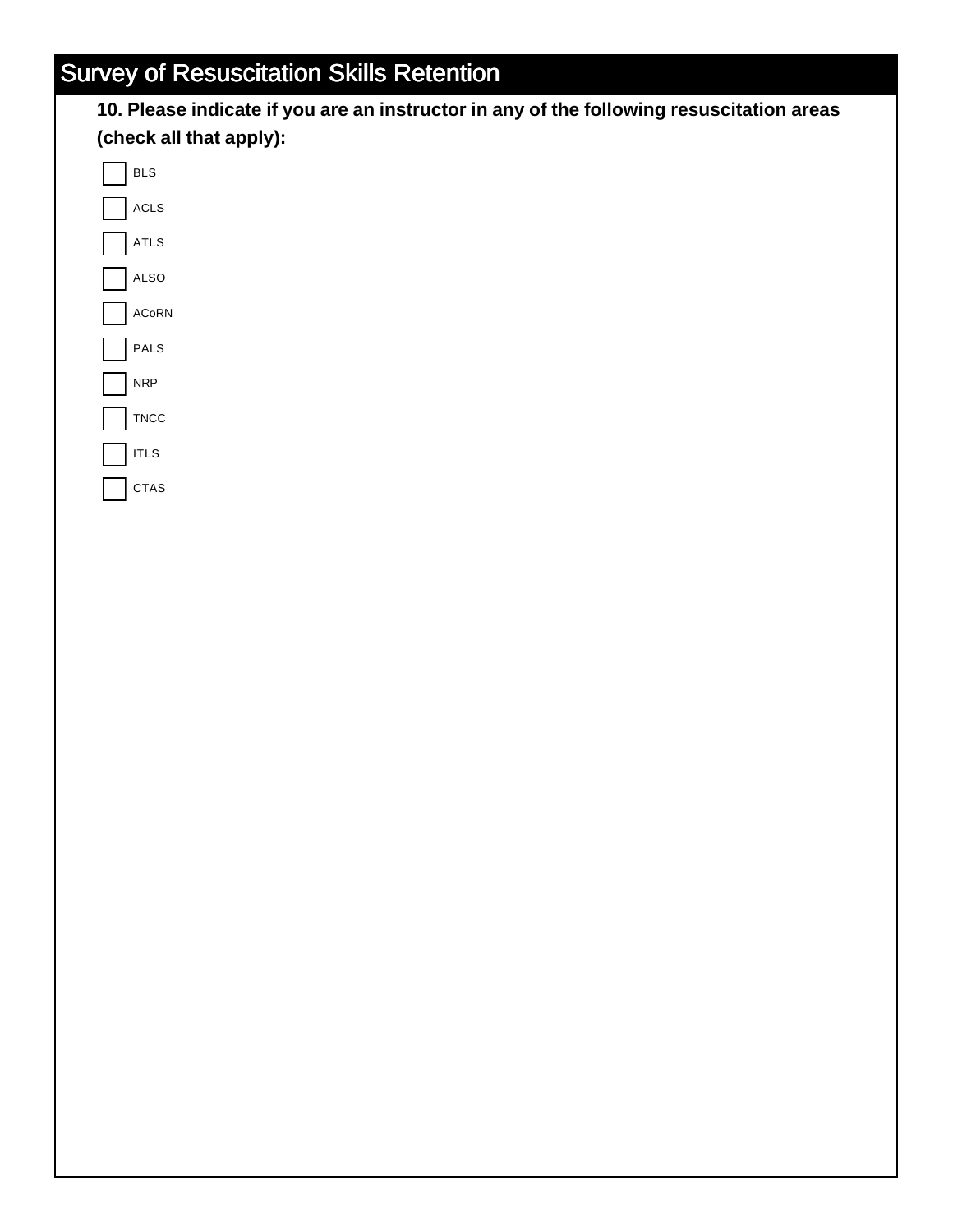#### **Resuscitation Skills Update Methods**

#### **11. Using the scale 1-13 (1=most preferred to 13=least preferred), please rank your preferred learning methods for updating/refreshing your resuscitation skills in between renewal periods (\*only 1 preference for each option):**

|                                                              | Most             |                |   |   |   |   |   |   |   |    |    |    | Least             |
|--------------------------------------------------------------|------------------|----------------|---|---|---|---|---|---|---|----|----|----|-------------------|
|                                                              | Preferred<br>(1) | $\overline{2}$ | 3 | 4 | 5 | 6 | 7 | 8 | 9 | 10 | 11 | 12 | Preferred<br>(13) |
| Mock codes                                                   |                  |                |   |   |   |   |   |   |   |    |    |    |                   |
| E-learning                                                   |                  |                |   |   |   |   |   |   |   |    |    |    |                   |
| Videoconferencing                                            |                  |                |   |   |   |   |   |   |   |    |    |    |                   |
| Audio-teleconferencing                                       |                  |                |   |   |   |   |   |   |   |    |    |    |                   |
| Self-instructional videos                                    |                  |                |   |   |   |   |   |   |   |    |    |    |                   |
| Self-practice with a manikin                                 |                  |                |   |   |   |   |   |   |   |    |    |    |                   |
| Practice with an instructor                                  |                  |                |   |   |   |   |   |   |   |    |    |    |                   |
| Practice with other health professionals (i.e.<br>as a team) |                  |                |   |   |   |   |   |   |   |    |    |    |                   |
| Observation of resuscitation codes                           |                  |                |   |   |   |   |   |   |   |    |    |    |                   |
| Self-learning (e.g., reviewing guidelines,<br>textbooks)     |                  |                |   |   |   |   |   |   |   |    |    |    |                   |
| Debriefing sessions (e.g., post-resuscitation<br>debrief)    |                  |                |   |   |   |   |   |   |   |    |    |    |                   |
| Conference presentations, sessions with<br>peers             |                  |                |   |   |   |   |   |   |   |    |    |    |                   |
| Other                                                        |                  |                |   |   |   |   |   |   |   |    |    |    |                   |

Other specified:

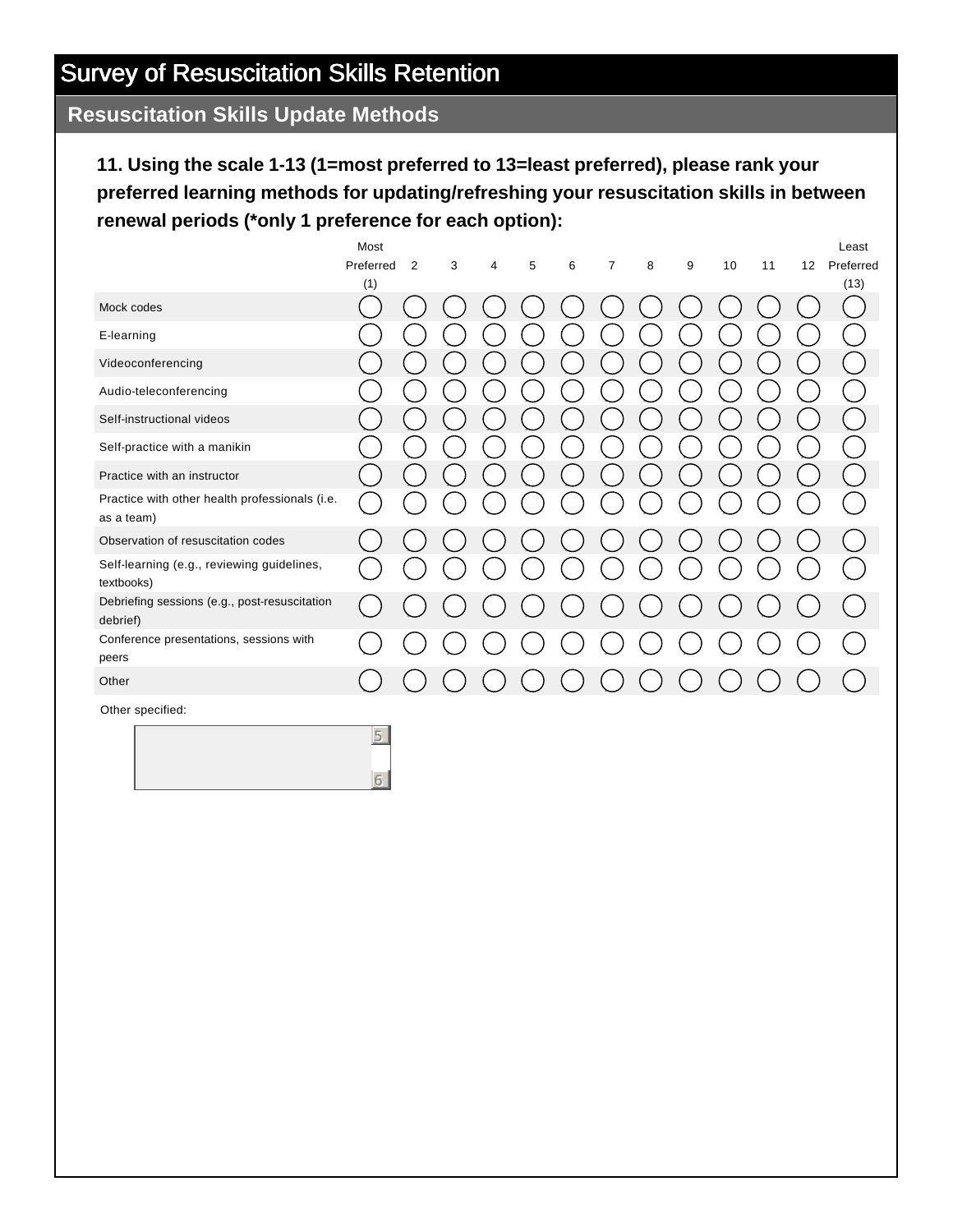| 12. Which of the following could be barriers to your participation in resuscitation skills |
|--------------------------------------------------------------------------------------------|
| training and/or updates/refreshers? (Check all that apply):                                |

5

6

| Lack of access to a computer/Internet                       |
|-------------------------------------------------------------|
| Staffing shortages in my unit/hospital                      |
| Travel                                                      |
| Lack of remuneration/compensation for my participation      |
| Availability of instructors                                 |
| Availability of courses and/or updates                      |
| Timing of courses and/or updates                            |
| Geographical remoteness - access to courses at larger sites |
| Personal commitments (e.g., family responsibilities)        |
| Lack of institutional support                               |
| Other (please specify):                                     |
|                                                             |
|                                                             |
|                                                             |
|                                                             |
|                                                             |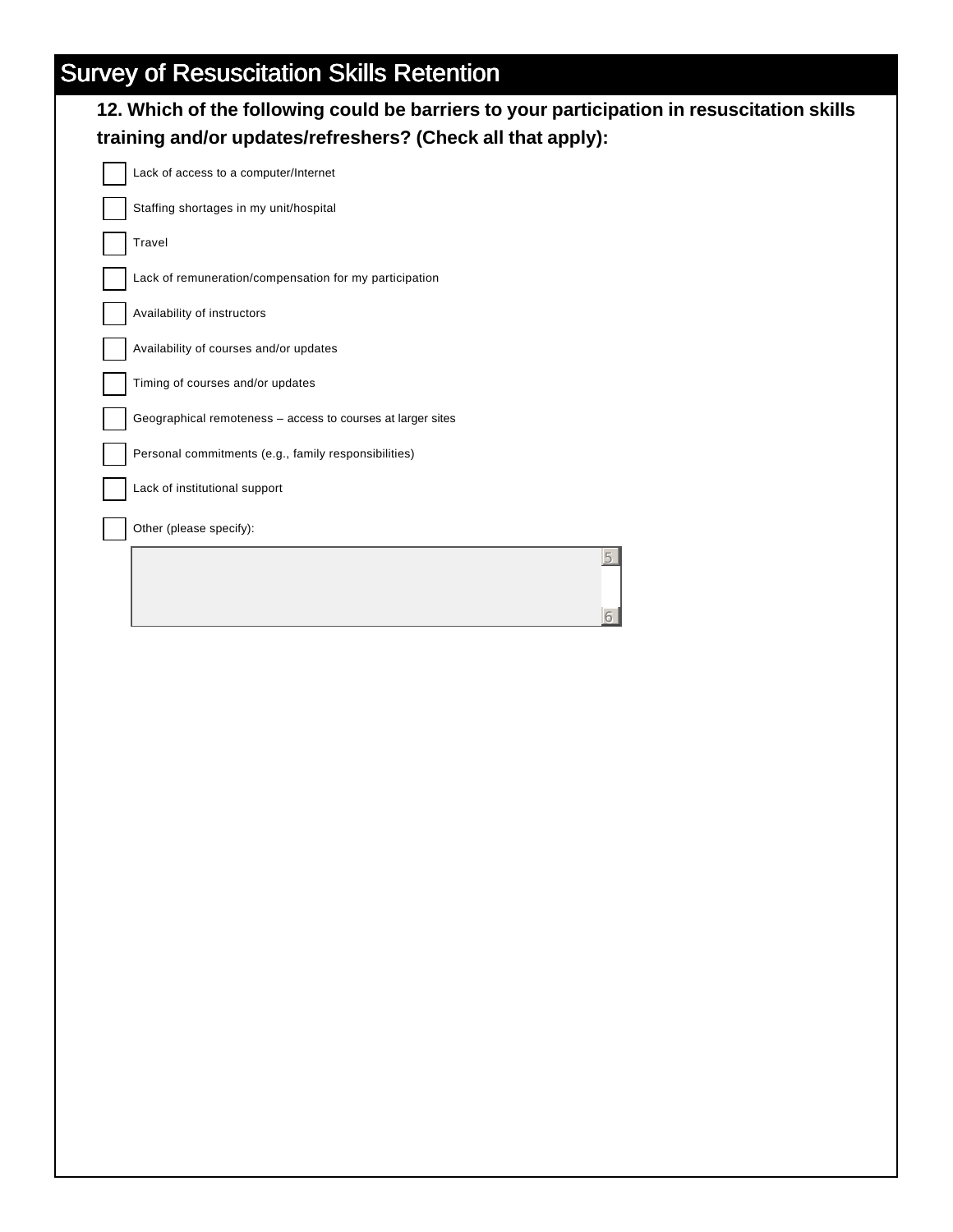#### **Self-Efficacy to Perform Resuscitation**

**Self-efficacy is a cognitive process which has been described as an individual's confidence in their ability to affect a given behaviour. A number of situations are described below that could influence one's performance during a resuscitation code. Please consider these situations in terms of the following scale:**

|                 | 10 | 20 | 30 | 40 | 50                   | 60 | 70 | 80 | 90 | 100                         |
|-----------------|----|----|----|----|----------------------|----|----|----|----|-----------------------------|
| Cannot<br>atall |    |    |    |    | Moderately<br>can do |    |    |    |    | Highly<br>certain<br>can do |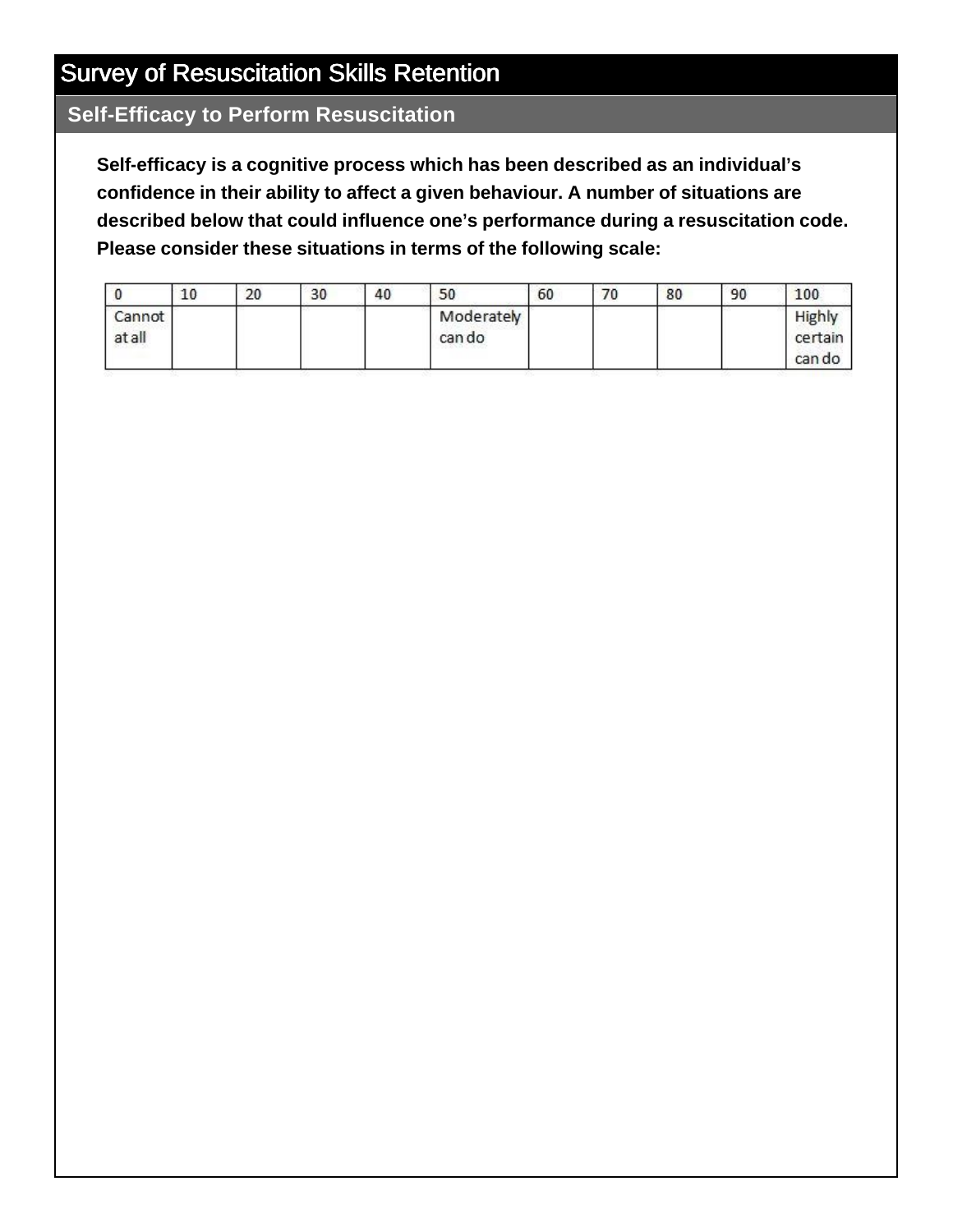#### **13. Using the scale above, please rate your degree of confidence in performing a resuscitation code in each of the following situations:**

| When roles of resuscitation team members are unclear                                         |  |
|----------------------------------------------------------------------------------------------|--|
| If another team members' skills are lacking                                                  |  |
| When I am feeling anxious                                                                    |  |
| If I cannot understand other members of the resuscitation team                               |  |
| When there is no clear leader of the resuscitation code                                      |  |
| If I am not familiar with new guidelines                                                     |  |
| When other team members are disrespectful                                                    |  |
| When I am feeling apprehensive                                                               |  |
| If I am concerned about the competency level of the team leader and/or other team<br>members |  |
| When I am performing a resuscitation in an unfamiliar setting                                |  |
| If team members do not work well together                                                    |  |
| During a code that is not going well                                                         |  |
| When new guidelines have recently been introduced                                            |  |
| If the location is overcrowded                                                               |  |
| If members of the resuscitation team are not communicating well                              |  |
| When I feel my skills have deteriorated                                                      |  |
| If I am nervous about my participation in a resuscitation code                               |  |
| After I have participated in an update                                                       |  |
| When I am unfamiliar with other members of the resuscitation team                            |  |
| After I have recently practiced                                                              |  |
| When I am feeling tired                                                                      |  |
| If I have not participated in a resuscitation code recently                                  |  |
| After an effective debriefing session from a recent resuscitation code                       |  |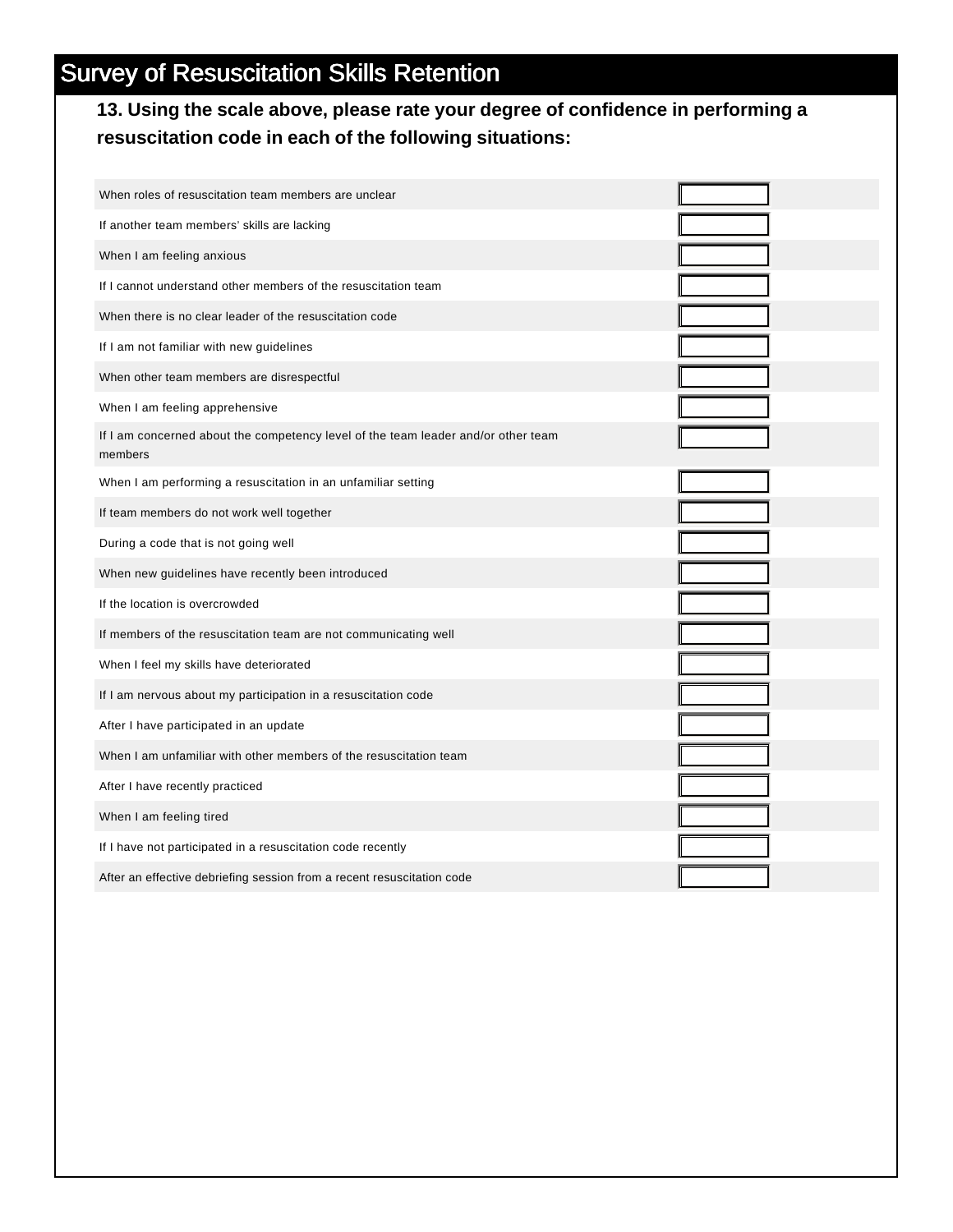#### **Resuscitation Confidence and Ability**

**14. Considering the resuscitation areas in which you currently hold certification, how would you rate your confidence to perform resuscitation in a competent manner for that/those area(s):**

|             | Not At All | <b>Slightly Confident</b> | Moderately | Very Confident | Extremely | N/A |
|-------------|------------|---------------------------|------------|----------------|-----------|-----|
|             | Confident  |                           | Confident  |                | Confident |     |
| <b>BLS</b>  |            |                           |            |                |           |     |
| ACLS        |            |                           |            |                |           |     |
| ATLS        |            |                           |            |                |           |     |
| ALSO        |            |                           |            |                |           |     |
| ACoRN       |            |                           |            |                |           |     |
| PALS        |            |                           |            |                |           |     |
| <b>NRP</b>  |            |                           |            |                |           |     |
| <b>TNCC</b> |            |                           |            |                |           |     |
| <b>ITLS</b> |            |                           |            |                |           |     |
| CTAS        |            |                           |            |                |           |     |

**15. Considering the resuscitation areas in which you currently hold certification, how would you rate your ability to perform resuscitation for that/those area(s)**

|              | Not At All Able | Somewhat Able | <b>Moderately Able</b> | Very Able | <b>Extremely Able</b> | N/A |
|--------------|-----------------|---------------|------------------------|-----------|-----------------------|-----|
| <b>BLS</b>   |                 |               |                        |           |                       |     |
| <b>ACLS</b>  |                 |               |                        |           |                       |     |
| ATLS         |                 |               |                        |           |                       |     |
| ALSO         |                 |               |                        |           |                       |     |
| <b>ACoRN</b> |                 |               |                        |           |                       |     |
| PALS         |                 |               |                        |           |                       |     |
| <b>NRP</b>   |                 |               |                        |           |                       |     |
| <b>TNCC</b>  |                 |               |                        |           |                       |     |
| <b>ITLS</b>  |                 |               |                        |           |                       |     |
| <b>CTAS</b>  |                 |               |                        |           |                       |     |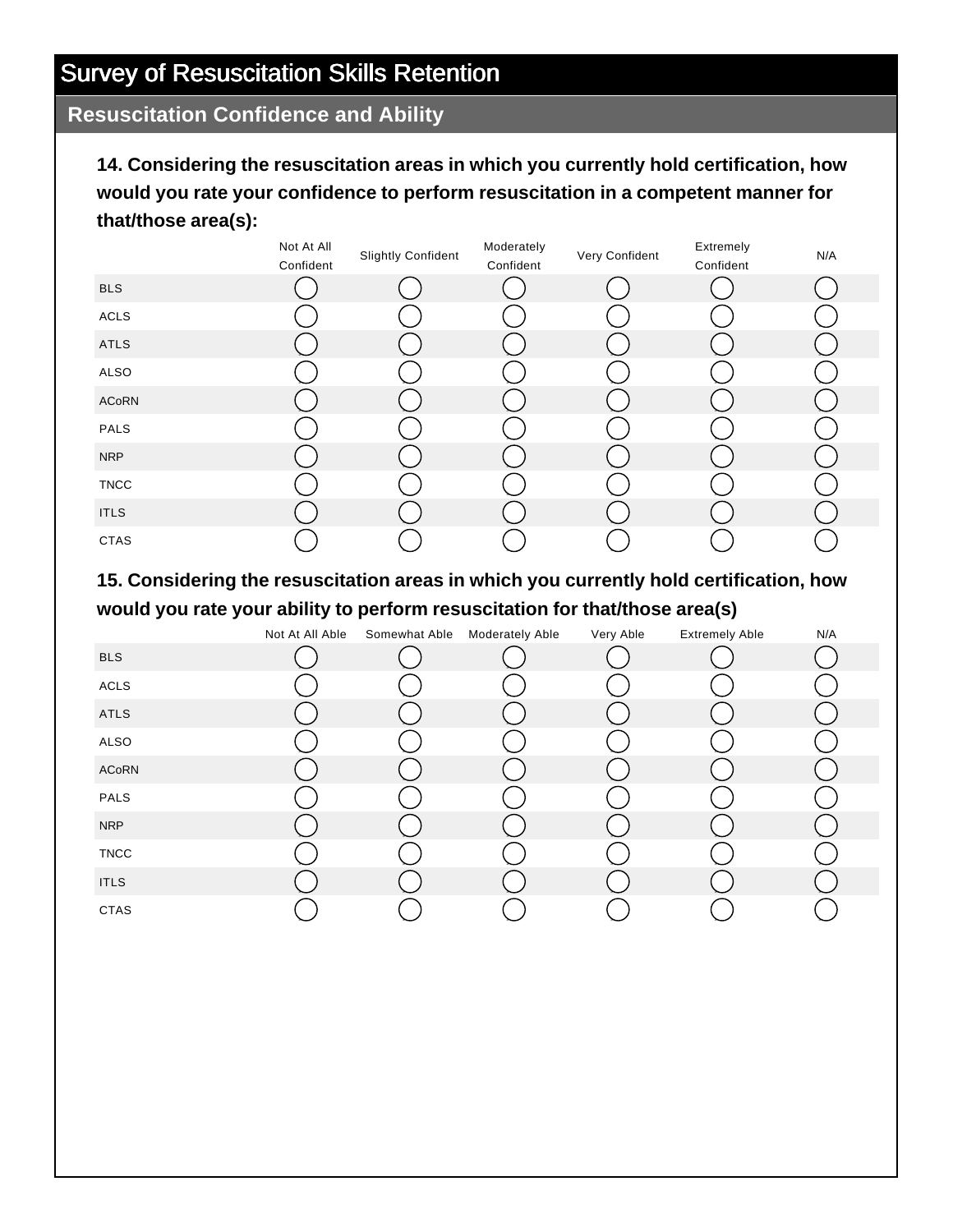#### **Resuscitation Deterioration**

**16. Considering the resuscitation areas in which you currently hold certification, how concerned are you in the deterioration of your ability to perform resuscitation for that/those area(s):**

|              | Very Low Concern | Low Concern | Moderate Concern | High Concern Very High Concern | N/A |
|--------------|------------------|-------------|------------------|--------------------------------|-----|
| <b>BLS</b>   |                  |             |                  |                                |     |
| ACLS         |                  |             |                  |                                |     |
| ATLS         |                  |             |                  |                                |     |
| ALSO         |                  |             |                  |                                |     |
| <b>ACoRN</b> |                  |             |                  |                                |     |
| PALS         |                  |             |                  |                                |     |
| <b>NRP</b>   |                  |             |                  |                                |     |
| <b>TNCC</b>  |                  |             |                  |                                |     |
| <b>ITLS</b>  |                  |             |                  |                                |     |
| CTAS         |                  |             |                  |                                |     |

#### **17. In your opinion, what are the main reasons that resuscitation skills and competencies deteriorate?**